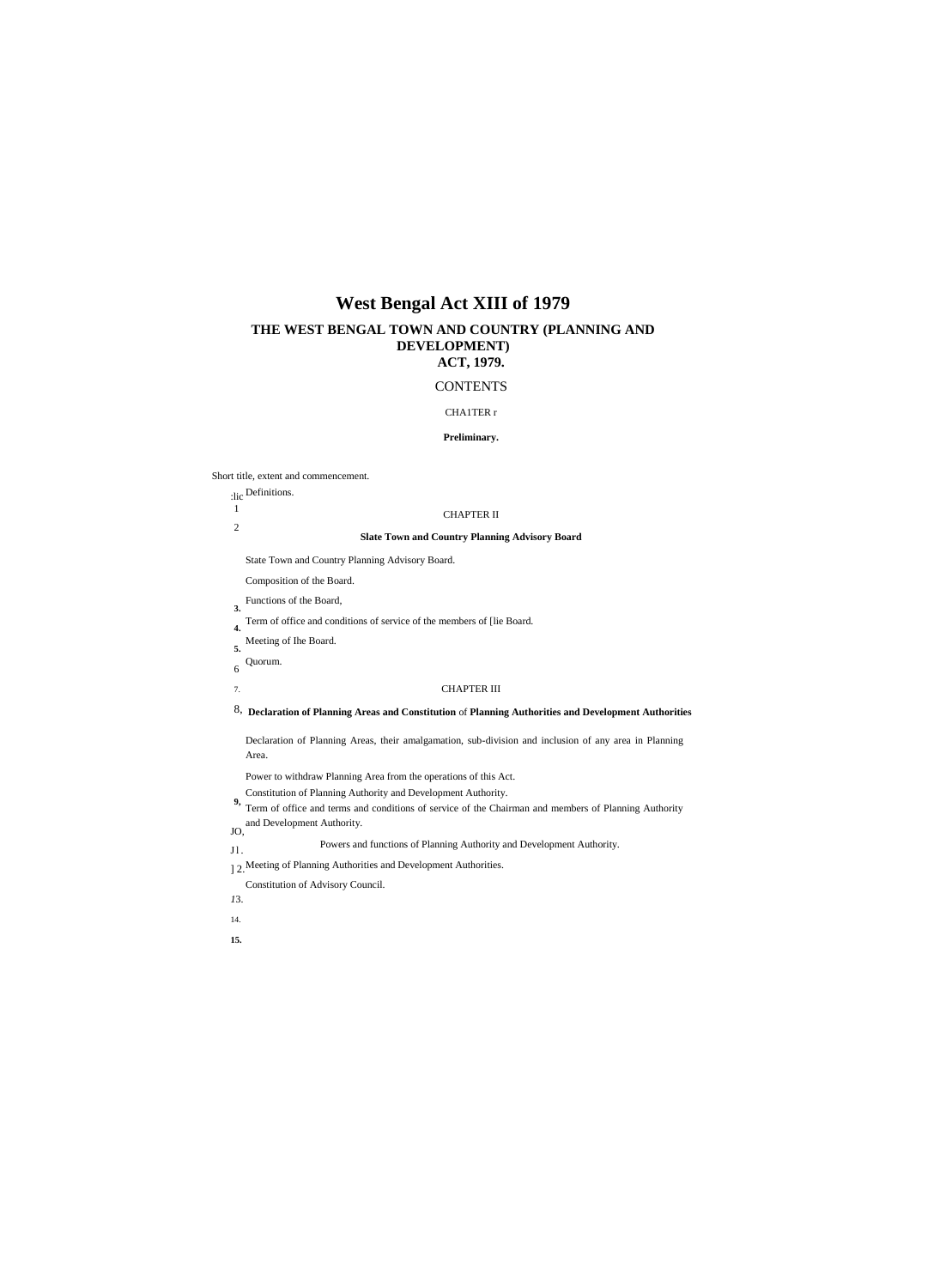# 7/ic IVi'si Herbal Town ("'(1 Country (Flaming and Devfinpnwin) Aa, 1979.

[Weil Den. Acl

# CHAPTER IV KollsaU Metropolitan Developmu'ril Authority

# Section,

[6. Kolkatu Meiropolitar Area.

17. Kolkatu Metropolian Development Authority.

IS. Powers niiO fuicUousof the Kolkaia Metropolitan Development Authority. iy. Composition of the Kofkaw Metropolitan Development Authority.

- Meeting ul ihe Kolkrua Metropolitan Development Auihorily. 20.
- 21. Power lo Appoint Officers uiid Secretary ,1ml other staff.
- Advisory Cntincil. 22.
- Consliiiitioji dfcoLimiiUecs. 23.
- 24. Power of the Kolknm Metropolitan Development Authority 10 give direction.<sup>1</sup>;
- 25. Powci of (he Kolkata Metropolitan Duvelupmeni Authority to execute any pLui.
- 26. Delegation.
- 27. Amendment of lite Kolkata Improvement Act. 1911. ihttHiwrah improvement Act, 1956, and the Kolknt;i Metropolitan Water and Sanitation Authority Act. 1066,

# CHAPTER V Preparation of present Land Use Map

- Preparation of present Lnnd Use Map uud Land Register. 28.
- 29. Notice of the preparation of ihe Map and [lie Register.
- 3U. Power of Stare Government in cjise of default, of ihe Planning Authority or Development Authority to prepare tlic Map or tlie Register.

# **CHAPTER Vi**

# Preparation of Land Use nml Development ConlroJ Plans and Procedure Cot-tlicir Statutory Approval

 $\blacksquare$  $to$ 

 $\mathbf{r}$  .

- Lantt Use mid Development Control Plan. 31.
- 32.  $(Omitted.)$
- 33. Land Use TMd Development Control Plan prepared prior to the application of hi-\* rfn^nt^il ! vuxrl T  $U$ P: nml Wvuloiimrsni Control Plan under this Ar<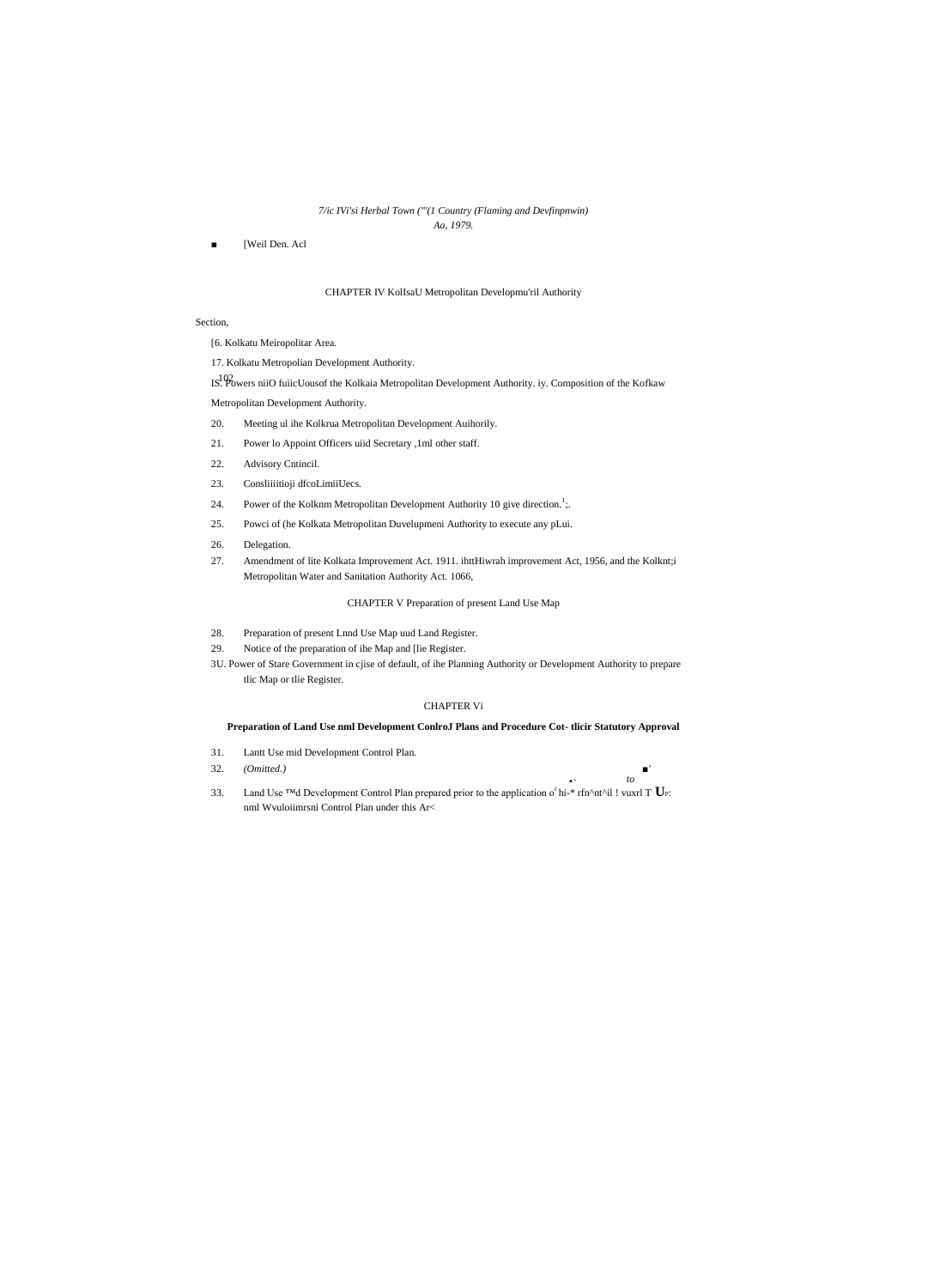See Lion.

- 34. Power ol' State Govcmmr.ni to clirecL preparation of Lund Use ;md Development Control Plan.
- 35. Approval of the State Government to the publication of notice of preparation of Land Use iind Development Conirol Plan,
- 36. Public: notice of the preparation of the Land Use and Development Control Plan.
- 37. Approval of the Slate Government.
- **XIII ol" 1979.]** *The West Bengal Town and Country (Planning utul Development)* 103 3S. Coming iiun operation of the Land Use and Development Control Plan,
- *^ Act, 1979. '* 39. References to High Courl questioning Lhc validity of the Land Use and Development Conirol Plan,
- 40. Amendment of Land Use and Development Control Plan.
- 41. Changes in the Land Use and Development Control Plan.
- 42. Annulment of the Land Use and Development Control Plan.

42A. Validation of plan prepared or adopted prior to the coming into force of the West Bengal Town and Country {Planning and Development) (Amendment) Act, 1994.

43. Power lo acquire land under the Land Acquisition Ael, 1894.

#### CHAPTER VII **Control or Devtfl[>pincnl and** Use **of** Land

- 44. Use and development of land lobe in conformity with Land Use and Development Control Plan.
- 45. Prohibition ofdcvelopmetilwithoulpaymemofdevelopmcnLchargcsaiidwilliouL permission.
- 46. Permission for development.
- 47. Appeal againsl grant of permission subject to conditions or refusal of permission.
- 48. L;ipsc of permission.
- 49. Obligation to acquire land on refusal of permission or on grant of permission in certain cases.
- 50. Compensation for refusal of permission or giant of permission subject to conditions in certain cases.<br>51. Power of revocation and modification of permission to develop.
- Power of revocation and modification of permission to develop.
- 52. Penalty for unanlhorised development or for use otherwise than in conformity with the Land Use and Development Control Plan.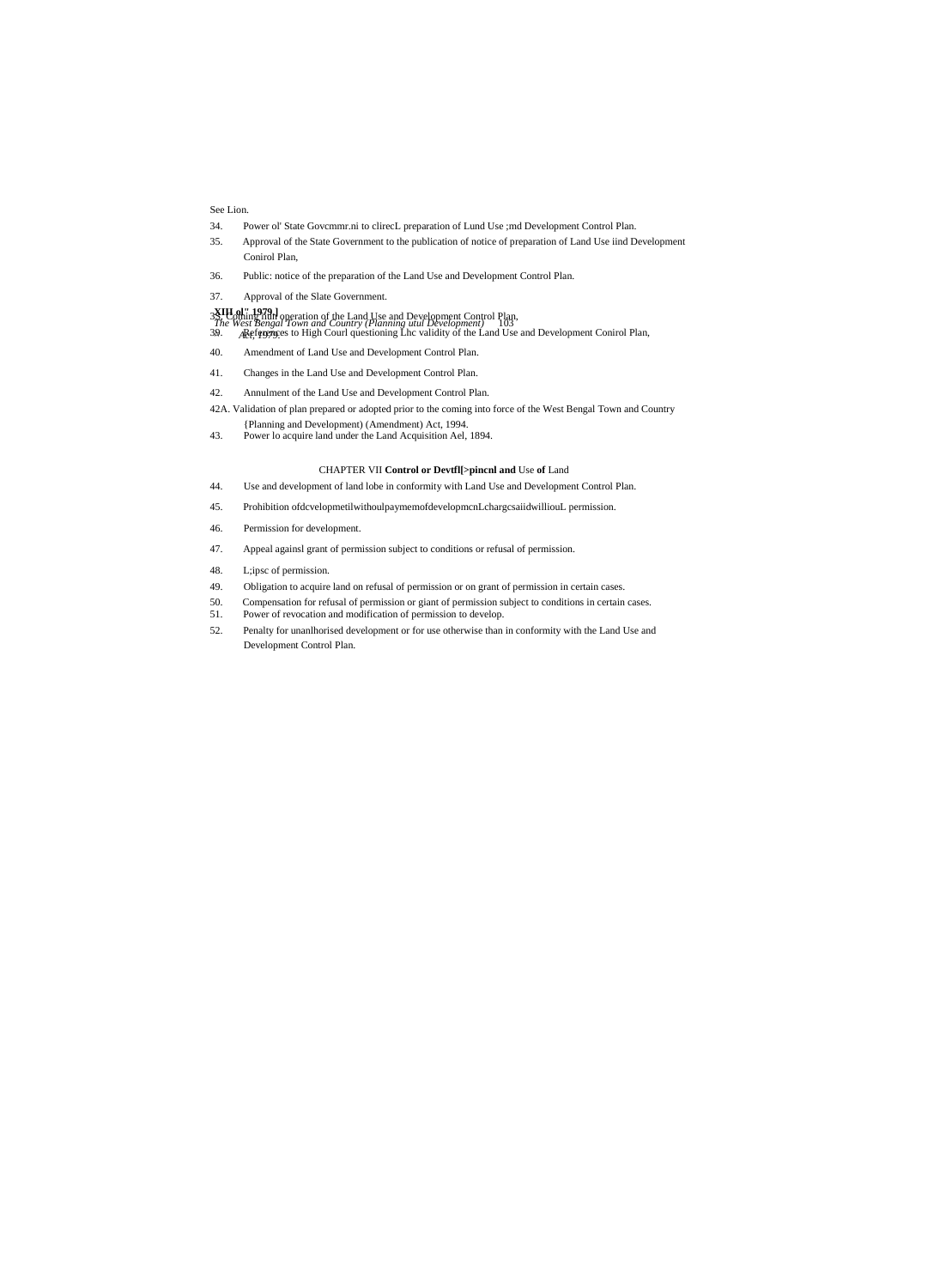$\wedge_{\mathbf{W}^{-1}\mathbf{U},\cdots,\cdots,-}$  ....- - .

[04

#### The IVcs/ Bengal Town and Cmmtry (Planning and Dcrehipmcnlj Act. 1979.

[West Dun. Act

 $\frac{1}{2}$ 

 $\mathbf{i}$ 

#### Section.

- 53. Nolice re curding unauthorised development or use oilierwise than in conformity willi the Land Use mid Development Conirol Pl:m.
- Power to slop unauthorised development. 54.
- Power lo requite removal of unauhorised development or use. 55.
- Imcrim provision pending preparation of Land Use and Development Control Plan. 56.

**CHAPTER VIII Development. Schemes** 

- Preparation of development schemes. 57.
- SS. Scope of Ihe developmem schenic.
- 59. Ctuuenis of tfie scheme,
- SO. RccoiisULvHit)]) of plot scheme,
- 61. Publication of die scheme,
- Power of ilie State Government to require lite Development Authority to make scheiric.  $f\$ {7}.
- Power of Suite Government lo suspend rules, by-law, elc.  $\rm{fi.V}$
- Procedure in case of disputed claims to land. 64.
- Restrictions ort use and developmem of l;md after the public at ion of llie scheme. 65.
- Possession of laml in ndvance or development scheme. 66.
- 67. Magistrate to enforce delivery of possession of land.
- 68. Persons interested in land of which possession is taken entitled to interest.
- Consideration of objections and submission of scheme to die State Government  $6< J$ .
- 70. Public nolice or the scheme
- 71. Withdrawal of scheme by the Development Authority.
- 72. Effect of scheme.
- Determination of certain mutters by Hie Development Authority. 73.
- 74. Appeal.
- Tribunal of Appeal. 75.
- Place where Tribunal may sit. 76.
- Decision of q ties lions of law and nilicrnnmpiin-77.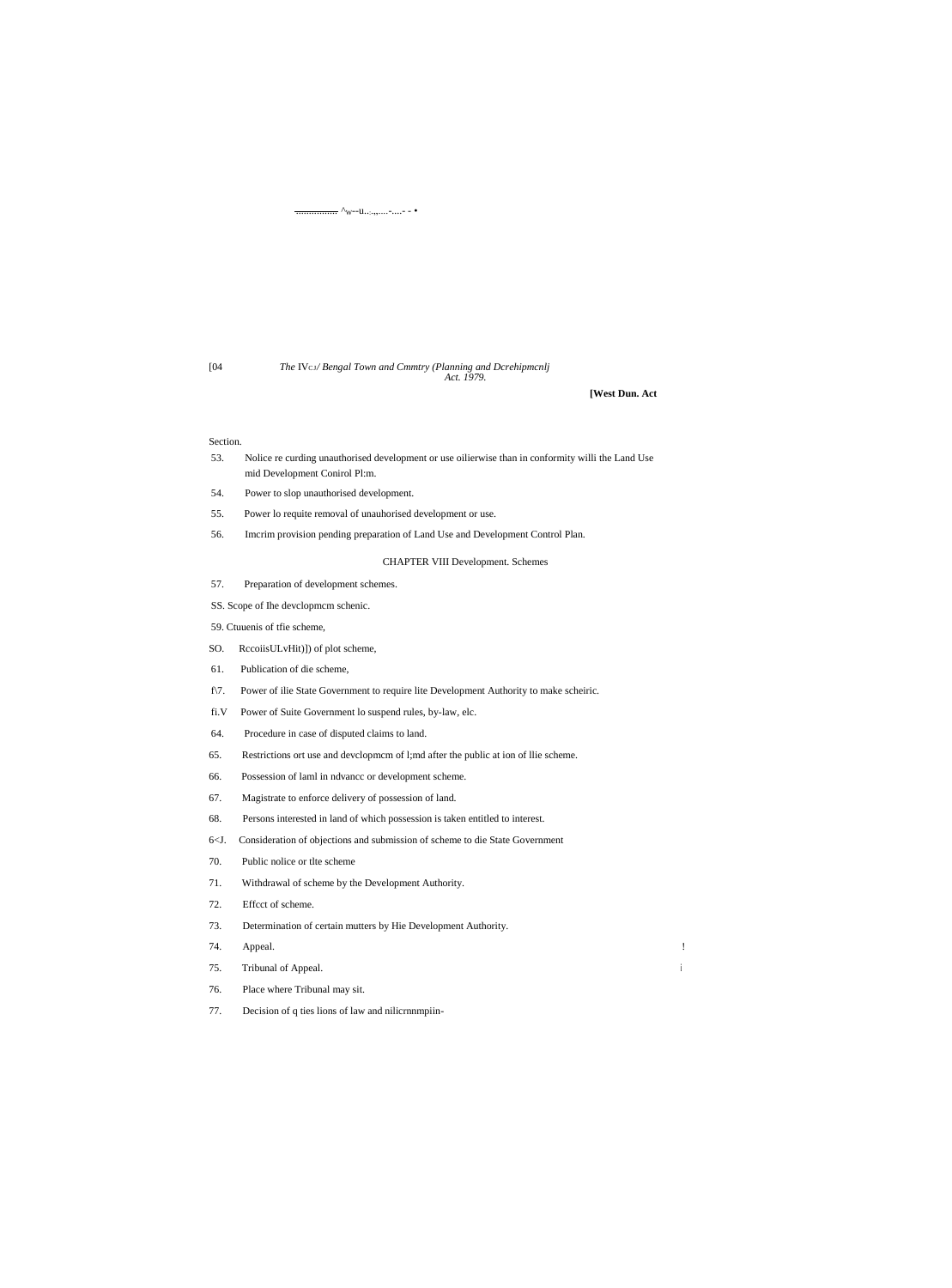#### Section..

- 78. Powers orTribunal to decide matter finally.
- 79. Tribunal noL Lo be Court.
- 80. Remuneration of Assessors and payment of incidental expenses of Tribunal.
- 81. Decision of the Development Authority lo be final in ccriain mailers.

#### **XIII of P979.J** of the Development Authority lo evict summarily.

- *The Wesi Bengal Town and Country (Planning and Development)* 83. *He Bengar Town and Count*<br>*Act, 1979*.
- **105** Power lo vary scheme on ground of error, irregularity or infirmity.
- 85. Power to vary development scheme.
- 86. Apportionment of cost of scheme withdrawn.
- 87. Cost of development scheme.
- S8. Calculation of increment.
- 89. Conlribution towards cost of scheme,
- 90. Certain amount to be added to or deducted from contribution leviable from person.
- 91. Transfer of righls from existing to reconstituted plot or extinction of such rights.
- 92. Damage in respect of property or right injuriously affected by scheme.
- 93. Exclusion or limitation of damage in certain cases.
- 94. Provision for cases in which amount payable (o owner exceeds amount due from him.
- 95. Provision for cases in which value of development plots is less than the amount payable by owner.
- 96. Payment by adjustmcnl of account.
- 97. Payment of net amount due to Planning Authority or Development Authority.
- 98. Power of Development Authority to make agreement.
- 99. Recovery of arrears.
- 100. Disposal of surplus amounl.
- 101. Execuiion of works in the scheme by ihe Development Authority.

# CHAPTER IX

#### **Levy, Assessment and Recovery of Development Charge**

- 102. Levy of development charge.
- 103. Rates of development charges.
- 104. Assessment of development charge.
- 105. Appeals against assessment.
- 106. Development charge to be charged on land and to be recoverable as arrears of land revenue, 106A. Levy of civic amenity charge.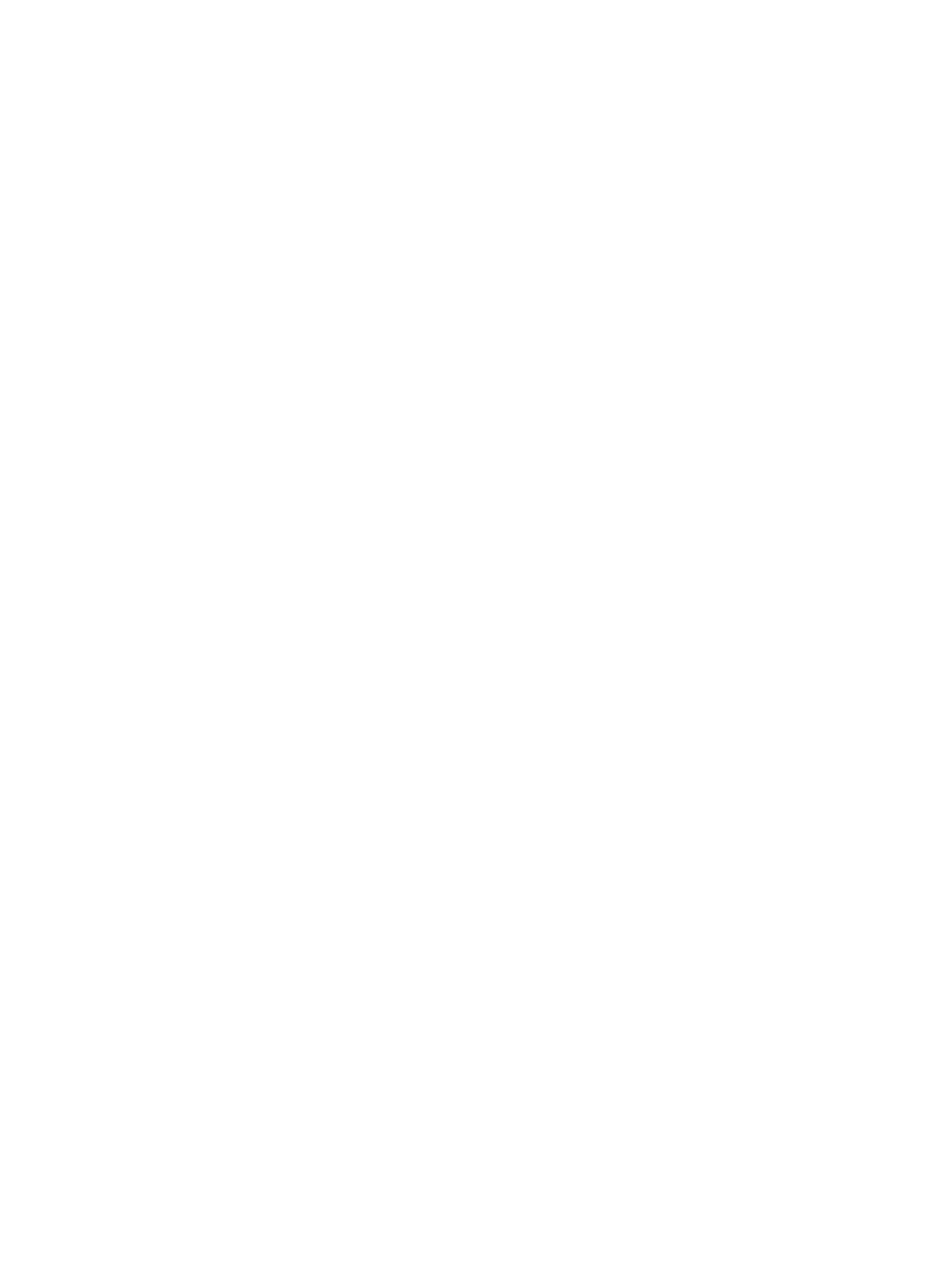$\cdot$ <sup>1</sup> 1  $\frac{1}{\sqrt{2}}$  1  $\wedge$  - '  $\blacksquare$   $\blacksquare$   $\frac{1}{\sqrt{2}}$   $\blacksquare$   $\frac{1}{\sqrt{2}}$   $\vee$  A

 $\frac{\text{i}\,\text{i}\,\text{i}\,\frac{\text{m}\,\text{m}\,\text{m}\,\text{m}}{\text{m}\,\text{m}\,\text{m}}}{\text{m}\,\text{m}\,\text{m}}$ 

106 The West Bengal Town and Country (Planning end Development) All 1979.

 $\mathbf{r}$ 

(Wesl Hen, Act

#### **CHAPTER X**

× Finance, Accounts imd A mil I

#### Scciiun.

107, Fund of the Plnmiing Authority or Development Authority,

I OS. Ftitid of lite Kolkata Metropolitan Development Authority.

109. Grnms and nilvimcus by Stale Government.

i 10. Budgei of ihe Planning Authority or Development Auihoriiy.

- Accounts mid Audi!. 111.
- 112. Animal reports.
- 113. Constitulion of provident fund,
- 114. Power of the Planning Authority, Development Auihoriiy unci ihe Kolkaia Metropolitan Development Authority to borrow money.

#### **CHAPTER XI Supplemental and Miscellaneous Provisions**

- 115. Power of culry.
- Service ol" notices. 116.
- i 17. Public nutieehow to be made known.
- 118. Notices, etc., to fix reasonable lime.
- 119. Amhenlicalion of orders and due tunc ills of ihe Planning or Development Auihoriiy,
- 120. Mode of proof of records of the Planning Auihoriiy or Development Authority.
- Restriction on thu Euranioniny ol" officers rind employees of Ihe Planning Authority or Development 121. Authorily.
- 122. Offences by companies.
- 123. Penally for ohsiructioo or removing mart.
- 124. Sancitoii of prosecution.
- Composition of offences.  $]25.$
- 126. Right lo appear by rccognised agent.
- 127. Power to compel allendunce of witness, elc.
- 128. Jurisdiction of courts.
- 129. Fine when realised lo be paid lo Planning Auihoriiy or Development Auihoriiy.
- Members, officers and employees lo be public servanis. 130.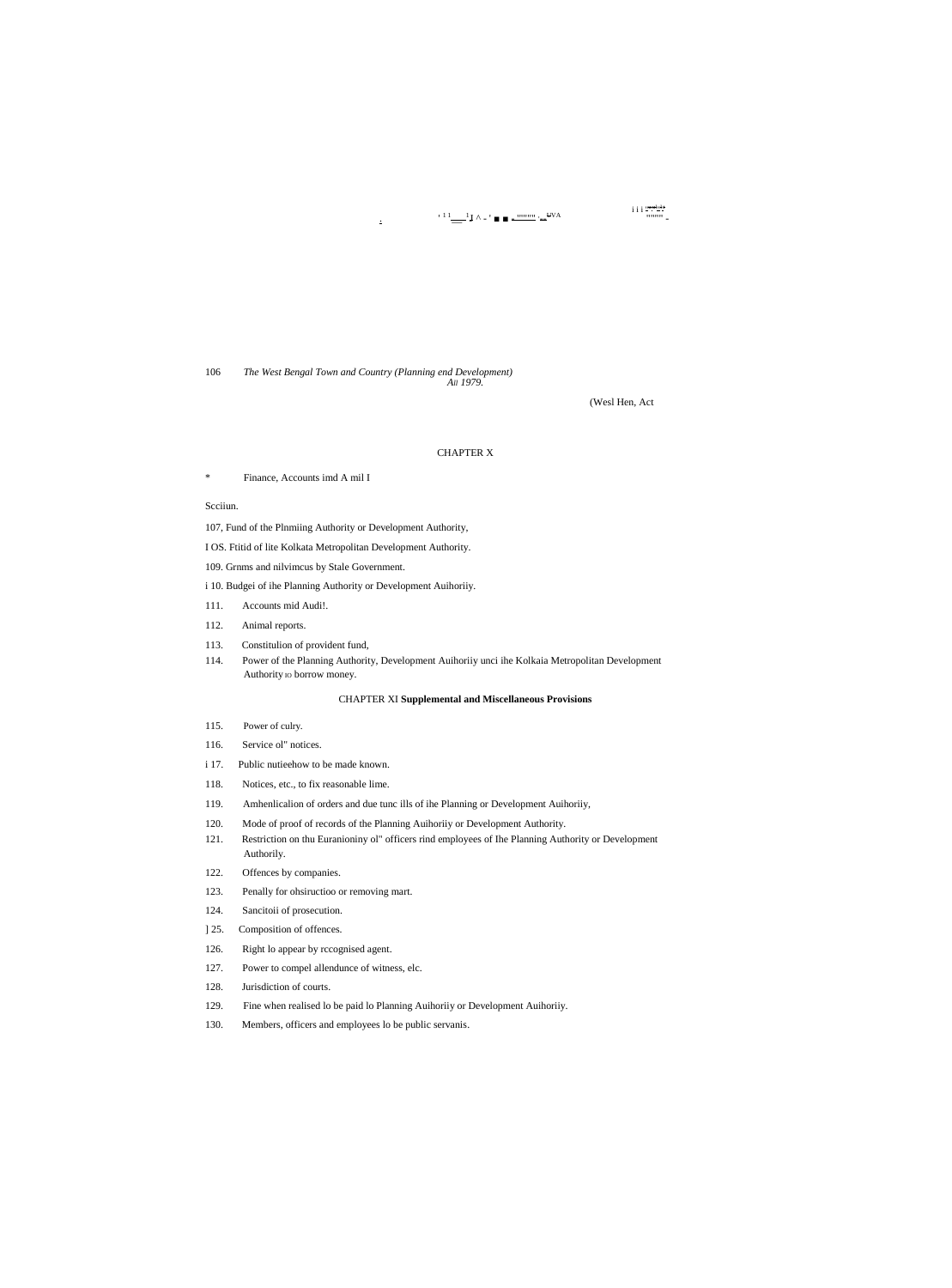*The* VVt'iY *Bengal town and Country (Planning and Devt/ltipnicnt)* ]07 *' Act, 1979.* **XIII of I!>7!>.]**

# Section.

- 131. Protection oT action uken in good I'aiili.
- 132. Finality of orders.
- 133. Validation of acts and proceedings.
- 134. Power to delegate.
- 135. Control by ihe Stale Government.
- 136. Returns and informal ion.
- 137. Overriding cffcct.
- 138. Power to make rules.
- 139. Power lo make regulations.
- 140. Laying of rules before Slate Legislature.
- 141. Dissolution of Planning and Development Authorities.
- 142. Repeal and Savings.

FIRST SCHEDULE,

SHCOND SCHEDULE.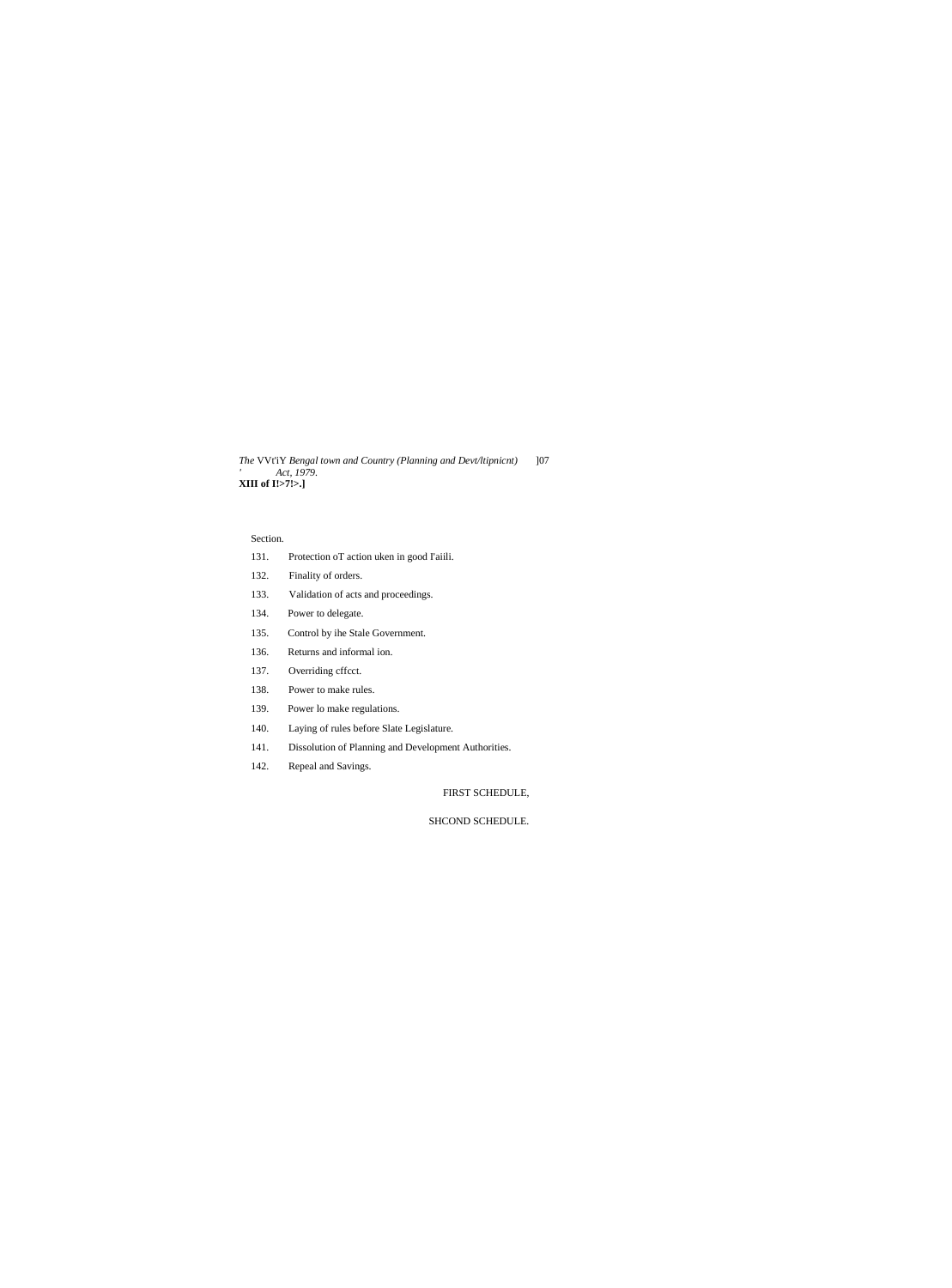$\odot$ 

# West Bengal Act XIII of 1979'

# THE WEST BENGAL TOWN AND **COUNTRY (PLANNING AND** DEVELOPMENT) ACT, 1979.

We st Ben, AMENDED Act XXXVIII of ] 981. West Ben. Act XXIII of 1986, West Gen. Acl VJI or 1993.

West Ben. Acl XXVI or 1994. WCSL Ben, Acl XVIII<sub>0</sub>R 2001.

\1 lih June, 1979.1

An Act to provide for the planned development of rural and urban areas in West Bengal and for matters connected therewith or incidental thereto.

WHEREAS it is expedient in the public inierest to provide forilic planned development or rural and urban areas in West Bengal and for Dinners connedcil [herewith or incidental (hereto;

II is hereby enacted in the Thirtieth Year of the Republic or Iadia, by the Legislature of West Bengal, as follows:-

# **CHAPTER I**

Preliminary.

| t. (1) This Acl may be called the West Bengal Town and Country | title.    |
|----------------------------------------------------------------|-----------|
| (Planning and Development) Act, 1979.                          | exicniand |
|                                                                | commence- |

(2) II extends to the whole or West Bengal, excluding any area lo mem-which the 2 of 1924, provisions or the Cantonments Act, 1924, apply.

(3) It shall come imorpree on such date as the Slale Government may, by notification in the Official Gazette, appoint and different dates may be appointed Tor different areas.

2. In Ilm AcI, unless there is anything repugnant in the subject or Definitions. contexl,—

(I) "agriculture" includes horticulture, fanning, growing or crops, fruits, vegetables, flowers, grass. Todderand trees, or any kind or cultivation of soil, breeding and keeping of live-stock including calllc, horses, donkeys, mules, pigs

'ForSlalcmcnlorOhjccls and lie a sons..<sup>1</sup>tfi-i lie Calcium Gazciir, Extraordinary. Part IV eiT I he Ifiih November. I97R, pagc.s 2370-2371: Tor Ihe report of ihe Selccl CommiUcc. ire thi: rcptiri of Ilial Com mi life presented before (he Assembly on the 21 si Fcbniary, 1979. for proceedings or ihe Wcsl Ueng.il Legi.shlive Assembly. ,ht die proceeding or the nice lings of ihal Assembly lictd on Ilic 21 si February, iy?'J and 22nd February. 1979.

This Act e.inie into fine will effect from the IstApril. 1980.  $vilr$  ['.nhfi..iijun Nn 1873- T &.<br>CP/IR- G/KO. d ,i I cd lilt 17di M an: li. I y 80. publ isli cd: n tl  $\mathbf{PCV}j\text{ch}(\mathbf{M}$  Ciltzette.  $L\rightarrow ioriliuity.$ 

Pan I. cf ihe 27lh March, 1980, pjye 531.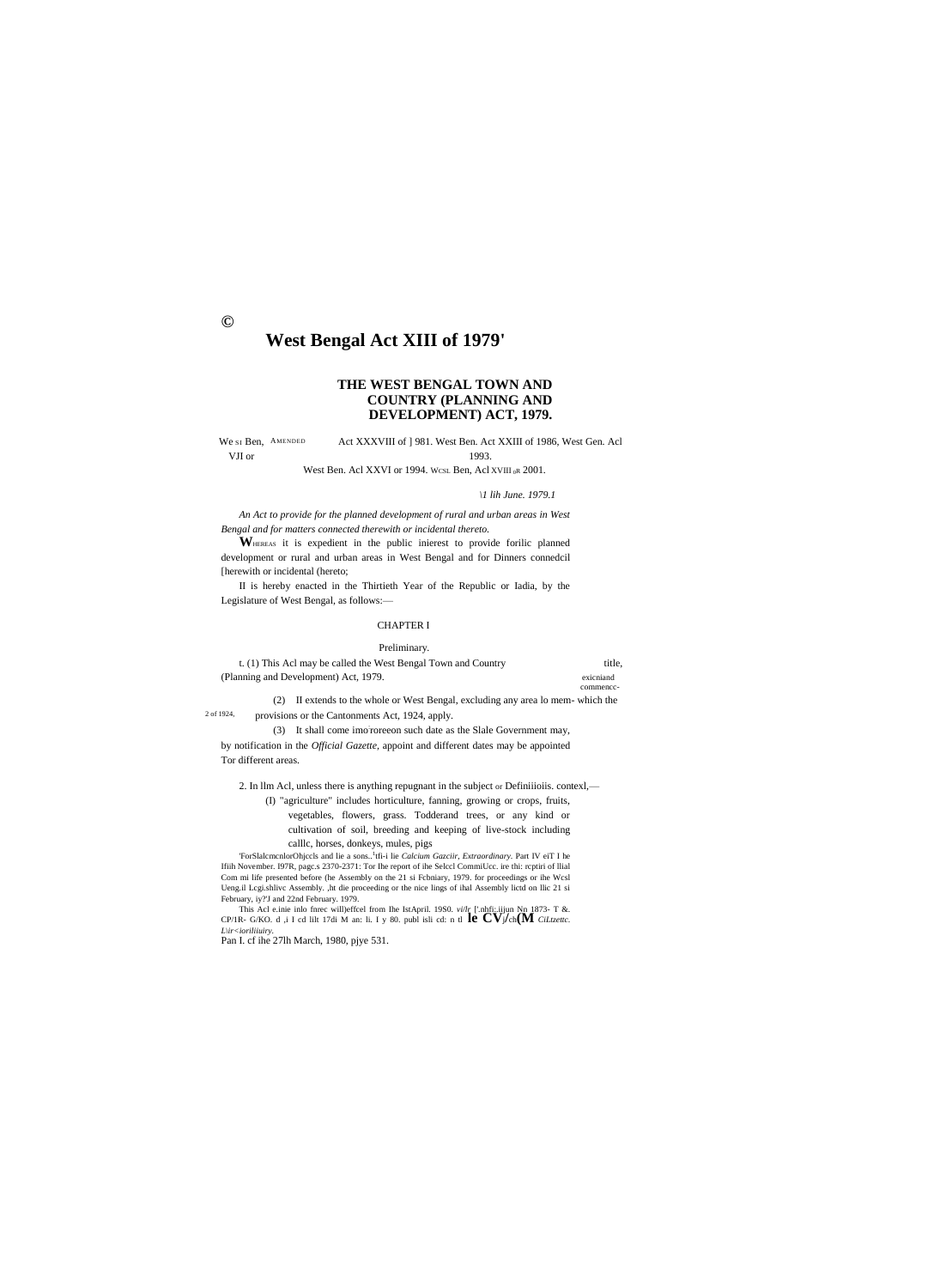# 110 *The West Bengal Town and Count ty (Planning and Development)*

*Act, 1979.* **["West Ben. Act**

*(Chapter (.—Preliminary.—Section 2.)*

and poultry, unci the use of land which is ancillary lo ihe farming of laud or any other agricultural purposes, but shall include the use of any land aiinehcd to a building Cor the purpose of a garden lo be used along with such building;

- and the expression "agricultural" shall be consirucd accordingly; (2) "amenities" includes roads and streets, open spaces, parks,
- recreational grounds, playgrounds, wnler and eleciric supply, street lighting, sewerage, drainage, public works and oilier utilities, services and conveniences;
- (3) "building operations" includes—
	- (a) ereciion or re-erection of a building or any part of it, (b) roofing or re-roofing of a building or any part of a building or
	- an open space,
	- (c) any material alteration or enlargement of any huilding.
	- (d) any alteration of a building as is likely lo affect an  $\Box$ lieralion of ils drainage or sanitary arrangements or materially uricci ils structural stability, and
	- (c) ihe conslriiclion of a door opening on any slrcel or land not bciouging lo the owner of a building;
- (4) "'[Kolfcata] Metropolitan Area" means the '[Kolkaia] Metropolitan Planning Area as referred (o in section 16 of this
- Act; (5) "commerce" means the carrying on of any trade, business or profession, sale or exchange of goods of any type whatsoever, and includes ihe running of, with a view lo making profit, hospitals, nursing homes, infirmaries, educational institutions as also hotels, restaurants, boarding houses not attached to any educational institution and *sarais;* and the expression "commercial" shall be construed accordingly;
- (6) "commercial use" means ihe use of any land or building or pan thereof for purposes of commerce or for storage of goods or as an office, whether attached lo any industry or otherwise;
- (7) "development" with iis grammatical variations means the carrying out of building, engineering, mining or oilier operations, in. on, over, or under (and or ihe making of any material change in any building or land or in the use of any building or land and includes division of any hind;
- (8) "Development Authority" means a Development Auihoriiy constituted under this Aei and includes ihe '[Kolkaia) Metropolitan Development Authority as referred lo iu scetion 17 of this Act;

'The word within '.he square buckets was siihihtiiRiJ for the u-ivti'"Caltmta" by s, 5 of the Wusi Uenyal Capital City (Change Dl'NaiiKjAit. 200) (\Wit Rtn. Aci Win ).  $w.f.J.$  IIIL<sup>1</sup> 1M Jiuwary,  $2(X)I.$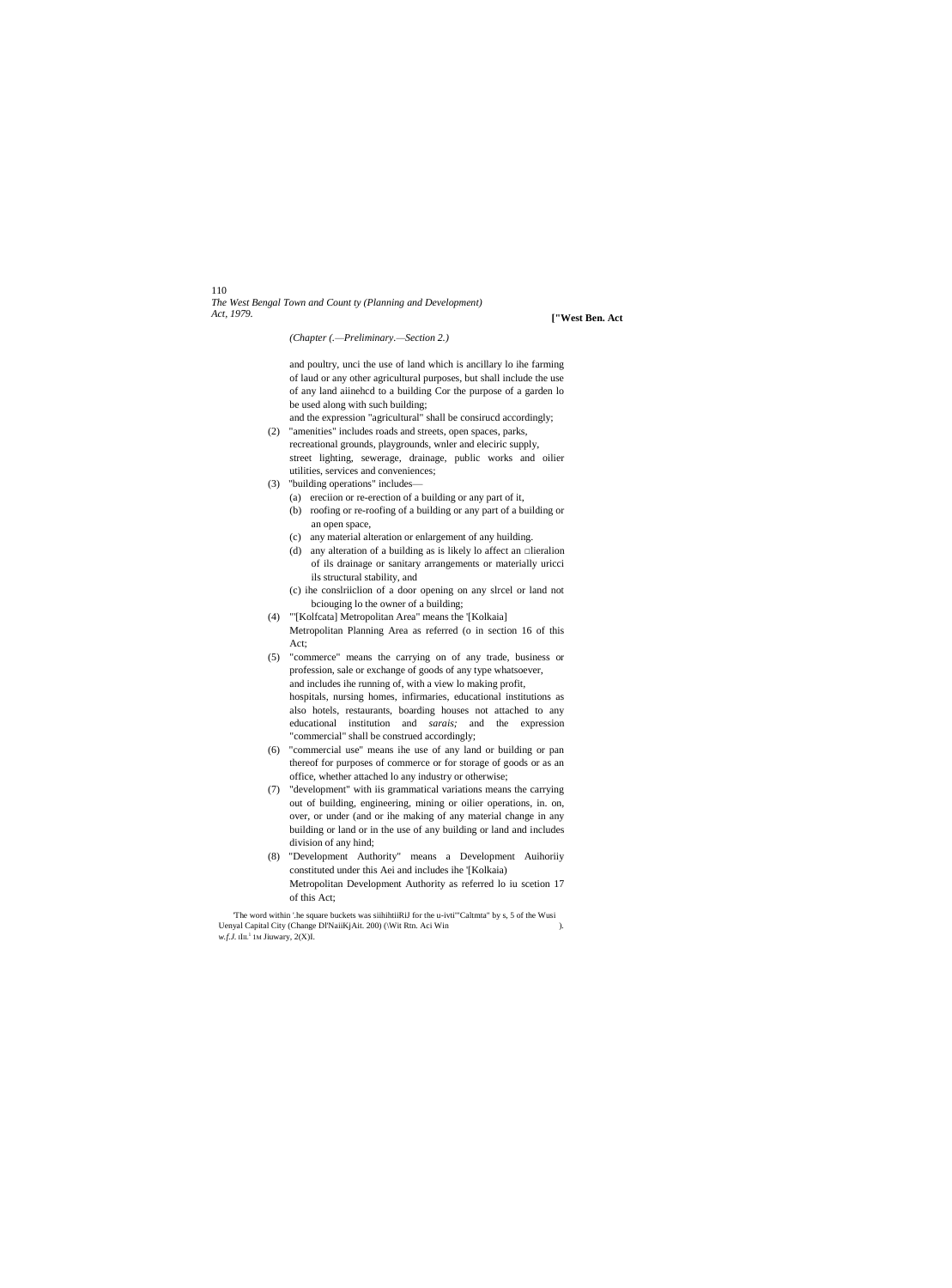#### **XIH or 1979.]** *The West Bengal Town and Country (Planning and Development)* 11J *Act, J979. (Chnpier [.—Preliminary.—Section* 2.)

|                     | (IOJ "industry" includes ihe carrying on of any uiauu lac luring                                                        |
|---------------------|-------------------------------------------------------------------------------------------------------------------------|
| 69 of 19-18.        | processus defined iii ihe Factories Act, i'i4S; and Ihe expression                                                      |
|                     | "industriar shall he construed accordingly;                                                                             |
|                     | (11) "indusirial use" includes [lie useo!"any land oi'buildingor pari, [hereof                                          |
|                     | for purposes of industry;                                                                                               |
| $) 1^{\prime}1894.$ | (12) "land" shall have ihesame meaning as in the Land Acquisiiion<br>Acl, 1894 and shall include laud covered by water; |
|                     | -(]2A) "Land Use and Development Conirol Plan" means any Land Use and                                                   |
|                     | Development Conirol Plan prepared under this Act;                                                                       |
|                     | "local au ihority" means a municipal coiporation or commiltee or a<br>(13)                                              |
|                     | board or any other authority legally eniilled lo, or entrusted by the                                                   |
|                     | Slate Government with, the control or management of a municipal or                                                      |
|                     | local fund or which is permitted by the State Government lo exercise                                                    |
|                     | the powers of a local authority and includes a Zilhi Parishad, a                                                        |
|                     | Panchayut Samity and a Gram /Vaic/iavaf constituted under                                                               |
| Wesi 1)cn.          | die West Bengal Panchaxat Act, 1973.                                                                                    |
| AciXLIof            |                                                                                                                         |
| 1973.               | <i>Exploit (Hi oi i.</i> —The ex press ion "local authority concerned"                                                  |
|                     | shall mean that authority if any land within its local limits falls in The                                              |
|                     | area of a plan prepared or (o be prepared under this Act;                                                               |
|                     | "local newspaper" in relation to a Planning Area means any<br>(14)                                                      |
|                     | newspaper published or circulated within ihe Planning Area;                                                             |
|                     | (15)<br>"notification" means a notification published in [he Official Gazette',                                         |
|                     | "occupier" includes-<br>(16)                                                                                            |
|                     | $(a)$ u tenant,                                                                                                         |
|                     | (b) an owner in occupation of or otherwise using his land.                                                              |
|                     | a licensee in occupation of any land, and<br>(c)                                                                        |
|                     | any person who is liable to pay lo the owner damages for the use<br>(d)                                                 |
|                     | and occupation of any land;                                                                                             |
|                     | construction"<br>(17)<br>"operational<br>construction,<br>whether<br>means<br>any                                       |
|                     | temporary or permanent, which is necessary for the operation,                                                           |
|                     | mainiennjice.dev'elopnicnlorexeculion<br>oraiiy<br>ofthe<br>following                                                   |
|                     | services;-                                                                                                              |
|                     | (i) railways.                                                                                                           |
|                     | (ii) national highways,                                                                                                 |
|                     | national waterways,<br>(iii)                                                                                            |
|                     |                                                                                                                         |
|                     |                                                                                                                         |

'Ci;iusc (9) was nmillcd by *s.* 2(a) of Ihi.- Wc.si Beng;i) Town and Country (Planning :md **Dcvckipmcm)**(Amendment) **A**CL 10? J **fWtst** Ben. Acl **XXVI** uf IflfM).  $^{\circ}$ Clause (I2A) w;is insured by s 2(b), ibid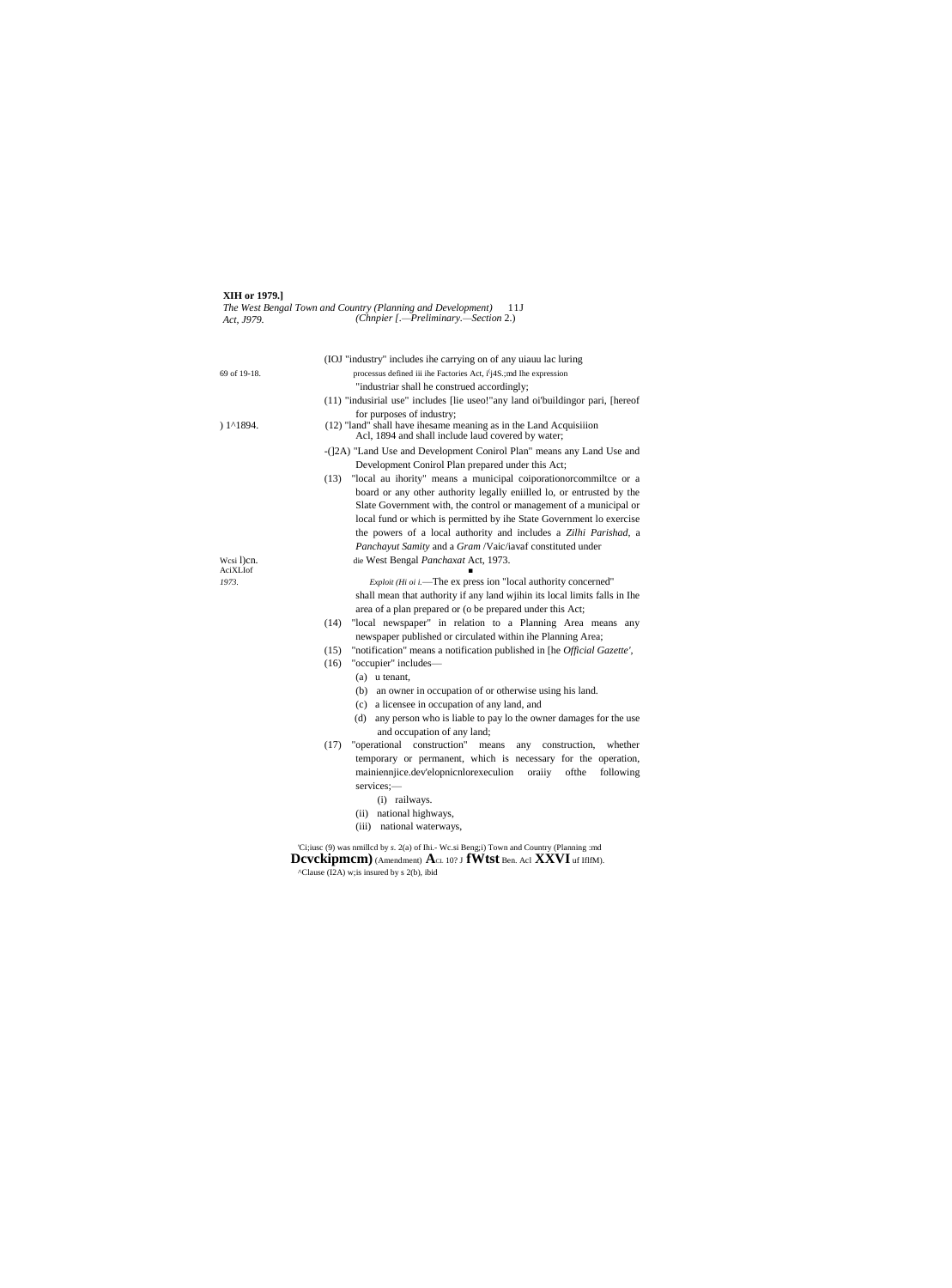# 112 *The West Bengal Town and Count ty (Planning and Development)*

#### *(Chapter 1.—Prelimina/y,—Svaion 2.)*

# **[West Ben. Act**

- (iv) major pons,
- (v) airways and aerodromes. (vi) posts and lelegraphs, telephones, wireless, broadcasting and other like forms of communication,
- (vii) regional grid For eleclriciLy,
- (viii) any oiherservice which ihe Slate Government may. if il is or opinion that ihe operation, mamietiance,

development or execution of such other service is essential to the life of the community, by nolifkaaon,

declare lo be a service for the purposes of this clause.

*Explanation.*—Far llic removal of doubts, it is hereby declared that the construction of—

(i) newrcsidenlialbuildingsnolconnectcdwithoperaiions like gale lodges, hospitals, clubs, instiiulions, schools,

milwaycolony roads, drains, etc., in thecaseofrailways, **and**

(it) a new building, new structure or new installation or any extension thereof, in the case of any other service.

shall not be deemed to be construction within the meaning of this clause;

- (18) "owner" includes a mortgagee in possession, a person who for the lime being is receiving, or is entitled to receive, or has received, the rent or premium for any land whether on his own account or on account of, or oil behalf of, or for ihe benefit of, any other person or as an agent, trustee, guardian or receiver for any other person or for any religious or charitable institution or who would so receive the rent or premium or be entitled to receive die rent or premium iT the land were let lo a tenant; and also includes the Head of a Department or an Urcderlakingof the Central or a Stale Government. iheGencral Manager ofaRailway. ihe Secretary or other principal officcr ofa local authority, statutory auihoriiy or company in respect of properties under their respective control;
- (19) "Planning Area" means any area declared 10 be a Planning Area under this Act and includes '[Kolkata] Metropolitan Area;
- (20) "Planning Auihoriiy" means any Planning Authority constituted under Ihis Act;
- (21) "prescribed" means prescribed by mles made under this Act;
- (22) "public place" means any place or building which is open to the use or enjoyment of Ihe public whether iL is actually used or enjoyed by Ihe public or noi and whether the enlry is regulated by any charge or not;

*'Stu* frinl-nole 1 on page 110. *wile.*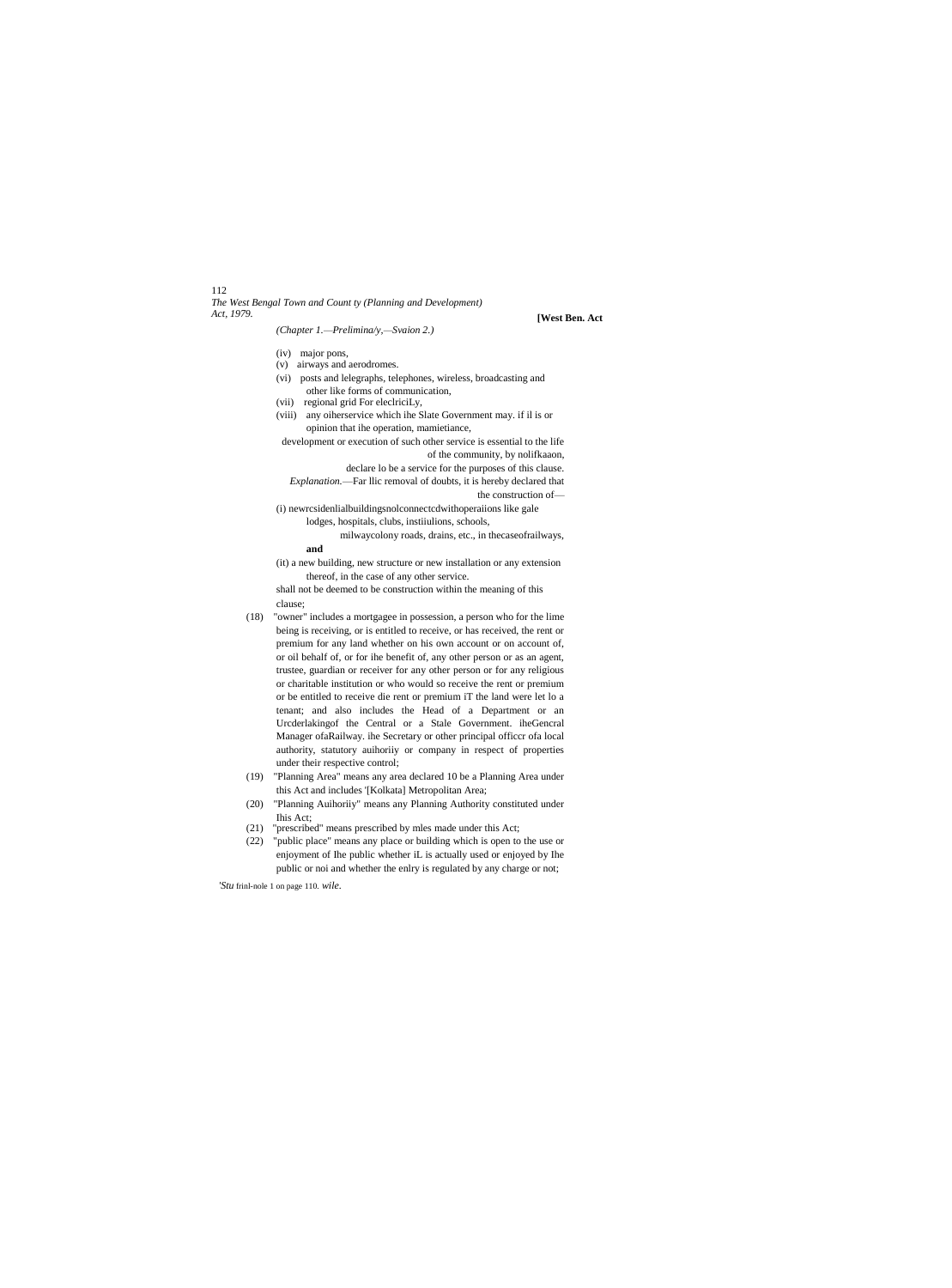The West Bengal Town and Country (Pla/tning and Development) Act. 1979. 113

XIII of 1979.]

(Chapter II.--Stale Town and Cnuntiy Planning Advisory Board.-Sections 3, 4.)

- (23) "regulation" means a regulation made under this Act;
- (24) "residence" means the use for human habitation of any land orbuildingorpart thereof including gardens, grounds, garages, slables and out-houses. if any, appertaining lo such building: and ihe expression "i iisideulial" slial I bcconslrued accordingly.

#### **CHAPTER II Stale Town and Country**

### **Planning Advisory Board**

3, (1) The Slate Government, after ihe commence men I of this Act, siaie Town shall, for the purpose or currying oul Ihe functions assigned to it under this

Act, consiiiule by notification an Advisory Board lo be called the West Advisory' Bengal Town and Country Planning Advisory Board (hereinafter referred to Board, as the Board). (2) The Board shal I consist of n Chairman, two Vice-Chairmen and noi more

than 45 oilier members.

4. (!) The Chief Minister of the Slate of West Bengal shall be ihe Composition Chairman of the Board and he shall nominate two persons lo be the Vice- of the Ruitul- Chairmen. (2) The other members shall be-

- (i) the Mayor of the '['(Kolkaia) Municipal Corporation;]
- (ii) one Member of Parliament Lo be nominated by ihe Chairman of ihe Board from amongst those elected from the State of Wcsl Bengal;
- (iii) three Members of ihe West Bengal Legislative Assembly to be nominated by ihe Speaker of thai Assembly;
- (iv) the Chairman of three municipalities lo be nominated by the Stale Government;
- (v) lire Sabhtidii/patis of three Zilia Paris/tads to be nominated by the Slate Government;
- (vi) the Chief Secretary to the Government or West Bengal;
- (vii) not more than seven officers of the rank of Secretary to the State Government Departments dealing with metropolitan development, local Government, planning, health, industry, housing, finance, agriculture, community development,

transport, education, power, public wnrks, irrigation, pan ch ay at

- and land and land reforms;
- (viii) the Chairman or the West Bengal Housing Board;
- (ix) tlreEngineer-in-Ctiief. Public Works Department, Go vcmmenl of Wcsl Bengal:

"The words wiihin (lie square bnick^LS were sub slim led for the words "Corpora linn nf Calcutta" by s. 2 or the Wcsl Bengal Town and Country (Planning and Development)

(Amendment) Acl. I ORft (Wcsl Ben. Act XXIII  $\triangleright$ r 1986). -Sec fool-note I on pAge I ll>. ante.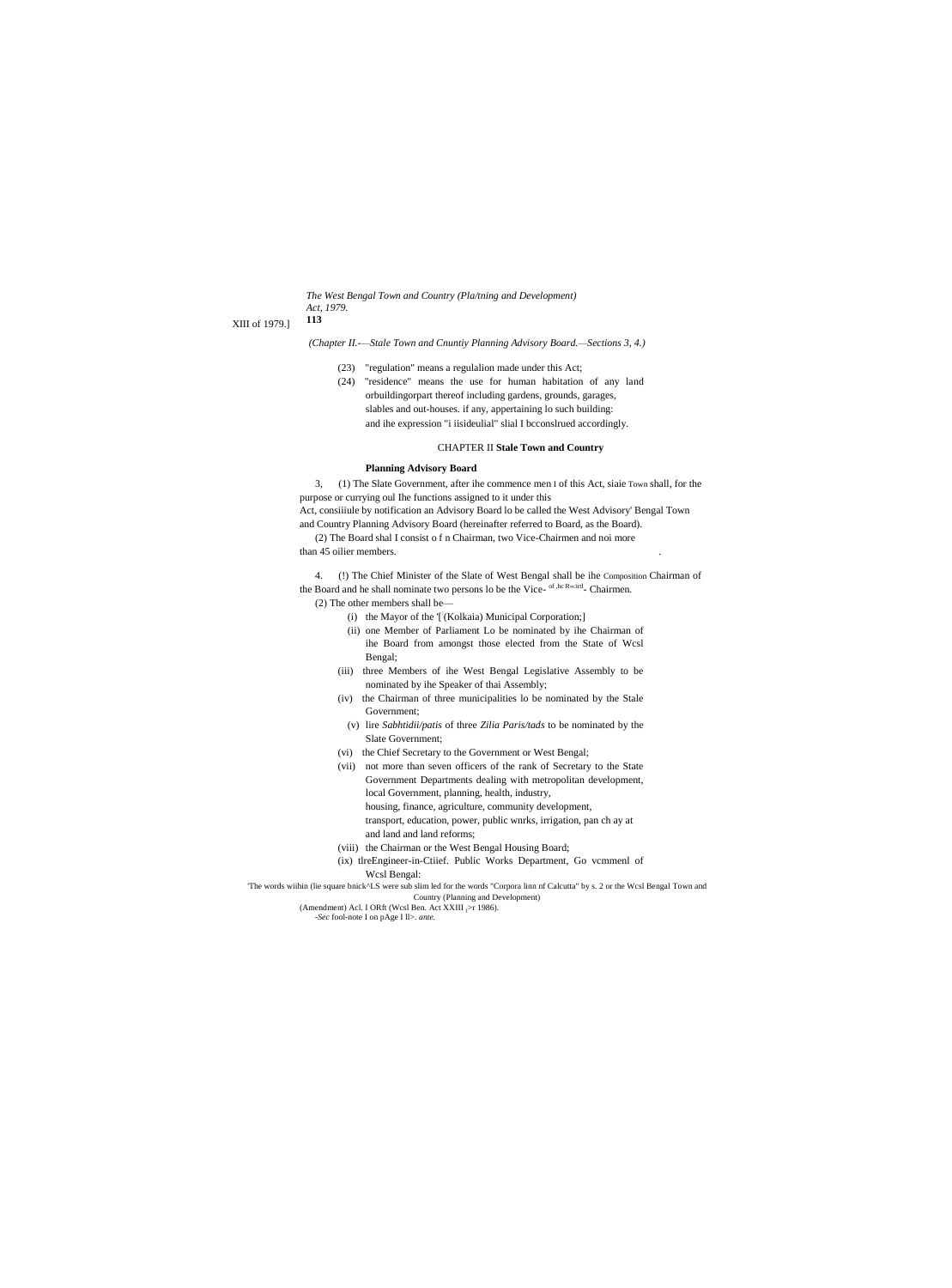114

#### The XVt'M lietigal 'fowl and Coitiiny (Planning and Development) Air, 197V.

[West Ben. Act

(Chapter 11.-Siruc Town and Counny i'!awui't> Advisory Hoard.-Sect ions 5-/.)

- (x) thj Chiel'Conserviiior oi'Fores is and Wild Life, Government of West Bengal:
- (xi) ihe Chief Executive Officer. [Kolknia] Metropolitan Development Authority;
- (,\ii) the Chairmant>! Hie West. Bangui Slate Electricity Board;
- (siii) [lie Chairman of 1I12 West Bengal Industrial Development Corporation;
- (xiv) representatives of ilie Central Government dealing wilh railways, sice I mid mines, civil aviation and transport and communications;
- (xv) nun-officials lo be nominated by ihe Stale Government who. in itsopiniun.liavu special know led gei>r practical experience in manors relating lo (own andcoutury planning, engineerings transport. industry. environmental engineering, geography, geology, sociology, municipal engineering, agriculture nnd economics;
- (,wi) the Secietary, Town and Country Planning Department, Government of West Bengal, who shall be designated as Ihe Member-Secretary oi the Board.

5. The Ronrd shall, in ae cord a nee with die provisions or this Act and the rules made thereunder, advise Ihe Stale Government ill matters relating to planning, development, co-cirdinaliun :ind use of rural and urban land and such oilier connected lunclions as Uie Slate Government may, fiom lime in lime, assign ii> ii.

6. (1) The term of office and allowances of ihe nominaied members of ihe Hoard shall be such as may be prescribed:

Provided that the State Government may, if ii thinks fit, terminate die appointment of any nominaied member before the expiry of his term of office.

(2) \ nominated member of Hie Board may resign his membership by giving nolice in writing lo tlic Slate Government. He shall cease to be a member on acceptance of such resignalion,

(3) Any vacancy by resignation, death or 0Llierwi.se of y nominaied member shall be (Hied by fresli nomination by the State Government.

7. (I) The Boards hill 1 meet ai 1 ua.si lour times in a year atsucli time nnd place as it thinks fit and the meeting.shall be held according lo su;h procedure as may be prescribed.

(2) The Chairman or in his absence it Vice-Clutirman shall preside al a meeting or the Hoard. In case tioiti (he Vice-Chairmen are present the members present shall eleel one of the Vice-Chairmen to preside at flic meeting. In the absence of Chairman and botli lhe Vice-Chairmen die members present shall elcci any member present for presiding at lhe mceli ng.

'.W fnol-nmc I on pa pi"  $11(1. \text{milt}')$ .

Term or office i; audi lions of serva's of the members or lh« tlourd.

punciiuns. nf<br>Bunrd ilic

Meeting uf llic Hoard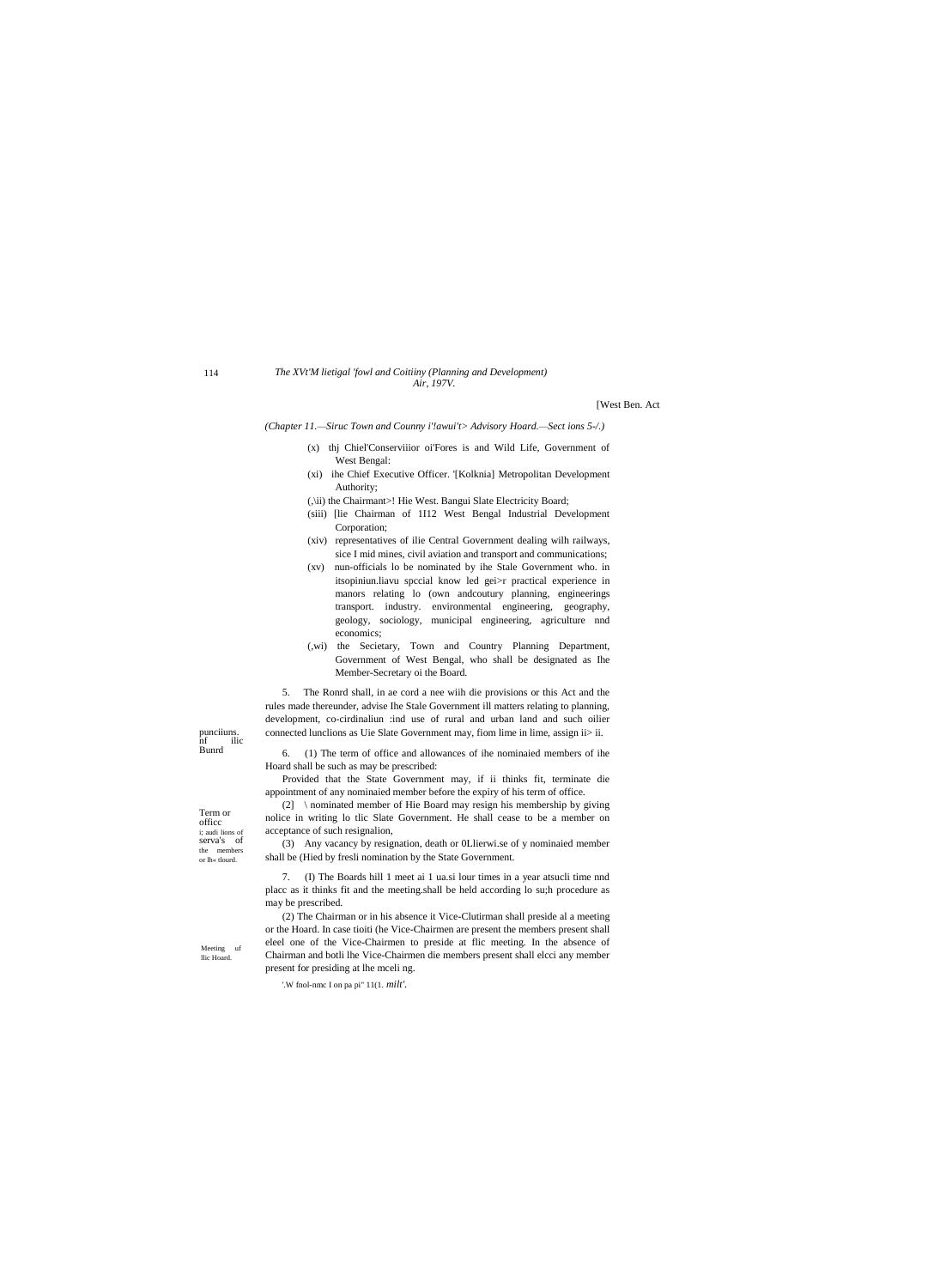Till' MV.w Bengal Town and Country (Planning and Development) Acl. 1979. 115

# **XIII** or 1979.]

(Chapter II.-Slate Town and Cottmiy Planning Advisory Board.-Sea ion 8.-Chapter III.-Declaration of Planning Areas and Constitution of Planning Authorities and Development Authorities.-Sectio119.)

> 8. Thiny;j«"«w.ofthe members of the Board shall form a quorum Tor Quorum, a meeting: Provided ihaL no quorum shall be necessai'y for any adjourned meeting.

# $\,$  CHAFFER III

# Declaration of Planning Areas and Constitution or Planning Authorities and Development Authorities

| Bengal lo which the provisions of this Act have conic into force under sub-section<br>(3) of section 1 to be a Planning Area for the purposes of this Act.<br>(2) Every such notification shall define the limits of the area lo which it<br>relaLcs. | D <sup>^</sup> lirjiiOE<br>1 of Planning                                                                                          |
|-------------------------------------------------------------------------------------------------------------------------------------------------------------------------------------------------------------------------------------------------------|-----------------------------------------------------------------------------------------------------------------------------------|
|                                                                                                                                                                                                                                                       | Arva.s. llicir<br>nmnlg <sub>sini</sub><br>niion.<br>sub-<br>division<br>and<br>inclusion of<br>any iirtM in<br>Planning<br>Area. |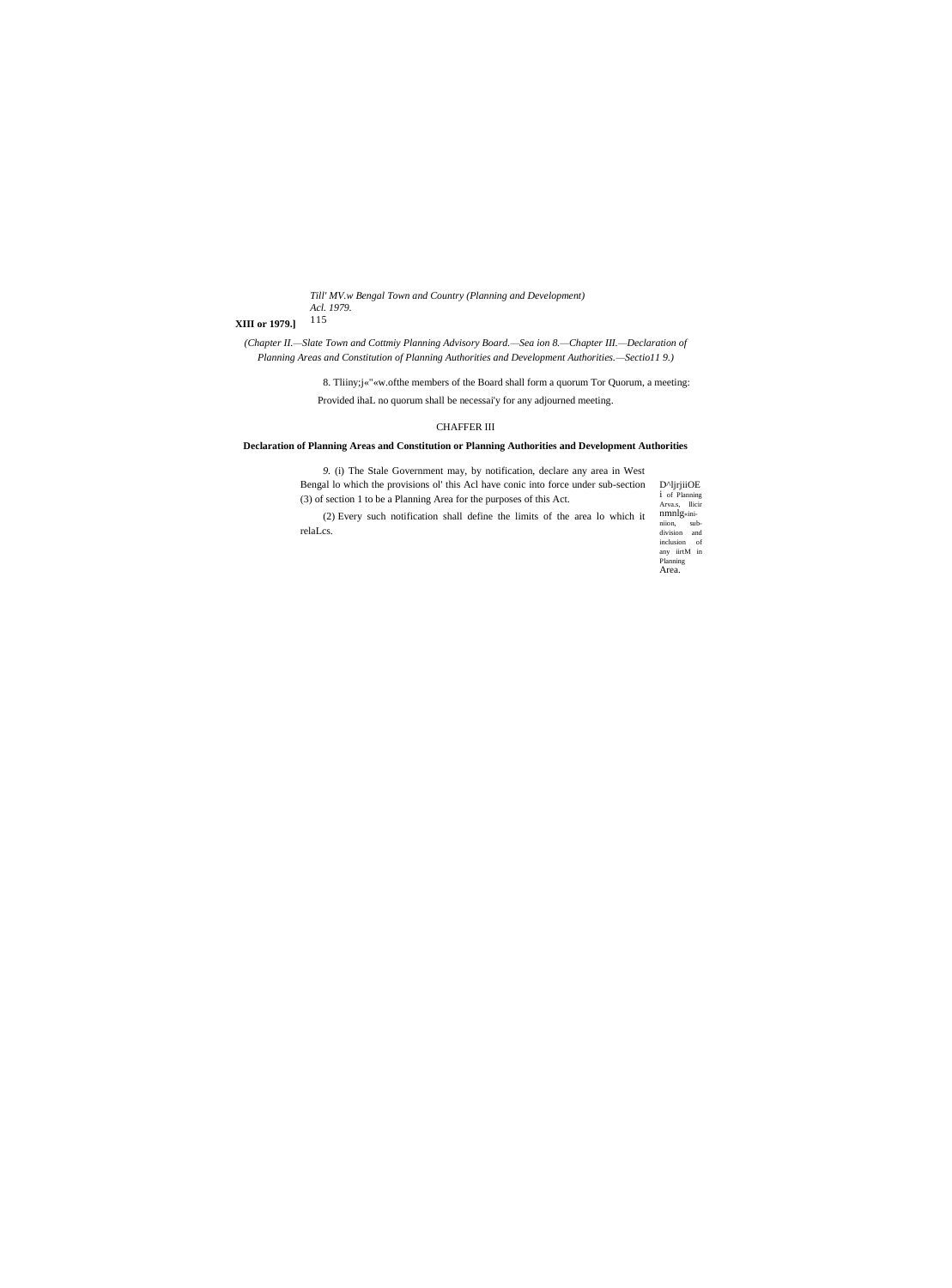## The Wt'.rr Bengal Town and Country (Planning ant! Development) Act, 1979.

#### [West Ben. Act

# (Chapter ill,-Declaration of Planning Areas and Constitution of Planning Authorities tm<( Devefapmeni Authorities.- Suctions 10, H.)

10. (1) Tlic Slate Government may. by notification, withdraw from the application of this Act any Planning Area or pari thereof.

(2) When a notification is issued under sub-section (!) in respect of any Planning Area or pan thereof:-

- (i) this Acl and all notifications. rules, regulations. orders, directions and powers issued, made or conferred under this Acl shall ccase to apply to the said area or part thereof;
- (ii) ihe Stale Government shall, after consulting ihe local authority or authorities concerned, frame A schema determining; what portion of the fund of the Planning Auihoriiy or Ihe Development Authority concemed shall vest in [he Siaie Government, and the local authority or authorities concerned and in whal manner ihe properties and liabilities of the Planning Auihoriiy or the Development Authority concerned shall be apportiond between llie State Government and ihe local authorities and on the schcme being published by nolificalion, Ihe fund, properly and liabilities of ihe Authority concerned shall vesi and be apportioned accordingly.

11. (I) As soon as may be, after declaration of an area as a Planning Area, the Stale Government may. by notification, constitute for ihe purposes of this Acl a Planning Authority for ihaL area or a Development Auihority in respect of ihe Planning Area or a part of il.

(2) A Planning Auihoriiy or a Development Authority, if il is not ;i local authority or a Government deparlinenl or agency, shall be a body corporate having perpetual succession and a common seal with power to acquire, hold and dispose of property, both movable and immovable, and to enter into contracts and shall by its corporate name sue and be sued.

Power lo<br>u'iihdrj w Planning Arcn from

 $[*J*ic]$ 

operations of ibis Acl.

 $\begin{array}{ll} \mbox{Cons i i (uli} \\ \mbox{mi} & \mbox{of} \end{array}$  $\begin{array}{cc} \mathbf{mi} & \mathbf{0} \\ \mathbf{Planning} \end{array}$ Auihoriiy  $\quad \text{and} \quad$ Development Auilioriiy

116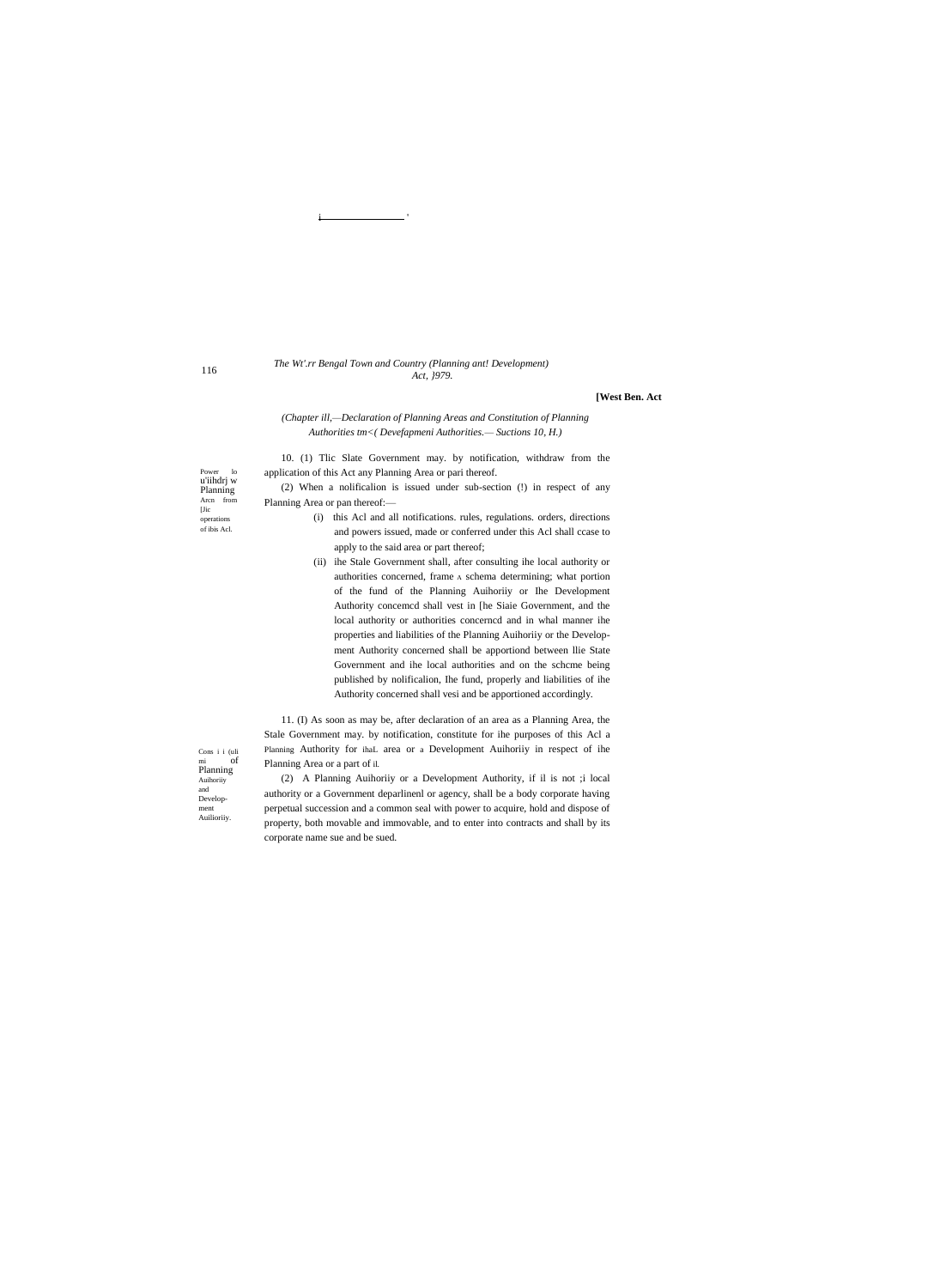```
The West Bengal Town and Country {Planning and Development)
Act, J979.
```
XIII of 1979.] 117

(Chapter 111.-Declaration of Planning Areas and Constitution of Planning Authorities and Development Authorities.- Sections 12. 13.)

> (5) The provisions or ub-section (3) or this section and sections 12,14 arid 15 shall not apply lo a Planning Authority or a Development Authority appointed undersub-seclion (4) and lhe provisions oHhc Acl by which such authority is constituted shall continue to apply in respect or the tu'ca within Ihe jurisdiction of ihat authority.

> 12. (I) The term of office and terms and conditions of service of the Chairman and oilier members ol~ a Planning Authority or a Development Authority noi being a local or statutory authority, shall be such as may be prescribed.

 $\operatorname{Term}$ (2) Any vacancy occuring in Lhe office of the Chairman or any oilier member office and terms and of an Authority referred to in sub-section (3) or section 11 shall be filled by fresh appointment by the State Government.

conditions of wrvice of Chairman and metnheni of Planning Auihority and 13. (1) Subject to the provisions of this Acl, and lhe rules made [hereunder and Development any direction which lhe Stale Govern men I may give from time lo lime-Authority. (i) a Planning AulhoriLy shall have Lhe following powers and Powers and functions:functions or (a) to prepare a present Land Use Map; Planning Authority anil (b) lo prepare and enforce 'la laud Use and Development Control Development Authority, Plan;]  $\mathcal{S}$  $2*$ aid (d) lo prescribe use of land within ils area; (e) to perform any oilier function which is supplemental, incidental or consequential lo any or the functions aforesaid or which may be prescribed; (ii) a Development Auihority shall have Lhe following powers and functions:-

of

- (a) lo prepare a present Land Use Map;
- (b) to prepare and enforce <sup>J</sup>[a Land Use and Development Conirol  $Plan$ ;]

 $\ast$  $(c)$  $\mathbf{v}$ 

The words wiiliiii ihe square brackets were subMiluird fur (lit words "an Outline Development Plan:" tiy s.) of (lie West Bengn] Town anil Country (Planning anil Development) (Amendment) Acl. 1994 (West Hen. Acl XXVI of 1004). -Sub clause (e) ntnilted by s.  $3(a)(ii)$ . *i'hid*.

The words within the square brackets were substituted Tor the words '.in Outline Development Plan;" by ,1(b)(il, *ibid*.<br>"Sub-clause (e) was omitted by ,v  $3\{\text{h}$ (ii). *ibid*.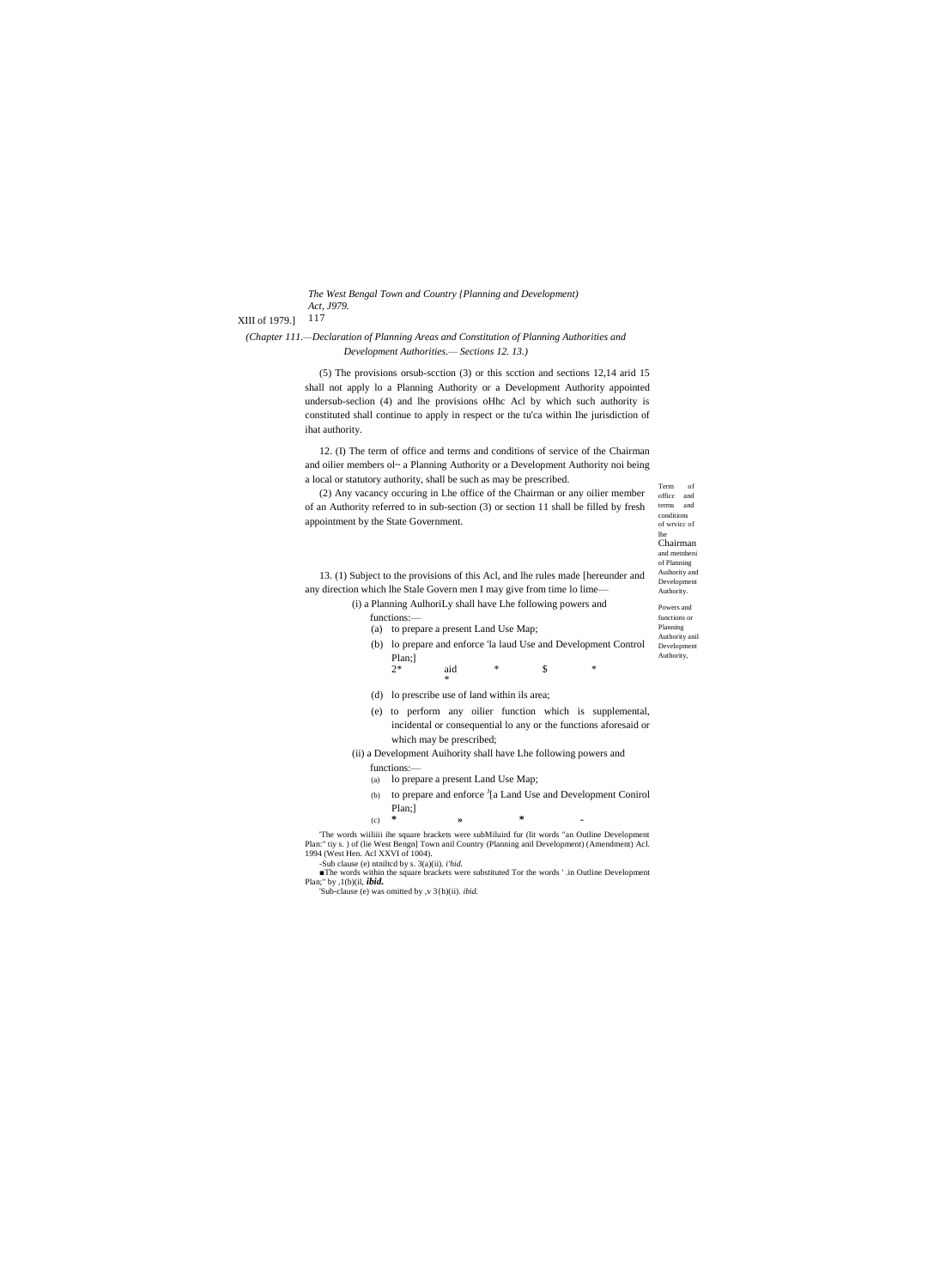The West Heilgul Tonii and Country (Planning and Development)

Act. 1979.

- <sup>118</sup>(Chapter III.—Declaration of Planning Areas and Constitution of P/oiiuiii.tj Aiuhoritii j mtd [WesL lien. Act Dcvi'lopmeiii Authorities, - Sections 14, !5.)
	- (d) ; o prescribe use of land within its arc:i;
	- (e) Lo prepare r.nd cxcculc development schemes;
	- (0 loco-ordiiiaiedcvelupinentaaiviiiesofall departments nnd agencicsofilie Slate Government or local authorises operaliitii within the Planning Area:
	- (a) to carry oul oreause lo be carried oulsuch works us are conlemplated in [In; 'Jl.and Use and Development Control Plans;]
	- (li) to acquire, liold und manage such property, both movable and immovable, as llie Development Authority may deem necessary for lhe purposes of any of its ueiiviiics anil to lease. sell or oilier wise transfer any properly held by it;
	- (i) lo purchase hy a«i'cemenL or lo lake on lease or under imy form of tenancy. any I nnd :ind lo ercci thereon such buildings and Lo carry out such operations as may be necessary for (lie purpose ofcaiTying on its undertakings; (j) Lo cnier into or perform such coniraels as may be necessary Tor the performance of its duties and for exercise of iis powers under litis Acl:
	- (k) lo provide facilities for the consignment, storage and
	- delivery of goods:
	- (1) to perform any other function which 1K supplemental, iixidenial or consequential to any of the functions aforesaid or which may be prescribed.

(2) A Planning Authority or ^Development AuLliorily forperfoi mance orits functions, may appoint such number of officers and other employees on such terms and conditions as may be<br>approved by the Stale Government.

14. A Planning Auihority or a Development Authority shall meet aL such limes and places and observe such rules of procedure in regard to die Iransaciion of its business aL lis meetings as may i?e determined by regulalions.

Meclins ol" Planning Aullmrincs nd<br>
nd<br>
Developmuni<br>Constitution of Advisory<br>Council.

development of the area wiihin it jurisdiction.

15. (1) Every Development Authority shall, subject to the provisions of section 22 of this Act, as soon as may be, constitute an Advisory Council, i'or ihe purpose of advising iL on the formulalion and coordination or plans for Lhe

> (2) The Advisory Council shall consist uf not more lluut fifteen but uol less than eight members as may he appoinicd by the Sraie Government in litis behalf.

> "Ini\* u'nrck uiihin iIil- iqn.in; bracket.-, were suh-iiimicrl foi ihe winds " Developing I flans:" by s. 3(h)[iii) of lhe WuM H c I:: . I Town :inil Country (Pliinninc and Develrtpinenlj fA men dm en I) Acl, I'J 9 J (WcM Ben. AU XXVI of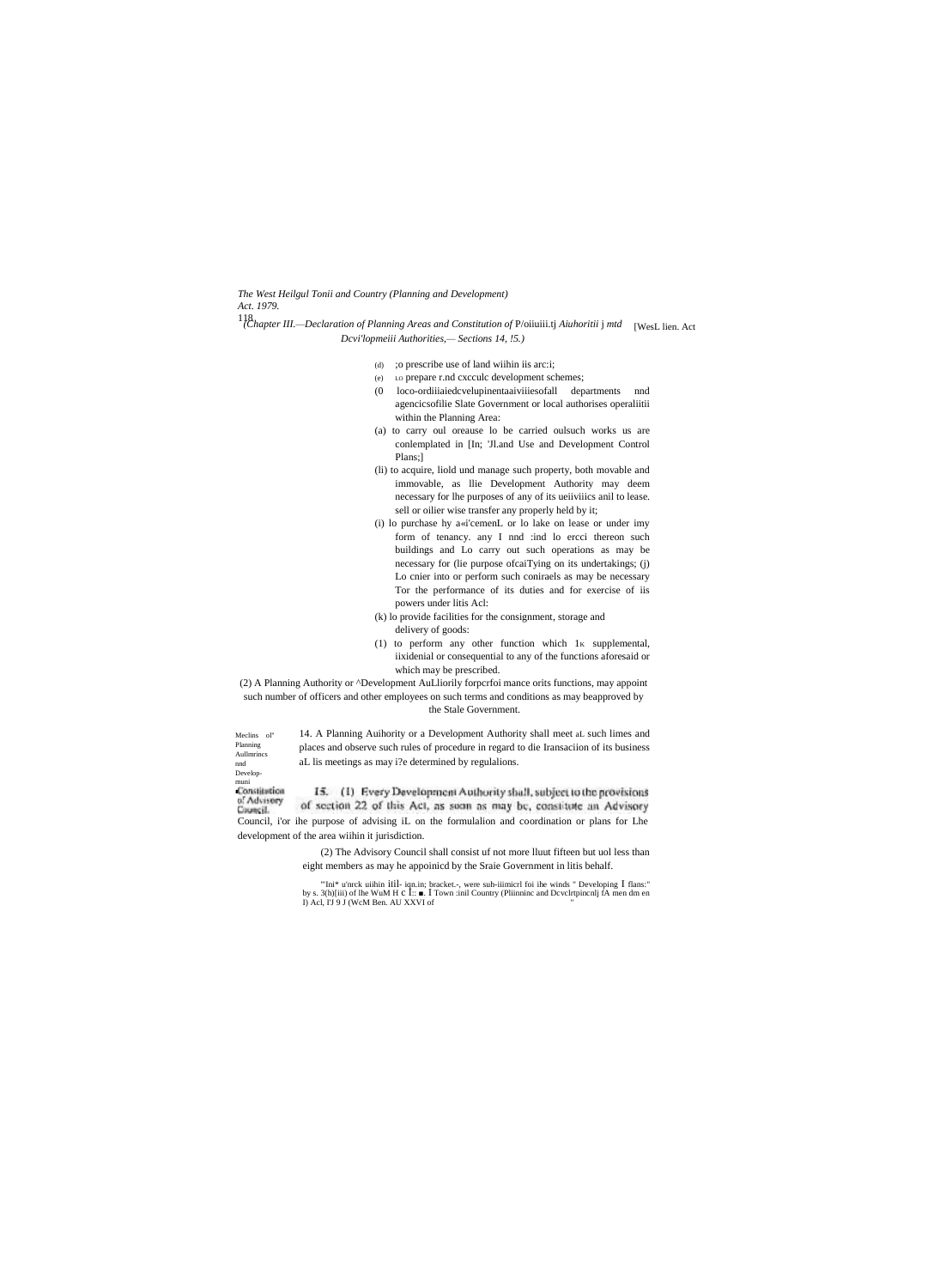*The VVt'i/ Bengal Town and Country (Planning and Development) Act.* **XIII of 1979.]** 119 *(Chapter }V.—'jKalkutaj Metropolitan Development Authority,— Sections 16-19J*

# CHAPTRR IV '[Kolkata] Metropolitan Development

# Authority

West Be il. Act xiv or

l%5.

<sup>1</sup>1 Kolknui | Metropolitan Aiv'.i ]f>. (I) Notwithstanding llic repeal of ihti '[Kolkala] Metropolitan Planning Area (Use and Development of Land) Control Acl, 1965, by section *142* of this Act. the

controlled area declared under thai Acl with such modifications as mentioned in the First Schedule to ihis Aa shall be known as the') Kolkala] Metropolitan Planning Area lor the purposes of this Acl.

(2) The Stale Government may, if it thinks fit, by notification, enlarge, curtail or modify the '[Kolkala] Metropolitan Planning Area or any part thereof.

> 17. (1) Notwithstanding the repeal of the '[Kolkala] Metropolitan Development Authority Acl, 1972, by section 142 or this Act, the'[Kolkala] Metropolitan Development Auihoriiy constituted under tlval Act shall be known asthe'[Kolkala] Metropolitan Development Authority under this Acl and il.shall be deemed lo be a Development Authority for the purposes oflhis Act.

Wcsl Gen. Acl XI of 1072.

(2) All the provisions of this Acl relating lo a Development Auihoriiy shall, if not inconsistent wiih the provisions in ibis Chapter, apply to ihe '[Kolkala] Metropolitan Development Auihoriiy.

18. Subject lo ihe provisions of this Act and the rules made thereunder and any direction which the Slate Government may give, Irani time lo lime, Ihe powers and functions of tho'fKolkaUil Metropolitan Development Auihoriiy shall be a.s provided in sccliou 13 of this Act,

19. (1) The'[KolkalaJ Metropolitan Development Authority shall consist or Hie following members:—

> (a) the Chief Minister of the Stale of West licngal or any person nominated by him shall be the Chairman, and a Minister of the Stale of Wesl Bengal lo be nominated by the Chief Minister shall be the Vice-Chairman:

Provided that when there is no Council of Ministers functioning in the Siale of Wesi Bengal, ihe Slate Government shall nominate such persons, as it may think fit, lo be ihe iwo members and the Chairmn and Vice-Chairman respectively of the '[Kolkala] Metropolitan Development Authorily:

*'See* focu-nuie I on p.i.'c I ID. I.'.'M

Powers u nd Aullmriiv- Rill Clio: is or the '[Kntk ........ Metropolitan Development Authority. Muirnpt>Iii:in Development

| Koll;iiu|

Composition oT lliL- '[Kolkiiliil Metropolitan Development

Ainliurily.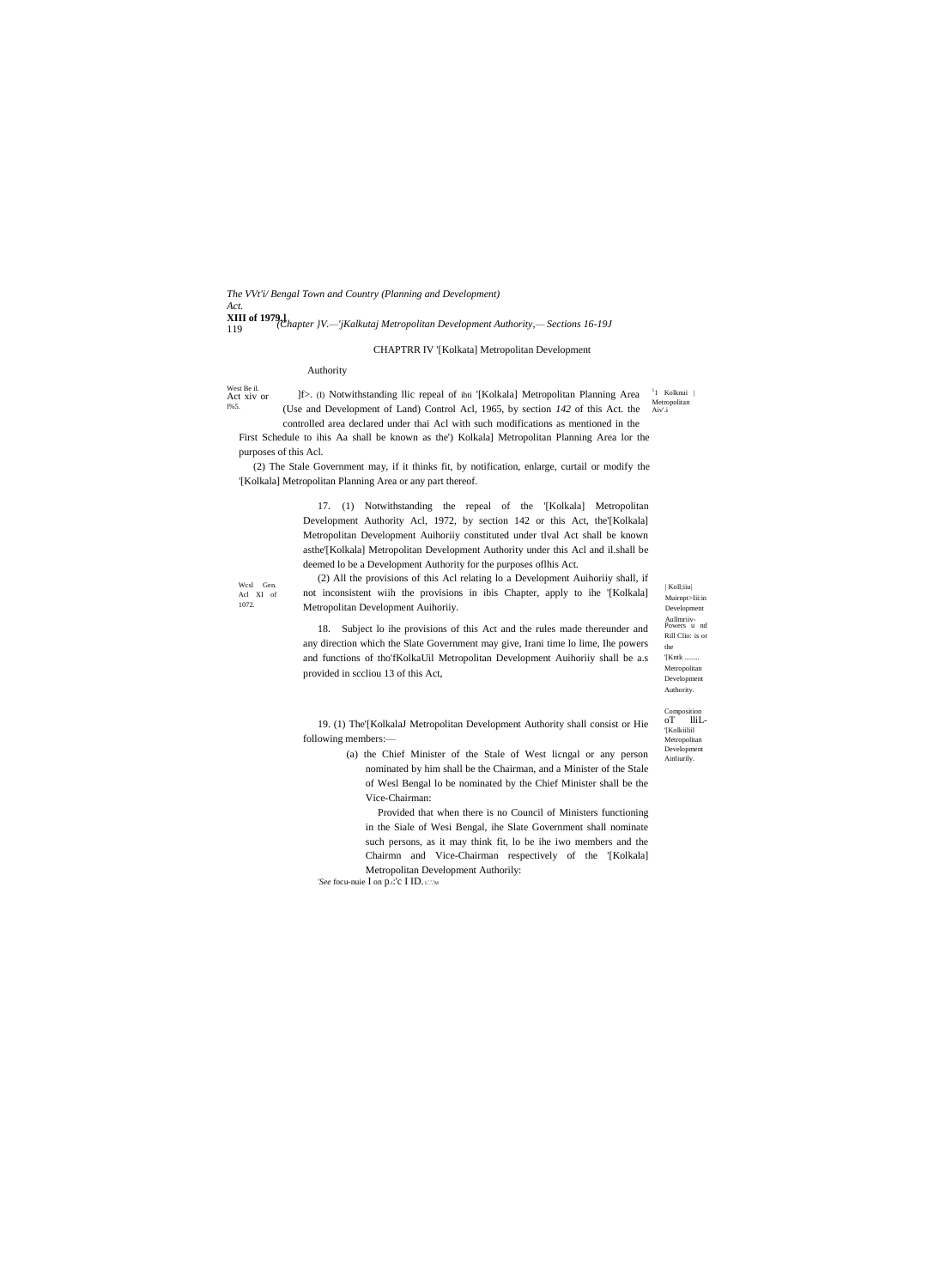*The Wc.si Bengal Town and Con nay (Planning and Development) Act. 1979.* **120**

**[West Ben. Acl**

#### *(Chapter IV.— l [ Kolkala j Metropolitan Development Auihoriiy.— Seel ion 19.)*

- (b) (lie Chief Hxcculive OITiccr or llic '[Kolkala] Metropolitan Development Auihoriiy. *ex-offwio;*
- (c) not more Ulan three officers of !hc rank of Secrelary lo Ihe Stale Government lo be nominated by ihe Stale Government;
- and

'

- : (tl) not more than live persons 10 be nominated by ihe Siale Government of wliom—
	- (i) I wo shall be Councillors or Aldermen of ihe '(Kolkala) Municipal Corporation. ■

' (ii) one shall be a Councillor or Alderman of ihe Howmh Municipal Corpora lion, and (iii) nvo shall be Commissioners or any municipality within llie '[Kolkala] Meiropoliian Area;

 Provided that when anordLTorsupersessionofihe '[Kolkala] Municipal Corporation or ihe Howrah Municipal Corporation or Ihe munieipaliiy, as ihe case may be, has been made and is in forcc, il shall be competent Tor Ihe Stale Government lo nominate, in place oI' the Councillors or Aldermen or - Commissioners, as ihe case may be, such persons as have experience iti or knowledge of administration of local self- government 10 be members of die '|Kolkaia| Metropolitan Development AuihoriLy:

Provided further lhai on the revocation of the order of supersession as aforesaid, the members nominated under ihe first proviso shall, notwiihsianding ihaL ihe term or orfice or such members lias not expired, cease to hold office and ihe vacancies shall be filled up in accordance wilh the provisions of clause (d).

(2) The Vice-Chairman shall discharge such functions and exercise such powers as may be delegated to him by Ihe Chairman and shall, during Ihe absence of ihe Chairman, perform ihe functions and exercise Ihe powers of Ihe Chairman.

(3) The members referred to in clause (d) of sub-section (1) shall hold office for a term of three years from the dale of their nomination by die Slale Government and shall receive such allowance.<sup>1</sup>; for attending ihe meetings or ihe '[Kolkala] Meiropoliian Development Authority or any committee thereof, as may be prescribed:

'Provided lhai every such member, on ceasing to be a Councillor or Alderman of Ihc'IKoJkniaJ Municipal Corporation nr ihe Howrah Municipal

'iVt\* foQi-nptc I p» p.'ipc *1*10, *time,* -Ctnisc id) was Mibslilulctl lor llic original by s. 3(a) of the Wcsl Bengal Town and Ctiiimry (Pl:mnin£ anil Ucvclopincm) (Amendment) Acl, I98fi (Won Ben. Acl XXI11 of 10S&) Prim lo ihis M ^iiiuuo.-i ilic .second proviso \v;is inserted by s. 2 of ihe Wcsi lieu:. I Town ami Country (t'uini.in,; and Development) (AmcnilniL-nl) Acl. 1981 (Vv'cs! Hen. Acl XXXVIlt <if 19\*1).

■'Hie proviso R subsumed f«r '.L.v original by s. 3(b) of ill-' WCM I?CIIL:.II Town an:.' Country (PI:in111"int and Development) (Amendment) Acl, I<sup>1</sup>JS6 (Wcsl Ben. Acl XXNI of 1936]," "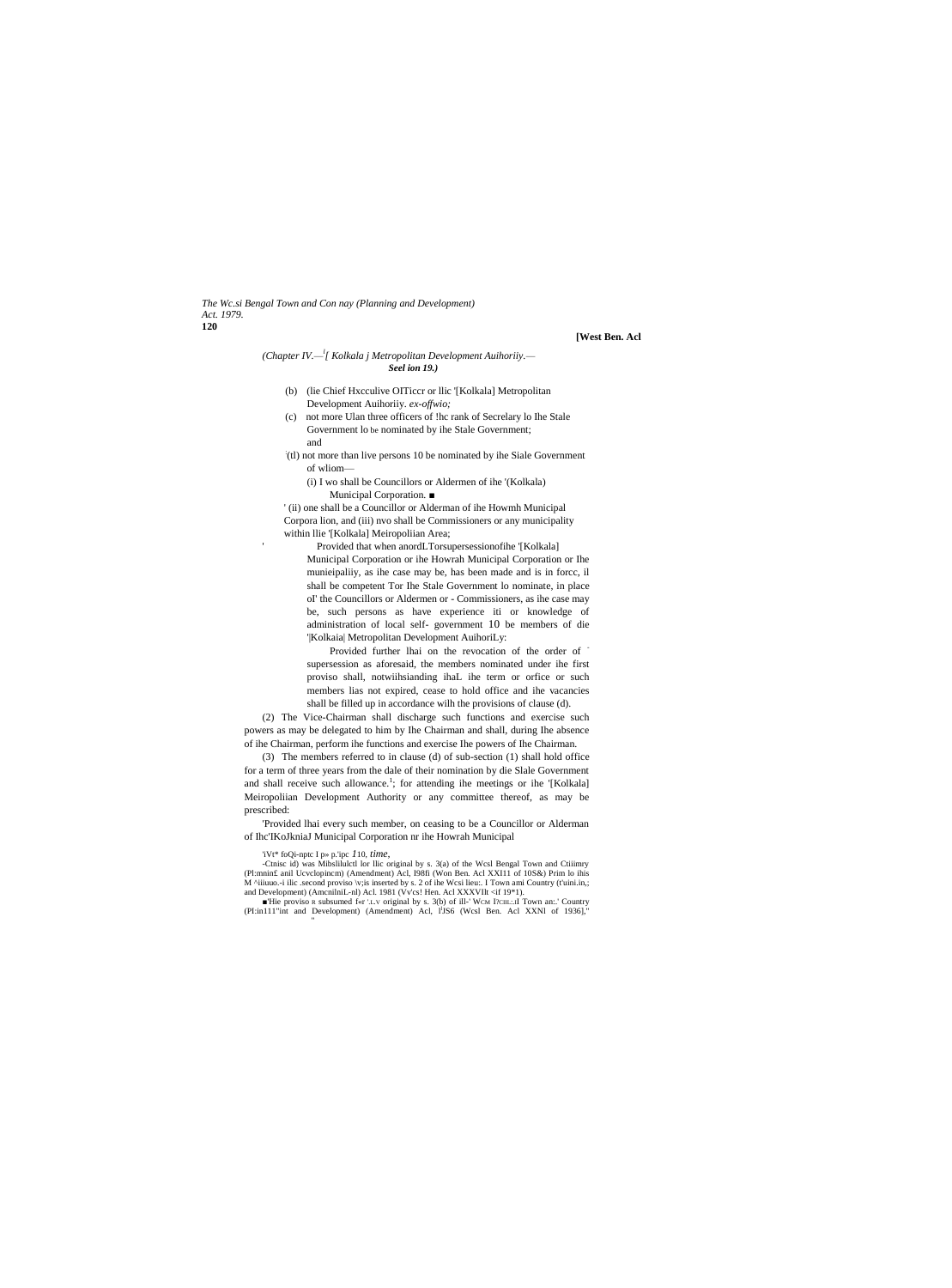*The* 1 *Vest* /Jem*;at Town and Country (I'hmning and Development) Acl, 1979. '* **XI**11 **of 1979.]** 12]

*(Chapter IV,—'/KolkataJ Metropolitan Development Authority.— Sections 20-22.)*

Corporation or Commissioner of a mimic ipaliiy wiihin the '[Kolkala] Metropolitan Area, as lite case m:iy be, shall. notwithstanding that the term ofofficeofsuch mcniberhas not expired, cease [n hold ol'ficeand lhe vacancy shall be filled up in accordance wiih the provisions ol" clause (d) of subsection (1).

(4) No act or proceeding of the '[Kolkala] Meiropolit.in Development Authority shall be deemed to be invalid merely by reason of any vacancy in, or defect, initial or subsequent, in lhe constitution of that Authority.

20. (I) The <sup>1</sup> [KolkntaJ Metropolitan Development Authority shall meet at such places and ai such times, and shall observe such rules of procedure in regard toihc transaction of business at iis meeting (including the quorum at its meetings) as may be prescribed.

Medina of Ilie '|K(>lk;it:i| Metropolia n Developmem Aulhurily. (2) TheChairnianofthc'[Kolkata] Metropolitan Development Authority or. if for any reason he is unable to attend any meeting, the Vice-Chairman or, if for any reason both the Chairman and the Vice-Chairman arc unable to attend any meeting, any oilier member dec led by llie members present shall preside at the meeting.

21. (1) The State Government shall appoint a Chief Executive Officer whoshall bca wholc-iinieoHlcerofthc '[Kolkaia] Metropolitan Development AulhoriLy.

(2) The Chief Executive Officer shall discharge such functions and excreisesuch powers as may be assigned lo liini by liie '[Kolkala] Metropolitan Development Authority.

(3) The '[Kolkala) Metropolitan Development Authority may appoint a whole-time Secrelary and such other staff as it may think fit for lhe exercise of its powers and discharge of iis functions under this Acl,

appoint Offkm ;md Sterclnry . unci olhcr sniff.

Pimer lit

(4) The expenditure on account of the salary and allowance of the Chief Exec u Live Officer, Secrelary and tfie other staff shall be defrayed out of Lhe fund of Lhe '[KolkataJ Metropolitan Development Authority.

22. (1) The '[Kolkala] Metropolitan Development Authority shall, ns snon as may be, after the commencement of the Acl, constitute an Advisory Council, for the purpose of advising it on lhe formulation and co-ordination of plans for the development of ihe '[Kolkala] Meiropolitan Area, (2) The Advisory Council shall consist of the following members:—

- (a) the Chairman of the  $\frac{1}{1}$  Kolknta] Metropolitan Development Authority, *e.x-ojficio*. who
- shall be the Prcsidcni thereof;

(b) theVice-Chairmunoflhe '[Kolknta] Meiropolitan Development Authority, *e.x-officio: 'Srr* Ion!.note I on n;i»L' 11(1 *tm'r* '

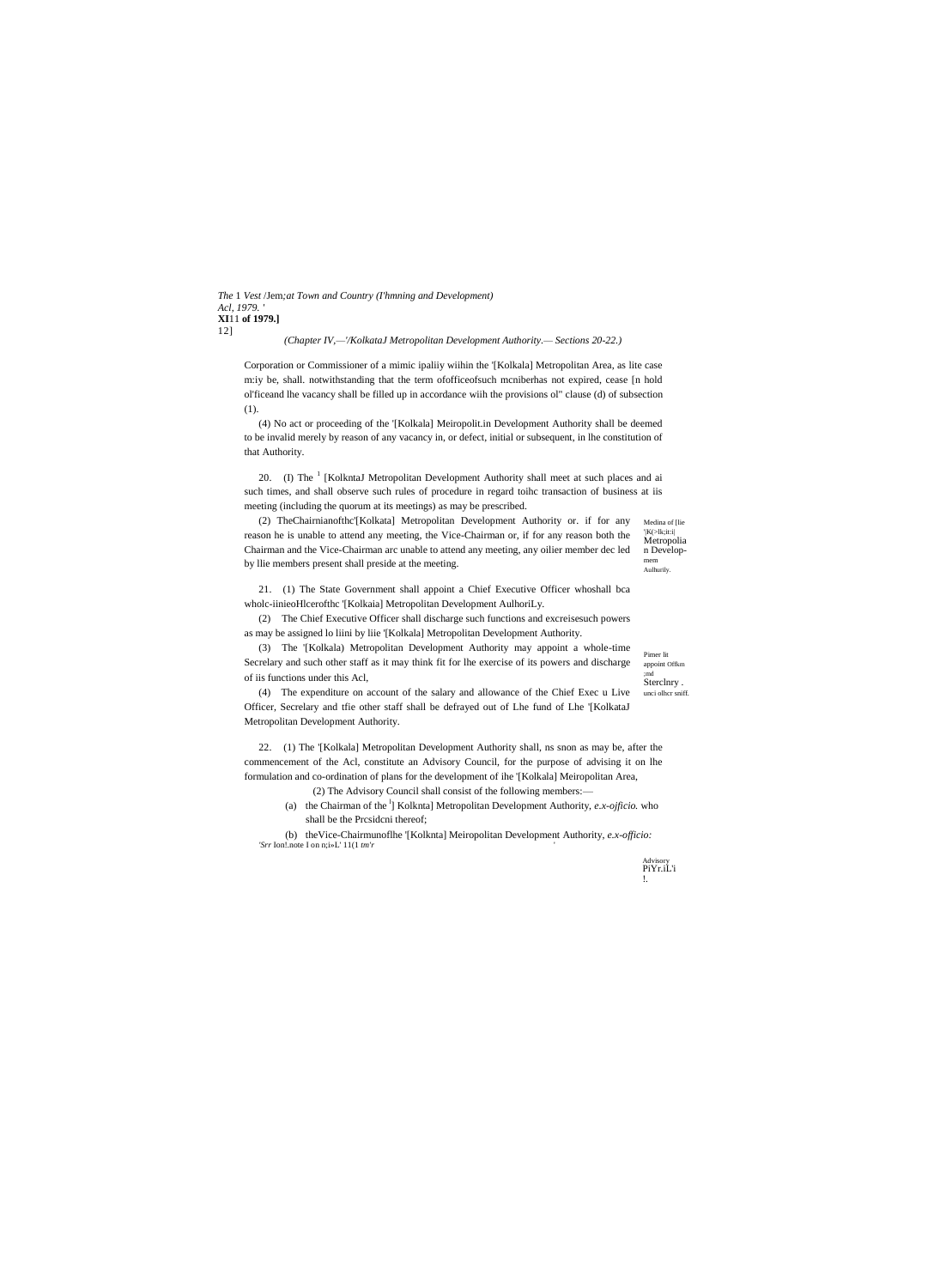*The West Bengal Town and Country (Planning and Development i Act, 1979. '* **122**

# **[West** Ben. Act

#### *(Chapter IV.— ] f Kolkala] Metropolitan Development Authority.— Section 22.)*

- (c) ;i representative of the '[Kolkala] Improvement Trust;
- fd) n representative of Hie Howrah Improvement Trust: (e) one person holding office, ("or the lime being, as the-[Municipal
- Commissioner of Hie '(Kolkala) Municipal Corporation;] (0 two persons with knowledgcof town planning and architecture,
- to be nominated by the Slate Government;
- (g) one representative of ihe Department of Health of ihe Slate Government;
- (h) ihree representatives of llie municipal corporations and oilier municipal authorities, other than the <sup>J</sup>['(Kolfcaia) Municipal Corporation] within the '(Kolknlaj Meiropoliian Area, lo be nominated by the Stale Government;
- (i) a representative or the '[Kolkala] Slate Transport Corporation.
- to be nominated by lhc Stale Government; (j) ^represent alive nflhe'fKolkaUi] Tramways Company Limited, to be nominated by the State Government;
- $(k)$  oneiepresentalive of the<sup>1</sup> [Kolkala] Elcctric Supply Corporation Limited, to be nominated by lhc Slate Government;
- (I) four Members of the West Bengal Legislative Assembly, lobe nominated hy the Speaker of that Assembly;
- (m) two representatives of the Indian Railways of whom one shall be from the Meiropoliian Transport Project (Railways),
	- '[Kolkala]; and

(n) six other persons lo be nominated by the Slate Government.

(3) If for any reason the Chairman of the '[Kolkataj Metropolitan Development Authority is unable lo attend any meeting of the Advisory Council, such meeting shall be presided over by lhc Vice-Chairman, lrbolh [he Chairman and the Vice-Chairman are absent, (lie members present shall elect one amongst themselves lo preside over ihe meeting.

(4) The Advisory Council shall mcel as and when neccssary and shall regulate ils own procedure.

(5) The members of the Advisory Council shall hold office for such terms, and shall receive such allowances for attending the meetings or lhc Advisory Council, as may be prescribed.

*'See* tool-no II- t on page 110, *unic.*

-llic words williin lite square bracket): were snbsliluial tor lhc word\* "Coiiiiiibsiorter of Ihe Cnrpor.nion orCalculiii;" hy s. 4(n) ol'lhc Wt-ii Hciiy:il Tuwn.nit) CcJurHry (flannine ,iral Development) (AnirnilmcrUI Acl, 19.% (WW IJcii. Ac< XXIII *of* IWi). *\**

<sup>&</sup>quot;Hit- words within lhc si|ii;;rc hr.ickcis '.sere MifcliUiled for llic words "Citrpor.iimn of C;tlcutia" hy  $v - 1(h)$ . i/ 'i/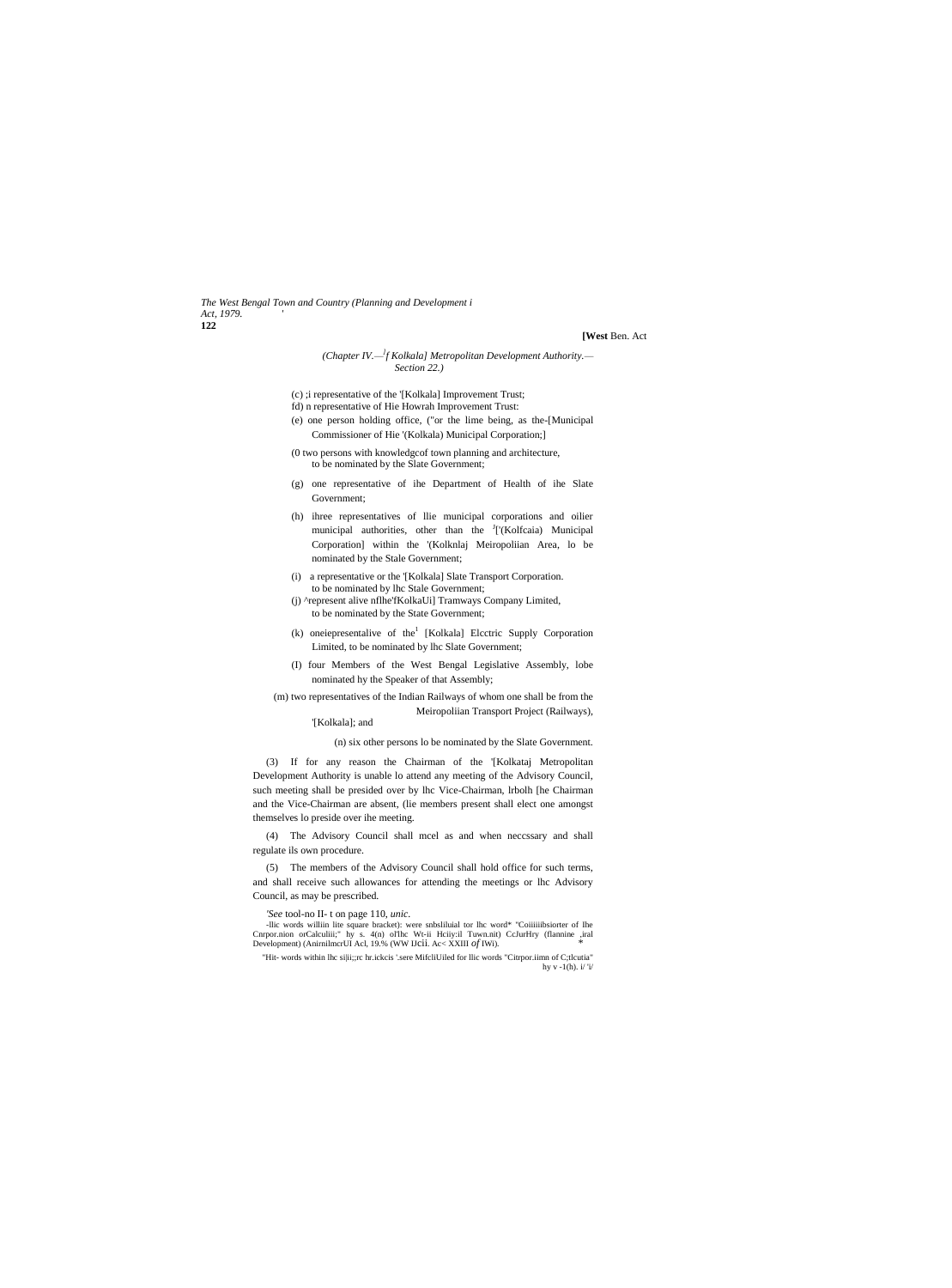*The I Vest Bengal Town and Country (Planning and Development) Act. 1979.* **XIII of 1979.] 123**

#### *(Chapter IV.— ] [Kolkalaj Metropolitan Development Authority.— Sections 23-25.)*

partly of members of such AulhoriLy and partly or oilier persons and lor such purpose or constitution of committees. 23. (1) The '| Kolkaia] Metropolitan Development Authority may constitute as many committees, consisting wholly of members of such Authority or wholly of oilier persons or purposes, as **iL** m;iy **Lhink** 111.

(2) A **committee constituted under lliis section shall meet at such place and at such Lime, and shall observe such rules of procedure in regard lo lhe transaction of business at iis mediums, as may be determined by regulations made in ihis behalf.**

(3) The members of a committee, other than the members of lhe '[Kolkala] Metropolitan Development Authority, shall be paid such fees and allowances Tor attending its meetings and for attending to any other work of the '[KolkataJ Metropolitan Development **AulhoriLy** as may be determined by regulations made in this behalf.

24. (i) Notwithstanding anything contained in any oilier law for the limeheing in force, the'[Kolkata] Metropolitan Development Authority may give such direelions with regard lo the implementation of any development project, as il may think fil, to an authority Lo which payment of any money from its fund has been made under this Act.

Power or the '[Kolkmal (2) The '[Kolkala] Metropolitan Development Authority shall soexercise the **powers** or supervision referred to under this Act as may be necessry to ensure that each development projeel is executed in the **inLeresl** of the overall development or the '[KolkaiaJ Metropolian Area and in accordance with the approved development plan,

Metropolitan Development Authority to **yive**<sub>r of the<br>directions.</sub> directions.<br>'[Kolkala] Metropolitan Development Authority execute any plan.

25. (1) Where the '[Kolkala] Metropolitan Development Authority is satisfied Lhat any direction given by iL under sub-seclion (1) of section 24 with regard to any development projeel has not been earned oul by lhe authority referred lo therein **orihaL** any such authority is unable **Lo** fully implement any scheme undertaken by it for lhe development of any pail of lhe ' [KolkaiaJ Metropolitan Area, lhe '[Kolkala] Metropolitan Dcvclopemnt Authority may itself undertake the works and incur any expenditure for the execution of such development projects or implementation of such schemes, as ihe case may be.

(2) The '[Kolkala] Metropolian Development Authority may also undertake any works in the '[Kolkala] Metropolitan Area as may be directed by the Stale Government and may incur such expenditure as may be necessary for the execution of such work,

.Siv foot-note I on page 110,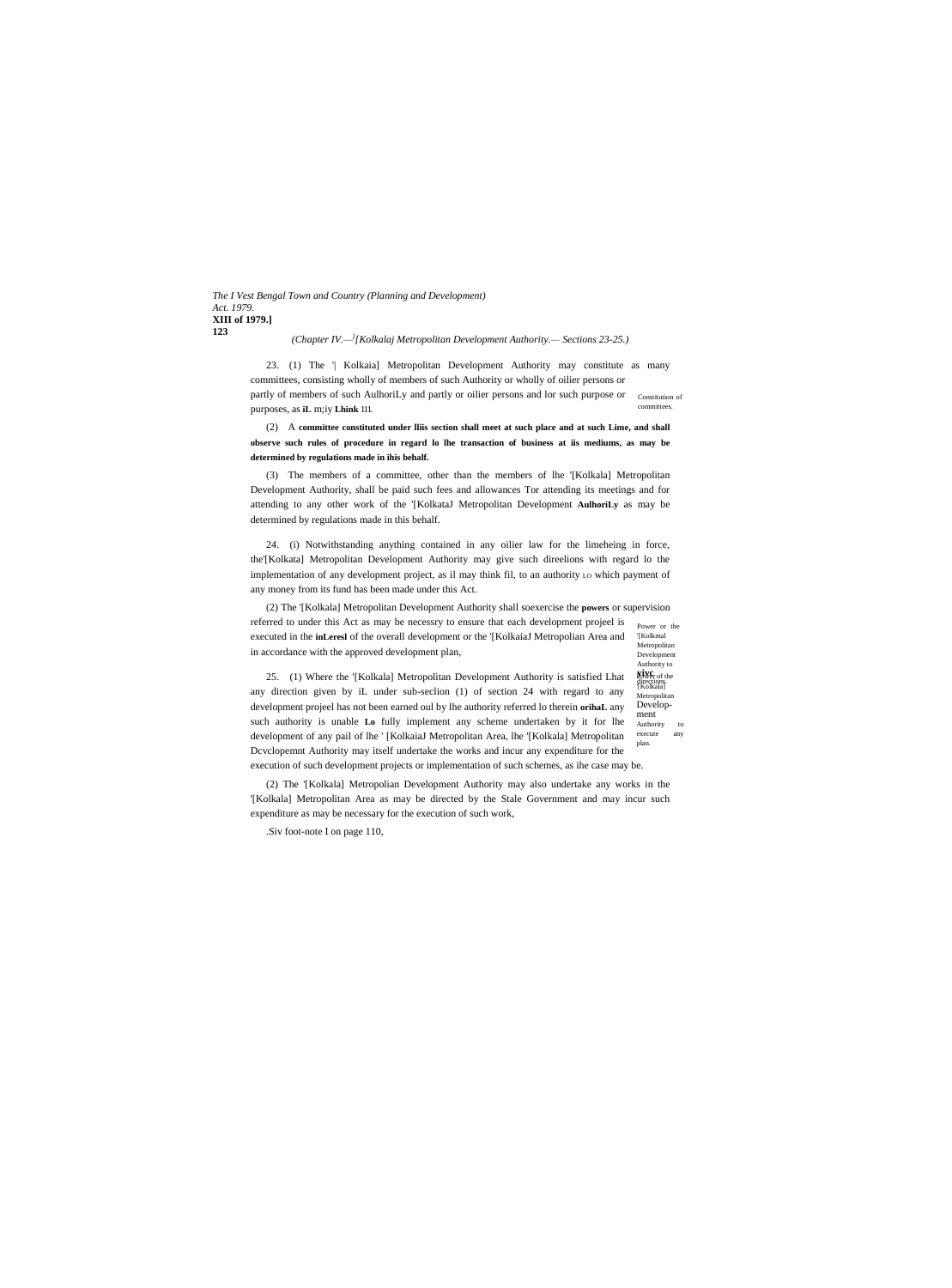#### *The West Beugcd Town and Country (Planning and Development) Acl, 1979.* **124**

**[West Ben. Act**

*(Chapter IV.— 1 [Ko!kaia] Metropolitan Development Authorities,— Sections 26, 27.)*

(3) Where any work is undertaken by ihe '[Kolkala] Meiropoliian Development Auihoriiy under sub-scction (I), iL shall be deemed lo be, for ihe purposes of any law for ihe lime being in force, thai authority referred to in sub-scci ion (1) of section *24.*

(4) The '[Kolkala] Metropolitan Development Auihoriiy may, for ihe purpose or carrying out lhc powers conferred by sub-sections (1) and (2), undertake survey of any area within ihe <sup>l</sup> Kolkala] Metropolitan Areaand Tor thai purpose il shall be lawful for any officer of lhc '[Kolkala] Metropolitan Development Authority—

- (a) to enter in or upon any land and lo lake level of such land;
- (b) (o dig or bore into ihe sub-soil;
- (c) 10 mark levels and boundaries by placing marks and cutting trendies;
- (d) where otherwise the survey cannot be completed and levels taken and boundaries marked, lo cut down and clear away any pan of any standing crop, fcnce or jungle;

Provided thai before entering upon any land the '[Kolkala] Metropolitan Development Authority shall give notice of its intention lo do so in such manner as may be specified in ihe regulations made under Ihis Acl,

Delegation 26. The '[Kolkala] Meiropoliian Development Authorily may, by order in writing ;ind subject lo such conditions as it may (hi nk fit lo impose, delegate any of its powers, d u lies and Functions u nder Ihis or any olher Act or any rule or regulation made thereunder lo the Chairman, Vice-Chairman, Chief Executive Officer, Secreiary or any other officer appointed under Ihis Acl.

Amendment of the 'IKolknlflJ Improve-ment Acl, 1911, the Howralt Improve-<br>ment Acl.  $m$ ent 1956. and (he '[Kolkiial Meiropoliia n Water and Snniiimon Authority Aci, 1906.

.

27, The '[Kolkala] Improvement Act, 1911. ihe Howrah Improvement Act, 1956 and ihe '[Kolkala] Meiropoliian Water and SuniUiiion Auihoriiy Act, 1966, shall sland amended lo Ihe extent and in ihe manner specified in Ihe Second Schedule to Ihis Act.

of 1911, West Hen. AciXlV of 1956. Wesl Ben Act XIII of 1966.

Hen. Acl V

*'Sre* Toot-rune I on page 110, *imic.*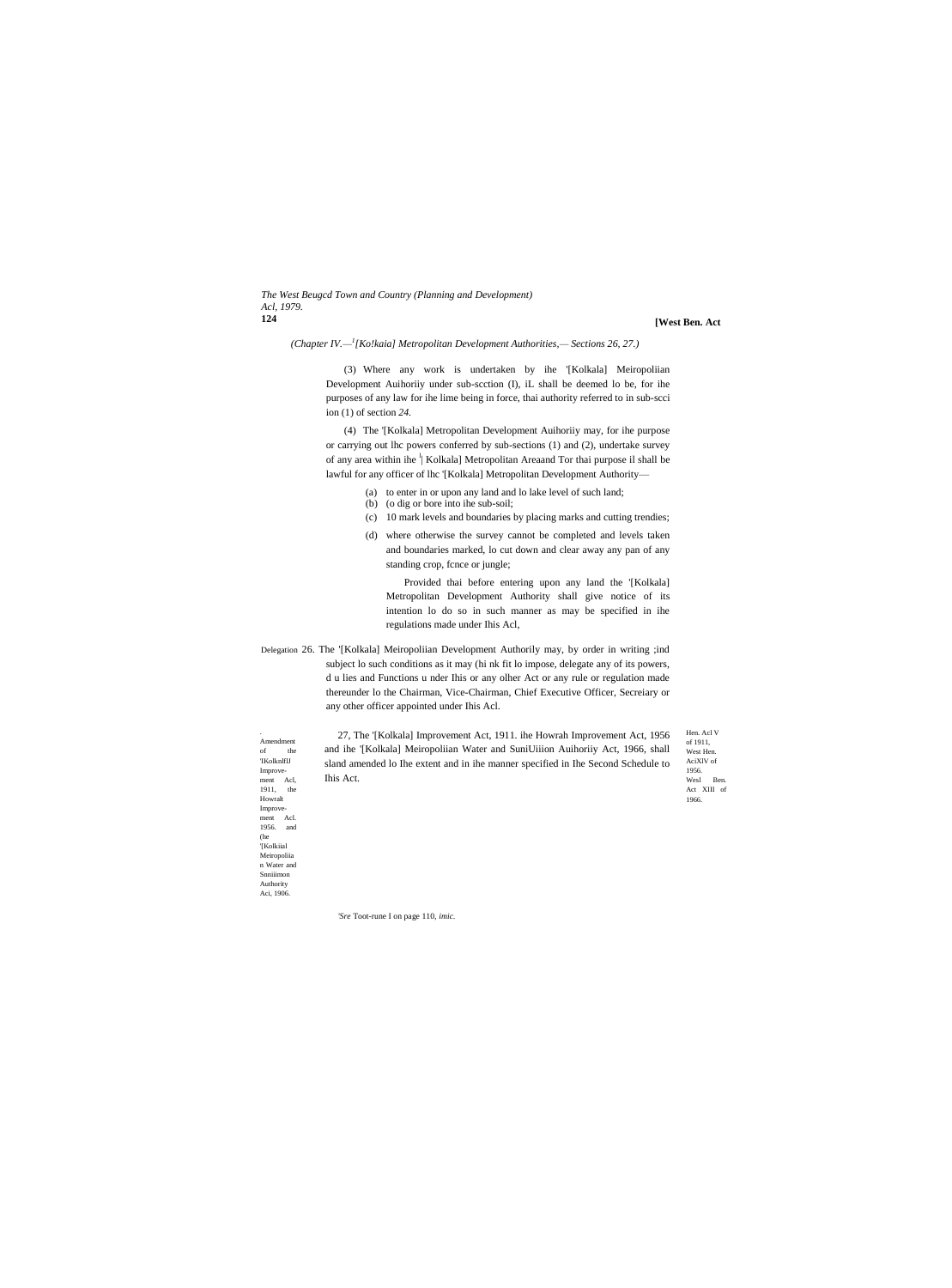# *The West Bengal Town and Country (Planning and Development)* **125** *Act, J979.*

**XIII of 1979.]**

#### *(Chapter V.—Preparation of present Land Use Map,— Sections 28, 29.)*

## CHAPTER V **Pre para lion of present Laud Use Map**

28. Every Planning Authority or Development Authority shall, within Preparation one year after its constitution or within such time ELS the State Government [''FUSO may, from time lo time, extend, prepare a present Land Use Map (hereinafter Map and called the Map) and a Land Register (Iicreinaftercalled the Register) in such  $^{\text{NIM}\text{}}$ <sub>[cr</sub> form as lhe concerned Authority may think fit indicating the present use of lands in the Planning Area:

Provided that the concerned Authority may prepare the Map and the Register in respect of any portion of the Planning Area but lhe Map or Maps with Register in respect ofthe entire Planning Area shall be completed within the said period of one year or within such lime as the State Government may from time to lime extend.

*Explanation.*—The predominant use to which the land is put on the dale of preparation of the Map shall be considered to be the present land use by lhe Planning Authority or the Development Authority.

29. (1) After the preparation ofilie Map and lhe Register, the Planning Notice or iim Authority or the Development Authority shall publish a public nolice of lhe [Jr^^Mnp preparation of the Map and the Regisler and of the place or places where and ihe copies of the same may be inspected, inviting objections in writing from any  $R < N^M \times N^I$  person wiili respect to lhe Map and the Register within thirty days of the publication of such noticc.

(2) After lhe expiry of the period of thirty days mentioned in sub-section (]), an officer designated by the Planning Authority or the Development AulhoriLy shall, after allowing a reasonable opportunity of hearing lo objects, if any, submit a report to the concerned authority.

(3) The concerned aulhoriiy shall consider the report submitted under subsection (2) and may make such modifications in the Map or lhe Register or hoih as it considers proper and adopt the Map and the Regisler with such modifications, if

any. (4) Where a local aulhority or a statutory aulhoriiy has been declared as the Planning Authority or lhe Development Aulhority for any area and it has prepared a similar Map or Register in respect of an area before the application of this Act lo that area, lhe Map or lhe Register already prepared shall be deemed lo be a Map or a Register, as the case may be. under section 28.

(5) As soon as may be, after lhe adoption of lhe Map and the Register under sub-scclion (3), the Planning Authority or lhe Development Authority,

as **Lhe** case may be, shall publish a public noticc of such adoption or the Map and the Regisler and lhe place or places where copies of the same may be inspected and shall submit copies of the Map and the Register to the Stale Government,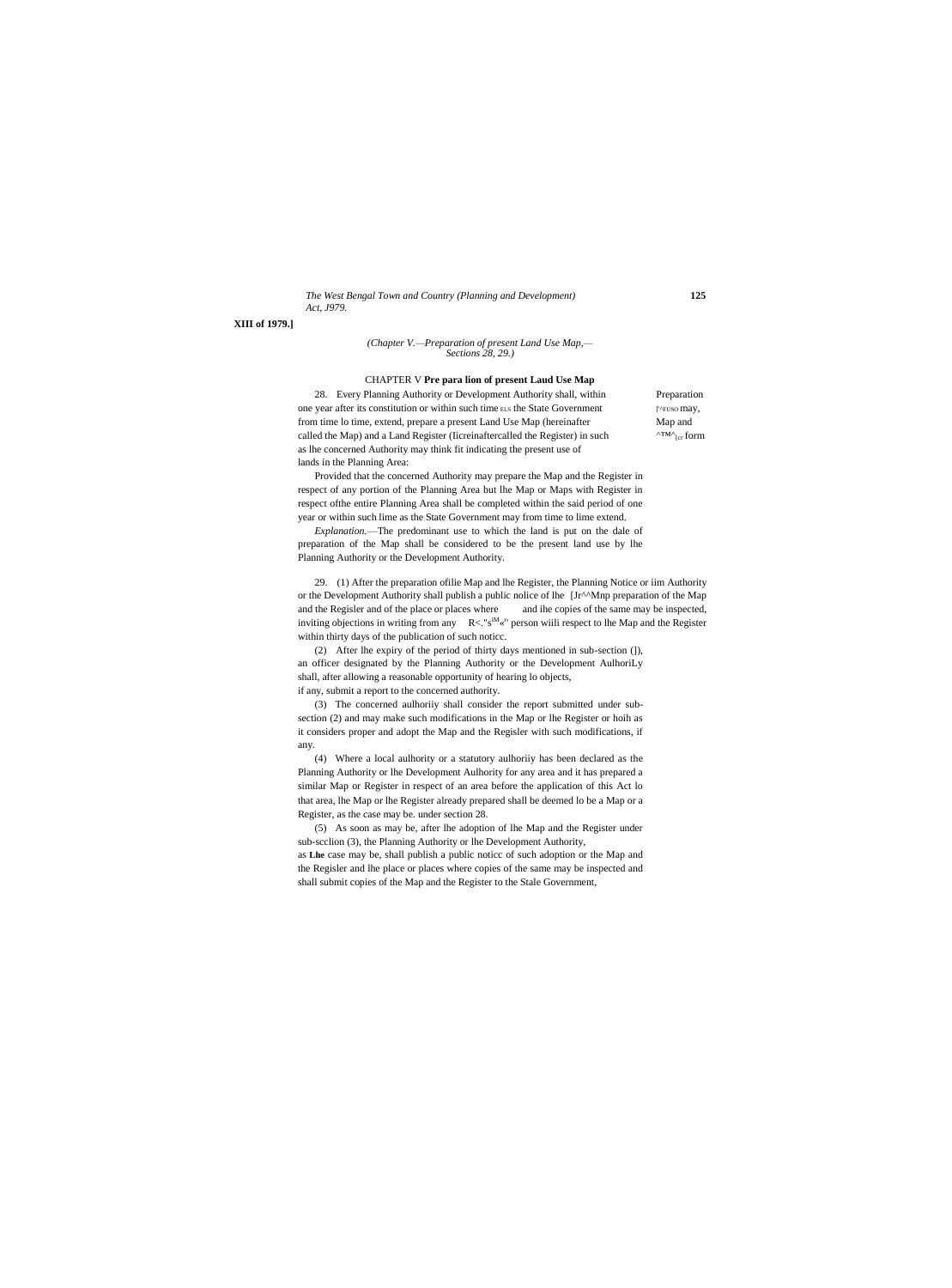# $K$ . $Vn^1A^1V > 8$

126

 $^{\mathrm{t'owcr\text{ }\mathrm{sf}}}_{\mathrm{Stale}}$ 

Government in

of itie Planning Authority or

Develop-

prepare the:

ment Authority to

#### Tht' We si Bengal Town r nul Country (Planning und Development J Act. 1979.

**[West Ben. Act** 

(Chapter V.-Preparation of present Land Use Map.-Section 30.-Chapter VS.--Preparation of ijmd Use and Development Control Plain and Procedure for their Statutory Approra I. Sec dot t 31.}

> (6) A copy of such notice shall oho be published in the Official Gazette. Sucli publication in lbs Official Gazelle in respecLoflheMapand [he Register sILII] be conclusive evidence that ihe Map and ihe Register have been duly prepared and adopicd.

311. (1) If no Map or Register is prepared by Ilic Planning Aulliorily or ihe Development Auihoriiy within ihe period referred lo in see!ion 28 orifai any lime ihe L'USC of default Slale Government is satisfied ihalthe Planning Authorily or lhc Development Authority is not taking necessary steps lo prepare the Map and the Register, the State Government may direct any of ils officers to prepare or cause lo be prepared the Map and lhc Register.

M.ip or lhc (2) After preparation of lhc Map mid ihe Register, ihe said officer shall submit Keg is i cr. lhc same to the Slate Government and lhc Slale Government shall fol low lhc procedure bid down in section 29 ns ifil is the nuthority conceroed.

> (3) Any expenses incurred under this section in connection with lhc preparalion and the publication of the Map and [lie Register with respecL to a Planning Area shall be paid by lhc concerned authorily.

# **CHAPTER VI**

# Preparation of [Lund Use and Development Control Plans] and Procedure Tor Ilicir **Statutory Approval**

Land Use 31. (1) A Planning Authority or Developmeni Authority shall, within Develop- two years of Ifou declaration of a Planning Area, prepare a plan (hereinafier pian'|CO,1,ml cunet, Lie 'VLaud Use and Development Conlrol Plan] for lhc Planning Area m id forward a copy thereof lo ihe Slale Govern

men l:

Provided that lite concerned authority may prepare ilie plan in respect or any portion of the Planning Area, bnL tlieplan in respect orihceotire Planning Area shall be completed within a period of three years or within such lime as ihe Stale Government may fror.i time to lime extend.

The vwffkwi'ibin^'.v square bfrvcVtiswricsnlmmitcil forlhc-v/uris "Development Pl.m" by s. <l(ii) of ihe West Bengal Town and Covin I ry (Plaiininj; end rjcvclupmciil) (Amendment) Acl, l'J9.I (Wtsl lieu. Act XXVI ol ]<WI.

 $\sim$ n»u marginal note was -.nbsinulcd for lhc ordinal by s. J(h)(i). *ibid* 

Th c w rt Is with in the f-(| tiart hrac kel\* \vc re s 11 bs ti tu icd II  $r$  1 lie wet rd s<sup>1</sup> 'Oiid i **lie** l>; vc I op menl Plan" hy s, 4(b)(iii. ibid.

# wy<sup>A</sup>\v.AW,W<sup>1</sup>"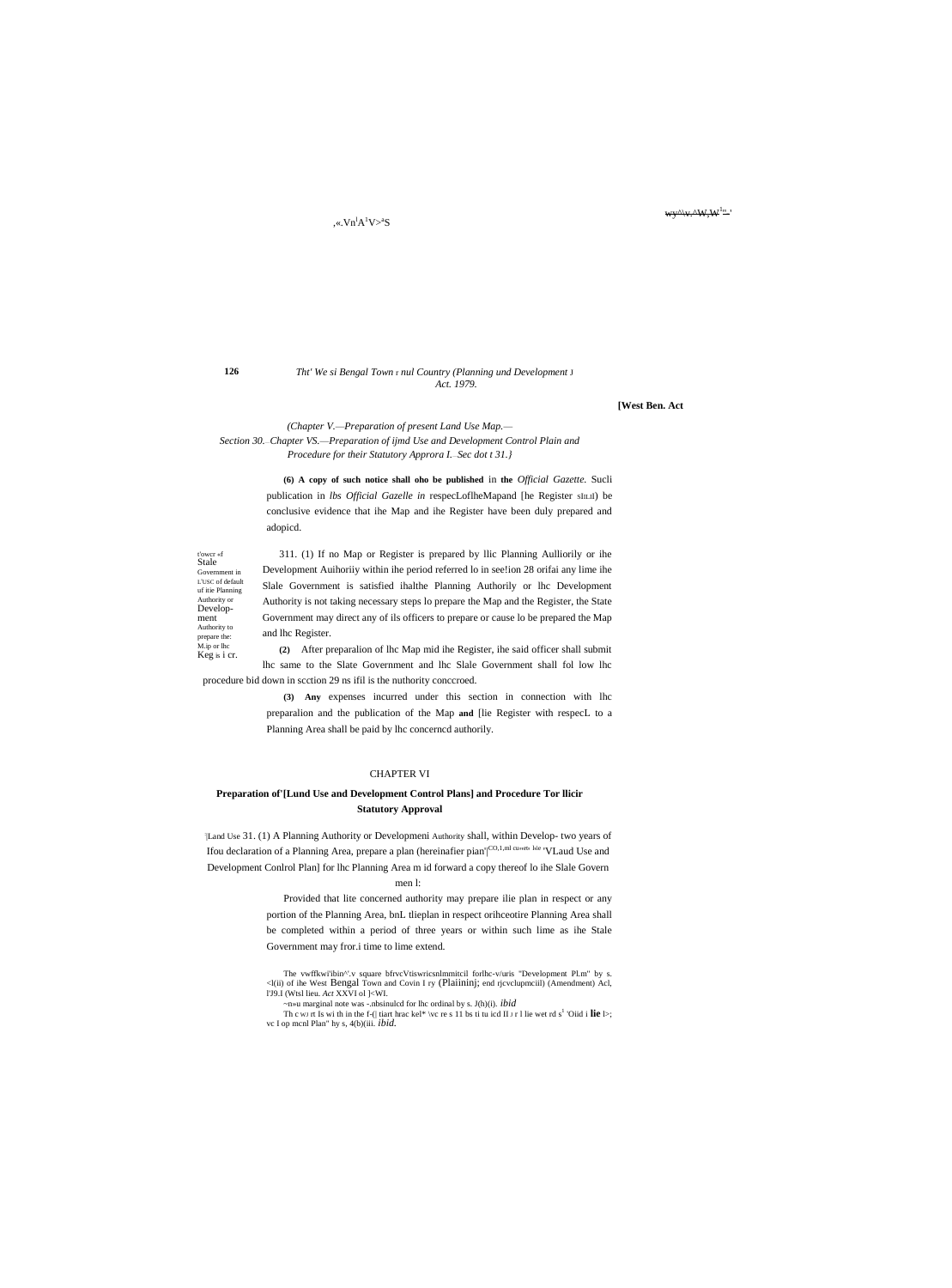*The U'ejf Bengal Town tuul Country (Planning and Development) Act, 1979.*

<sup>127</sup> **XIII of 1979.]**

*(Chapter* 17.—*Preparation uf Land Use and Development Control Plans and Procedure for their Statutory Approval.—Sea ion it.)*

(2) The '[Land Use and Development Conirol Plnn] in any area .shall be a written statement,—

- (a) formulating the policy and lhe general proposals including maps of the Planning Aulhoriiy or lhe Development Aulhority in rcspect or the development and general use of land in lhal area including measures for lhe improvement of (lie physical environment;
- (h) slating relationship between these proposals and general proposals for the development and general use of land in neighbouring areas which may be expected lo affect the area; and

(c) containing such other malters us may be prescribed or directed by the Slate Government.

(3) A '(Land Use and Development Conirol Plan] in any area shall contain or be accompanied hy such maps, diagrams, illustralions and descriptive mailers as lhe Planning Authority or the Development Authority thinks appropriate for the purpose of explaining or illustrating the proposals in lhe plan and sneh diagrams, illustrations and descriptive mailers shall be (rented as parts of the plan.

(4) The '[Land Use and Development Conirol Plan] may also—

- **(a)** (i) indicate broadly the manner in which the Planning Aulhoriiy or lhe Development Authority proposes that land in
	- such area should be usee!;
	- (ii) indicate areas or huildings requiring preservation and conservation for historical, architectural, environmental and ecological and religious purposes;
- **(b)** allocate areas or zones of land for use—
	- (i) forresidenlial,commercial,industrial, agricultural,natuml scenic beauty, forest, wild life, natural resources, fishery and landscaping;
	- (ii) lor public and semi-public open spaces, parks and playgrounds;
	- (iii) For such olher purposes as lhe Planning Auihoity or lhe Development Aulhority may think fii;
- **(c)** indicate, define or provide for—
	- (i) the existing and proposed national highways, arlerial roads, ring roads and major streets;
	- (ii) the existing and proposed lines of communications. iuchidi[tgniilways,lninsports.air-pons,eanalsand linkage between towns and villages:

.Tiv linn-noii:  $\beta$  un p;u\- I2(i, amc.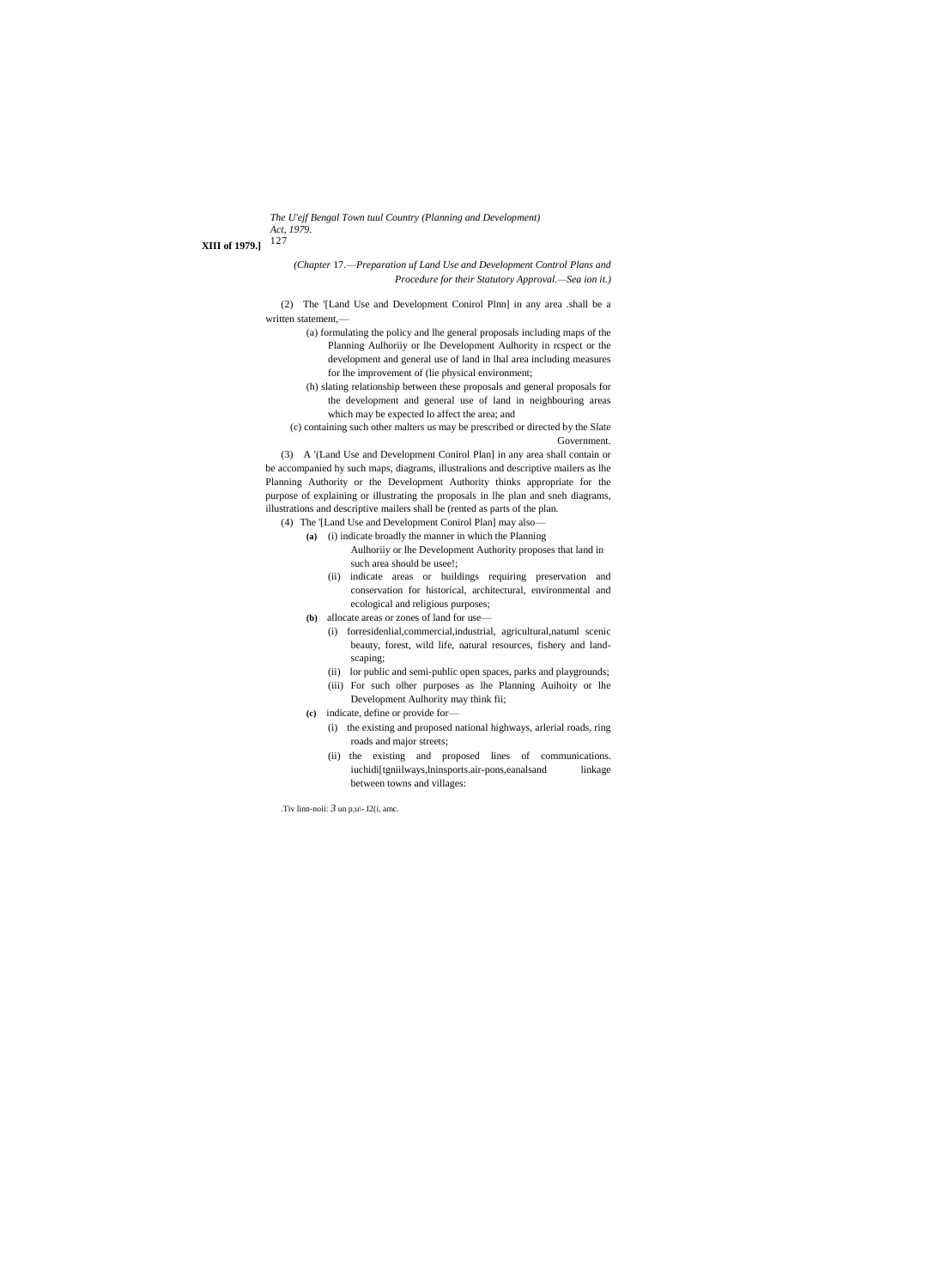$\mathcal{L}(\mathcal{L}(\mathcal{S},\mathcal{L}(\mathcal{S},\mathcal{L}(\mathcal{S})))\otimes \mathcal{L}(\mathcal{S},\mathcal{L}(\mathcal{L}(\mathcal{S})))\otimes \mathcal{L}(\mathcal{L}(\mathcal{L}(\mathcal{S})))\otimes \mathcal{L}(\mathcal{L}(\mathcal{L}(\mathcal{S})))\otimes \mathcal{L}(\mathcal{L}(\mathcal{S})))\otimes \mathcal{L}(\mathcal{L}(\mathcal{S})))$ 

The West Bengal Town and Country (Planning and Development) Act, 1979.

128

<sup>&</sup>lt;sup>1</sup>The ivord; wiihin lite square buckeii were subs I timed lur llic w ords "Development Pl:in" iiy s. 4(d)(i) Ii I lhe The Four, while in the square bucker were substituted in the words between the time in the state of the control (Planning and Development) it Amendment  $\Delta$ CL m.) (Will Ben. Act XVI or 1994),<br>Thit: wa ri Is wi i h in lae s

an d Deve kj pm ci 11) (A me nd me n l) Acl, IWM (Wesl lien. Ati XXVI of and Deve kj pm ci 11) (A me nd me n l) Acl, IWM (Wesl lien. Ati XXVI of<br>lyyj).<br>Ti t ewo rd s w i ih i n l li c square bmi:kc 1 s /vc rc s ii bs 1 i w led To rlhc<br>words "Dimv I op me n t Pi nn" by s, 4(u)(ii), *ibiil.*<br>The

Co. 1257 1171 bush.<br>Compared within the square brackct-s were imcTKil by £,<br>"The word\* within ihe Miunrc hmda-is wen? stjhstuutceJ rue the words ibid.

<sup>&#</sup>x27;QUI uoi thm  $siMy$  days.'' by s. 4f[i)fiv)<sub>1</sub>  $ihi\$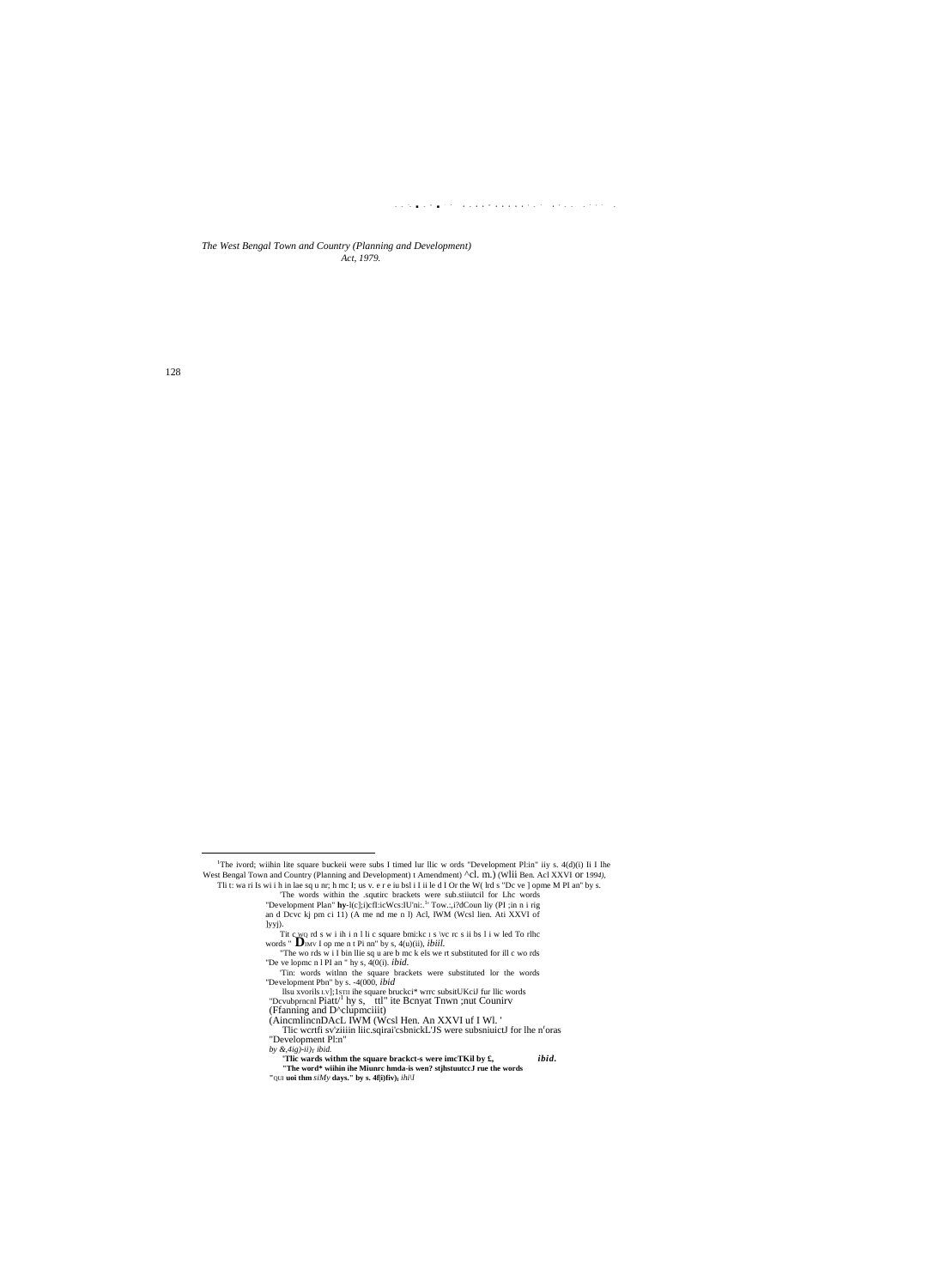(Chapter VI.-Preparation of Land Use and Development Control Plaits and Procedure for their Statutory Approval. - 'sections 32, 33.)

- (iii) ihecxistingandproposedamenities, services and utilities, systems fur wnicr supply including improvement or Jake, rivers, founiains and die like, sewerage, drainage ; mti waste disposal, generation and distribution of electric power and distribution ol gas. cic;
- (d) include regulations (hercinaficrcalled wning and sub-division regulations) lo control wiihin ench zone Lhe location, height, number of storeys and size ol' buildings nnd oilier structures, the size of vards, courts and oilier open spaces and the use of buildings, slmcLures and land and subdivision of land and the street alignments, set back distances, cmbitnkmcni, constructional activities destroying natural scenic beauty and provide for amenities in hill areas and coastal areas and such other issues as may be considered appropriate by the Authority;
- (e) locale cluster of villages and huts and designate land Foi huts. markets, cottage industry, livestock, pasture festivals, fairs, mains and like community facilities and conservation of trees and forests:
- indicate areas or zones for catchment, soil conservation, plantation,  $(f)$ unsafe for any construction, subsidence for any reason including operation of mines .eurthquakcprojienrcuand conirol or natural disaster.

The Westplanation—The expression" mine" has (he same meaning as<br>Act, The Pengal Town ami Country (Planning and Development)<br>Act, 95979.

(g)  $2$  glesignate land as subject to acquisition for any public purposes.

32. [Preparation of Detailed Development Plan.—Omitted by s.  $4(c)$  of the 35 uf1952. West Bengal Town and Count rv( Pitt/wing and Dei'islopmaitHAmendment) Acl, 1994 (West Ben. Act XXVI of 1994).\

If any local or suiuiory aulhority has been declared a Planning or a 33. Development Authority for a Planning Area and the said authority has prepared a [Latid Use and Developmeni Control Plan] similar lo that contemplated in this Acl, for the Planning Area before this Act has been brought in force in lhal area, the-[Land Use and Development Conirol Planl already prepared may be deemed to he ;i '[Land Use and Development Control Plan] under section 31 or section 32 of this Act, according to the nature oltbn plan, provided it includes Ihe lectures of a plan contemplated in this Aci.

 $\displaystyle\mathop{\hbox{``}}\nolimits(\displaystyle\mathop{\hbox{Land}}_{\mathop{\hbox{Lw}}\nolimits}Use$ 

Develop meal<br>Cururol Plan) prepared prior lo lhe application or [his Acl to be deemed <sup>1</sup>[Liin<l] Use nnd  $\label{eq:bevelop} \textbf{Developmen}$ Conirol Plan I under this Acl.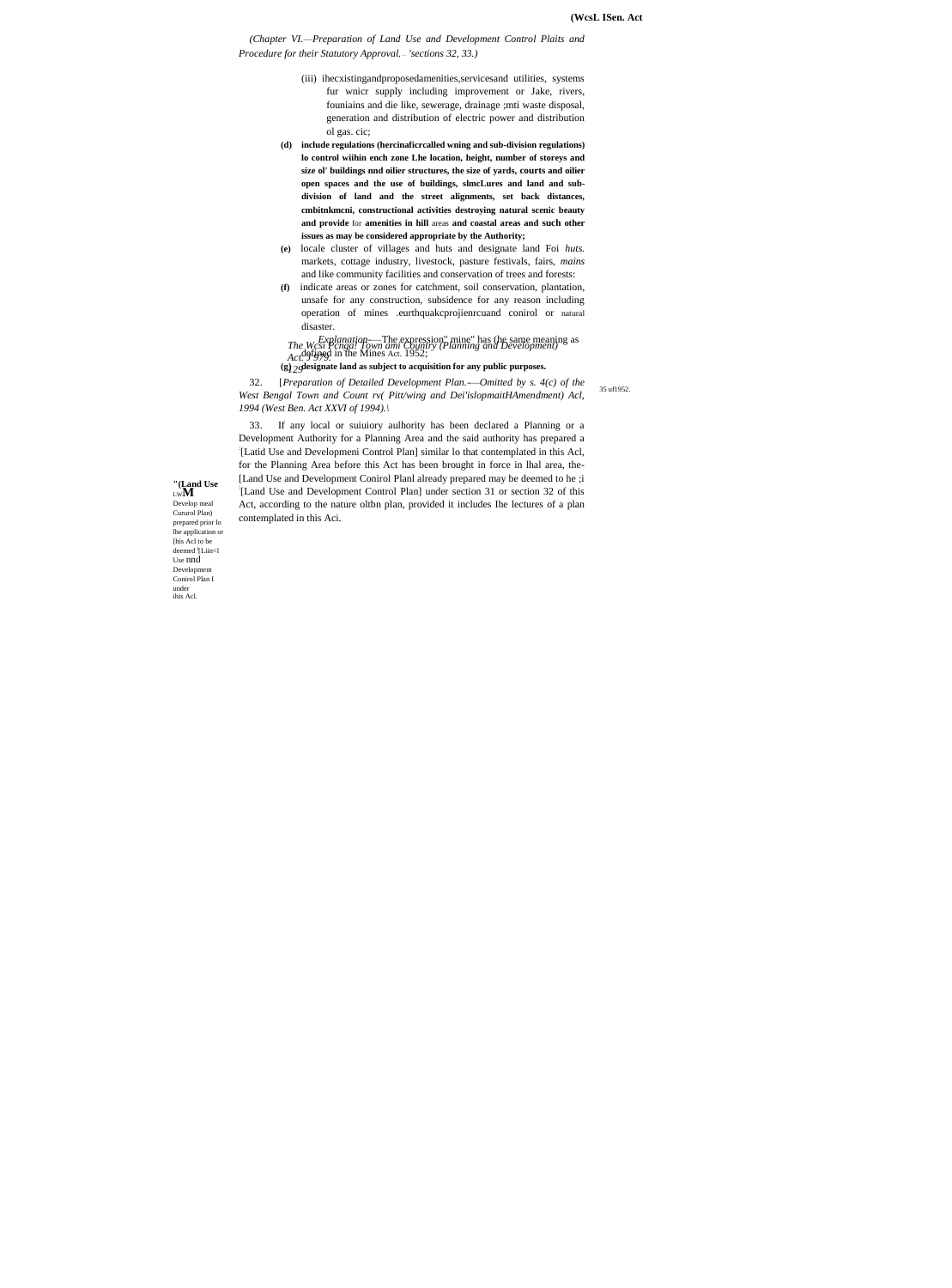# XIII of 1979.]

(Chapter VI.-Preparation of Imiul Use and Development Control Phms and Procedure for their Statutory Approval,-Sections 34, 35.)

34. (J) Where by virtue of ihe provisions of illis Acl, a -[Land Use and Developmeni Control Plan] Lo be prepared,-

fa) if within [he period prescribed or within such period which the SlaleGovertimenLhy.s extended, no<sup>:</sup> [Land Use and Development Control Plan] has been prepared; or

Power of Slale G over nine in (u direel prep.iralion Df<br>'J Land Use And Developmeni Conlrol Plan,

(b) i f alnny time the S lale Government is sal isfied thai the Planning Aulliorily or the Development Auihoriiy is noi taking steps necessary lo prepare such a -[Land Use and Developmeni Control Plan] within that period,

the State Government may direct any offtee of ihe Slate Government to prepare ihe [Land Use and Development Control Plan],

(2) After Ihe preparation of the [Land Use and Developmeni Control PlanJ, the said officer shall submii ihe-[Land Use and Development Control Plan] to ihe Stale Government and heshall follow the<br>procedure and exercise Ihe powers of the Planning Auihoriiy or the Developmeni Authority, us the case may be.

(II) Any expenses incurred under this section in connection with the preparation anil publication or lhc [Laud Use and Developmeni Control Plan] Tor the Planning Area of any Planning Aulliorily or Development Authority shall be paid by lhc concerned authorily.

35. Ai soon as may be after the  ${}^{J}$ [Land Use and Development Control Approval of Plan] has been submitted lo Ihe Slate Government, bul not lalerihan the time Govern mail prescribed, the State Government shall direel lhc Planning Authority or ihe Developmeni Authorily lo make sueh modifications in the <sup>J</sup>[Land Use und 'ifnoiice of preparation

Development Control Plan] as Ihe Stale Govern me nl Ihinksfiland [hereupon HP| L-md the concerned authority shall make the mod ideations. Dcvclup-

meni Conliol Plan, I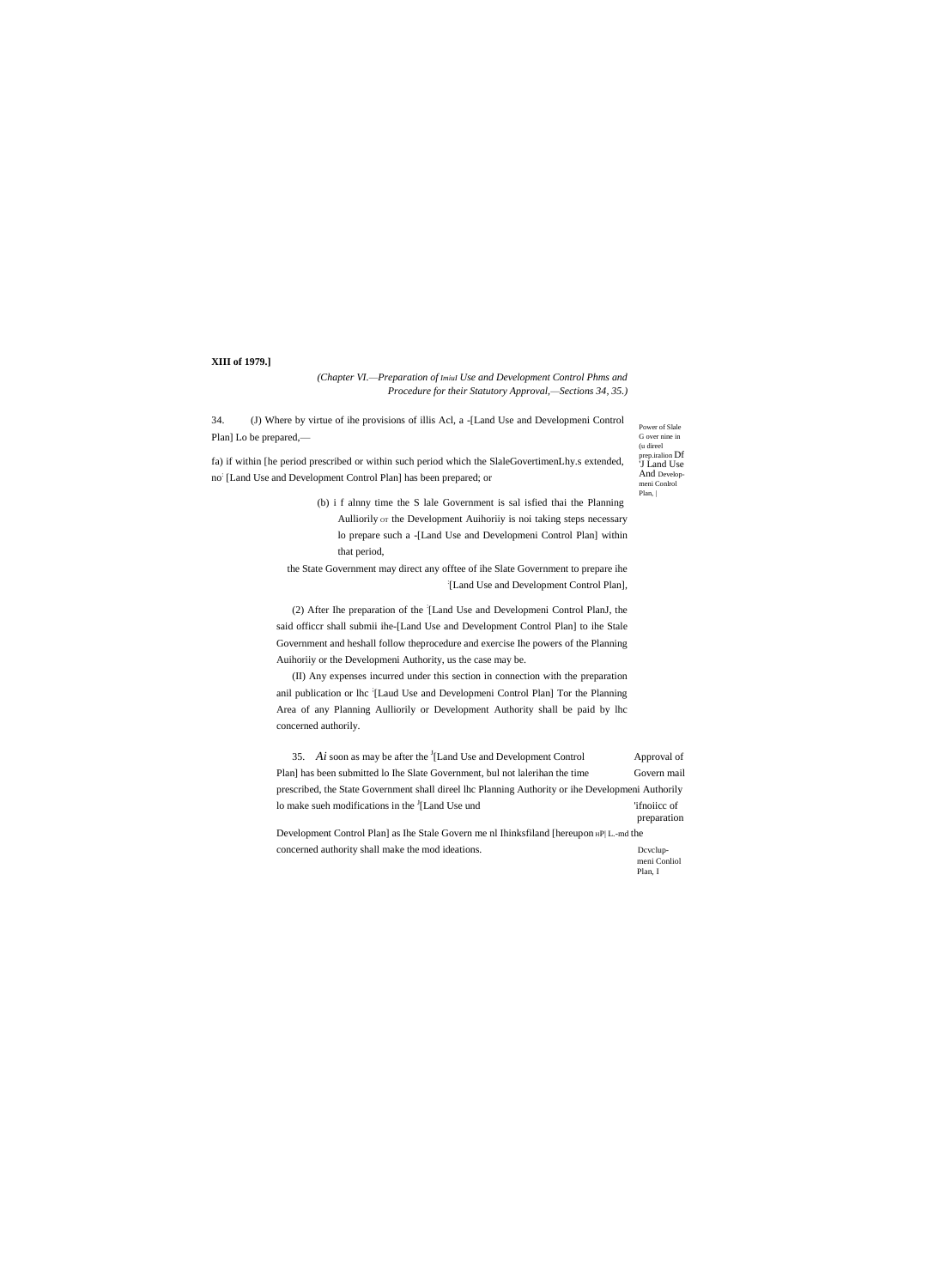# The Wcsi Penga! Town ami Country (Planning and Development) *Act*: West Bengal Town on A Country (Ph/wiing and Development)

Acl. 1979.

### [West Ben. Act

#### (Chapter Vf.-Preparation of Limd Use and Development Control Plans and Procedure for their Statutory Approved.-Section J6 J

(1) After Ilic modifications, if any, Hie Planning Authority or the Huhlic no lieu prepiraiioii Development Authority shall publish ;i public noticc in lhe Official Gazette uf tlic '[Land and in one ormo re local newspapers, oTthe preparation of [fie '[Lancl Use and Develop-Development Control Plan] and the place or places wlicrc copies of lhe rrtcnt Conirol same may be inspected, inviting objections in writing from My person ' widi rcspett to die -[Land Use and Development Com ml Plan] within a

> period of sixty dajs '[from the da;e oi publication of lhe public notice in llic Official Gazette or from the dale of publication of the public nolice in the newspaper, whichever is litter).

(2) The notice of preparation or the -[Land Use and Development Control Plan) as provided under Iliu preceding sub-Kseiion. shall, notwithstanding anything contained in the Land Acquisition Acl. 1894. be  $<sup>1</sup>$  deemed (o be a dec!miration duly made under</sup> section 4 of (he said Acl.

[3] After the expiry of (he period mentioned in sub-section (1), the concerned uudiority shall appoint a Committee consisting Ilirce of its members, to consider the objections filed under sub-section (I) ;ind submit report within such lime :is the Planning Authority oi lite Development Aulhority may fix in this behalf.

(4) The Committee so appointed shall havo power to invito any other person, and such a person shall have a right to take pan in the discussions of lhe Committee relevant to Hint purpose but shall not have a right lo vole ;u a meeting .nnd shall not be a member for any oilier purpose.

(5) The Cum m i thee so appoi nietl shu 11 a f lord a reas on able opporluni Ly of being heard, in any person, including represenintives or Government Departments, or local authonlies who has or have filed any objection, and who has or have made a request for being \*o heard.

(6) A s s oon as m ay be, a fie r 11 tc rcce i p i o f" i ?i c report from th c Com m i i lee, '[but noL later lhansuch time as may be prescribed,! 'he Planning Aulhoriiy orthe Development Aulhoriiy shall consider lhe report and may make such modifications in ihe -fLand Use and Development Control Plan] as it considers proper, and shall submit the -(Luwi Use mid Development Control Plan] with or wilhoul niodificntions togeiher wiih the report ofthi; Cum mi nee tu the State Govenimerl.

130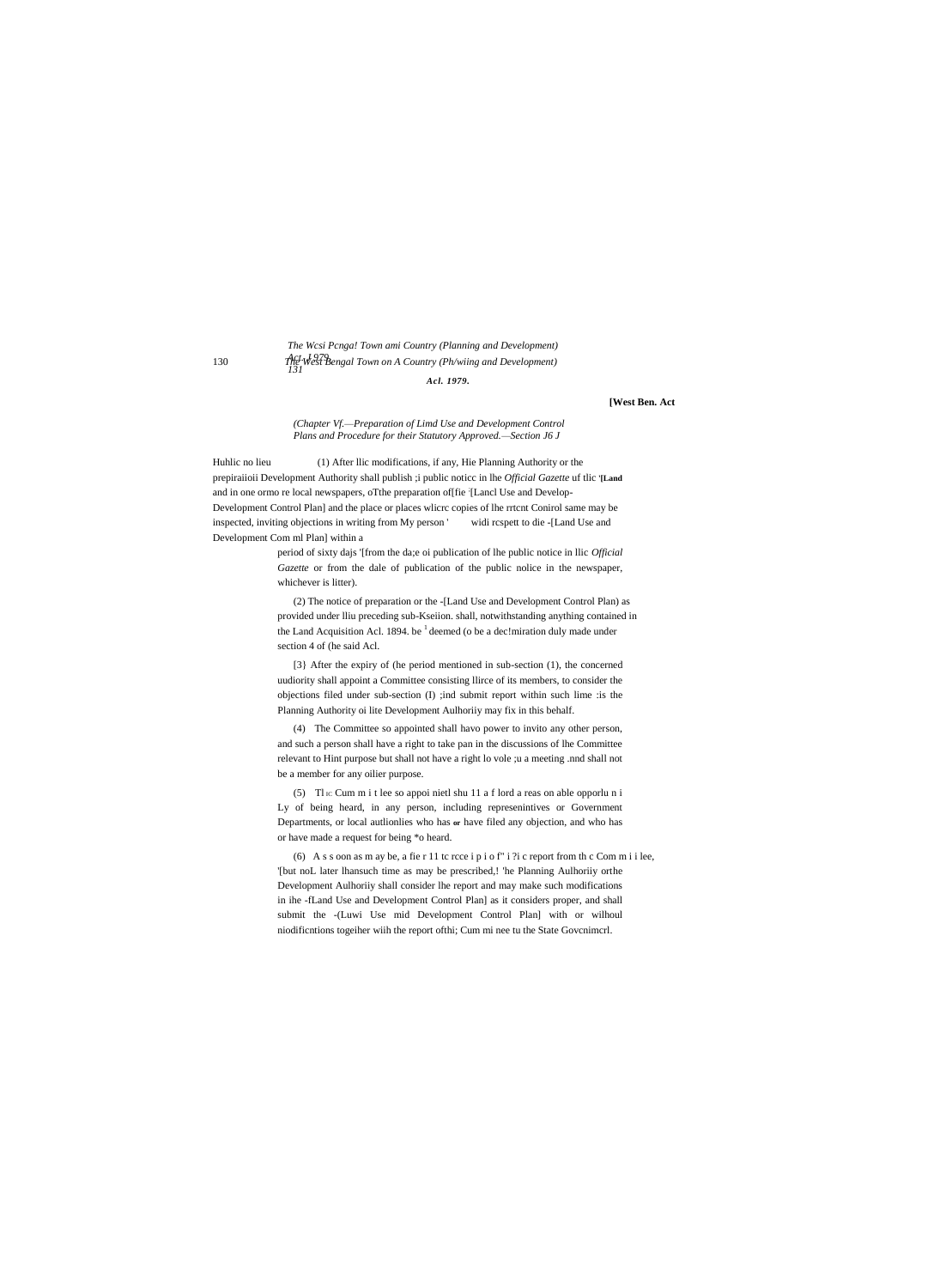*(Chapter VI.—Preparation of Land Use and Developmeni Control Plans and Procedure for their Statutory Approval—Sections 37, 38.)*

*Act. 1979.* **XIII of 1979.1 132**

l of 1894.

*The West Bengal Town and Country (Planning and Developmeni)* may be. after The receipt of lhc '[Land Use and Development Control Plan], together with the report of the Committee, fbut not later than such time as may be prescribed,| ihe Stale Government may either approve the '[Land Use and Development Conirol PlanJ wilh or without modifications or return the '[Land Use and Development Conirol Plan] loiheconcemcd authority lo modify ihe plan or lo prepare a fresh plan in accordance wilh such directions as the Slale Government may issue in lliis behalf,

> (2) After modification in Ihe plan or preparation of a fresh plan in accordancc wilh the directions of the Slate Government under sub-seclion (I), the same shall be submitted to ihe Stale Government for approval and the Slale Government shall intimate its decision <sup>J</sup>[wiihin such lime of the receipt of the plan as may be prescribed.]

> 38. (1) Immediately after Ihe '[Land Use and Development Control Plan] has been approved by the Suite Government, the Planning Aulliorily or the Developmeni Auihoriiy shall publish a public notice in Ihe *Official Gazelle and* in a local newspa|>erorncwspiipcrs. of tlie approval of the'| Land Use and Developmeni Conirol Plan) and Ihe place or places where copies of the '[Land Use and Development Control Plan] may be inspected.

> (2) The publication of the notice in the *Official* of the approval of the <sup>s</sup>[Land Use and Developmeni Control Plan] shall, notwithstanding anything contained in the Land Acquisition Act, 1894, be deemed to be a declaralion duly made under section 6 of the said Acl.

> (3) The <sup>2</sup>ILand Use and Developmeni Conirol Plan] shall come into operation from the dale of publication of the aforesaid notice in lhc *Official Gazette.*

(5) If ihe '[Land Use and Developmeni Control Plan] contains zoning and subdivision regulations as referred to in clause (d) of sub-seclion (4) of section 31, il shall be iheduty of the Corporation or the Commissioners of the municipality orany olher local authority, within whose jurisdiction such area or zone is situate, (o en force such regulatory measures in supersession of the rules and regulations, if any, applicable lo such area or zone.

 $\overline{a}$ 

Cumins; inlo operation of llie '[Land Uicand Development Control Plan.l

Approval of [lie Slale Gover

<sup>&#</sup>x27;Tlic words williin llic square brackets were substituted for the words "Development Plan" by s. t(li)(i)(A) of the West llcngnl Town and Country (Planning and Development) (Amendment) Act. 1994 (Wcsl lien. Acl XXVI of 1994).

Tlie words williin (lie square hrjckcts w ere substituted for tlie words "but not later than sixty days." hy x.  $\langle$ l(li)(i)(B), *ibid.* The words within tlie square bntckcls were substituted for the words "within sixty day\ of tlie

receipt of lhc plan." by s. 4(h)(ii), *ibiil.* 'The words within Ihe square brackets were substituted for llic words "Development Plan." by s. 4(i)(i), *ibid.*

<sup>&</sup>lt;sup>y</sup>l"hc words within tlie:square brackets were substituted for the words "Development Plan" hy s 4<i)(ii), *ibid.*

<sup>&</sup>quot;Sub-sceiion (J) was omitted by s. -I(i)(iii). *ibid.*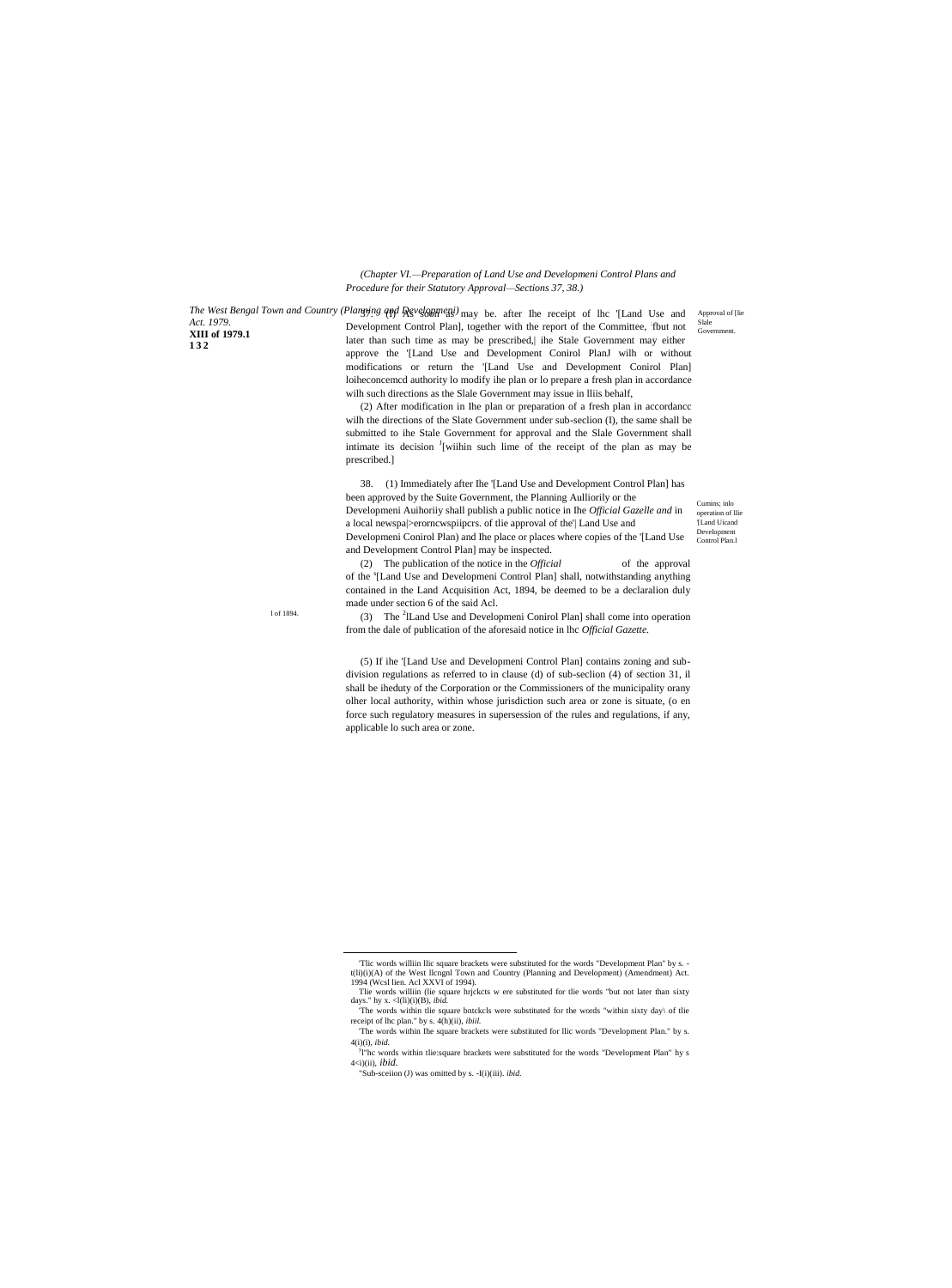#### *The U't'J'/ Bengal Town and Country (Planning and Development) Act. 1979.*

# **[West Ben, Acl**

*(Chapter VL—Preparation of Land Use and Development Control Plans ami* 

*Act. 1979.* **XUI of 1979.]**

> Amendment of Land Use and Development Conirol Plan. |

*Bengal Town and Couniiy (Planning and Development) Procedure for their Statutory Approval.—Sections 39, 40J* The West<br> **The West** 133<sup>-1211</sup> Developmeni Control Plan], any person aggrieved by it may make **Lin** applied ion **[tcfcrencM**  <o High CV'urt questioning lhc valid! ly orihe 'ILand use and Developmeni Control PJiin. 39. (I) Williin one month of die coming into operation of the 'JLand U<sub>2</sub>Se anil io lhc High Court questioning, ihe validity of liie Use and Development Conirol Plan] or any provisions contained therein on the following grounds:— (a) that it is not wilhin the powers conferred by this Act, or (b) that any requirement of this Act, or any rules made thereunder have noi been complied with in relation to the making of the <sup>3</sup>[Land Use and Development Control Plan]. (2) Tlie High Court, a Tier giving an opportunity Lo Ihe authority concerned and the Slate Government (a bi heard,— (a) may slay, until the final determination of the proceedings, the operation of any provisions contained iherei n so far as it affects any property of lhc applicant; and (b) if s litis lied that the "[Land Use and Development Control Plan] or any provision contained iherein is rot wilhin the powers conferred by this Act, or that the interest of the applicant has been substantially prejudiced by a failure to comply with any requirement of this Acl or rules, may quash Ihe plan or any provision contained therein generally or in so far as il affects any property of Ihfi applicant.

> (3) SubjecL to lhc above provisions of this section, a-f Laud Use and Developmeni Conirol Plan] shall not, eillicr before or after il has been approved, bequestioned in any manner, in any legal proceedings whatsoever.

> 40. (1) Al any lime after Lhe date on which the "'[Land Use and DevelopmcntControl Planjforanareacomes into operation, and at leastonce in every ] 0 years rificr that date, ihe concerned authority shall, after canying out such fresh surveys as may be considered neccssary, prepare and submit lo the Slale Go veminent a ""[Lund Use and Developmeni Con irol Plan J for any alierations or additions considered neccssary,

(2) The provisions of sections 36. 37 and 38 shall, *mutatis mutandis,* apply to such a <sup>s</sup>|Land Use and Development Conirol Plan],

'The wo ills williin lhc square timet els were subsliluleil for llic word-. "Develop mem Plan," by i(j)(0 of 'he Wtti Ucng.i Town and Country (Planning and Developmeni) (Amendment) Am. [9<M (Wcsl Ben. Act XXVI of 199<1). -Die wordi williin 111lisijiinre hnii;V.cliWi:rcsitbstiljli;d fonhcwanJs "Development Plan" by s.

JfjKii). *ibid.* 'The words williin lhc squnrc brieve is were substituted for the words "Developmeni Pl.in " by s. 4(kKi) of the W<£1 Bengal Town ;ind Country (Plaanuiij uml Dciclopiticm) (Amendment) Acl, 100J (Wt.M Hen. A^ XXV) nf 1S94),

"Hlic word5 wiihin ihc squ:irc brtieki:15 wcrt mb51iiuted for [Iic worils "DovcIo;imcnl Han" by i 4(!0(ii). *ibut.*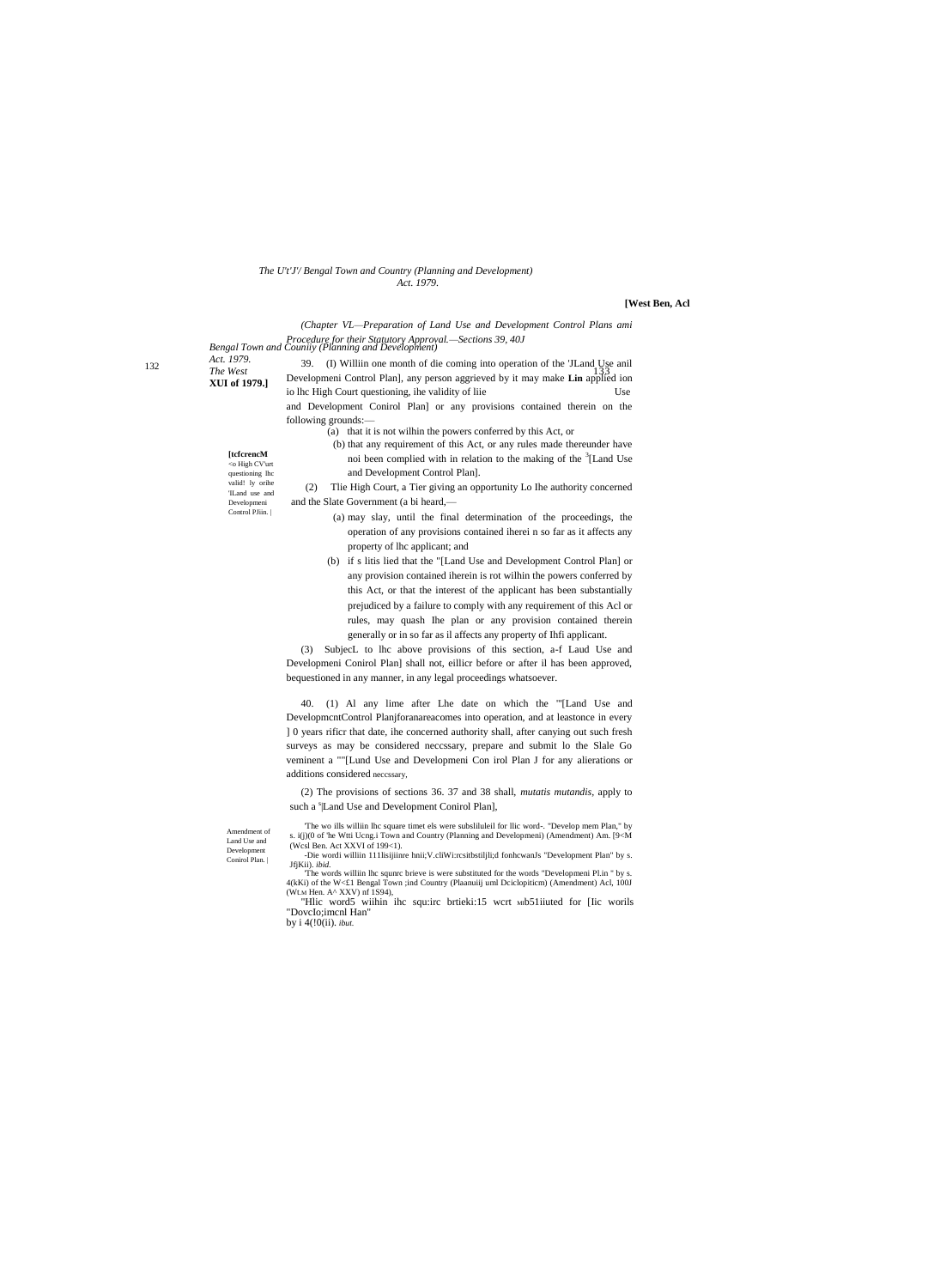(Chapter VI.-Preparation of Land Use and Development Control Plans and Procedure for their Statutory Approval.-Sections 41-43.)

41. Ai any lime after ihedale on which ihe <sup>J</sup>[LandUseand Development Control PlanJ for an area comcs into operation, die Planning Aulhority or Ilie Development Aulhoriiy may, with the previous approval of the Slate Government, make such changes in the [Land Use and Development Conirol Plan] as may be necessitated by topographical and cartographical errors and omissions, details of proposals nol fully indicated in the plan or changes arising out of lhe implementation of the proposals in the [Land Use and Development Control Plan]:

Provided that-

- (1) all such changes are in the public interest, and
- (2) nil such changes are notified to Ihe public.

42. (1) The Slate Government may, in the public interesior for any olher sufficient reason, annul any <sup>J</sup>[Land Use and Development Control Plan] or a portion thereof or any provision contained therein.

(2) Immediately after Ihcannulmentof lhe \*(Land Use and Development Control Plan] or any portion thereof or any provision contained (herein, the Stale Governmenl shall publish a public notice of lhe said annulment.

<sup>5</sup>42A. Any plan, by whatever name called, prepared or adopted by any Planning Aulhoriiy or Development Aulhority under any provision of this Acl prior lo lhe coming inlo force of lhe Wesi Bengal Town and Country (Planning and Development) (Amendment) Acl. 1994, shall, on lhe coming into force of the WeslBengalTownandCounlry (Planningand Development) (Amendment) Acl, 1994, be deemed lo be a Laud Use and Development Control Plan prepared or adopted, as lhe case may be, under this Acl, as amended by lhe Wcsi Bengal Town and Country (PlanningandDevelopmeni) (Amendment) Act, 1994.

Changes in lite'ILind Use and Development Conirol Finn.I

Annulment or llic 'II ind Hse and Developmenl Control Plan.]

Validation of plan prepared or adopted prior lo llic coming inw force of llic West Bengal Town and Country (Planning and Development) (Amendment) Acl, 199J.

43. Any land required, reserved or designated in a '[Land Use and Development Conirol PlanJ or a Development Scheme under Chapter vm shall be deemed lo be land needed for a public purpose

wiihin the meaning 1 of 189-t. of lhe Land Acquisition Acl, 1894 and maybe acquired under Power lo the said Acl. acquire land

under the Land Acquisition

Tlic words within the square bmckcts were substituted for die words "Development" Acl. 1894. Plan." by s. 4(1)(i) of the West Bengal Town nnd Country (Planning and Development) (Amendment) Act, 1994 (Wcsl Ben. Acl XXVI of 1994). The words within the square brackets were substituted for the words "Development Plan." by s.

 $4(l)(ii)$ , *ibid* Tlic words within the square brackets were substituted for the words "Development Plan." by s,

 $4(m)(i)$ , *ibid*, The words within the square brackets were substituted fortlie words "Developincni Plan" by s.

 $4(m)(ii)$ , *ibid.* Section 42A was inserted by s,  $\lbrack$ (n). Iibid

The words wiihin the<br>square bracket\* were substituted for the words "Development Plan" hv<br> $\mbox{s}$  - Hoi $\it Ibid$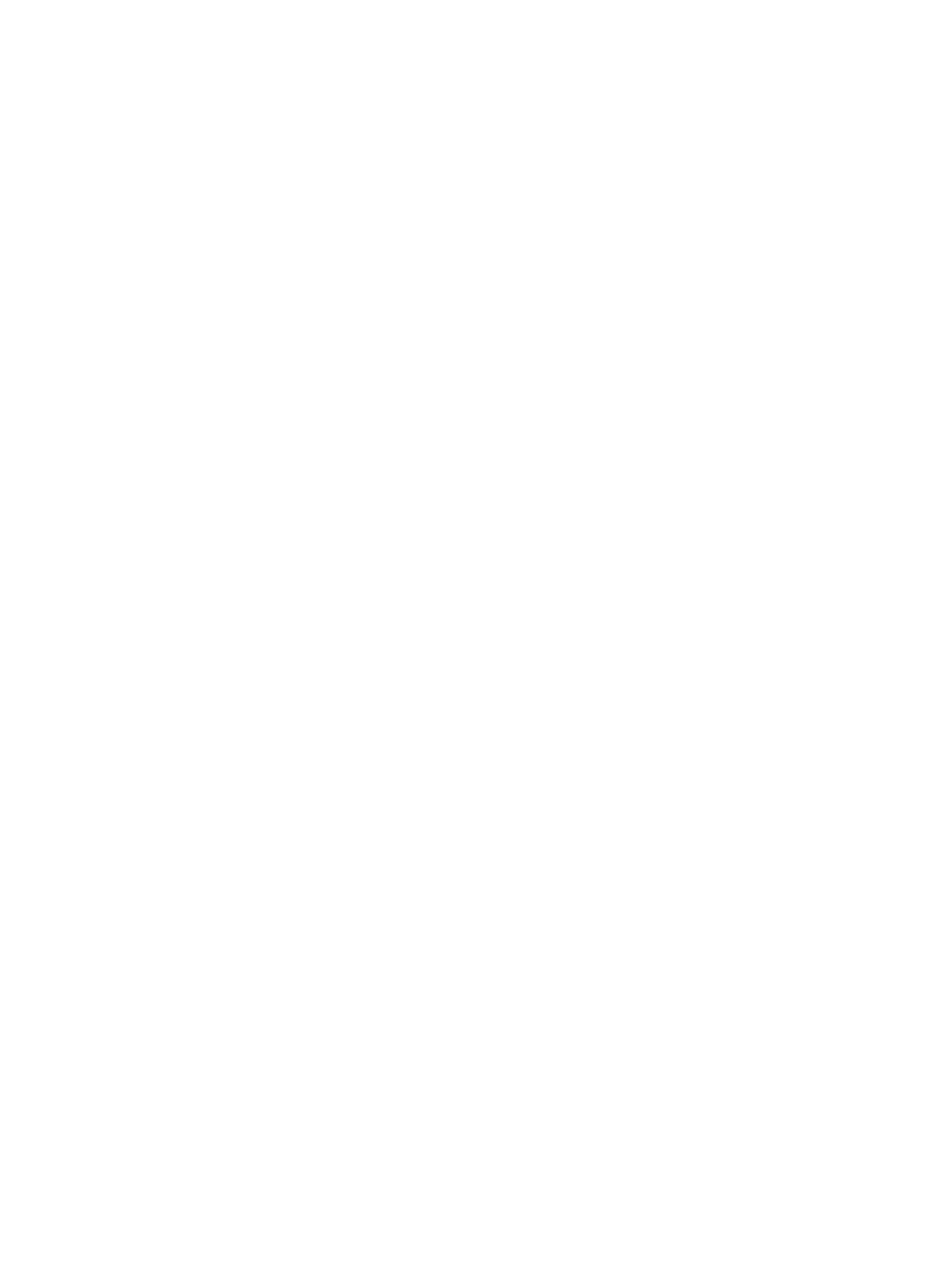134

The Wcsr Bengal Town and Cniirmy (Planning and Development) Act. 1979.

#### [Wesl Ben. Act

(Chapter VII.-Control of Development and Use of Land.- Sctlions 44, 45.)

# **CHAPTER VII Conirol of Development am) Use of Land**

44. Afterthe coming inlo operation of any "[Land Use and Developmeni Conirol Plan] in any area, no person shall use or permit to be used any land or carry out any developmeni in thai area otherwise than in conformity wilh such -[Land Use anil Developmeni Control Plan]:

Use and  $% \left\vert \mathcal{A}\right\vert$ development of  $land$  lo be in conformity wiih TLani Use .ind Developm Conirol hnu. I

Provided that Hie Planning Authorily or the Development Authority may allow Ihe continuance, for a period not exceeding 7 years, of Ihe use, upon such terms and conditions as may be imposed by i lie concerned auihority. of any land for the purpose and to the extent, Tor and to which it is being used on Ihe dale on which such-[Land Use and Development Control Plan] comes imo operation.

45. After the coming into force of this Acl Loany area and subject Lottie provisions relating to Ihe development charge and olher provisions of this Act. no development, institution or change of use, of any land shall be undertaken or carried out in that area-

(a) without obtaining a certificate from the concerned authority certifying that ihe developmeni charge as leviable under ihis Acl has been paid or that no such development charge is leviable; and

(b) without obtaining Ihe permission in writing as provided for hereinafter: Provided IhaL no such permission shall be necessary-

(i) Tor the carrying out such works for the maintenance, improvement or olher alteration of any building, which affect only ihe interior of the building or which do nol materially affect ihe external appearance of the building;

- (ii) for the carrying out by the Central or the Slate Governmenl or any local authority of any works required for the maintenance or improvement of a highway, road or public sireel, being works carried out on land within ihe boundaries of such highway, road or public street;
- (iii) for the carrying out by the Central or the Stale Government or any local authority of any works for the purpose of inspecting, repairing or renewing any drains, sewers, mains, pipes, cables or olher appratus including ihe breaking open of any street or other land for (hat purpose;

The words wilhin Ilic square bracken were subs tinned ftir lhc words "Developmeni Plan." by s. 5(a) of lhc Wcsl Bengal Town and Counlry (Planning and Developmeni) (Amendmerl) Acl. 1994 {Wcsl Den. Acl XXVI of 1994).<br>The wor

Prohibitum oT developmeni withoul payment or development  $\operatorname{charges}$ without permit ion.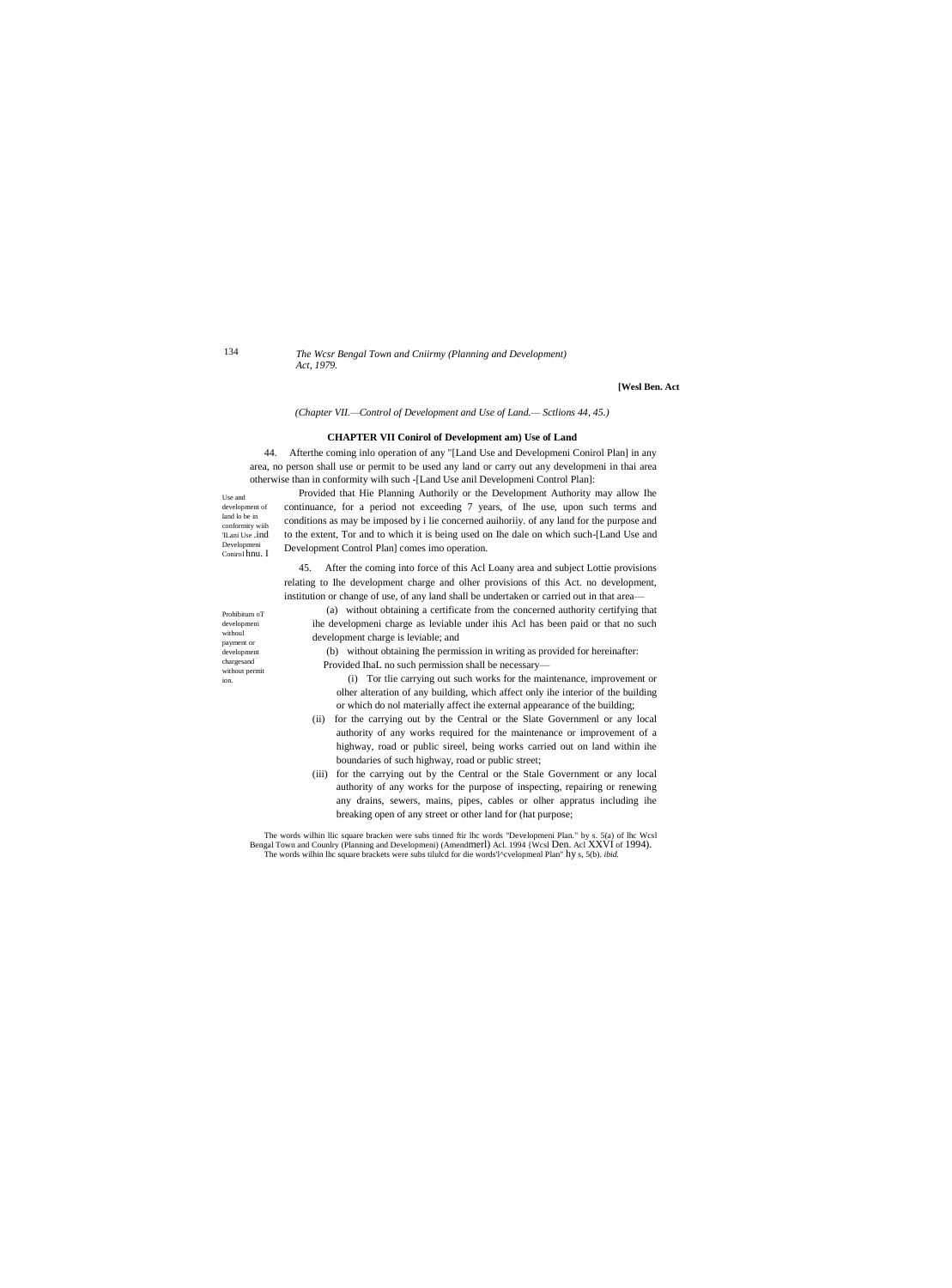*The Wesi Bengal Town and Country (Planning and Development)* **135** *(Chapter W/.—Control of Development ami Use of Land.—- Section 46.) Act. 1979.*

**XIII of 1979.J**

- (iv) for lhe excavation (including wells) made in lhe ordinary
- course of agricultural operations;
- (v) for lhe consiruclion of unmel ailed road intended to give aeccss lo land solely Tor agricultural purposes;
- (vi) Tor normal use of land which has bcc;] used temporarily Tor oilier purposes;
- (vii) in case of land, normally used for one purpose and occasionally used for any olher purpose, for lhe use of land for thai olher purpose on occasions;
- (viii) for use, for any purpose incidental lo (he use of a building for human habitation, or any other building or land attached to such building.

46. (1) Any person or body (excluding a department or lhe Ccmral or Pcrmi^inn ihe Suite Government or any local aulhority) intending to carry out  $JJ^{\circ^r}v_L, |n|$ , any development oil any land shall make an application in writing to the mem. Planning Aulhority or Development Aulhority for permission in such form and containing such particulars and accompanicd by such documents and plans as may be prescribed. .

(2) On such application having been duly made, and on paymeiil of lhe development charge as may be assessed under Chapter IX,—

- (a) ihc Planning Aulhoriiy or ihe Development Authority may pass an order,—
	- (i) granting permission unconditionally; or
	- (ii) granting permission subject lo such conditions as it may think fil: or
	- (iii) refusing permission.
- (b) without prejudice to the generally of clause (a) of this subsection lhe concerned aulhoriiy may impose conditions—
	- (i) lo lhe effect thai the permission granted is only for a limited period and that after the expiry of lhal period, the land shall be restored to its previous condition or lhe use or lhe land permitted shall be discontinued;
	- (ii) for regulating ihc development or use of any olher laud under lhe control of lhe applicant or for lhe carrying out of works on any such land as may appear lo the aulhority expedient for the purpose of the permitted development.

(3) (i) The concerned aulhoriiy in dealing wilh lhe applications for permission shall have regard lo—

(a) lhe provisions of lhe '[Land Use and Development Control Plan,] if it has come into operation; and

'The words wiihin [he square bracken wtru sutMilulcil for llic words "developmenl plan." by s. fi(a)(i) of llic Wesi Bengal Town and Counlry (Planning and Development) f Amendment 1 Acl. 1994 (Wesi Ren Acl X \ VI.-r 1'MJV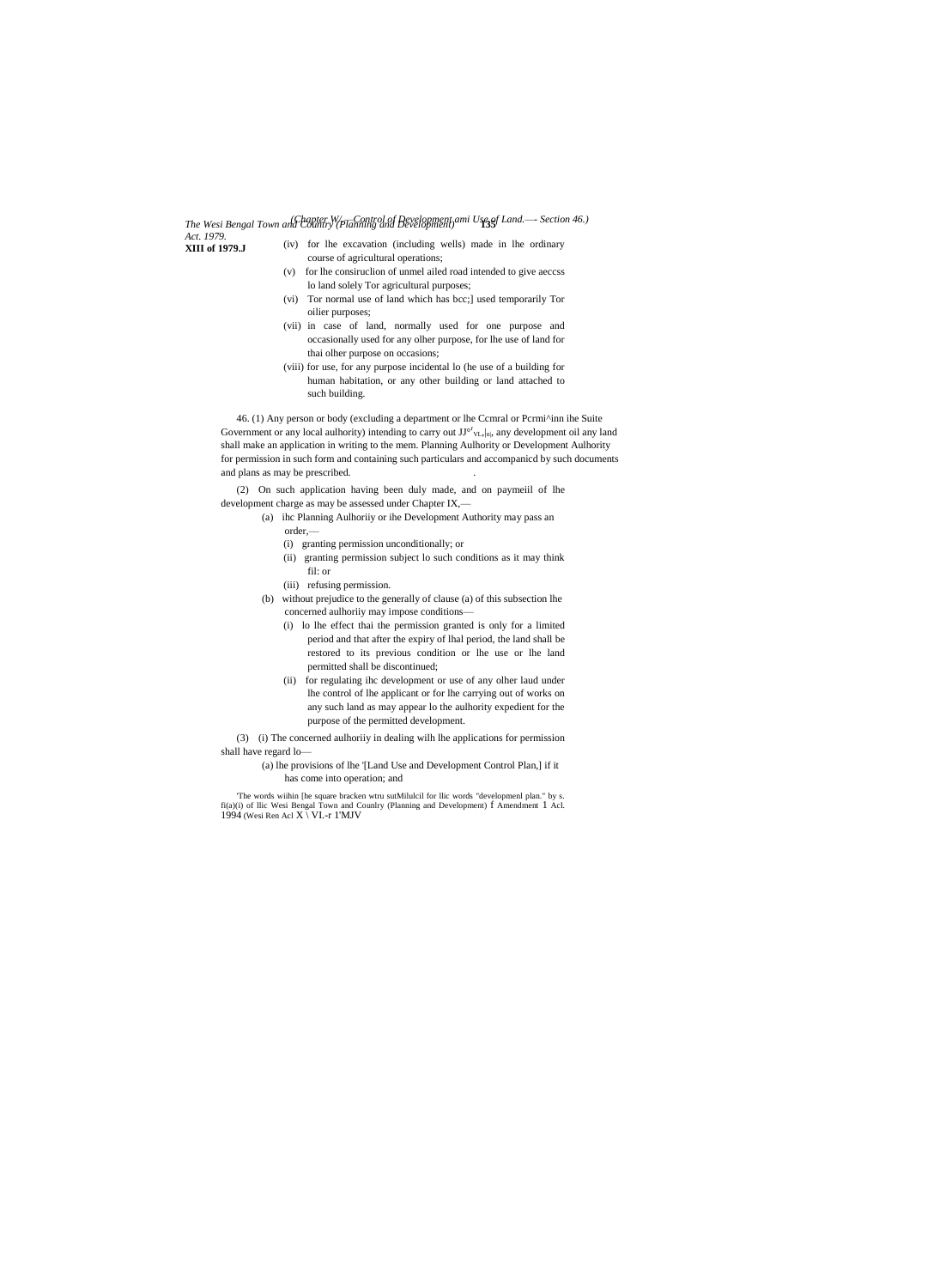### *The West Bengal Town and Country ( Planning and Development) Acl. 1979. (Chapter VIf.—Control of Developnunl and Use of Land.— Section 46.)*

# [West **Ben.**

'(b) (he regulations, if any, made **under** section 139 and applicable to the land on which **Lhe** development is intended to be carried out, the building niles, if any, of a Pnnchayal or a Municipality in so far as (hey are no I inconsistent with the regulations as aforesaidand arc applicable lo such land, theprovisionsof Land Use and Development Control Plan as forwarded lo **lhe** Slate Government underscclioti 31 eras modified thereafter.and any Other material consideration.

*Explanation.—'*"Panehayat" has the same meaning as in clausc (d> of article 243. and "Municipality" has lhe same meaning as in clause (e) of article 243P, of the Constitution of" India.

(ii) Theprovis ion of sub-section (l)shall not apply lo applications under subsection  $(5)$ .

(4) When permission is granted subject to conditions or is refused, the grounds or imposing such conditions orsuch refusal shall be recorded in lhe order and the order siull be communicalctl to ihc applicant.

(5) In the case of a department of Ihc Central or lhe Slate Government or any local aulhoriiy (where ihe local aulhoriiy is not also !hc Development Authority) intending to carry out any development other than opcraiional constructions (which shall always be outside lhe purview of the Planning or Development Authority), on any land, the concerncd department or authority, as ihe ease may be, shall notify in writing lo Ihe Development Aulhoriiy of iis intention lo do so, giving full particulars thereof and accompanied by such documents and plans as may be directed by 1he State GovemmenL from lime to lime, at least, one month prior to the undertaking of such development.

(6) Where **lhe** concerned authority raises any objection in respect of the conformity of the proposed development cither to any -[Land Use and Development Control Plan] under preparation, or lo any of lhe building bye- la ws in force at **the** lime, or **due** to any olher material consideralionimdcrsub- section (7), **lhe** department or the authority, as **Lhe** ease may be, shall—

- (a) either make necessary modifications in the proposals for development to meet lhe objections, or
- (b) submit the proposals for development together with the objections raised by Ihc concerned authority to the Stale Government for decision. When proposals andobjections have been submitted, no development shall be undertaken until the Slate Government has finally decided on lhe matter.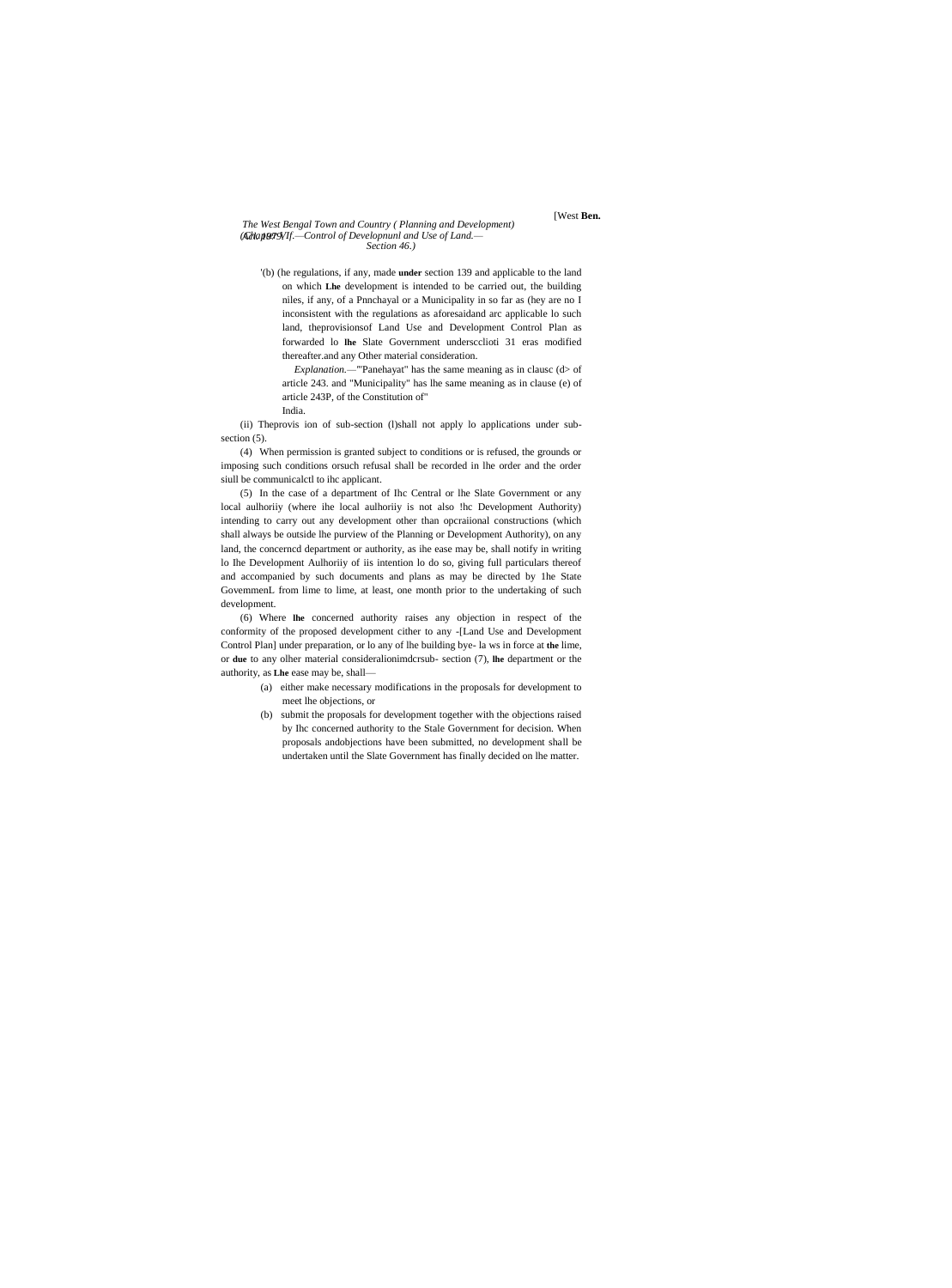# **XIII of 1979.1** *(Chapter Vll—Control of Developmeni and Use of Land- Sections 47-49.)*

### *The West Bengal Town and Country (Planning mid Development)*

Act, 1979.<sup>7</sup> The Stmc Government on receipt of the proposals for development together wilh ihe **137** objections of the concemcd authorily, shall eilher approve Ihe proposals wilh ur without modifications or direct the concerned authorily

10make such modifications in Ihe proposals as it considers necessary in ihe circumstances.

47. (1) Any applicant aggrieved by an order passed under section 46, or if no order is passed under thai section, may appeal, williin one month or the communication of ihaL order lo liini or afler the expiry of ihe period of three monihs from the dale of submitting ihe application, us the ease may be, in Hie manner and accompanied by such fees as may be prescribed, to ihe Slale Governmenl or any officer of ihe Slate Government appointed in this behalf.

(2) The Slate Government or ihesuid officer, on receiving the appeal and afler giving a reasonable opportunity of hearing lo the appcllanl and ihe concerned auihoriiy, may dismiss ihe appeal or allow ihe appeal and pass order—

(a) **gran Ling permission unconditionally; or**

Appeal against gram of permission subject Lo condiiions or refusal of

permission.

(b) granting permission subject lo such conditions as may be considered til; or

(c) removing (he conditions subject lo which permission has been granted and

imposing olher conditions, if any. as may be considered ill. 48. (I) Every permission for any development granted under Ihis Acl shall remain in force

for a period of one year from Ihe dale ofsuch permission. (2) The concerned authority may, on application made in Ihis behalf before lhc expiry of ihe aforesaid period, ex lend ihe same Tor such limes as

11 may think proper, but Ihe total period shall in no case exceed three years.

(3) If any permission lapses undersub-seclion(l) or (2). such lapse shall not bar any subsequent application for fresh permission under this Acl.

49. (I) Where any person, interested in ihe land and aggrieved by an order in appeal under seclion 47 refusing permission or granting permission subjecl lo conditions, claims—

- (a) Lhai the land has become incapable of reasonably beneficial use in ihe exisiing slale, or
	- Lapse of permission, (b) lhai the land, in a case where permission lo develop has been granted subject lo condiiions, cannot be rendered capable or reasonably beneficial use by carrying out ihe permitted development in accordance wilh Ihe condiiions,

he may wilhin three monihs and in Ihe manner prescribed serve on die Slale Government a notice (hereinafter referred lo as an acquisition notice) requiring Ihe State Government to acquire his interest in ihe land and a copy of the notice shall ai the same time be served on the aulliorily concerncd.

(2) After receiving the notice, ihe Slate Government shall appoint a person who shall, after reasonable opportunity of hearing to the perwn serving the acquisition notice and ihe auihoriiy concerned, submil his report thereon lo lhc Slate Government.

Obligation 10 acquire land on refusal of permission or on grant of permission in certain eases,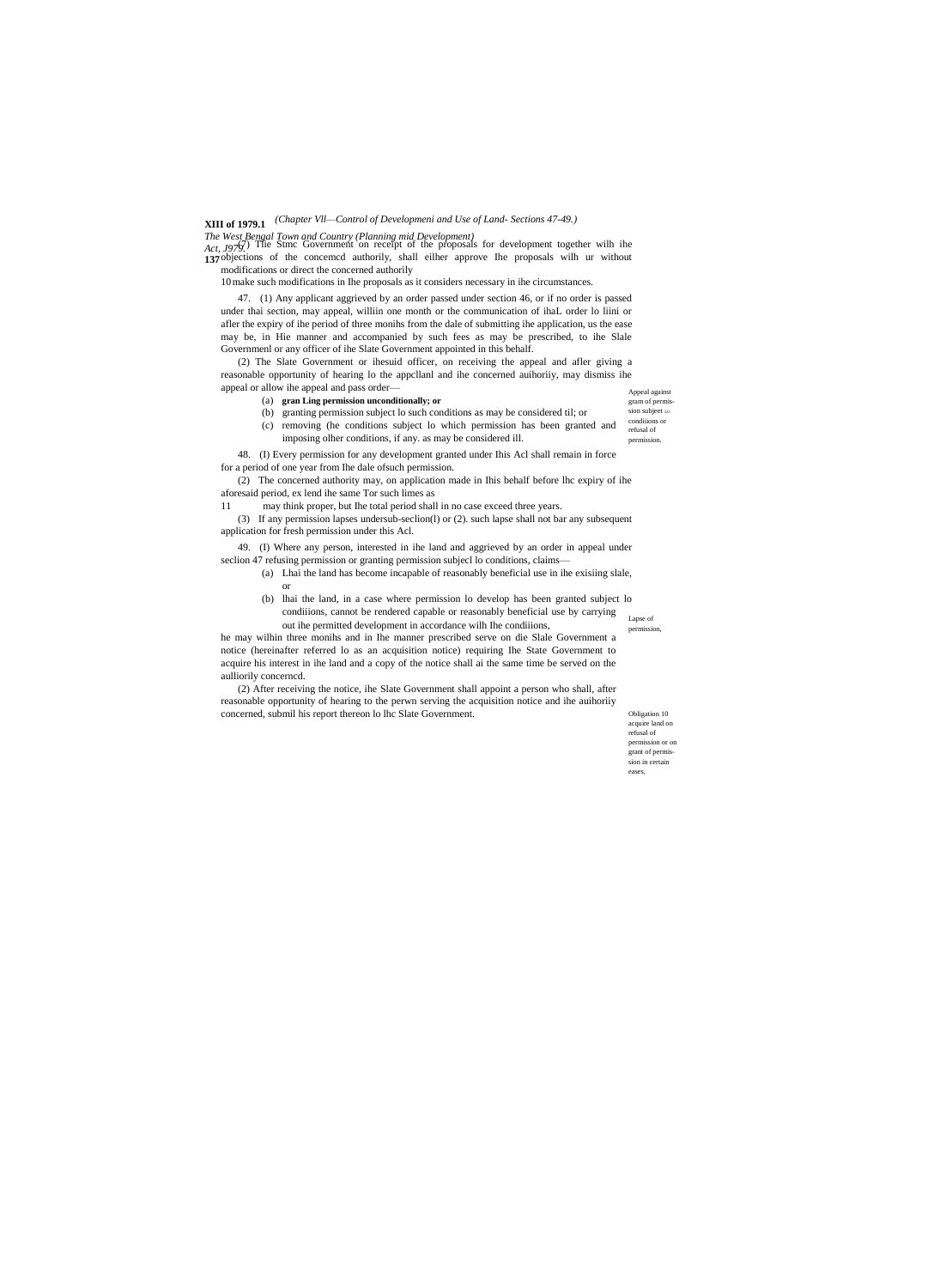138 The West Bengal Town atui Coiuiln' (Planning and Dcvi'lnpuietn) Act, 1979.

### **[West Ben. Acl**

Chapter VI!.- Control of Development and Use of Land-Section 50.)

(3) Tin; Suite Government, on a consideration of Lhc report-

fa) (i) if satisfied thai the conditions specified in clause (a)or(b) of sub-

seclion (1) arc noi fulfilled, or (ti) if die order rip pealed ugainsi wis

pnSM^d tin itic ground o(" no; complying wilh any provisions of ihis

Acl. rules or regulations iliat may be applicable, shall pass an order refusing to confirm llic notice;

- (b) if satisfied that the conditions specified in clause (a) or (b) of sub-scciion  $\bf(1)$ are ful (11 led regarding ihe land or any pari of (he land, shall pass an
	- order,- $(i)$  con firming ihe notice; or
	- (ii) directing the concerned authority lo grant such permission lo
	- develop the land or grant the permission subject to such conditions as will keep [lie land capable or reasonably beneficial use.

(4) If within the period ol'one year from die date on which an acquisition notice is served under sub-section (1), Ihe Stale Government docs not pass any order under sub-section (3), ilie notice shall be deemed to have been confirmed at ihe expiration of lh;il period.

(5) Upon confirmation of lhc notice either under clause (b) of subsection (3) or under sub-scclion (4), lhc Stale Government shall proceed lo acquire ihe land or that pari of any land regarding which the noiicc has been confirmed wilhin one year of The confirmation.

50. (1) Where an order in appeal under section 47 refusing lo grant permission or granting permission subjeel lo conditions, relates to any of llie following developments-

- (a) re-erection of a building which has been destroyed or demolished so long as the cubic content of the original building is nol exceeded by more than one-tenIh;
- (b) enlargement, improvement or olher alteration of any building which was in existence on lhc dale, the development plan relating lo ihe area comes inlo operation for the first time, so long as thecubicconleniof ihe original building is notexcecded by more it inn one-tenth;
- (c) carrying out. on land used for the purpo Kcs of a griculture. or any building or oLhcr operation required for thaL purpose, other Hi an operations for the erection, enlargement, improvement or alteration ufa building for human habitation orofhuildingused Tor the purpose of marketing of the produce of land;

Compensa  $\,$ tion  $f$ or refusal of permission or grim<br>permission of subjecl to conditions in ccrlain  $ca.su, \ldots$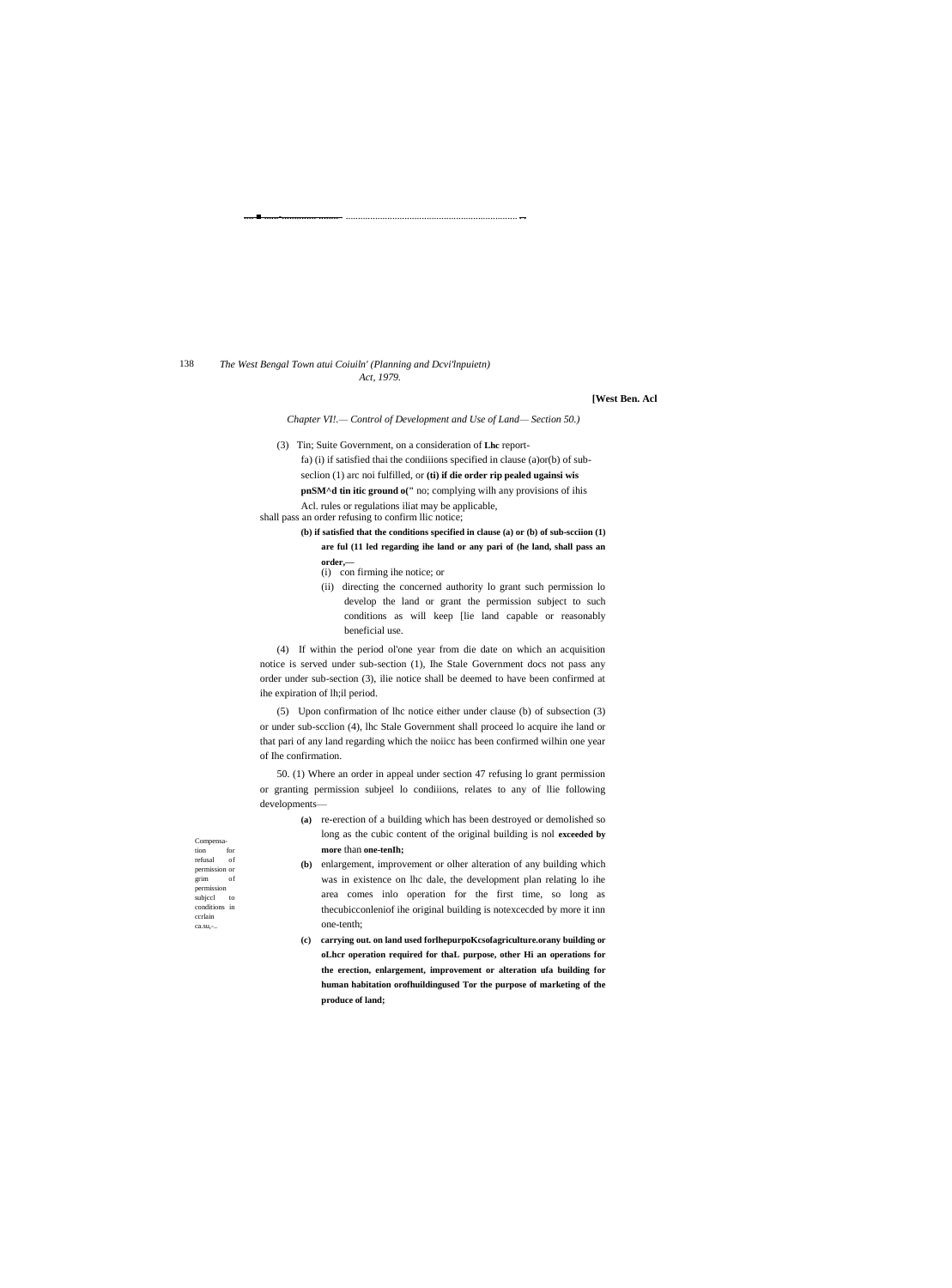*The West Bengal Town and Country (Pinlining and Development) Act. 1979.* 139

# **XIII or 1979.J**

*{Chapter VII.—Control of Development and Use of Land.— Section 50.)*

(d) where **any** pari ofany building or olher land which oil lhe dale **o** f coming inio operation **for** lhe first lime **of ihc** development **plan** relating **to** lhe **area is used** lor a particular purpose, lhe use **for Lhal** purpose **of** any additional part **of ihc** building **or** land **noi** exceeding one-icnlh **of** the cubic content, of **the** part **of ihc** building used Tor lhal purpose on **thai** day. **or,** as the case may be. one**-leiuh of the** area **of the** land so used on lhal date, **the** owner may, within lhe lime and in **the** manner prescribed, claim upon Ihc concerned **aulhoriiy**, i f **he** has not served **an** acqu isi tian nolice, or if tlie acquisition is nol confirmed **by** the Slate Government under section 49 for an amount Tor **such** refusal **or** for grant of permission subject lo conditions:

Provided thai no amount shall be claimable if such refusal or grant of permission subject lo conditions was based on any provision of any development plan.

(2) When a claim is received by such officer of Ihe concerned authority as may be appointed in this behalf he shall, aficr giving an opportunity of hearing to the applicant, make a report to lhe concerned aulhority.

- (3) (i) On reccipl of ihe report referred to in sub-.section (2), the
	- concerned authority shall consider it and assess the amount and offer it to the owner,
	- (ii) The amount shall be equal to—
		- (a) where permission is refused, the difference between what would have been the value of Ihe land if lhe permission had been granted and the value of the land in its existing stale:
		- (b) where permission is granted subject to conditions, the difference between whai would have been lhe value of the land if the permission had been granlcd unconditionally and what would be the value of lhe land with permission granted subject lo conditions.

(4) If the owner does not accept lhe amount and gives nolice, within thirty days from the date of offer, of his refusal to accept, the concerncd authority shall refer the matter for the adjudication of the Court and the decision of the Court shall be final and binding on lhe owner and the aulhority.

*Explanation.*—The expression "Coun"meaus a principal Civil Court of original jurisdiction, and includes any other Civil Co url empowered by lhe Slate Government to perform lhe function of lhe Court under this Act within the pecuniary and local limits of iis jurisdiction.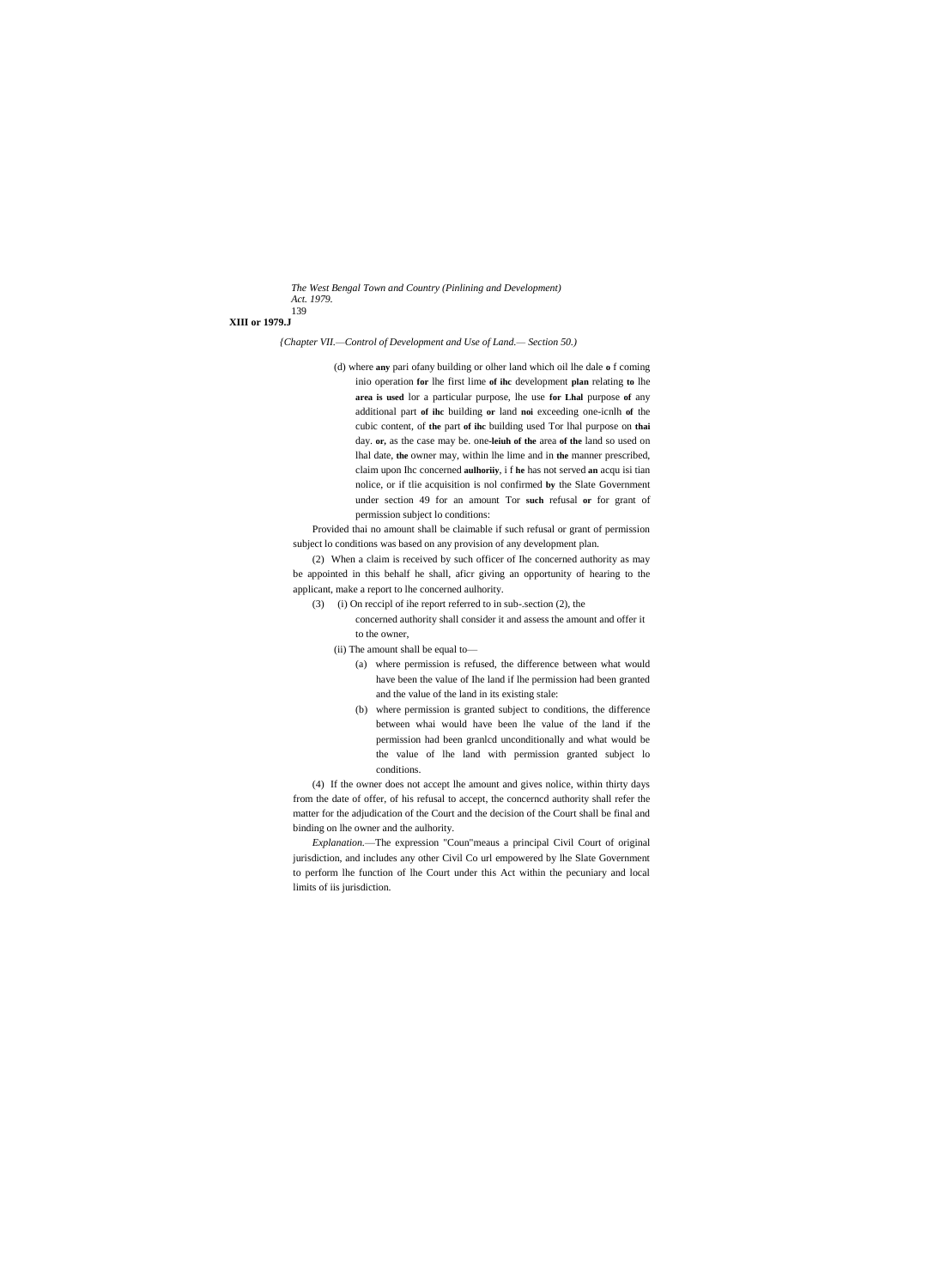**140** *The West Bengal Town and Country (Planning ai\<l Development) Act. 1979.*

[VVust Ben. Act

# *(Chapter Vlt.—Control of Development and Use of Land.— Section 51.)*

**Power of revocation** *and i* modification of permis-sion in develop.

51. (J) If it appears lo the Planning Authority or ihc Development Aulhoriiy thai it is expedient, having regard lo the '[Land Use and Development Control Plan] prepared or under preparation or to be prepared and to any other material consideration, lhal any permission to develop land granted under ihis Act or any olher law, should be revoked or modified, lhe Planning Au tho ri ly or t h e De ve 1 opme n l A u t hori ly i n ay, by order, re vokc o r n l od i fy l he permission to such extent as appears to it tu be necessary:

Provided that—

out;

- (a) where the permission relates to the carrying out of building tir olher operations, no such order shall,—
	- (i) affect such of lhe uperalions ax have been previously carried
	- (ii) be passed after these operations have been completed;
- (b) where permission relates lo & change of use of land, no such order shall be passed at any lime after the change has taken placc.

(2) When permission is revoked or modified by an order made under subsection (1), if lhe owner claims from die Phoning Authority or lhe Development Aulhoriiy wiihin Ihiny days from Hie date of re vocal ion or modification, an amount for Hie expenditure incurred in carrying oul the works after lhe grant of permission and in accordance wilh such permission,

which has been rendered abortive by ihc revocation or modification, the Planning Aulhoriiy or (he Development Aulhoriiy shall, after giving Ihc owner a reasonable opportunity of hearing by an officer appointed by ii in this behalf, and after considering lhe officer's report assess and offer such amount lo the owner as iL thinks fit.

(3) If the owner does not accept the amount and gives notice, within thirty days from thedaleofoffer, thePlanning Aulhority ortlie Development Authority shall refer the mailer for the adjudication of the Court and the decision of the Court shall be final and binding on the owner and lhe concerned aulhoriiy.

*Explunation.*—The expression "Court" has ihc same meaning as in seclion 50.

The words wiihin llic square bracket\* were substituled for llic words "duvdopuicjil p] a n ' hy s. 7 a I" llm **W**CM B e n KHI Tow n a nd Cou n'.ry (P l;i n n i ng anil Dc vc I op me n i) [A mend mc n i) Acl. 1994 (West Ben. Acl XXVI of IW).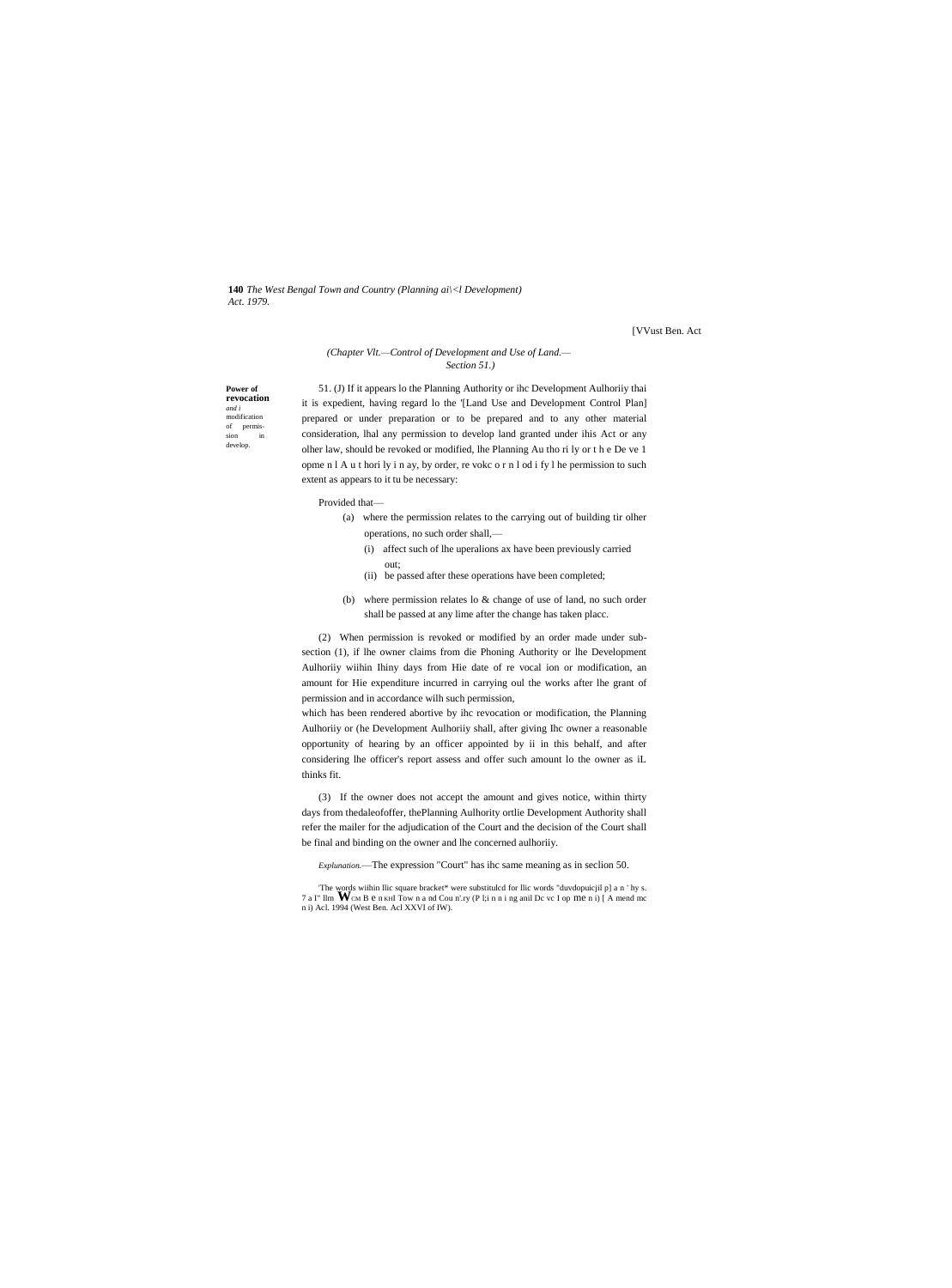## *The West Bengal Town and Country <Planning and Development) Acs, 1979.* **141 XIII of 1979.]**

# *(Chapter VII.—Control of Development ami Use of Land.— Sections 52, 53.* J

52. (1) Any person who. whether aL his own instance or ni the instance of any other person, commences, undertakes or carrics out development, or changes use of any land or building,-

- (a) in contravention of any -[Land Use and Developmeni Control Plan];
- Penally for unauthorised developmeni or for use olherwise (b) without obtaining a certificate regarding development charge under clause (a) of section 45;

Ibjn in

Ocv«Uip- mem Cumrul Hian,|

- **(e) without permission as required under ihis Acl;**
- cunfunniiy wilh llic 'ILand Use and (d) in contravention of any condition subjeei in which such permission has been granted;
- (e) afler Ihe permission for developmeni lias been revoked under section 51; or

(f) in contravention of the permission which has been modified under section 51; shall be punishable with simple imprisonment for a lerm which may extend losix monihs or with

fine which may extend to five thousand rupees or with bolh. and in the ease or a continuing offence with a further fine which may extend lo five hundred rupees for every day during which Ihe offence continues.

(2) any person who continues lo use or allows the use of any land or bu ilding in con Iraven I ion of the provisions ofa : [Land Use and Development Control Plan] wiihout having been allowed under section 44 or where the continuance of.such use has been allowed under that section, continues such use afler Ihe period for which the use has been allowed or without complying wilh ihe icrms and conditions under which the continuance of such use is allowed, shall be punishable wilh simple imprisonment for a term which may extend to six months or wilh a fine which may extend to two thousand rupees or wilh bo th, and in ihecase of a coniinuing offence wilh a further fine which may extend to two hundred and fifty rupees for every day during which such offence continues.

Notice 53. (I) Where any development or land has been or is being carried out as mentioned in section 52, the Planning Authority or the Development Authority shall serve on the owner a notice requiring him, wilhin a period of one momh after (he servicc of lhc notice. Lo Lake such steps as may be specified in the notice, which shall be—

| (a) in cases specified in clauses (a), (c) or (e) or sub-section (i) or section 52 to restore                                                                                                                                                                                                                                                                                            | regarding       |  |
|------------------------------------------------------------------------------------------------------------------------------------------------------------------------------------------------------------------------------------------------------------------------------------------------------------------------------------------------------------------------------------------|-----------------|--|
| the land to its condition before the said development took place;<br>The words wilhin the square brackets were substituted Tor the words "development plan" by s. S(a) of llic Wcsl<br>Bengal Town and Counliv (Planning mid Developmeni) (Amendment) Acl, 1994 (Wcsl Hen. Acl XXVrol" I9W).<br>The words wilhin Ihe square brackets u'er^.vuh.^lituied tor Ihe words "developmeni plan" | unauthorised    |  |
|                                                                                                                                                                                                                                                                                                                                                                                          | development or  |  |
|                                                                                                                                                                                                                                                                                                                                                                                          | use otherwise   |  |
|                                                                                                                                                                                                                                                                                                                                                                                          | than in         |  |
|                                                                                                                                                                                                                                                                                                                                                                                          | contonnily with |  |
|                                                                                                                                                                                                                                                                                                                                                                                          | lhc "[Land Use] |  |
|                                                                                                                                                                                                                                                                                                                                                                                          | and             |  |
| by s, $8(b)$ , <i>ibid.</i>                                                                                                                                                                                                                                                                                                                                                              |                 |  |
| The words wilhin die square brackets were subuituted tor ihe words "dcvclopincal plan" by s. 9. <i>ibid.</i>                                                                                                                                                                                                                                                                             | Control Plan.   |  |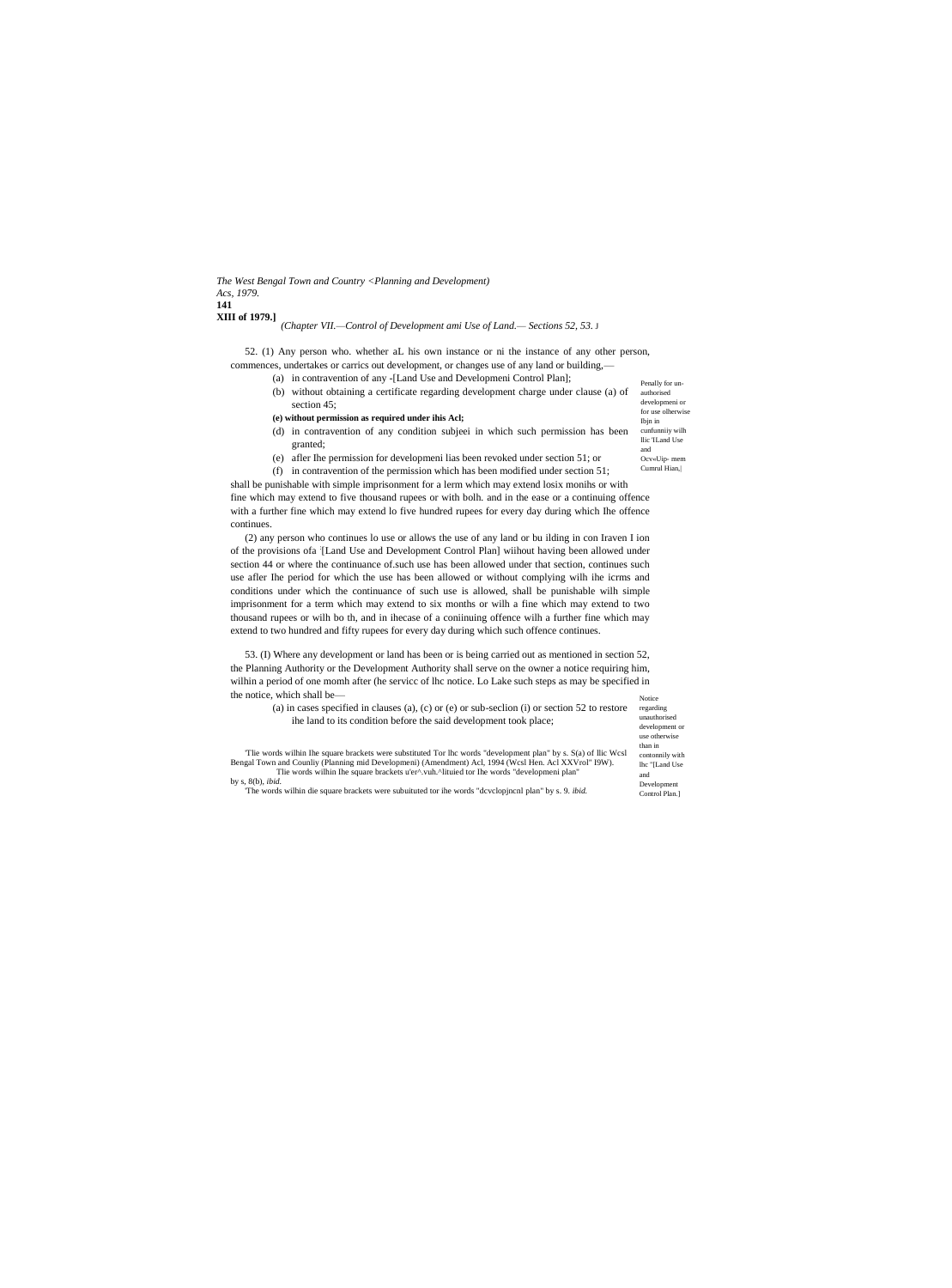142 *The West Bengal Town and Count ty (Planning and Development) Act, 1979.*

### **[Wesi Ben. Acl**

## *(Chapter V/(.—Control of Development and Use of Land.— Section 53.)*

- (b) in a case specified in clause (b) of sub-sect ion (1) of section 52 to pay the development, chargc nnd such penally, if any, as may be prescribed:
- (c) in cases specified in clauses (d) or (f) of sub-section (1) of section 52 to secure compliance wilh the conditions or with the permission as modified,

(2) In particular, any such notice may, for the purpose aforesaid,

- require—
	- (a) Ihe demolition or alteration of any building or works;
	- (b) the carrying out on land, of any building or other operations; or
	- (c) the discontinuance of any use of land: Provided lhal in case the notice relate:; to the discontinuance of any use of land, the Planning Aulhority or the Development Authority
- shall serve a noticc on the occupier also, (3) Any person aggrieved by such nolice may, within the period specified in die notice—
	- (a) apply for permission under section 46 for the retention on the land of any buildings or works or for the continuance of any use of lhe land, to which lhe notice relaies: or
	- (b) apply lo lhe concerned authority for reconsideration and withdrawal of the notice,

(4) (a) The noticc shall be of no cffeci pending lhe final determination or withdrawal of the application.

(b) (i) The provisions of sections 45, 46 and 47 shall apply to such application with such modifications as may be necessary.

(ii) If permission is granted on an application made under clause (a) of subsection (3),thenoticeshall not take effect, or ifsuch permission is granted for the retention only of some buildings or works or for the continuance of use of only a part of the land, the notice shall not take effect regarding such buildings or works or such part onhe land, but shall have full effect regarding olher buildings or works or olher pans of the land.

(5) The aulhority or any officcr of the aulhority. appointed in (his behalf, may dismiss lhe application or accept it by quashing or varying the notice as he may think fil.

(6) ir wiihin t he period speci fied in lhe nol ice or wiihin such period after the disposal or withdrawal of Lhe application under sub-seciion (3), the noticc or so much of ii as continues Lo have effect, or lhe notice with variation made under subsection (5) is 110L complied with, the Planning Authority or the Development AulhoriLy may—

> (a) prosecute lhe owner for nol complying wilh lhe notice and in case where lhe notice required lhe discontinuance of any use of land, any olher person also who uses lhe land or causes or permits lhe land to be used in contravention of the notice; and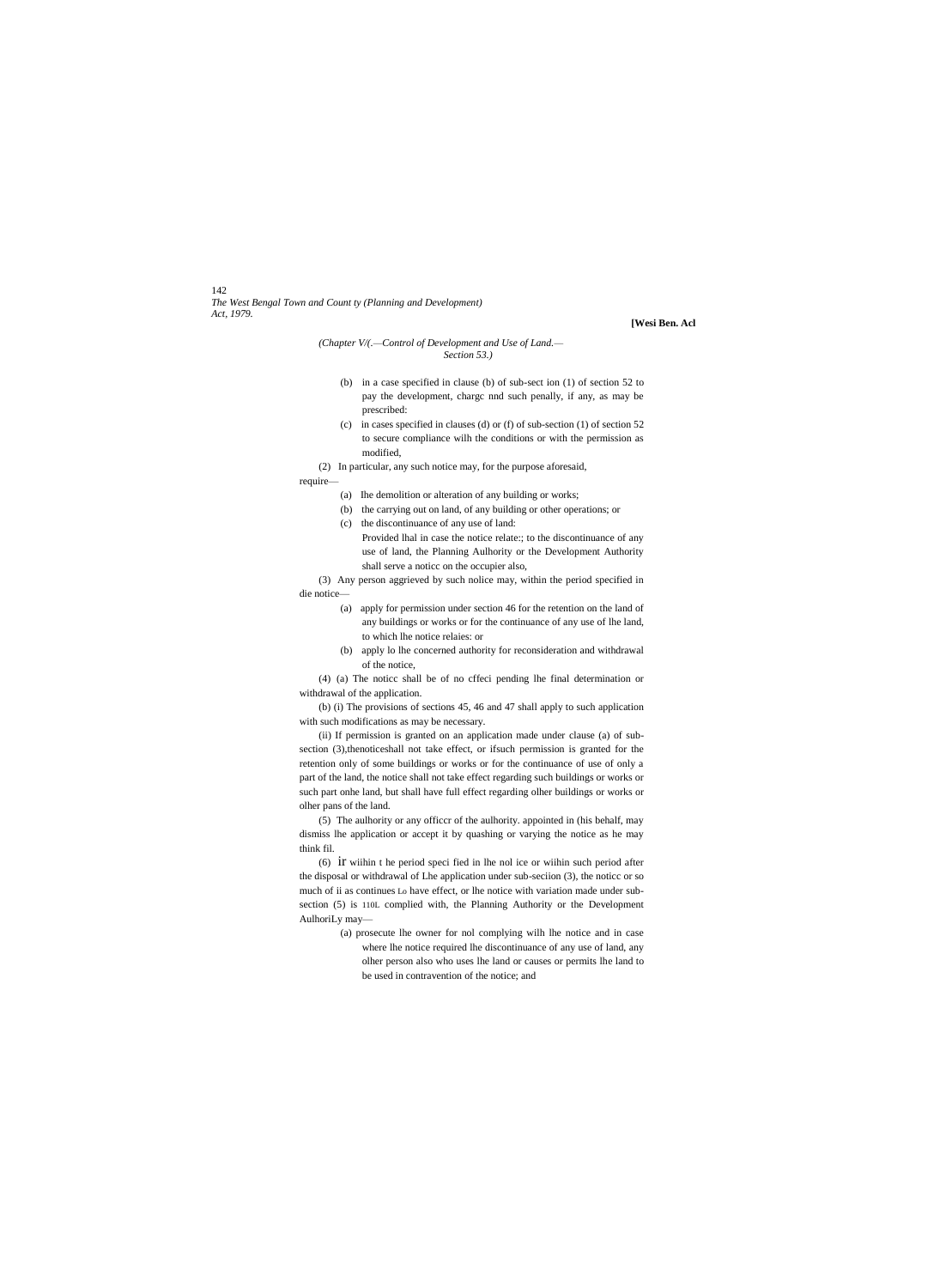*The We.w Bengal Town and Country (Planning and Development) Act, 1979.*

143 **XIII of 1979.]**

*(Chapter VII.—Control of Development and Use nf Land.— Suction 54,)*

- (b) (i) in ihe case ota notice requiring [he demolition or alteration of any building or works or carry ing out of any building or olher operations, itself cause the restoration of ihe land lo itscondition before the development Look place andsecure (he compliance with the conditions of the permission or wilh ihe permission as modified, by taking such steps as the Planning Authorily or the Development Auihoriiy may consider necessary including demolition or alteration of any building or works or carrying out of any building or olher operations;
	- (ii) the Planning Aulliorily or LheDcvelopmenl Authority may recover thecost of any expenses incurred by it in this behalf rrom the owner as arrears of land revenue,

(7) Any person prosecuted under clause (a) or sub-seclion (6) shall be punishable with simple imprisonment for a term which may extend lo six monihs or with a fine which may extend to two thousand rupees, or with bolh. and in ihe case of a continuing offence, wilh a further fine which may extend to two hundred rupees for every day during which such offence continues,

54. (1) Where any developmeni of land as mentioned in section 52 is  $_{\text{PowerLO}}$  being carried ouLbul has noi been completed, the Planning Auihoriiy or ihe un'Iuihoriscd Development Authority may serve on ihe owner and the person carrying out dcvcla<sub>i</sub>'thcdevclopmentaiiolicerequiringihcdevelopinentoflandLobcdisconlinued '

from the time of ihe service of such notice.

(2) Where such notice has been served, Ihe provisions of clause (b) of subsection (4) and sub-seclion (5) of section 53 shall apply wilh such modifications as may be necessary:

Provided that ihe provisions of clause (a) of sub-section (4) ofsection 53 shall not apply and in spite of ihe filing of application under clauses (a) or(b) of subsection (3) or section 53 (he notice shall continue to have full efl'eci.

(3) If such notice is nolcomplied wilh forthwith, the Planning Authority or the Developmeni Authority, or such officer of the concerned authorily, who may be authorised in this behalf, may require any police officer lo remove such person and all assistants and workmen from the land alany time after the service of such noticc and such police officer shall comply wilh the requisition accordingly.

(4) After the requisition under suh-section (3) has been complied with, the Planning Auihoriiy or ihe Development Authority, or such officer of the concerned auihoriiy who may be authorised in this behalf, may, if il or he thinks fit, dcpulc, by a wrilten order, a poliec officer or any officer or employee of the Planning Authorily or the Developmeni Aulliorily to watch ihe land in order to ensure that the developmeni is not continued.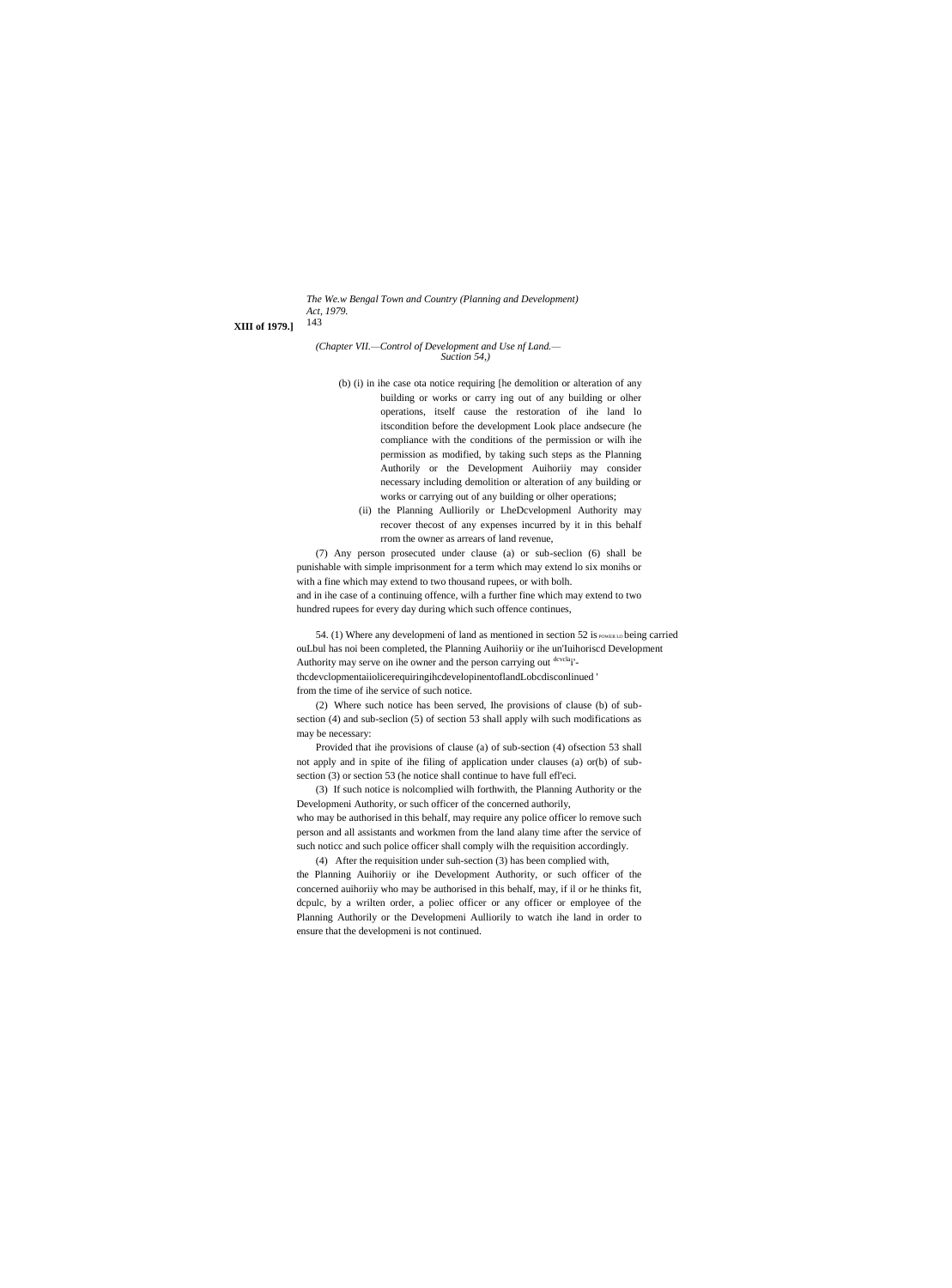**144** *The It'fjf Bengal Town and Country (Planning and Development) Act, 1979.* **[West Ben. Act** *(Chapter V!L—Control of Development and Use of Land Section 55.)*

(5) Where a police officer or an officer or employee of lhe Planning Aulhoriiy or Development Authority has been deputed under sub-section (4) to waich Ihc land, ihc cost of such deputation shall be paid by the person at whose instance such development is being continued or to whom nolice under sub-seclion (1) was given and shall be recoverable from such person as arrears of land revenue.

55. (1) If it appears to the Planning Authority or the Development Aulhoriiy that it is expedient in the interest or lhe proper planning of its areas (including the interests or amenities), having regard to the '[Land Use and Development Co n t ro I PI an] prepared, o r u nde r pre p arai i on, o r lo be prepared, and lo any other material consideration— (a) ihat any use of land should be discontinued; or

- (b) **Lhal any conditions should** be **imposed on the continuance thereof; or**
- (c) Ihat any building or works should be altered or removed, lhe Planning AulhoriLy or the Development Authority may, by nolice served oti the owner,—-
	- (i) require the discontinuance of thai use: or
	- (ii) impose such conditions, as may be specified in the nolice,
	- on the continuance thereof; or (iii) require such slcps, as may be specified in lhe nolice, to be taken for the alteration or removal of any buildings or works, as the case may be, within such period, being not less than one month, as may be specified therein, after lhe scrvice of the notice.
- t or (2) AnypersonaggrievedbysuchnoLicc may, wiihin the periodspecified in the nolice, apply to the authority for lhe cancellation of the notice.

(3) Ifan application is filed under sub-seclion (2) the provisions of subsections (4) and (5) of section 53 shall apply, wilh such modifications as may be necessary.

(4) If any person—

 $\overline{A}$ 

(a) who has suffered damage in consequence of lhe compliance wilh lhe nolice, by lhe depreciation of any interest in the land to which he is eniiiled or by being disturbed in his enjoyment of lhe land, or -

'llic words wiihin ihc square bratkou were substituted Tor lhe words "development plan" hy s. 10 of ihc Wcsl Bengal Town and Country (Planning and Development) (Amendment) Acl, 1994 (Wcsl Ben. Aci XXVI of 1994).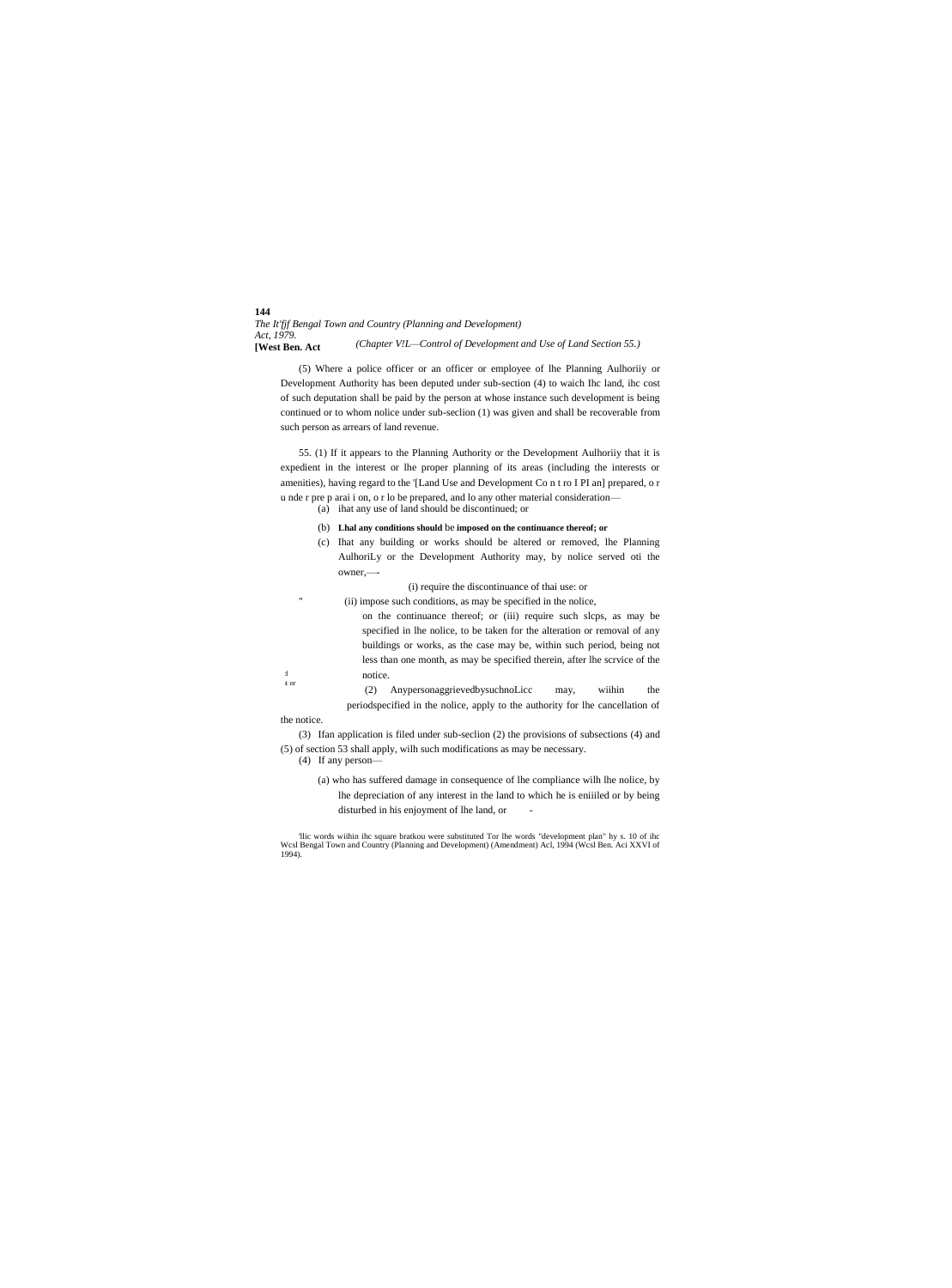*The We.w Bengal Town and Country (Planning and Development) Act, 1979.* 145

# **xm of 1979.]**

*(Chapter VII,—Control of Development and Use of Land.— Section 56,—Chapter VfH.— Development Schemes.— Section 57.)*

> (b) who has carried otti any works in compliance wilh lhc noiice. claims, from the Planning Auihoriiy or Ihe Developmeni Authorily wilhin ihe lime and in [he manner prescribed. Tor an amount in respeclof lhai damage, or oF any expenses reasonably incurred by him for complying wilh the noiice, Ihe provisions or sub-sections (3) and (4) of section 50 shall apply wilh such modifications as may be necessary.

(5) (a) If any person interested in the land in respect of which a noiice is issued under Ihis section, claims thai by reason of the compliance with Ihe noiice. Ihe land will become incapable or reasonably beneficial use, he may wilhin the period specified in ihe noiice or within such period afler the disposal of ihe appeal, if any, filed under sub-scclion (2) and in the manner prescribed, serve on the Stale Government, an acquisition notice requiring his interest in Ihe land lo he acquired.

(b) When a notice is served under clause (a) ihe provisions of subsections (2) lo (5) or section 49 shall apply widi such modifications as may be necessary.

56. Where the Planning Auihoriiy or Ihe Development Auihoriiy, in the exercise of its functions and powers with respecL Lo any area under it, is required lo have regard lo ihe provisions of-[Land Use and Developmeni Control Plan] before such '[Land Use and Development Control Plan] has become operative. Ihe conccmcd auihoriiy shall have regard to Ihe provisions which, in its opinion, will be required lo be included for securing the proper planning of the concerned area.

Interim provision pending preparation  $\overrightarrow{O}$ f $\overrightarrow{H}$  and  $\overrightarrow{H}$  Use and Development Control Plan.l

### CHAPTER VDI **Development Schemes.**

57. A Developmeni Auihoriiy may, as soon as may be. afler ihe -'[Land Use and Developmeni Conirol Plan] has been approved by ihe Slate Government, for the purpose of implementing the proposals contained in ihe  $3$  [Land Use and De vel op men l Con  $1$ /ul PI a n ], p rep a re on e or mo re development schemes for ihe area wilhin its jurisdiciion or any part thereof.

'The words wilhin the square brackets were substituted Tor the words "development plan" by s. 11(a) of the Wcsl IJcngnl Town and Country (Planning and Development) (Amendment) Act, 1994 (West Ben. Acl XXVI of 1994).

Tlie words within the square brackeLs werc.substi luted for the words "development plan" by 5. 11(b). *ibid.* <sup>3</sup>Thc words within the square braekeLs were .substituted (ill the wortls "development plan" by s. 12. *ibid,*

Pre para [ion of developmeni schemes.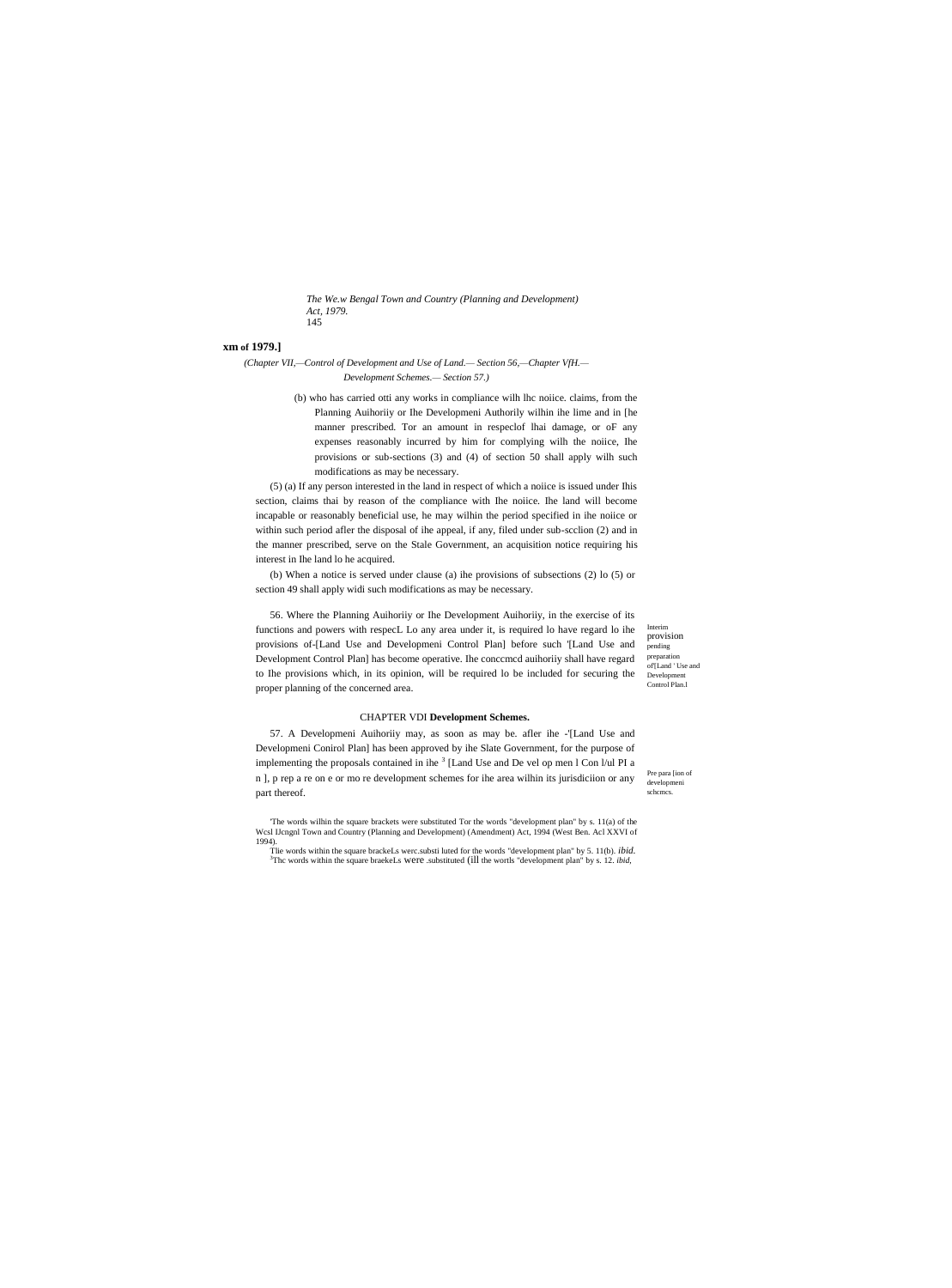14fi Act, 1979. The YJu.il Bengal Town and Countiy (Planning and Development)

# [West Ken. Acl

# (Chapter VIU.--Development Schemes.--Section 55.)

Scope of ihc<br>dcvektfimcru scheme.

58. (1) A scheme maybe made in accordance with lhe provisionsor ihis Acl in respect of any land which is —■

- (a) in the course of development,
	- (b) likely lo be used for building and other purposes, or
	- (c) already built upon.

Explanation.-The expression 'land likely to be used for building and other purposes' shall include any land likely Lo be used as, or for the purpose of providing open spaces, roads, strms, parks, pleasure or recreational grounds, parking spaces, or for (he purpose of executing any work upon or under the land incidental lo a scheme, whether in Ihe nature of a bu ilding work or not,

(2) Such schemes may make provisions for all or any of the following ma tiers:-

- (a) lhe laying ouL or relaying ouL of land, either vacant or already built upon;
- (b) the filling up or reclamation of low laying swamp or land Lo which damage has been caused by subsidence due LO operation or mines or unhealthy areas or levelling up of land;
- (c) the laying out of new streets of roads. consirucLion. diversion, extension, alteralion, improvement and stopping up ofsirceLs. roads and communications;
- (d) the reconstituLion of plots;
- (e) the construelion. alteration or removal of buildings, bridges or other slructures:
- (0 lhe allotment or reservation of Jand for roads, open spaces, gardens, recreation grounds, schools, markets, industrial and commercial activities, green bells and dairies, transport facilities and public purposes of all kinds;
- (g) the undertaking of housing schemes fordifferent income groups, commercial areas, induslrial estates, provision of community facilities tike schools, hospitals, and similar types of developments;
- (h) drainage inclusive of sewerage, surface or sub-soil drainage and sewage disposal;
- (i) lighting;
- (j) waier supply;
- (k) the preservation and protection of objects of historical importance or natural beauty and of buildings actually used for religious purpose;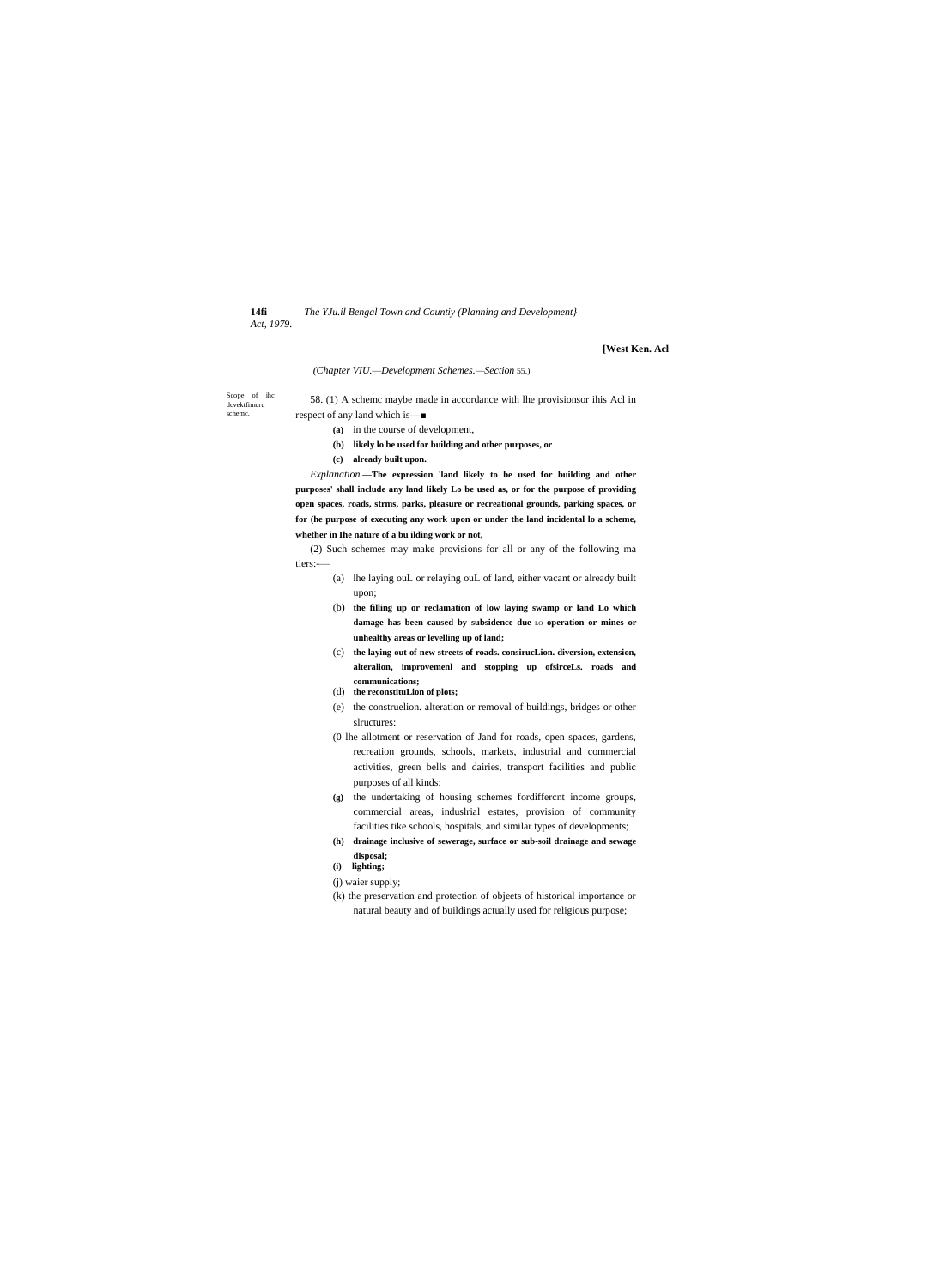*The West Bengal Town and Country (Planning and Development) Ad. J979.*

**XIII or 1979.]**

**147**

*(Chapter VIII.—Development Schemes.—See!ions 59, 60.)*

- (1) Ihe imposition or condiiions and restrictions in regard to the open spacc lobe maintained nbout buildings, the percentage of building area for a plot, the number, height and character or buildings allowed in specified areas, tlie purposes for which buildings or specified areas may or may not be appropriate, the sub-division of plots, the discontinuance or objectionable u ses of I a nd in any are n in re ason abl c pe ri od s, park i ng s pace and loading and unloading space Tor any building and the size or projections and advertisement signs;
- (in) the suspension, Lo the extent necessary, for the proper carrying out or Lhe scheme, or any rule, bye-law, regulation, notification or order made or issued under any AcL of the Slate Legislature or any of ihe Acts which the State Legislature is competent to amend;
- (n) acquisition by purchase, exchange oroihenviseofany property necessary for or effected by the execution of the scheme; and
- (o) such other mailers not inconsistent with the objects of this Act, as may be directed by the Stale Government.

59. The Scheme shall contain, so far as may be necessary, the Corucms of following particulars;—

lhc schcme -

- (a) the area, ownership and tenure of all existing plots covered by lhc scheme;
- (b) lhe land allotted or reserved under clause (f) of sub-section (2) ofscciion5f! wilh a general indication of the uses to which such land is to be put and the terms and conditions subject lo which such land is lo be pui to such us&s;
- (c) a full description of all the details or the scheme under such clause or sub-seclion (2) or scction 58 as may be necessary;
- (d) die laying out or relaying out orihe land either vacant or already built upon;
- (e) the filling up or reclamation of low lying swamp or land lo which damage has been caused by subsidence due lo operation of mines or unhealthy areas or levelling up of laud;
- (0 the extent lo which il is proposed to alter the boundaries of lhe existing plots in accordance wilh the proposed schemes;
- (g) an estimate of the lotal cost of the scheme and the net cost to be bonie by the Development Authorily; and
- (h) any other particulars which may be prescribed.

60 (1) In a scheme reconstituting the plots, the size and shape of every licconsiitu- reconstituted plol shall be determined, so Tar as may be, lo render il suitable for building purposes, and where a plot is already built upon, lo ensure thai the buildings, as Tar as possible, comply with the provisions of the scheme as regards open spaces.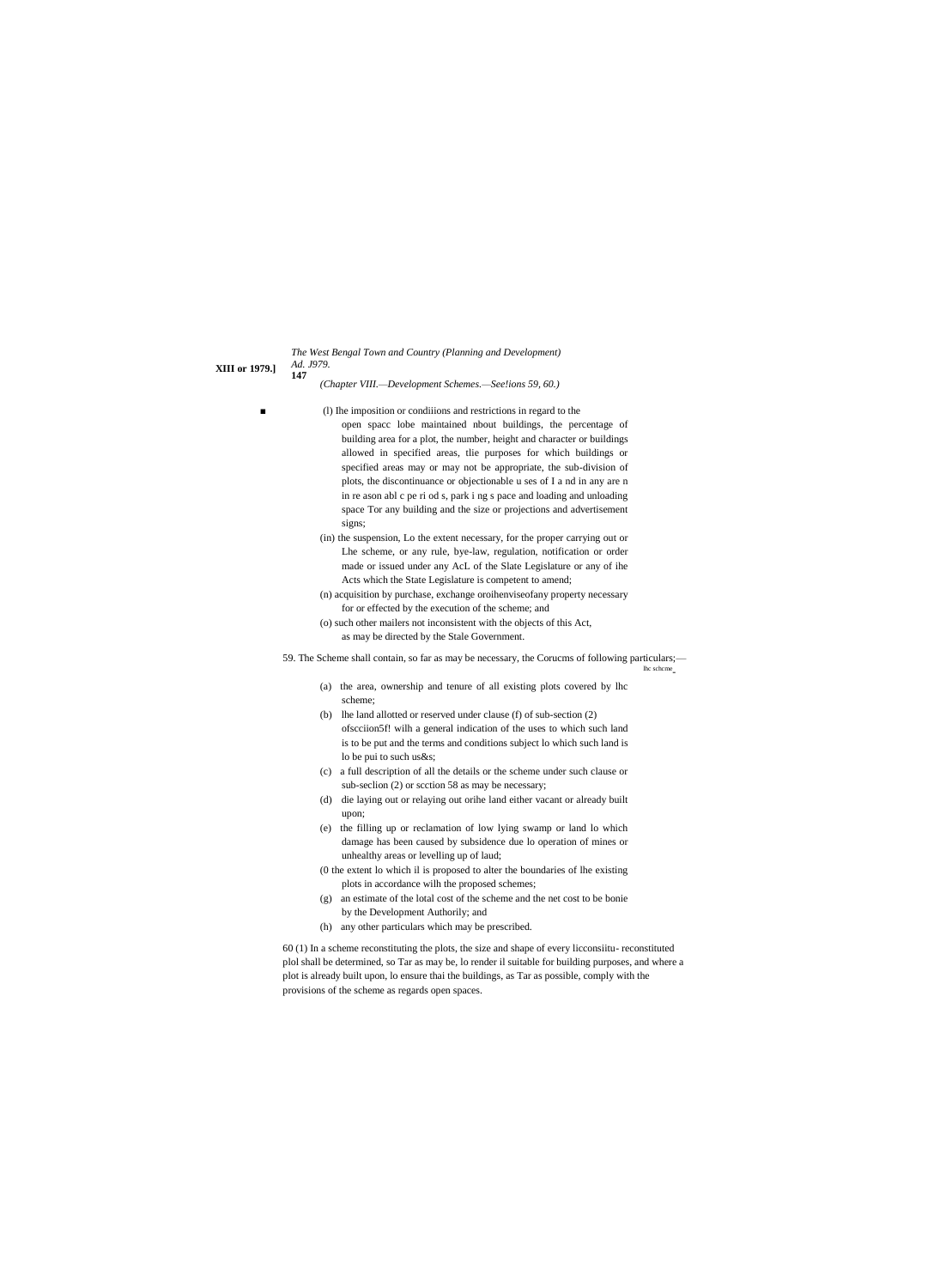# 148

# The Wesi Bengal Town and Country (Planning and Development)

Acl. 1979.

### [West Ben. Acl

\* .........-^:-~r.

 $\Delta$ 

### (Chapter VIfI.-Development Schemes.-Sections 61, 62.)

- (2) For lhe purpose of sub-secLkin (1), the scheme may contain proposals— (a) to form a filial plot by reconsiilution of all existing plol by alteration of the boundaries of liie existing plot, if necessary;
	- (b) to form a reconstituted plot from an existing plol by the transfer wholly or partly of the adjoining lands;
	- (c) to provide, wilh the consent of ihe owners, that two or mure existing plots each of which is held in joint-ownership or in se vera! Lyshul I thercu Tier wiihorwilhoul alteration of boundaries, be held in ownership in common as a rcco lis ii luted pioi;
	- (cf) to alloL a reconstituted plo1 loany person if dispossessed of land in furtherance of ihc same: and
	- (e) to transfer the ownership of an existing plo1 from one person to another.

Pubticniich 61. (1) As soon ax may be, alter Ihc scheme under section 57 has Scheme, been prepared, ihc Development Aulhority shall publish the scheme in lhe Official Gazelle and in one or more local newspapers specifying the pl.icc or places where copics of llic same may be inspected, and inviting objections in writing from any person wilh respect to the scheme wiihin such period as may be specified in the nolice which shall nol be less than uvo months from ihc dote of publication of the no'ice in the Official Gazette:

> Provided that no such nolice shall be required where landcovered by Hie scheme has already been acquired nnd the execution of lhe scheme docs nol atTcct the interest or any person.

> (2) Simultaneously with lhe publication of Ihe scheme lhe Development Authority shall submit copies of lhe nolice and of lhe scheme to the Slate Government drawing particular attention lo the provision in the scheme, if any, referring to clause (ni) of sub-section (2) of section 58.

(3) The publication or lhe scheme as provided under sub-section (I) of this seciion shall, notwithstanding anything contained in lhe Land 1 of 1894. Acquisition Act, 1894, be deemed to be a declaration duly made under section 4 or the said Act,'

Power of Lhe State Govern  $men<sub>l</sub>$ 

62. (1) Notwithstanding anything contained in Hits Act the Slate Government may, after making such inquiry as il deems necessary, by io remiire ihc notification, direct the Development Authority to make and publish in such mem<sup>'011</sup> manner as the Slate Government may direct, a scheme in rcspect of any land make<sup>0</sup><sup>th</sup> lo <sup>rc</sup>S<sup>arc<sub>1</sub>[0</sub> which a development scheme may be made.</sup> scheme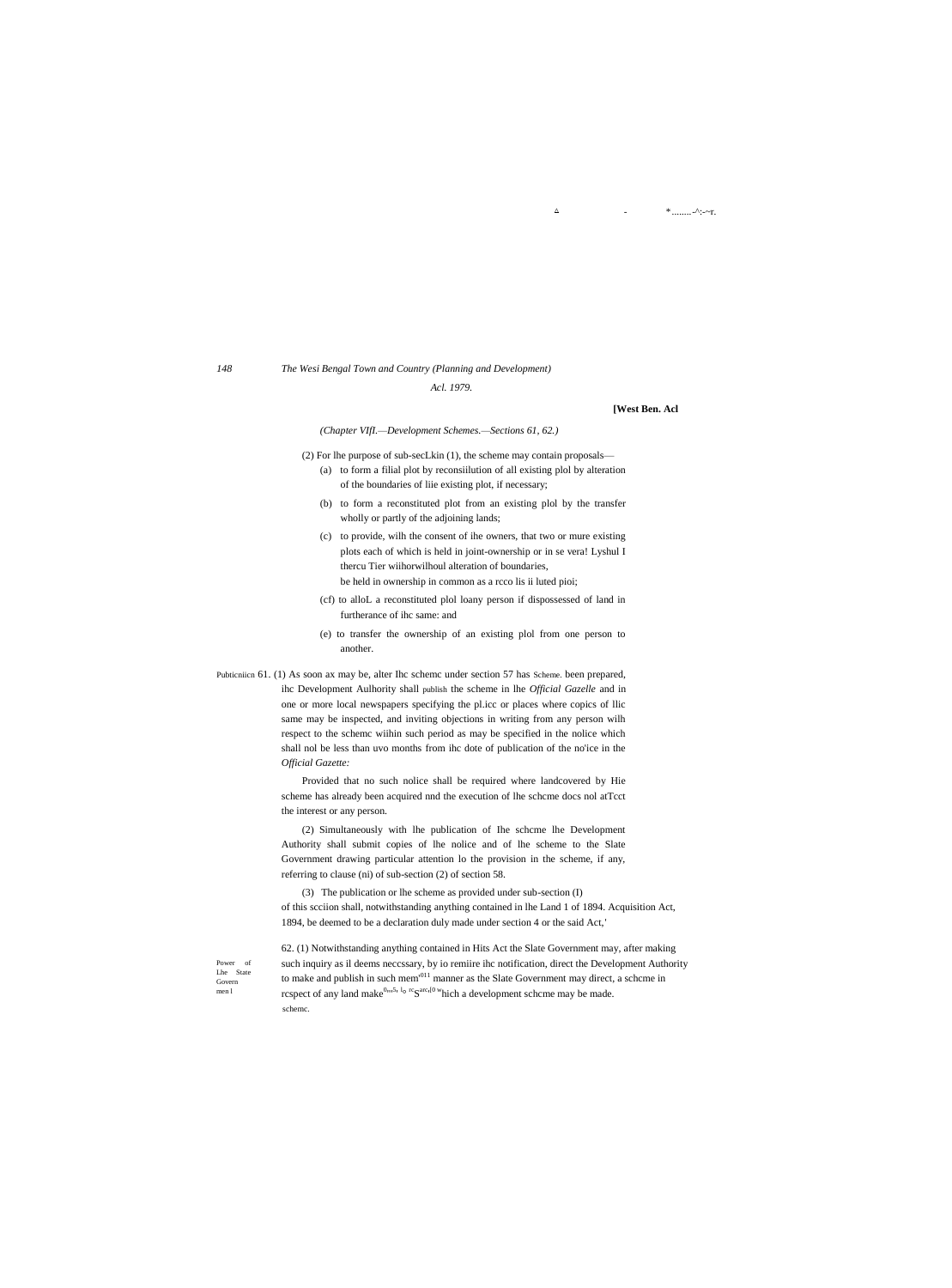$\begin{array}{ccccccccc} k & i & ^{\wedge} & v & v & \blacksquare & < v & ^{\perp} : v & ^{\perp} & s \\ a & v & ^{\perp} & ^{\perp} & & \ldots & ^{\perp} & . \end{array}$ 

# The IKi'Jf Bengal Town and Country (Planning and Developmeni) Acl, 1979.

XIII of 1979.]

# (Chapter V/H.-Developmeni Schcmes.-Sections 63, 64.)

(2) If lhe Development Aulliorily foils to make (he scheme wilhin ihree mondis Irani ilie cinlp of direction given under sub-seclion (1) or with in such lime as the SLale Government may extend from Limeio lime, an officer shall be appointed by the Stale Government lo make and publish and submit the scheme for the land to il arid [hereafter lhc provisions of this ActshuM. as far as may be, npply lo lhc making of such scheme.

63. (1) Where the Development Authority lias published the scheme under subsection (1) of seciioit 61, lhe Slate Government may. on an application of the Development Authority, by order published in lhe Official Gazelle, suspend lo such extent only, as may be necessary Tor lhe pu rpo se o fi m p lc me n li n g l he s chc m e. any n i le, by e-1 a w, regu 1 a ti on, noli fi cation or order made or issued under any law which the Legislature or the Slale is competent [o amend.

Power or Stale Government to suspend<br>rules, byc-(iiw. clc.

(2) Any order issued under sub-section (1) shall cease lo operate in the event of the seheme being withdrawn by the said authority cither on its own motion or under (lie directions of the Slate Government under seciion 71.

64. (1) Where there is a disputed claim as lo llic ownership or any piece of land included in an area in respect of which the scheme has been published under subseclion (1) of seciion 61 and any entry in the records of rights or muialion register relevant lo such disputed claims is inaccurate or inconclusive, pu enquiry rniiy be held on a submission being made by the Development Authority at any time prior to the dale of final publication of the scheme under section 70, by such officer as the Stale Government may appoint for the purpose of deciding who shall be deemed to be owner for the purpose of this Acl.

(2) The decision under sub-section (]) shall not be subject lo appeal but il shall not operate as rv bar to a regular suil.

(3) Such decision shall be corrected, modified or rescinded as may be necessary lo give effect lotliedecree ororderoflheCivil Court after the same has been brought lo the noiice of the Development Authority either by lhc Civil Court or by any person affected by such decree or order.

(4) Such decision shall, in lhc even! of lhe Civil Court passing a decree or order which is inconsistent (herewith, be correcied, modified or rescinded in accordance wilh such dccree or order as may be practicable after such decree or order has been brought (o lhc noiice of the Planning Authorily or the Developmeni Authority either by the Civil Court or by any person affected by such dccrce or order.

(5) Where such a decrecor order of the court is passed after lhe scheme h as been published, such scheme sha 1 [ be deemed to ha vc been suitably vaned by reason of such derrep

Procedure in

ease of disputed<br>claims la land.

 $]dt>$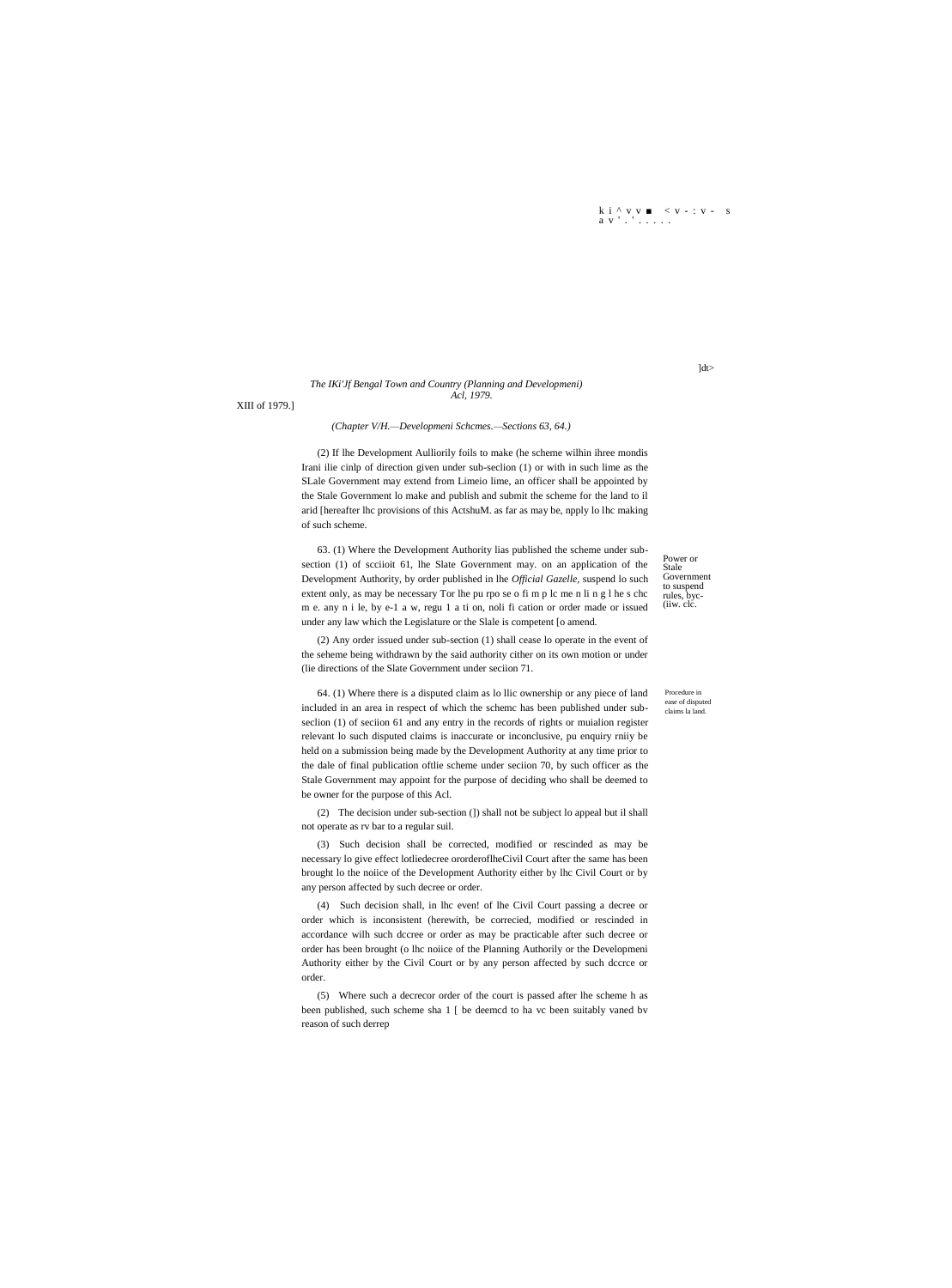**150** *The IVejf Bengal Town and Country iPlanning and Development) Ac:, 1979.*

**[Wcsl Ben. Acl**

## *(Chapter VIII.—Development Schemes.—Section 65.)*

Restrictions on<br>use and use and development of land aflcr llic public aiio,n or ihe scheme.

- *65.* (I) On or after lhe dale on which ihc scheme is published in [he *Official Gazette* under sub-seclion (1) of section 61 —
	- (a) no person shall within lhe area included in lhe scheme erect or procecd wilh any building work, remove, pull down, alter,
		- make additions to or make any substantial repair to any building, pan of a building, a compound wall or any drainage work or remove any earth, stone or material, or sub-divide any land or change lhe use of any land or building unless such person has applied for and obtained necessary permission from the Development Authority in die form prescribed;
	- (b) lhe Development Au Ihorily on receipt of an application referred lo in clause (a) shall aLonce Furnish the applicant with a written acknowledgement of its receipt and may, after an enquiry, eiiher grant or refuse such permission or grant it snbject to such conditions as the Development Authority may think fit to impose. If the Aulhority communicalcs no decision to the applicant wiihin three months front the date oT such acknowledgement, the upplican! shall be deemed to have been granted such permission:
	- (c) ifany person contravenes the provisions contained in clause (a) orclause (b), Ihe Development Authority may direct such person by nolice in writing to slop any work in progress and after making inquiry in the prescribed manner, remove, pull down, or alter any building or other work or restore the land in respcct or which such contravention is made lo its original condiLion: and
	- (d) any expenses incurred by the co'nccrned Authority under clause (c) shall be a sum due to such Aulhority under ihis Act from lhe person in default or the owner of Ihe plot.

(2) No person shall be entitled to any compensation in rcspccl of any damage, loss or injury resulting from any action taken by the Development Aulhority under sub-seclion (I) or (his scciion excepl inrespeel of a building or work begun or a contract entered into before the dale on which lhe Development Authority published the scheme under sub-section (i) of section 61 or the notification under sub-section (1) of section 62 was published by the Slate Govcmmentandonlyinsofarassuchbuilding or work has proceeded at the lime of the publication or the scheme:

Provided thai such claim to compensation in the excepted cases shall he subject to lhe conditions or any agreement entered into between such

mTirpmpd Anrlmnlv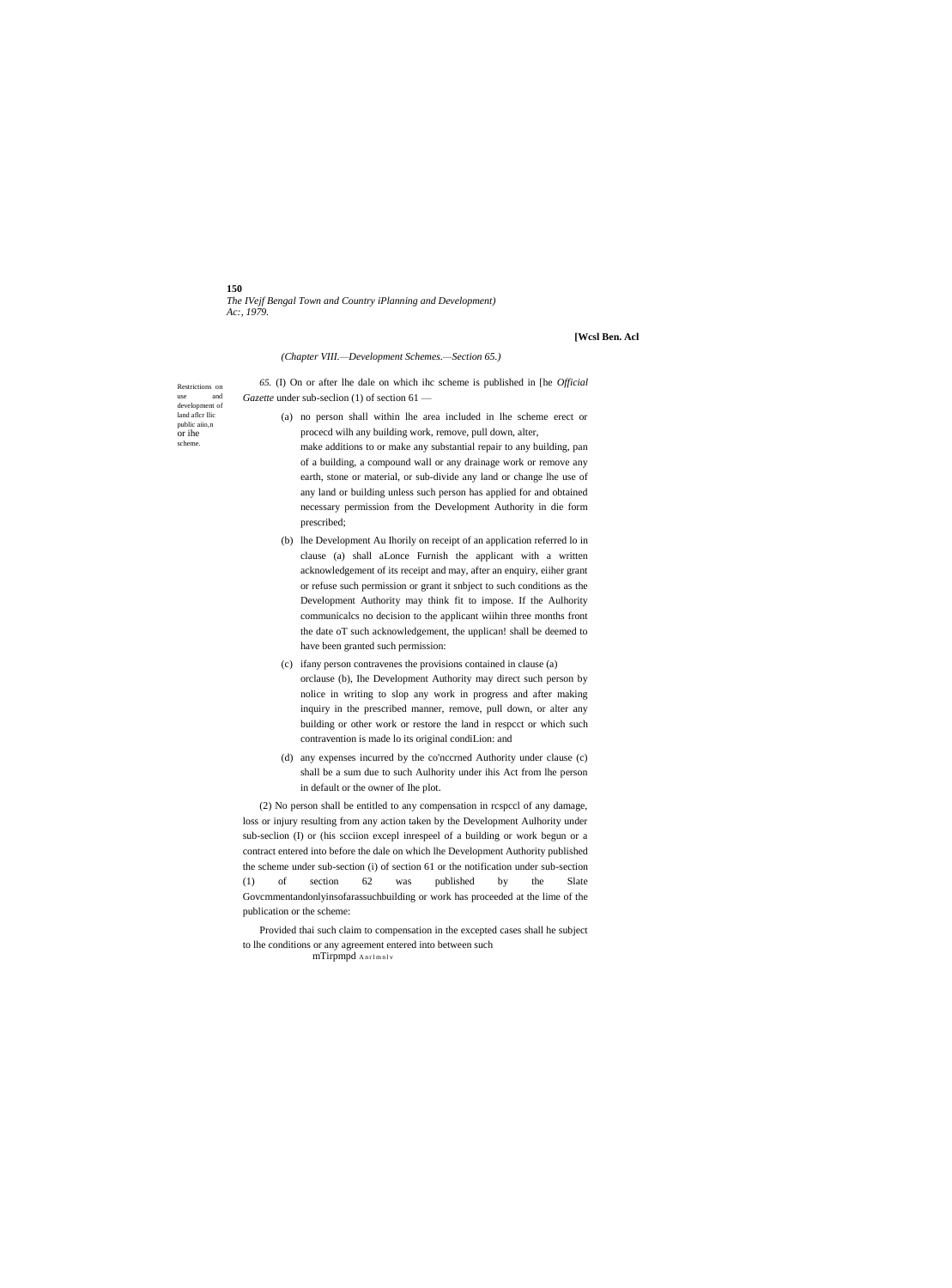-----• • v- •••• • *The* VVc.v; *Bengal Town and Country (Planning and Development)* 151 *Aci, 1979.*

### **XIII or 1979.1**

*(Chapter VI11"—Development Schemes.—Section 66J*

(3) Where under clause (a) of sub-section (2) of section 58 or under scciion 59, lhe purposes lo which,—

- (a) any plol of land may nol be used has been specified, such plot upland shall, within such period of not less thanoneycar. as may be specified in (he scheme, ccase lobe used for [he purposes and shall be used only Tor ihc purpose specified in [lie schcme;
- (b) any existing building may not be used lias been specified,

such building shall, wiihin such period of not less lhan three years as may he specified in lhe schcme ceasc lo be used for any purpose other than the purposes specified in lhe scheme; and

(c) any plol of land wilh existing buildings may nol be used has been specified in the schcme nnd lhecxisler.cc of such buildings is inconsistent wilhlhcproWsionsoftlieseheme,such buildings shall, within such period of not less lhan len years as may be specified in the schcme. ceasc to exist:

Provided thai such period shall nol be less than die reasonable life of ihe buildings.

(4) Any person aggrieved by (lie decision of lhe Development Aulhoriiy under this section may, wiihin sixty days from the dale of the decision, appeal to the Aulhority as may be prescribed and the order of such Authority in the appeal shall be Tina I.

(5) The pro vi s i o n s of sec t ion 5 0 s h a 11. */rt maris »11i tat idix,* appl y i n re I a lion to ihe unaulhorised development or use of land included in a development scheme.

(6) The restrictions imposed by this section shall ccase lo operate in Lhe evem of lhe scheme being withdrawn by llic Planning Aulhority or Ihc Development Authority on itsowiioroulhedireciionofilieStnte Government under section 71.

66. (I) Where the Development Aulhority thinks [hat in the interest of (he public it is nccessary to undertake forthwith any of ihc works included in a scheme for a public purpose, ihe said Authority .shall make an application lo the Si ale Govern merit that the land required fonhe scheme shall vest in lhe Authority provided there is no building on it,

(2) The Stale Government may, if satisfied lhal it is urgemly necessary in the public interest to empower the Development Aulhoriiy lo enter on such landforthepurpose of executing any of such work, direct such Aulhoriiy by notification io lake possession of the laud.

> Possession of  $l$ aixl .u]\.ircc ,]f development scheme.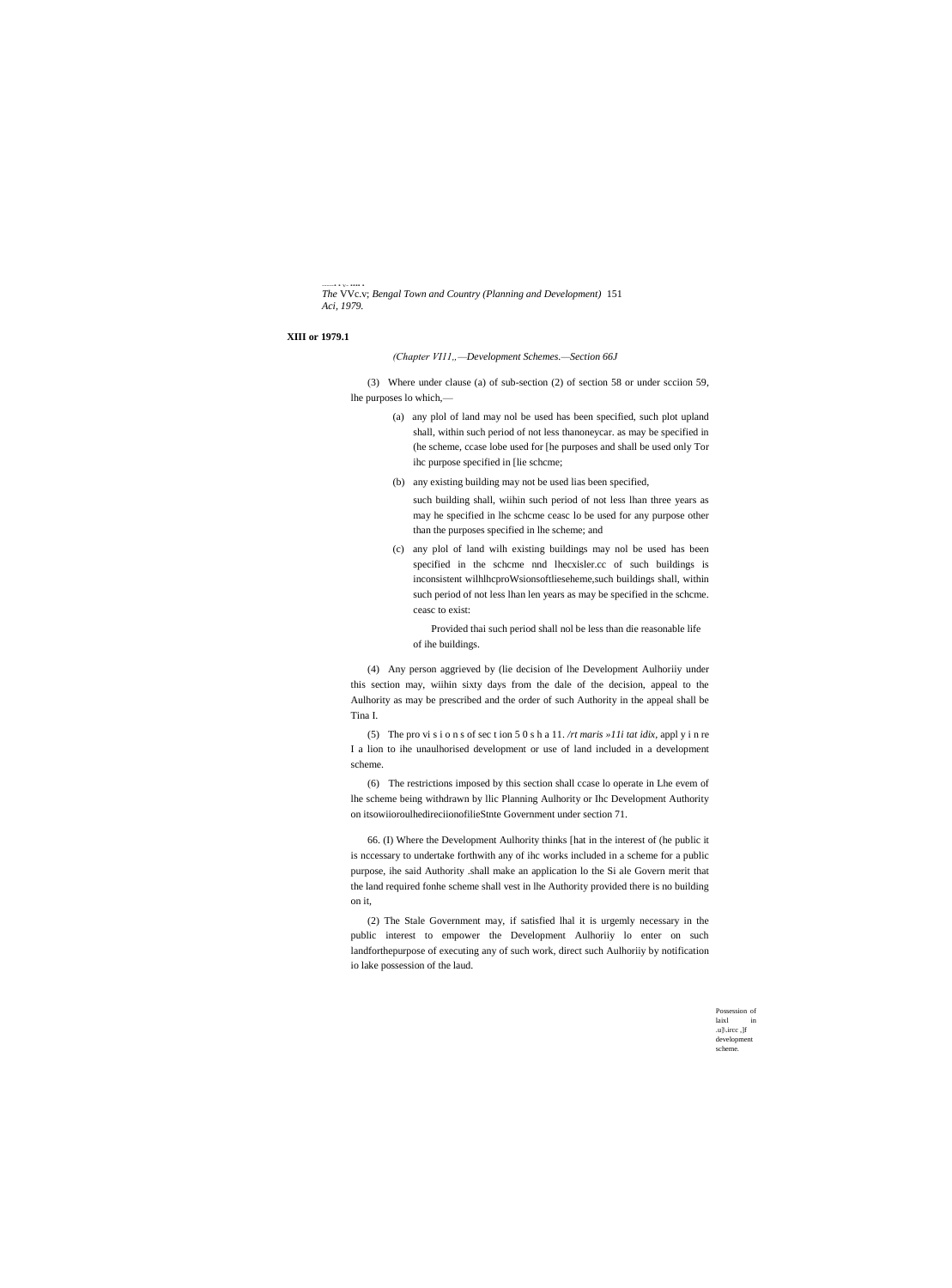**[Wcsl Ben. Acl** *The IVt'jf Bengal Town and Country fPlanning and Development) Act, 1979.* 152

*(Chapter VIII.—Development Schemes.—Sections 67-70.)*

(3) The said Aulliorily shall Mien give a notice in lhe prescribed manner lo lhe person interested in tlie land, lhe possession of which is lo be laken requiring him to give possession of the land lo lhe said Aulliorily or any person aulhorised by it in this behalf within a period of one monlh from lhc daii: or service of the notice: and if no possession is delivered within lhe period specified in lhe notice,such Auihoriiy shall take possession of lhe land. Such land shall thereupon, notwithstanding anything contained in this Acl. vest absolutely in lhe said Authority free from all encumbrances.

67. (1) I fthe Development Aulliorily is opposed or obstructed in taking possession of lhe land under seciion 66, it shall apply to the Commissioner of Police. '[Kolkala], or lo the District Magislrale of the District, within whose jurisdiction the land is situated, lo enforce the delivery of tlie possession of the land to lhe said Authority. The Commissioner of Police, '[Kolkala], or tlie District Magistrate, as the case may be, shall takcorcau.se **Lo** be laken such steps and use or cause **Lo** be used such force us may be reasonably neccssary Tor securing the del i very of possession ofi he land to the Auihoriiy.

(2) For lhe avoidance or doubt, it is hereby declared Lhai lhc power to lake steps under sub-scclion (I) includes the power lo enter upon any land or olher property whatsoever.

Persons i me res led in land of which possession is taken entitled lo i merest.

Miigisimte lo enforce delivery of possession of land.

> 68. Where possession ofilie land is laken by the Developmeni Auihoriiy under sections 66 or 67, lhe person inlerested in such land shall be eniiiled to interest ai Ihe rale of six *per cent, per annum* on lhe amount payable lo him under lhe scheme in respect of the said land from the date on which such possession is taken till lhe dale on which lhe amount is paid lo him by the concerned Authorily.

Consideration of objections and submission of scheme lo Lhc Stale Govern ill do l.

Public noticc of tlie scheme.

69. After the expiry of the period specified in sub-section (1) of section 61 Lhc Development Auihoriiy .shall examine the scheme in lhe light of the objections that may be received, giving a reasonable opportunity gf being heard to all such interested persons who have filed objections and who have made requests far being so heard in the manner prc.scribcd and make such amendments in the scheme as may be considered proper and shall, as soon as may be, but not later than the time prescribed by lhc rules, prepare the scheme wilh or without modifications and submit it lo Lhe Slale Government together with a copy of Lhe objections received by il and ils decisions thereon.

70. (1) Simultaneously wilh lhe submission or lhe schemc to the Stale Government, ihe Development Authority shall publish notice in Lhe *Official Gazelle ami* in a local newspaper of lhe scheme and ihe place or places where copies of lhe scheme may be inspeelcd.

'iVf fool-rtolc I oil p.ipc 11 (J. *unte.*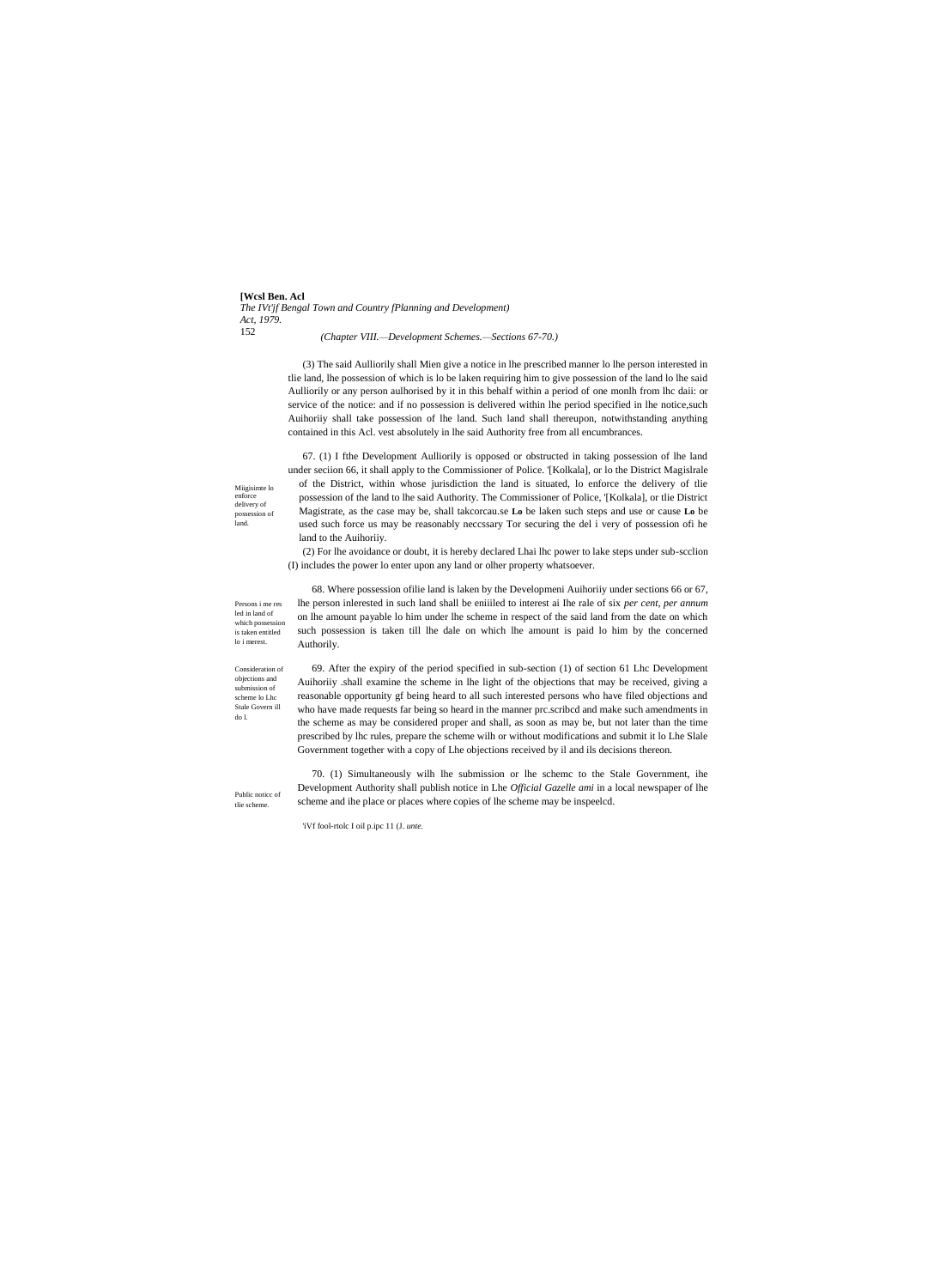# XIII of 1979.J

### (Chapter VIII.-Development Schemes-Seciium 71, 72.)

(2) The public notice under siib-seciion (1) shall specify a dale (which shall not be earlier than one mondi after the dale of the publication of ihe notice) on

which the scheme shall lake effect and conic inlo force:<br>The Wi'll Bengal Town ami Country (Planning and Development)<br>Ac., Paying that the Si me Government may, from lime to time, by notification, possgone such dale, hy such period not exceeding Iliree monihs al a lime as il thinks fit.

- (3) The publication or the notice under sub-section (1) shall be—
- (a) con elusive evidence lhai lhe schemc has been duly prepared and adopted; and

1 of ISM.

(b) notwithstanding anything contained in the Land Acquisition Act, 1894. deemed to be u declaration duly made under section 6 of the said Act,

71. (1) If al any time before the publication of lhc; noiice of lhe scheme Withdrawal under section 70, a representation is made to the Development Authorily in ofsdicme hy D^vdupthisbehalTby a majority of tlie owners in the area thai lhc schcme should be wiilid rawi], 111 e D e vc lopm e n i A u ll'.o ri Ly s h al I i n v i le from n 11 p£ rs on s i n le res le d  $TM''|_{on[v]}$  in

lhe scheme objections lo such representation. .'

(2) Afler receiving the objections, if any, and after making such inquiry asiimay lliink fit, IhcDevelopmeni Authorily may. by notification, withdmw lhe scheme or any part thereof and upon such withdrawal, no further proceedings shall be laken in regard to such scheme or such part.

(3) Simultaneously wilh such withdrawal, the Development Auihoriiy shall submit lo the Slate Government thecopy of lhe noiice withdrawing lhc scheme and a report of ils enquiry made in Ihis behalf.

(4) Al any time before lhe publication or notice of the scheme under section 70, theStateGovernment, if ii is satisfied lhatiikmlhepublic interest,

may direct lhe concerned Authorily lo withdraw the scheme or part thereof. Thereupon the said Development Authorily shall withdraw ihe scheme or such pari by a notification. Upon such withdrawal no further proceedings shall be taken in regard lo such scheme or such part thereof.

#### 72, On and after ihe day on which a scheme comes into forcetffcci of

- (a) all lands required by a Developmeni Authorily shall, unless il is scheme. otherwise determined insuch scheme, vesi absolutely in the said Authority Tree from all encumbrances;
- (b) all rights in iheexisiingplois which havebeen reconstituted shall determine, and Lhe reconstituted plots shall become subjeel lo Lhc righls settled by the Development Authority;
- (c) the said Auihoriiy shall hand over possession of the reconstituted plois to Lhe owners Lo whom these are allotted in the scheme.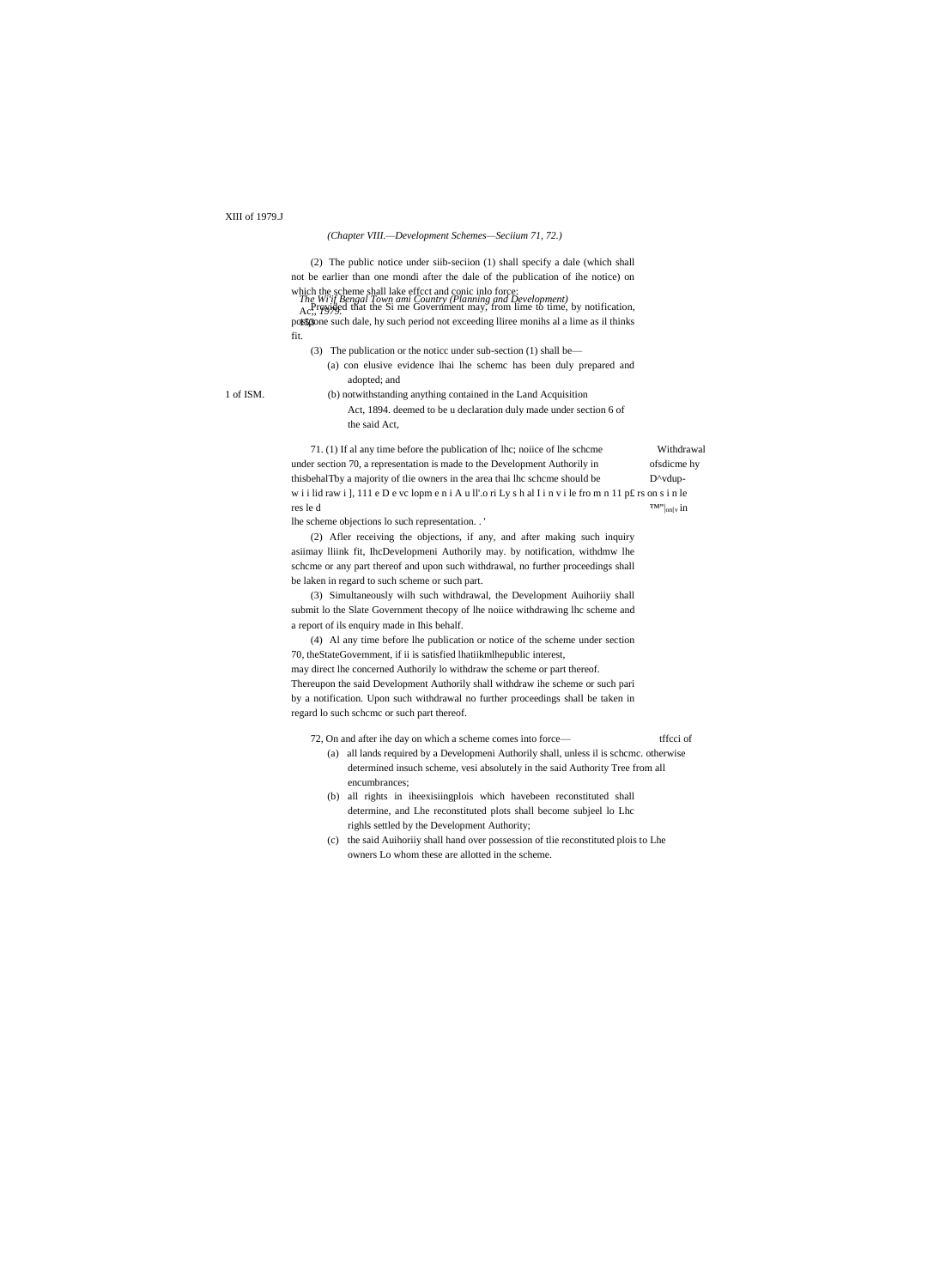$14fi$ The YJu.il Bengal Town and Countiy (Planning and Development) Act, 1979.

. . . . . . . . . . . .

[West Ben. Acl

### (Chapter VHl.--Development Schemes.--Section 73.)

Dc term in a-73. (1) As soon us may be alter publication of lhe nolice of lhe scheme cen; im in the Official Gazette under sub-scciion (L) of scciion 70, but nol later

maucrsby lhan ihe lime prescribed by rules, lhe Dcvclopmenl Aulhority shall, in Develop accordance wilh lhe procedure that /nay be prescribed, procced lo- mem (a) define, demarcate and decide lhe areas allotted to, or reserved,

Auilioniy.

for [he public purpose or purposes of the said Authority, and also lhe reconstituted plots;

- (b) decide lhe person or persons Lo whom a reconstituted plot is to be allotted: when such plot is lo bo allotted; and when such plot is not lobe allotted to persons in ownership in common, decide the shares of such persons;
- (c) estimale Ihc valueofand fix ihe difference between the values of lhe existing plois and lhe values ol'ilie reconstituted plois included in lhe scheme, in accordance wilh lhe provisions contained in clause (0 of suh-section (1) of section 87;
- (d) estimate the compensation payable for lhe loss or the area of the existing plot in accordance wilh the provisions contained in clause (Q of sub-section (I) of section 87 in respect of any existing plol which is wholly acquired under the scheme;
- (e) determine whether the areas alloiicd or reserved for the public purpose orpu rposes ofd) e De velo pm e m A u 1110 ri Ly are be neli c i a I wholly orpartly lolheownersorresidents within the areaofthc scheme;
- (Q estimate lhe proportion of the sums payable as compensation uncach plol used, allotted or reserved forpublic purposeorfor the purposes of the Authority which is beneficial partly to ihc owners or residents wiihin the area of the scheme and partly to the general public, which shall be included in the costs of lhe Schemc;
- (g) determine lhe proportion of contribution 10 be levied on each plo1 used, allotted or reserved for purposes of the Development Authority which is beneficial partly, ia the owners or residents within the area of the scheme and partly lo the general public;
- (h) determine Lhe amount of exemption, if any, from lhe payment or lhe contribution, thai may be granted in respect of plots or portions thereof exclusively used or occupied fur religious or charitable purposes on lhe dale of publication or lhe nolice of lhe scheme under seciion 70;
- (i) estimate the value  $i$ >r reconsiiiuted plots included iu lhe scheme and lhe increment tu accrue in respecl of such plois in accordance with the provisions of section 8S;
- (i) calculate the proportion in which lhe increment in respect of lhe reconstituted plots included in the scheme shall he liable to contribution lo the cosi nf lhe scheme in accordance with the provisions contained in section 89: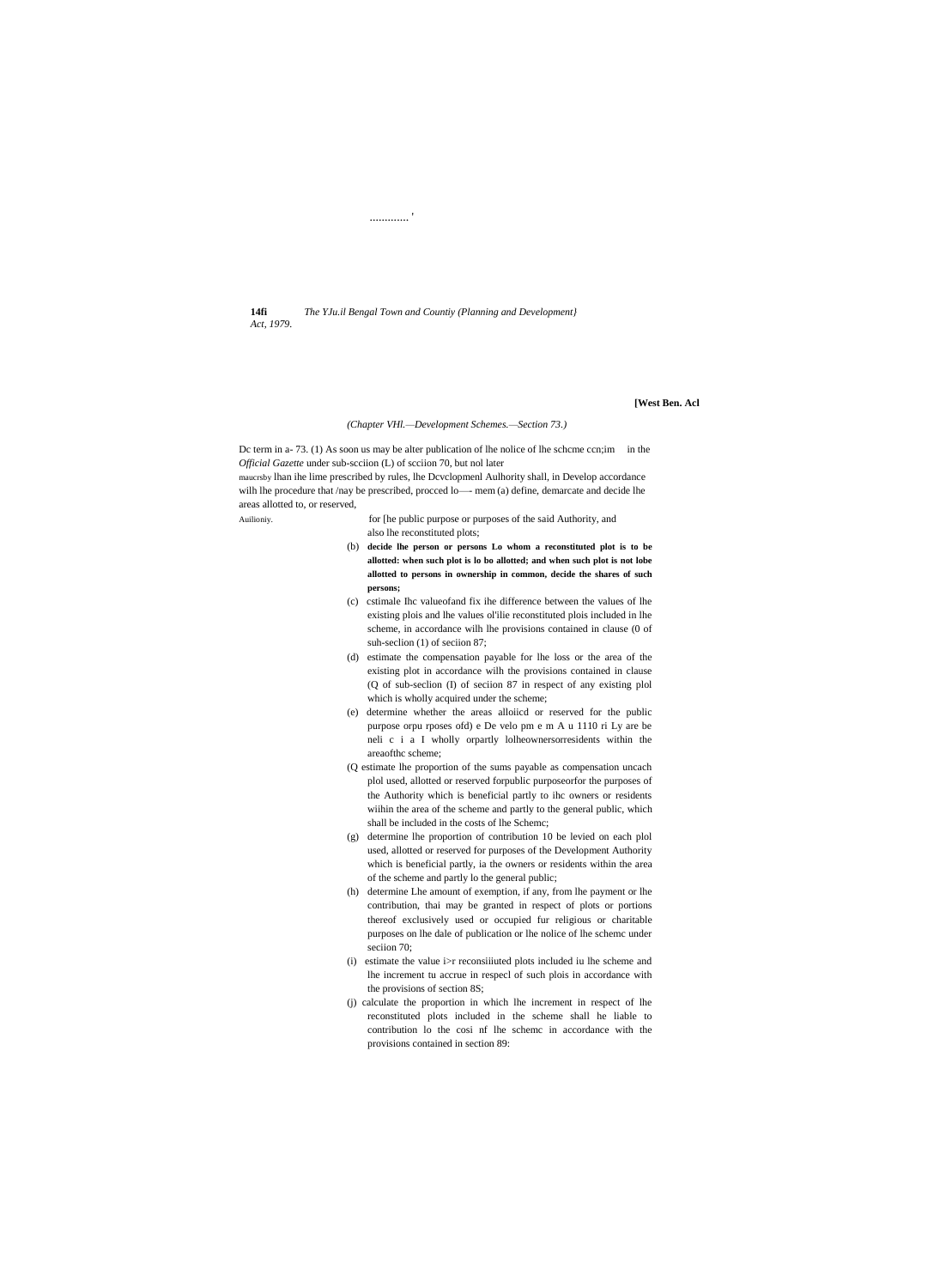# *(Chapter VIII.—Development Schemes.—Section 74.)*

(k) calcttlaielheconlribution lobe levied on each reconstituted plot included in lhe schcme;

*The We.w Bee.zohTowniond&GuriteyffBhannipes.condiDevelopment)wilh the provisions* (I) determine the amount to be deducted from or added to, as the case may be,

*Act, 1979.* contained in section 90; 155

- (m) provide for lhe total or partial transfer ofany righl in an existing plot to a reconstituted plol or provide for the extinction of any righl in an existing plol in accordance wilh lhe provisions contained in scciion 91;
	- (n) where a plol is subject to a morlgagc wilh possession ora lease,
	- decide iheproporiionofcompensaiionpayableioorcoiiiribulioii payable by lhe mortgagee or lessee on one hand and lhe mortgagor or lessor on lhe other;
	- (o) estimate, with reference lo claims made before it, after lhe nolice given by il in lhe proscribed manner, lhe amount to be paid to the owner of any properly or right injuriously affected by the making of a schcme in accordance wilh the provisions contained in section 92;
	- (p) determine lhe period in which the works provided in lhe scheme shall be completed by the Development Authority;

Provided lhal lhe Development Aulhoriiy may make varialions from lhe scheme subjeel lo Ihc condition lhal any variation estimated by it lo involve an increase of ten *per cent.*

in ihe total cosl of lhe scheme or rupees one lakh, whichever is lower, shall require the sanction of the Stale Government;

Provided further that no substantial variation shall be made without the consent of the Stale Govemmenl and without hearing any objeclions which may be raised by lhe owners concerned.

(2) The Stale Govemmenl may. if ii thinks fit, whether Ihc period prescribed by rules for deciding all lhe matters staled in sub-section (I) has expired or not, extend from lime to lime by notification in the *Official Gazette,* lhe period for deciding lhe mailer referred lo.

74. (1) (a) From every decision of lhe Development Aulhoriiy in Appeal, mailers arising out of clauses (a), (b). (c). (n) and (o) of sub-section (1) of seciion 73, an appeal shall lie wiihin one month from the dale of the decision, lo the aulhoriiy lo be prescribed.

(b) Any person aggrieved by the order of lhe prescribed authority under clause (a) may prefer an appeal wiihin sixly days from the date of the order of the prescribed aulhority, lo the Dislrici Judge wiihin the local limits of whose jurisdiction the area included in the schcme is situated.

(c) The District Judge may hear the appeal or transfer the appeal filed before him to an Additional Dislrici Judge for disposal.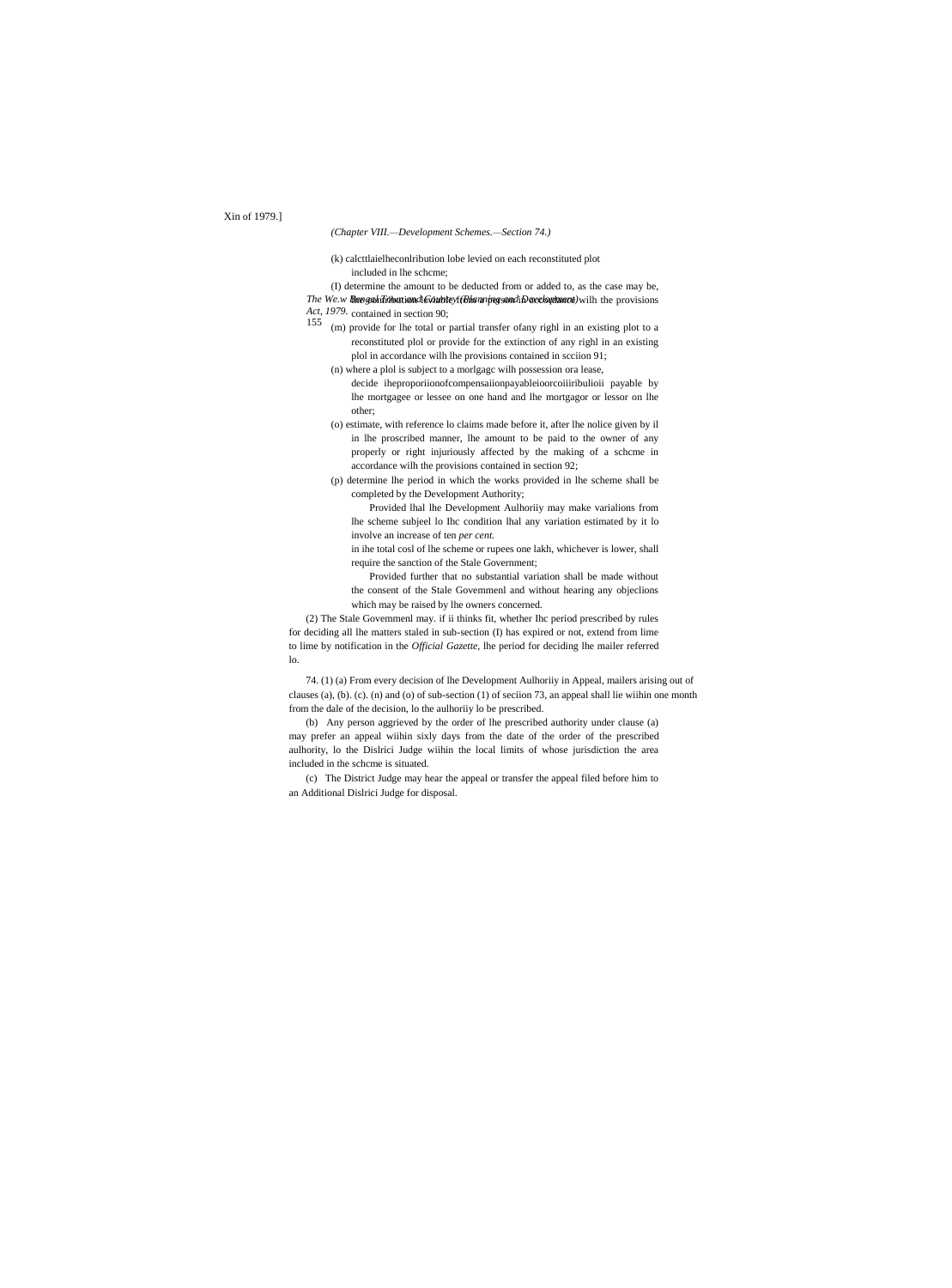[West Ben, Act

### *(Chapter VIII.-—Development Schemes.—Section 75.)*

(J) The District Judge or the Additional District Judge, as the ease may " be, may al ter hearing the panics either dircct the concerned Authority lo

*Act, 1979.*

**14fi** *The YJu.il Bengal Town and Countiy (Planning and Development}* Authority and shall decide all matiers arising out of the different clauses of subseciiun {[) of section 73 and referred lo irt clause (a) of this sub-section, (c) The decision of the District Judge or the Additional District Judge,

reconsider its proposals oraccepl. modi fy. vary or reject the proposals of such

as the ease may be, shall be final and binding on all Hie panics and a copy of such decision shall be sent to the concerned Authority.

(2) (a) Any decision of the Developmeni Authority underclauses (d) to (m) (both inclusive) and clause (p) of sub-section (!) of section 73 shall be forthwith communicated lo the parly concerned and any party aggrieved by such decision may within sixty days from the dale of communication of the decision, appeal to lhe Tribunal of Appeal, appointed under sectiun 75, for decision,

(b) The provisions of sections 5,12 and 14 of the Limitation Act, 1963, 3Gofi%3, shall apply lo appeals submitted under this seciion.

Tribunal of 75. (1) Assoon as may be, afterlheDevulapmeui Auihoriiy has dccided

Appeal. <sub>;i</sub>|j [he matters referred in sub-section (1) of section 73. ihe Stale Government shall, if neccssary, appoint a Tribunal of Appeal, hereinafter referred to as lhe Tribunal, to

hear and dccidc appeals arising out of matters referred lo in clause (a) of sub-section (2) or section 74,

(2) The Tribunal shall consist of a Chairman and two assessors.

(3) The Chairman shall be an officerof the rank of District Judge orsuch Judicial Officer as may be appointed by lhc Slale Government.

(4) The Chairman shall appoint fil and proper persons Assessors who shall, as far as possible, have knowledge, or experience of town planning, valuation of laud or civil engineering.

(5) The Chairman and the Assessors shall be appointed members of the Tribunal for such period as the State Government may, by notification, specify fordeciding appeals preferred against the decision under clauses (d) to (m) (both inclusive) and clause (p) of sub-section (i) of section 73.

(6) The Slate Government may, ifii ill inks lit, remove for incompetence or misconduct or for any other good and sufficient reasons, any Assessor appointed under sub-section (4).

(7) If any Assessor is removed or dies or refuses or neglects to acl or becomes incapable of acting, (he Chairman shall appoint forthwith a fit and proper person to take Lhc place of such Assessor.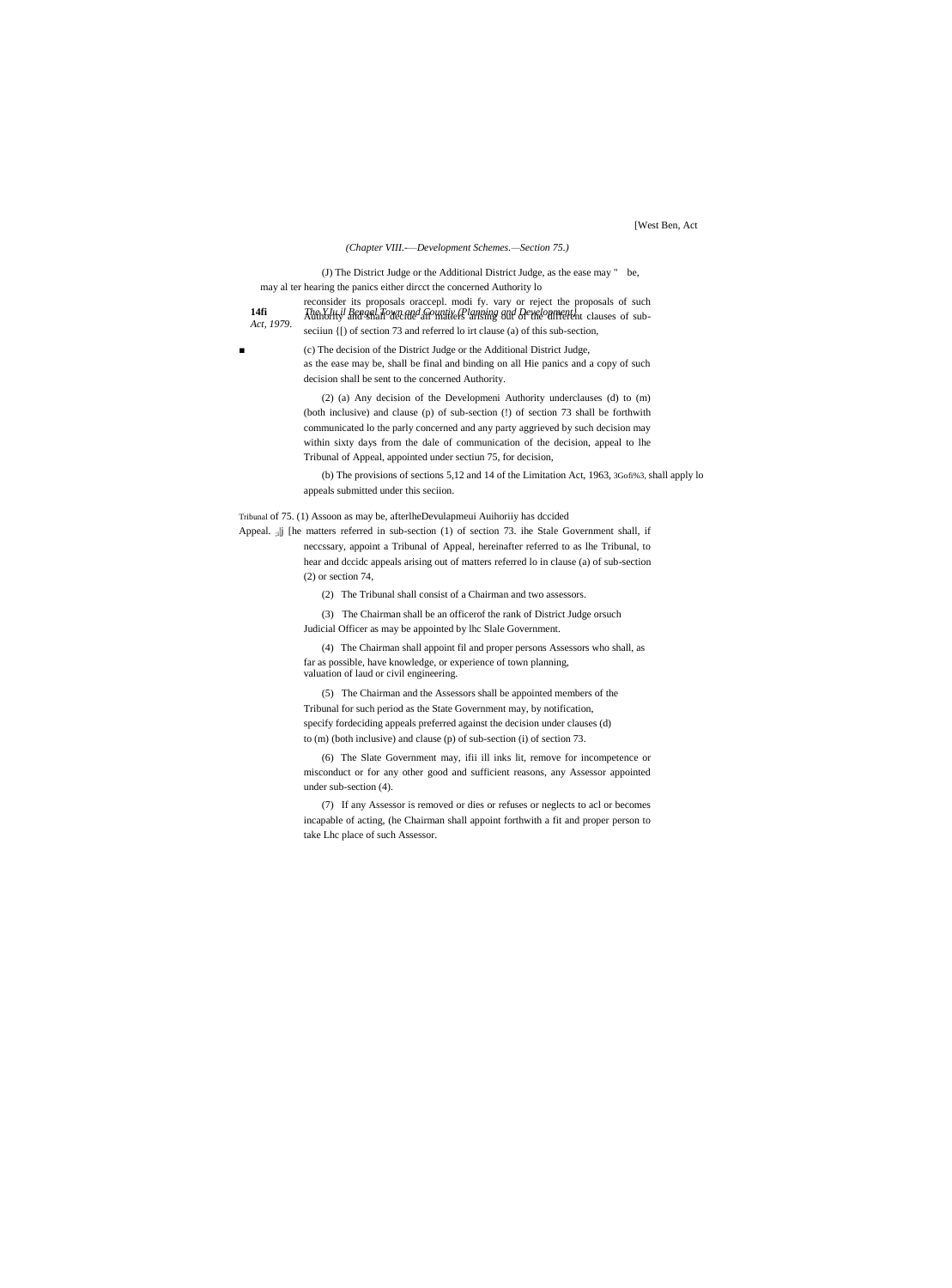# **XIII** of 1979.]

# (Chapter VIII.-Development Schemes.-Scciion.'; 76-til.)

76. The Tribunal may sit eillier at [lie headquarters of the Chairman or place ulicrc at any oilier place wiihin the local limits of his jurisdiction which hemay deem con veil ienl for lhe consideration and decision of any matter before such Tribunal.<br>The We.w Bengal Town and Country (Planning and Development)

77. All questions  $\frac{Act}{1979}$ . All questions and Inc two Assessors or by a majority, Decision of

| 78.<br>(J) The Tribunal shall, after hearing, either confirm the proposals of the Development                                                                                                                                                                                                                                                                                                                                                                                                                                                                                                                                                                                                                                                                                                                                                                                                                                                                                                                                                        | questions or<br>law and olher<br>questions,                                                                  |
|------------------------------------------------------------------------------------------------------------------------------------------------------------------------------------------------------------------------------------------------------------------------------------------------------------------------------------------------------------------------------------------------------------------------------------------------------------------------------------------------------------------------------------------------------------------------------------------------------------------------------------------------------------------------------------------------------------------------------------------------------------------------------------------------------------------------------------------------------------------------------------------------------------------------------------------------------------------------------------------------------------------------------------------------------|--------------------------------------------------------------------------------------------------------------|
| Authority or direct it, where necessary, to reconsider, vary or modify its proposals.<br>(2) Every decision of the Tribunal shall be Ilual and binding on all lhe panies including lhe<br>Development Aulhority. A copy of the decision of the Tribunal shall be seni to such<br>Authority.                                                                                                                                                                                                                                                                                                                                                                                                                                                                                                                                                                                                                                                                                                                                                          | Powers of<br>Tribunal lo<br>decide mauur<br>finally.                                                         |
| 79. Nothing contained in this Acl shall be deemed to conslitute the Tribunal lo be a Civil Court.                                                                                                                                                                                                                                                                                                                                                                                                                                                                                                                                                                                                                                                                                                                                                                                                                                                                                                                                                    | Tribunal not to<br>be Court.                                                                                 |
| SO. (1) The Assessors shall, save where they are salaried Government Officers, be entitled to such<br>remuneration, either by way of monthly salary or by way of fees or partly in one way and parlly in<br>the other, as the Stale Government may. from lime lo lime, decide:<br>Provided Chat, in exceptional cases where the scheme is a large one or the work involved is<br>complicated, the State Government may authorise the Chairman and the Assessors,<br>even if ihey are salaried Government Officers, lo receive such special salary or<br>remuneration, as the Slate Government may, by order, decide from time to time.<br>(2) The salary of the Chairman of lhe Tribunal or an Assessor who is a salaried<br>Government Officer, and any remuneration payable under sub-section (1) of ihis<br>section and all expenses incidental lo the working of the Tribunal shall, unless lhe<br>Slate Governmenl otherwise determines, be defrayed out of the funds of lhe<br>Development Aulhority and shall be added to the cost of scheme. | Reinurwr.i-<br>lion of<br>Assessors .MIL'<br>PU <b>ir.cr</b> .1 of<br>jnciiknial<br>expenses of<br>Tribunal. |

81. (1) Where no appeal has been preferred under seciion 74, the decision of the Development Aulhoriiy shall be filial and binding on the parties.

(2) Where an appeal has been preferred under seciion 74 and n copy of the decision in appeal is  $\mathbf{I}$ received by ihc concerned Authority, it shall ihen. where necessary, make varialions in lhe scheme in accordance with such decision and may also rectify such errors or omissions, if any. as

Decision of ihc Dcve lop-men Aulhoriiy to be  $final$  in ecrtain mailers.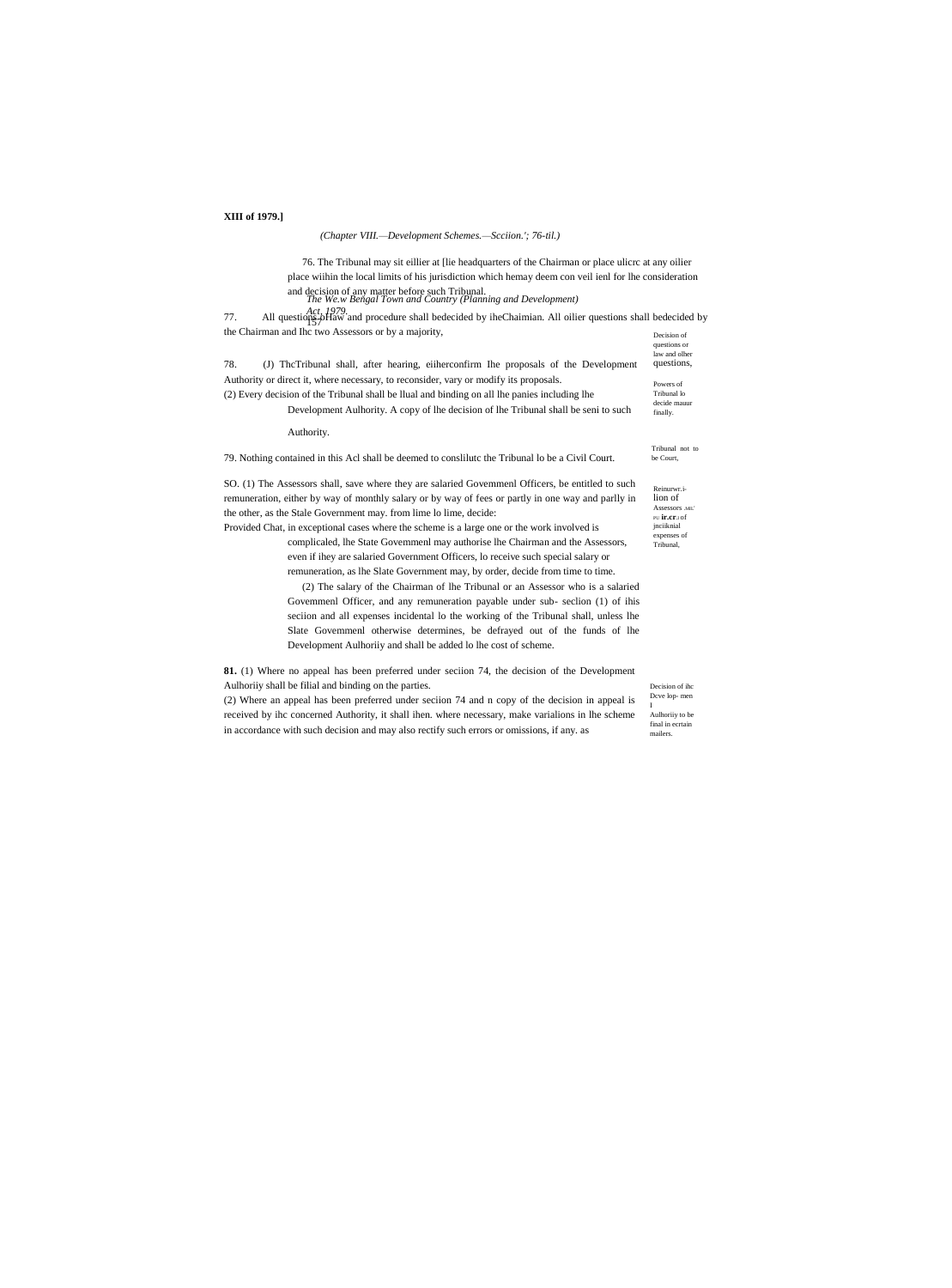158 The IVejf Bengal Town and Country iPlanning and Development) Ac:, 1979.

# (Chapter VIII.-Development Schemes.-Sections 82-84.)

[West Ben. Acl

m;iy have been brought to ils notice afterpublication of notice ofihe scheme and shall also forward such scheme or schemes together with a copy of ils decisions and a copy of lhc decisions in appeal lo lhe Slale Government.

82. (1) On and after lhe day on which a scheme comes inio force, any person continuing lo occupy any land wli ich lie is not ent i tied to occupy under lhc scheme may, in accordance with lhe prescribed procedure, be summarily evicted by lhe Development Aulliorily or any of its officers authorised in lhai behalf.

(2) IT lhe Development Auihoriiy is opposed or obstructed in evicting such personsonukiugpossessionof laud from such persons, IheCommissioner of Police. '[Kolkala] or (he District Magistrate, wilhin whose jurisdiction die land is si mated, shall, on the application of lhe Authority, enforce the eviction ofsuch persons orsecurc delivery ofpossession of the land losuch Auihoriiy.

Bower of ille<br>DLAVC top enCorce<br>10. France ()<br>scheme Aulliorily k evk-i s ii mm arily

83- (i) On and alier the day on which Lhe noiice of a scheme has been published under seciion 70. lhe Development Authorily may, idler giving lhe prescribed notice,-

- fa) remove, pull down, or alter any building or other work in lhe urea included in the schema which commvcnes the scheme or in ihe erection of which or carrying out of which, any provision of the scheme has not been complied with:
- (b) execute any work which il is the duly of any person to execute under lhc scheme, in any case where iiappears lo tlie concerned Authority lhat delay in lhc execution of ihe work would prejudice the efficient opemiion of the scheme.

(2) Any expenses incurred by the Development Aulliorily under ihis section may be recovered from lhc person in default or from lhe owner of lhe existing plot in the manner provided for the recovery of sums due lo the Auihoriiy under (he provisions of this Acl.

(3) Ifany action proposed ta be laken undarsub-seclion (J) of Ihis section by the Development Auihoriiy is questioned, the matter shall be referred to lhe Slale Government or any officer authorised by the Slate Government in 111 is behalf; and the decision of the Slate Government or of the officer, as lhe ease may be, shall be final and binding on all persons.

Ptuvir lo v.irv sd\emc tin ground nf emir, irregularity nr infirmity.

84. (1) ir after the scheme has come inio force Lhe Developmeni Authority considers lhai the scheme is defective on account of an error, i rregu lariiy or infirmity or itul Ihe scheme needs variation or modification of a minor nature, the Developmeni Auihoriiy shall prepare and publish by notification a drafi of such variation,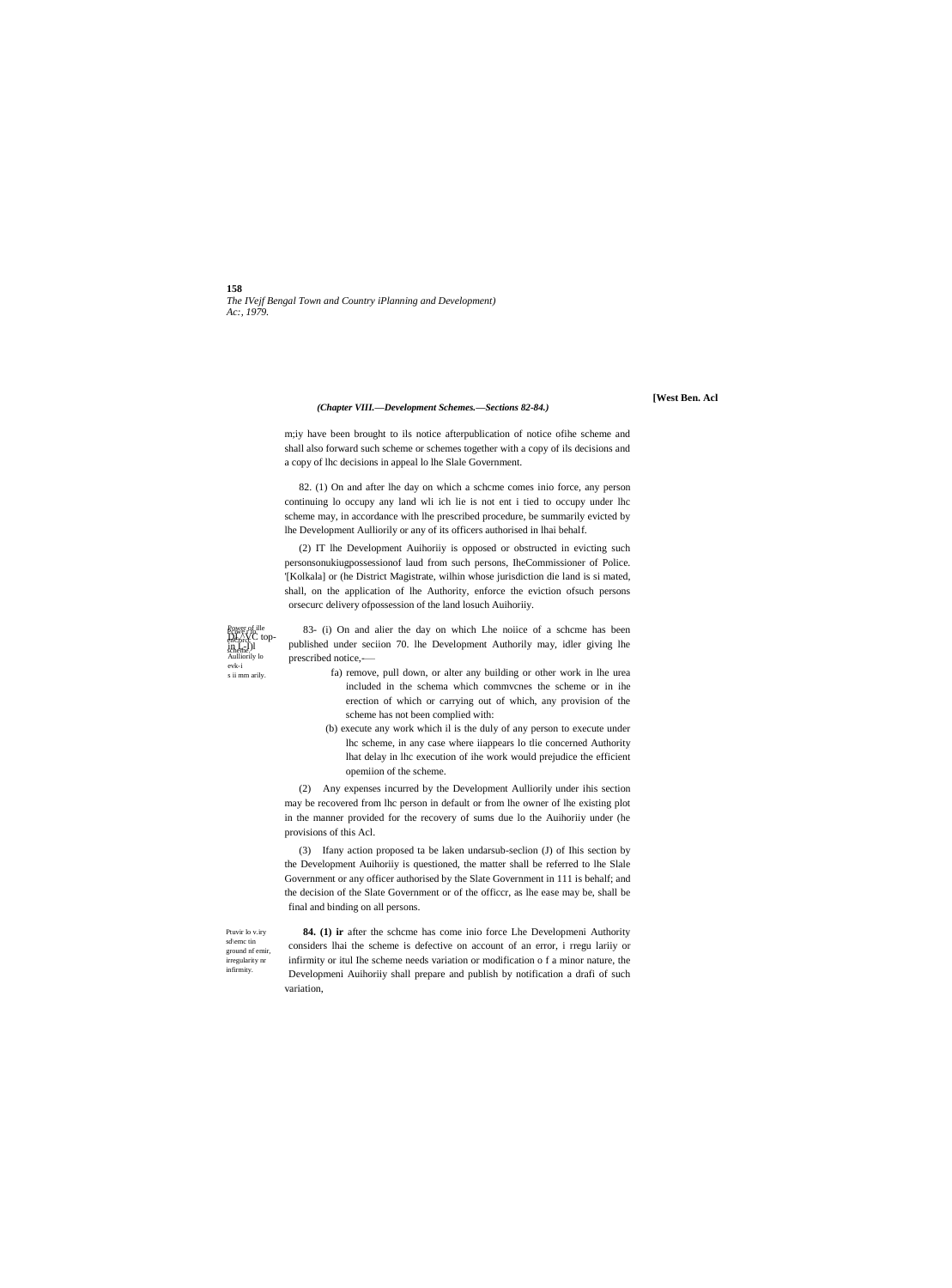*The West Bengal Town and Country (Planning and Development) Act, J979.* **159** *(Chapter VIII.—Development Schemes.—Sections X5-H7.)*

**XIII of 1979.**] (2) The drafi variation published under sub-section (!) shrill smic every amendment proposed lo be made in ihe scheme, and if any such amendment relates to a mailer specified in any of lhe clauses ol\sub-sec1 ion (2) of seciion 58. the draft variation shall also contain such other particulars as may be proscribed.

> (3) The draft variation shall be open Lo inspection of the public at the office or the Development Authority during the office hours.

> (4) Not later than one month of lhe dale of publication of the draft variation, any person a flee led thereby may communicate in writing his objection lo the Development Authority.

> (5) After receiving ihc objections under .sub-seclion (4) the concerned Aulhoriiy shall, after making such enquiry its it may think fit, publish lhe variation with or without modification by notification.

> (6) From lhe date of the publication of the variation, such variation shall lake effect as if it were incorporated in the scheme.

85. A development scheme may. at any time, be varied by a subsequent scheme made and published in accordance with this Act:

rower to vary developmen t ichcmc-

Provided thai, when a scheme is so varied, lhe provisions of this Act, shall, as far as may be, apply losuch variation and making or subsequent scheme: and the date of publication of the varied scheme shall. Tor the purposes of sections 63. 65, 87, S8 and 90 be deemed lo be the dale of publication of the scheme referred lo in those sections.

86. In the event of a development scheme being withdrawn ihe costs of the scheme shall be borne by the Development Authority or be paid lo such Authority by theowners concerned, insuch proportion as thcSiale Govemmenl may in cach case determine.

**Apportion** muni of civ-<sup>3</sup>, of sc he rue wi I lid nun.

*3 St't-'* fool-note I on page 110. *wile.*

 $\overline{a}$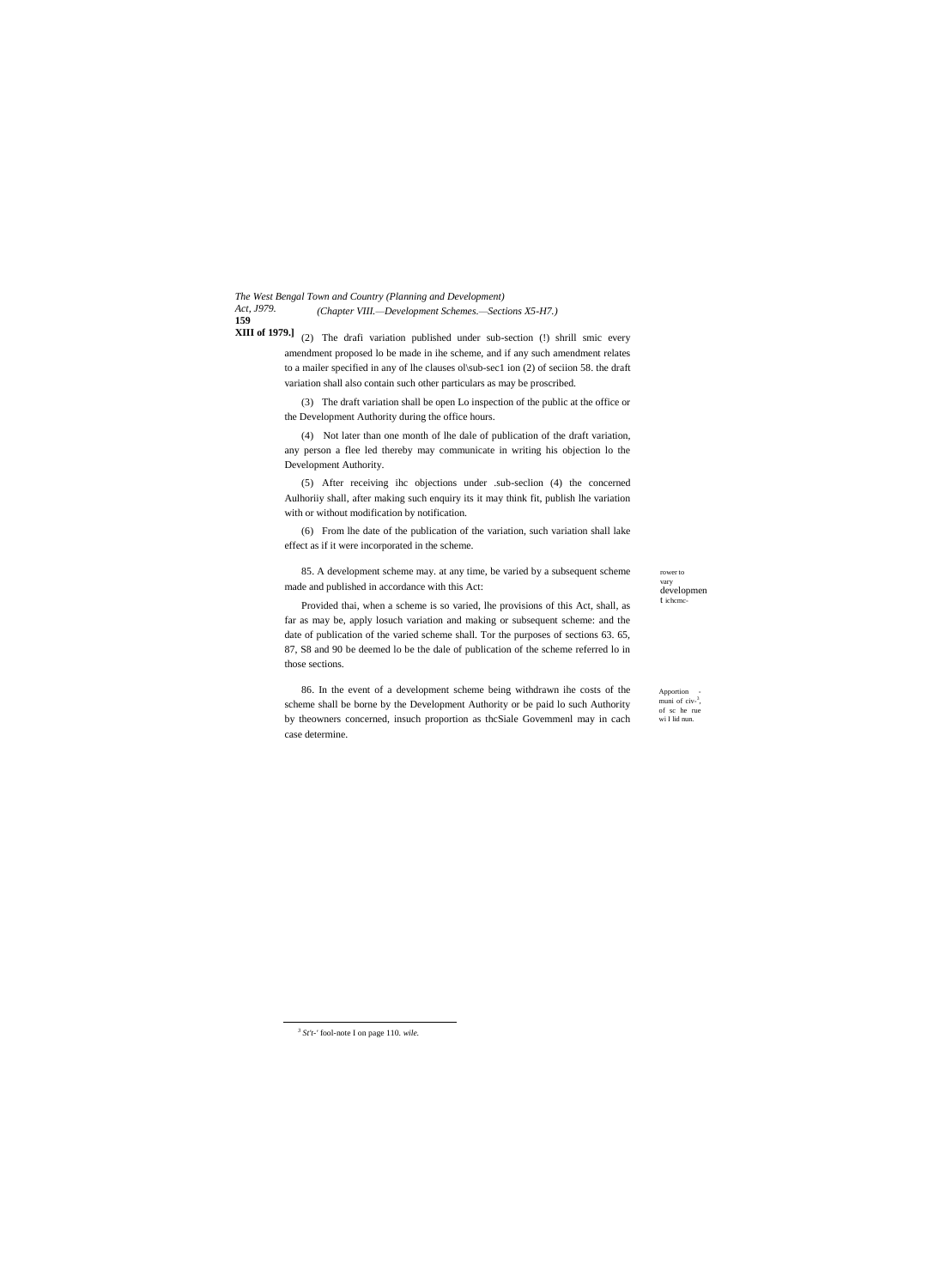**87. (I)** The cost ora development scheme shall include— Costof

- (a) all sums payable by the Development Authority which are nol scheme." $^{\wedge^{n}1}$ specifically excluded from the cost of the scheme;
- (b) all sums spent or estimated to be spent by lhe Development Aulhority in the making and in the execution of lhe scheme, the estimates for works included in the scheme being made on the dale the nolice of the schcme is published under seciion 70;
- (c) all sums payable as compensation for land reserved or allotted for any public purpose or purposes of the Development Aulhoriiy which is solely beneficial to the owners or residenls within the area of the scheme: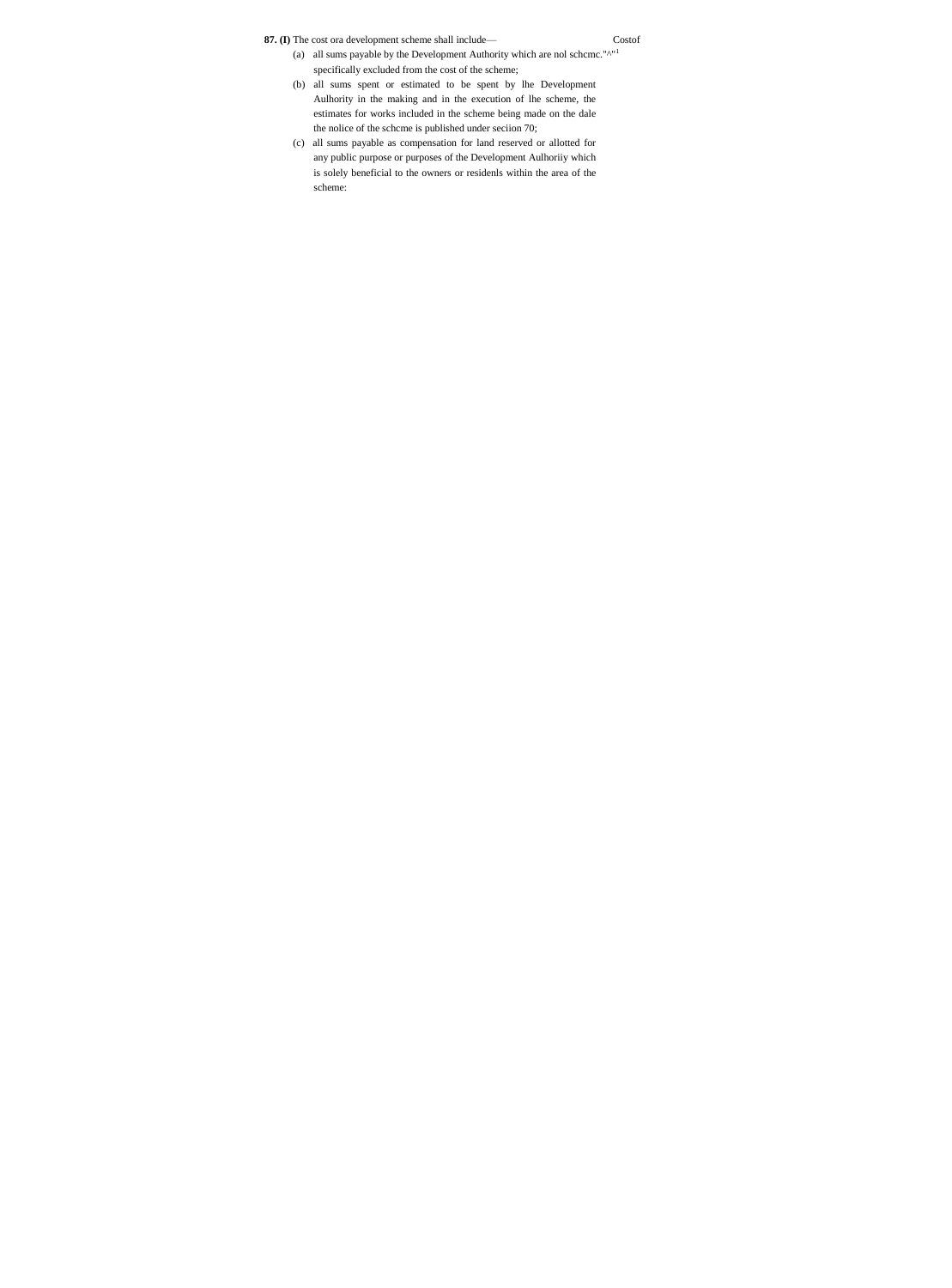**Xin of 1979.]**

*The Wesi Bengal Town and Country (Planning and Development) Act, 1979.* 161

160 *The West Bengal* Town and *Comity* (Planning *and Development)*

*Act, 1979.*

**[Wes( Ben. Acl**

*(Chapter VIII.—Developmeni Schemes.—Sections 88, 89.)*

- (d) such portion of lhe amount payable for land reserved or allotted for any public purpose or purposes of (he Development Authority which is beneficial partly lo the owners or residents wilhin lhe area of the schemc arid partly lo the general public, as is attributable to lhe benefit accruing to the owners or residents within ihe areaof lhe scheme from such reservation or allotment:
- (e) all legal expenses incurred by ilieDcvelopmcnt Authorily in the making and in the execution of lhe scheme;
- (f) the amount by which ilie total of the value of the existing plots excccds lhe tolal of the value of the plots each of such being estimated al ils market value on the date of ihe publication of the scheme under section 61 with all ihe buildings and works thereon on thai dale and without reference to improvement contemplated in the scheme other than improvements 10 the alteration of its boundaries.

(2) If in any case theioial of lhe values of lhe plots included in the final scheme exceeds lhe total of the values of the existing plots, eacliof such plots being estimated in the manner provided in clause (Q of sub-seclion (1), then lhe amount of such exccss shall be deducicd in arriving at the costs of the schemes as defined in sub-seclion (I).

Calculation 88. For lhe purposes of this Acl, the increment shall be deemed to be the incremenv. amount by which, on the date of tlie publication of the scheme under seciion 61, lhe market value of any plot with referencce lo lhe improvements contemplated in lhe shceme, on ihe assumption that the scheme has been completed, would exceed on lhc same dale ihe markei value of lhe same ploi estimated without reference to such improvement:

> Provided that in estimating such value, the value of buildings or other works erected or in course of erection on such plot shall not be laken into consideration.

Contribution 89. (1) The cosi of the scheme shall be met wholly or in part by of scheme<sup>oSt</sup> contribution lobe levied by the Development Authority on each plot included in the scheme calculated in proportion to the increment which is estimated to accrue in respect of such plot by the Development Aulliorily:

Provided lhat—

- (a) no such contribution shall exceed the increment estimated by the Developmeni Authority to accrue in respect of each plot;
- (b) whereaplol is subject to mortgage with possession or lo a lease, lhe Development Authorily shall determine in what proportion Ihe mortgagee or lessee on the one hand and the mortgagor or lessor on lhe other hand, shall pay such contribution'.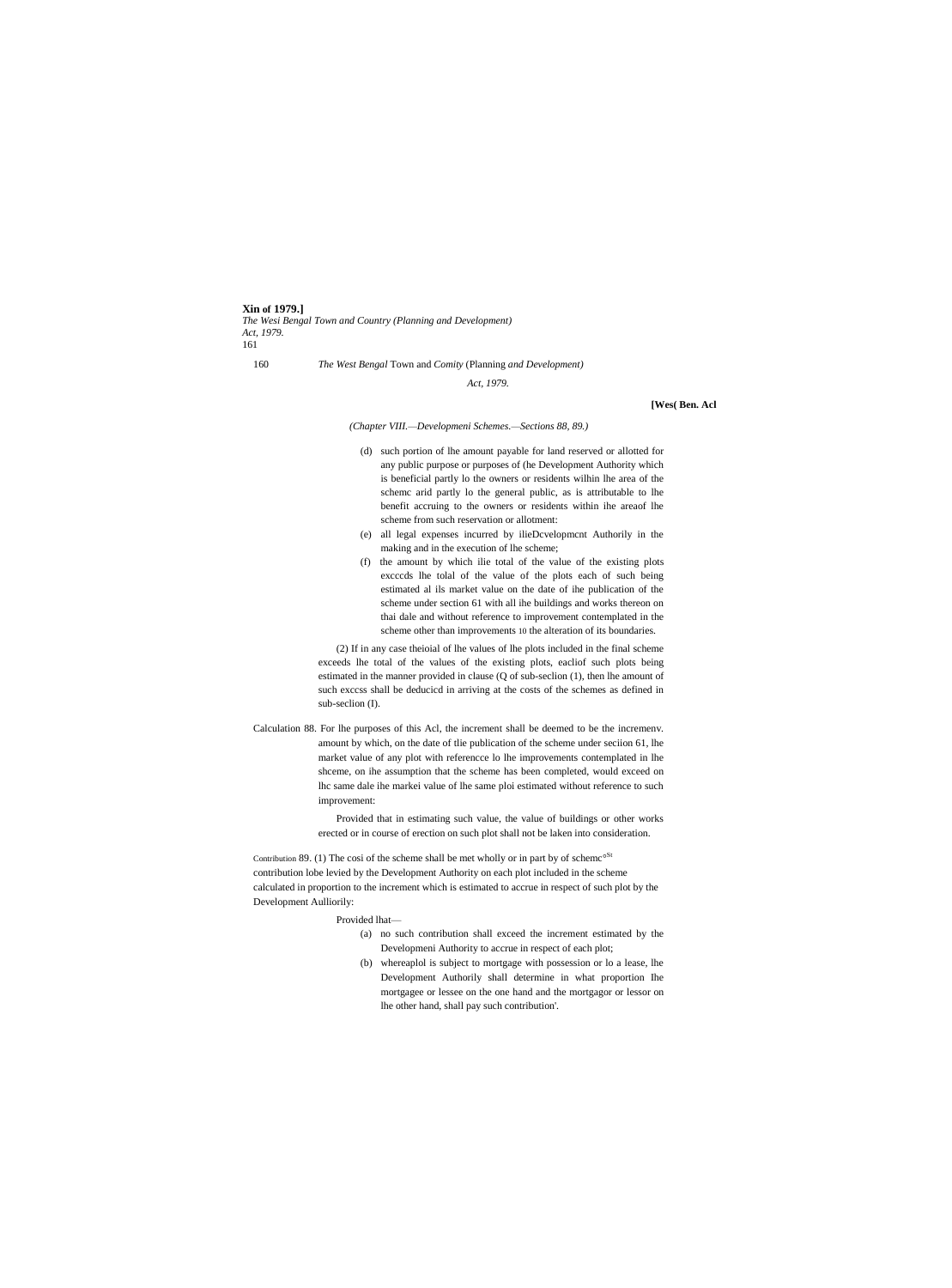### *(Chapter Vlfl.—Development Schemes.—Sections 90-93.)*

- (c) no such contribution shall be levied ona plol used, all oiled or reserved, for a public purpose or purposes of the Development Aulhoriiy, such plol being solely for lhe benefit of the owners or residents wiihin the area of ihe schcme;
- (d) the contribution levied on a plot used, allotted or reserved for a public purpose or purposes of ihc Development Aulhoriiy. which is beneficial partly lo lhe owners or residents wiihin the area of the schemc and partly to the general public, shall be calculated in the proportion of the bencfil estimated to accrue to the general public from such use, allotment or reservation.

(2) The owner of each plot included in a scheme shall be primarily liable for the payment or the contribution leviable in respect of such plot.

90. The amount by which the total value of reconstituted plots included in a scheme with all the buildings and works thereon allotted to the person falls short or or cxceeds the tola! value of the existing plots with all lhe buildings and works thereon of such person shall he deducted from or added to, as the ease may be. the contribut i on leviable from such person each of such plots being estimated at its market value on the date of publication of lhe scheme undcrseclion 61 and without reference to improvement contemplated in thcschcme other than improvements due to the alteration of lis boundaries.

Ccnai n **dTTlOUnl** UJ he titled IO or deducted frail l Liininr-iincii leviable from ptrsnn.

Transfer of rights (r.ni: existing to reconstituted plol or c&linction i:i .v.k'h rights.

91. Any righl in an existing plot which, in the opinion of the Development Authority, is capableof being Iran sfcrrcd wholly or in part, without prejudice to lhe making of a development scheme to a reconstituted plot shall be so transferred and any righl in an existing plot which, in the opinion or lhe Development Aulhority is not capable of being so transferred shall be extinguished:

Provided **that an agricultural lease shall nol be transferred from an existing plol lo a reconstituted plol without the conscnL of all Ihe parlies to such lease.**

92. The owner or any property or righl which is injuriously afrected by the making or a development scheme shall, subjcct to provisions or scciion 91, iT he makes a claim before lhe Development Authority wiihin sixty days of the receiplof the notice from such Development Authority, be entitled to obtain an amount inrcspcct there of from the said Authority or from any person bene filed or partly from such Aulhority and partly from such person as the said Aulhoriiy may in each case determine.

93. (1) No amount shall be payable in respect of any property of private right of any sort which is alleged to be injuriously afrected by reason of any provisions contained in ihe developmeni schcme, ir under any other law Tor the time being in force applicable to the area for which such scheme is made, no amount is payable Tor such injurious auction.

Damage in respector property or right injuriously

affected by scheme.

Exclusion or limilntion of damufjc in certain cases.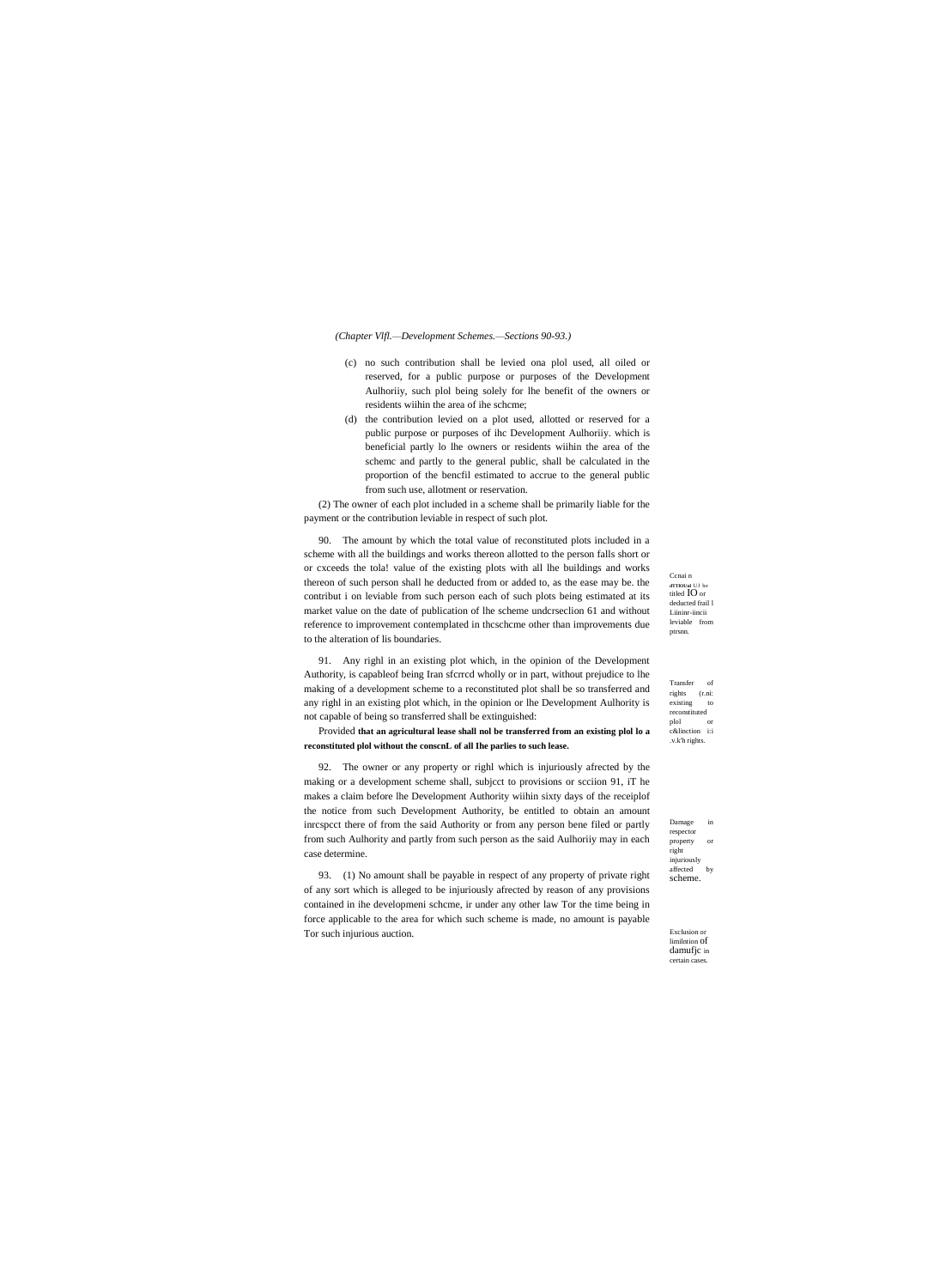163 The IVejf Bengal Town and Country iPlanning and Development) Ac:, 1979.

[WesL Ben, Act

## (Chapter VIII.-Developmeni Schemes.-Sec lions 94-97J

(2) Ptopeny or a private riglu of any sort shall not be deemed to be injuriously affected by reason of any provision contained in a development scheme, which wilh a view to securing the amenity of the area included in such scheme or any part thereof, imposes any conditions and reslriciions in regard lo any of lhc mailers specified in clause (b) of section 59.

94. If the owner of a plot uliracled by a scheme is not provided will another Provision for  $\cdot$ <br> $\cdot$ KUS in ivliiL'h ;i mo u in  $j$ .iv.ih! $r$ ;u CXCLWK  $\Box$ mount dun

**Provision Tor** eases in wliidi value of development plots is less than the amount (liiynhlc by ovmer,

from him.

plot in the scheme or if thu coin ri bull cm to be levied from him under seciion 90 is less Ilian the lotal nmoiml in he deducted therefrom under any of the provisions of Iliis Acl, lhc net amount of his loss shall be payable lo him by lhe Development Auihoriiy in cash or in such olher way as may be agreed upon by lhe purl ies.

95. (J) If for any cause lhe total amount which would be due lo lhe Development Authority Tram the owner of a plot lo be included in the scheme exceeds tlie value of such plot estimated on the assumption that Hie scheme lias been completed, the said Aulhority shal I di reel that owner of such ploi to make payment of such excess amount to it.

(2) ff such owner fails to mute such payment wilhin lhe prescribed period. Ilie said Authority shall acquire the plot of such defaulter by paying llic value of such plot estimated at its market value on the dale ofpublicalion of lhe sclieme under scelioti 61 and withoul reference lo improvements contemplated in lhc scheme, and apportion ihe compensation among the owner and olher persons interested in the plol, and (hereupon lhe plot included in the sclieme shall vest absolutely in the said Authority free from all encumbrances, but subject lo llie provisions of this Acl:

Provided thai the pay meal, made by such Aulliorily on account of lhc value of lhe existing plol shall nol be included in lhe cosls of lhe scheme.

96. All payments due to be made lo any person by a Development Authority shall, as far as possible, be made by an adjustment in such person's account wilh such Authorily in respect of I lie reconstituted plol concerned or of any other plot in which he has an inlerest and failing such adjustment, he shall bepaidincasli or in such olher way as maybe agreed upon by the parties.

97. (1) The net amount payable under the provisions of ihis Act by the owner of a plol included in a scheme may at the option of the contributor be paid at a lime or in annual instalments not exceeding ten. 11 lhe owner elects lo pay lhc amounL by inslalmenls, interest at six per cent, per (iiunmi shall he charged on the net amount payable. If llie owner oTu plot fails to etccl lhc option on or before the dale specified in a noiice issued to liiin in that behalf by (he Development Auihoriiy, he shall be deemed to have elected lhe

Paymenl of net amoun due m Planning Authority or<br>Development Authorily.

 $\div$ i:'.

adjustment (if accouni-

by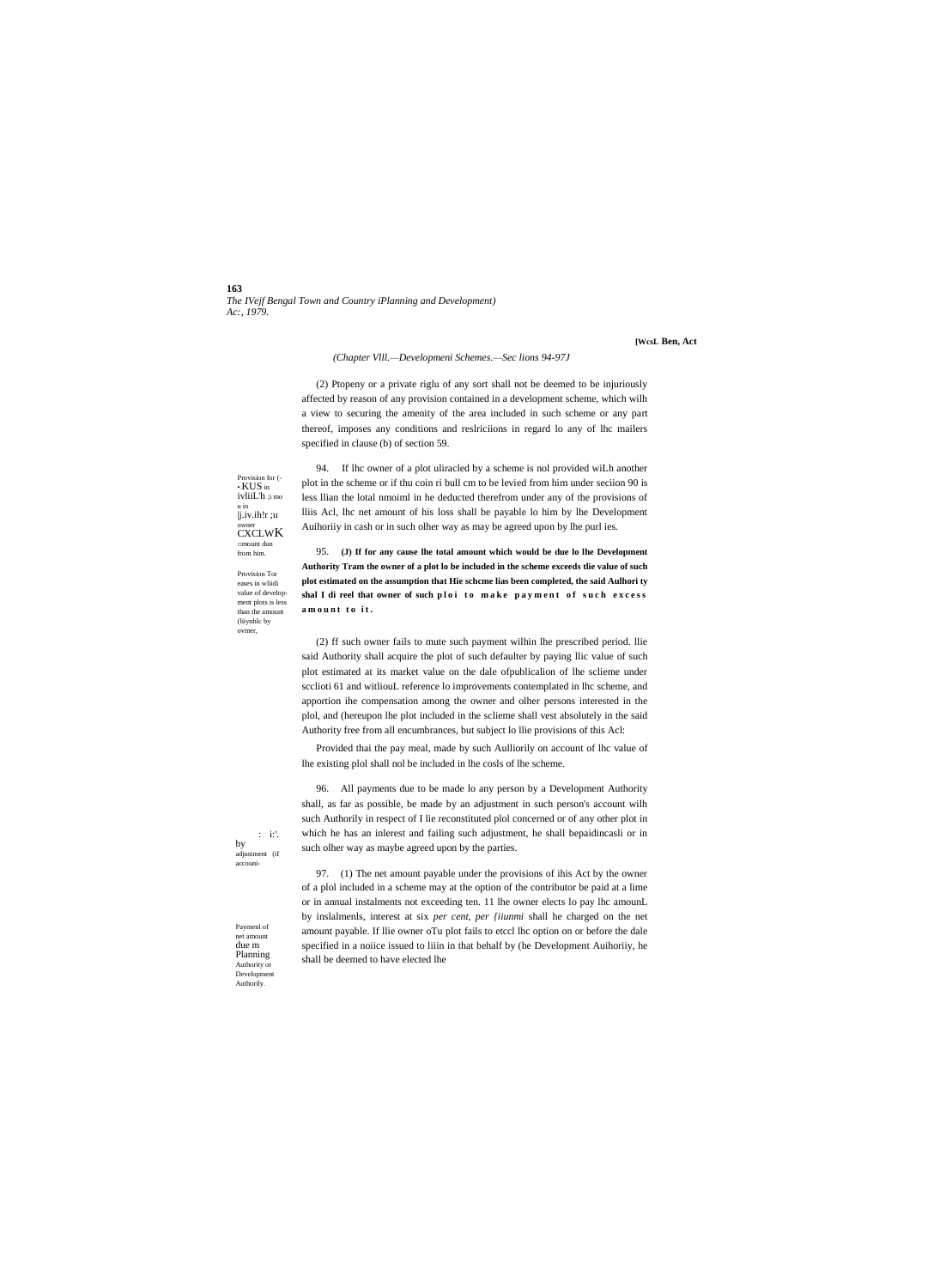**[West Ben. Acl** *The IVcjf Bengal Town and Country (Planning and Development) Act. 1979.* **164**

*(Chapter VI11.—Development Scheilitis.—Sections 9R-IOO.)*

option of paying contribution by instalments and lhe interest in [lie contribution shall be calculated from the date specified in the notice, being lhe date before which he was required lo make an declion as aforesaid:

Provided that, where ail owner ducts !o pay the amount ai a time but fails to do so interest al six *percent, per annum* shall be payable by him lo the said Authority, from the date .specified in ihc nolicc to the date of payment.

(2) Where Iwo or more plois included in a scheme belong to the same owner, lhe netamount payable by suchownerundei'lheprovisions of this Act shall be distributed over his several reconstituted plots in proportion to the incremeni which is estimated to accrue ijt respect of each constituted plot unless ihc owner and the said Authority agree lo a different meibod of distrib Lilian.

98. (1) A Development Authority shall competenito make any agreement wilh any person in respect of any matter which is to be provided for in the develop men i scheme subject to the power of lhe SLate Govemmenl lo modify or disallow such agreement ant) unless it is otherwise expressly provided therein, such agreement shall lake effect on and after the day on which the development scheme comes into force.

Power Develop-Authority lo make agreemen

(2) Such an agreement shall not in any way afreet the deiermination of ihc mailers al standing in section 73 or ihc rights of third panics, but it shall be binding on the parties to the agreement:

Provided thai if any agreement euntains any provisions which are inconsistent with Lhe scheme as published by the Development Authority under scciion 61, such an agreement shall be void;

Provided further tlial, if the agreement is modified by the Slate Government, either parly shall have lhe option of avoiding it if il so elects.

99. AnysumdueioaDcvelopmentAuthorityunderlheprovisionofthis Rccovcry of Act or any rule or any regulation made thereunder shall be a first charge on  $\mathrm{^{mTCan}_{}}$ the plot on which it is due, subject lo the prior payment of ihc land revenue, if any, due lo the State Govemmenl thereon and if it is not paid on demand on the day on which il becomes due or on lhe day fixed by the said Authority, it shall be recoverable by such Aulhority as arrears of land revenue.

100. Where after completing and meeting al! Lhe costs of a schcme as Disposal or provided in lliis Act, any amount from the sums paid to the Development Authority remains as surplus, such Authority shall, in consultation with the

owners of the plots, spend the same amount for providing further amenities within lhe area of the scheme.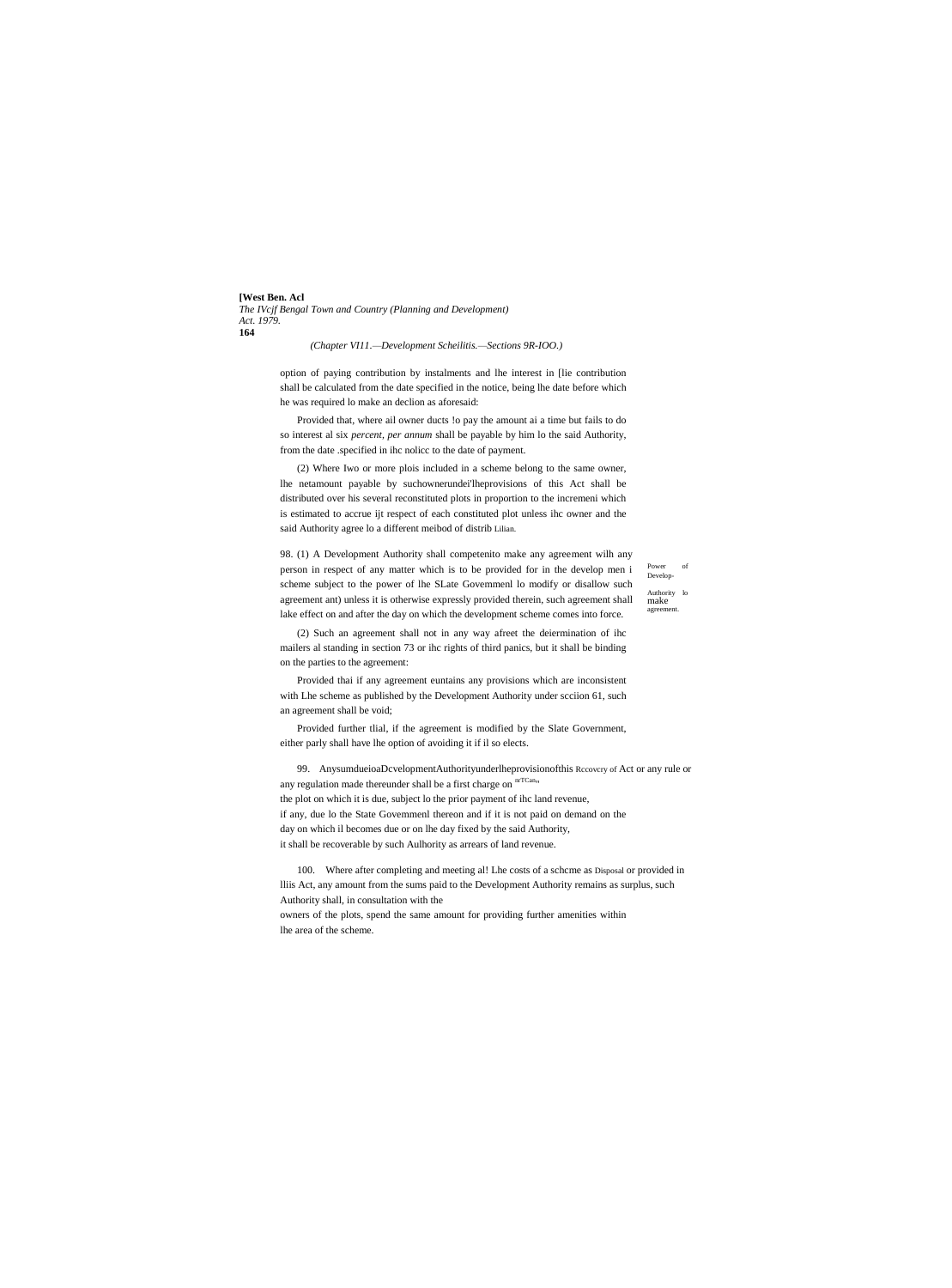### *The West Bengal Town and Country (Planning and Development) ' Acl. J979.* 165

# **XIII of 1979.]**

# *(Chapter VUI.—Development Schemes.—Section 101.— Chapter IX.—Levy, Assessment and Recovery of Development CI large.—Sections J02, 103.)*

101. (I) The Devclopmcni Aulhoriiy shall complete ull ihc works provided in a schcme within ihc period prescribed:

Provided that, in exceptional circumstances on application by lhe .said Aulhoriiy. lhe Sialc Government may. by order in writing specifying these circuinstances, grant lo such Aulhoriiy further extension or lime as il may think fit.

(2) irlhe Devclopmcni Aulhoriiy fails lo complete lhe work wiihin ihe prescribed period or wiihin lhe period extended under the proviso to subsection (1) Lhe State Government may appoint any of iis officers lo complete such works at the cost of Ihe said Authority.

# CHAPTER IX

# Levy, Assessment and Recovery of Devclopmcni Charge.

Levy of development ctwrge.

102. (1) In accordance with lhe provisions of this Acl. and (lie rules made thereunder and wilh lhe previous sanction of the Slate Government, every Planning Authority or Development Authority shall, by notification published in lhe *Official Gazette,* levy a charge (hereinafter called the development charge) on the carrying out of any development or change of use of land, for which permission is required under Chapter VII, in lhe whole or any part of ihc Planning Area, at rates not exceeding those specified in section 103:

Provided thai the rates may be different for different parts of the Planning Area,

(2) The charge shall be leviable on any person who undertakes or carries out such development or changes any such use.

(3) Notwithstanding anything contained in sub-sections (1) and (2) no devclopmcni chargc shall be levied on development, or change or use, of any land vested in or under ihc control or possession of the Ceniral Govemmenl, the Stale Government or any local authority.

(4) The S tale Governmen t may, by rules, pro vide for theexemplion from tl\e levy of development charge of any development or change or any use of any land specified in lhe rules.

Kates of development charges.

103. The development charge shall nol exceed— (a) for the institution of use—

| (i)  | for residence | $Rs, 1000$ per sq. metre |
|------|---------------|--------------------------|
| (ii) | for industry  | $Rs. 5000$ per sq. metre |

(iii) for commerce Rs. 200'00 per sq. metre;

llie Development Audmrily.

Execution or works in llic schcme hy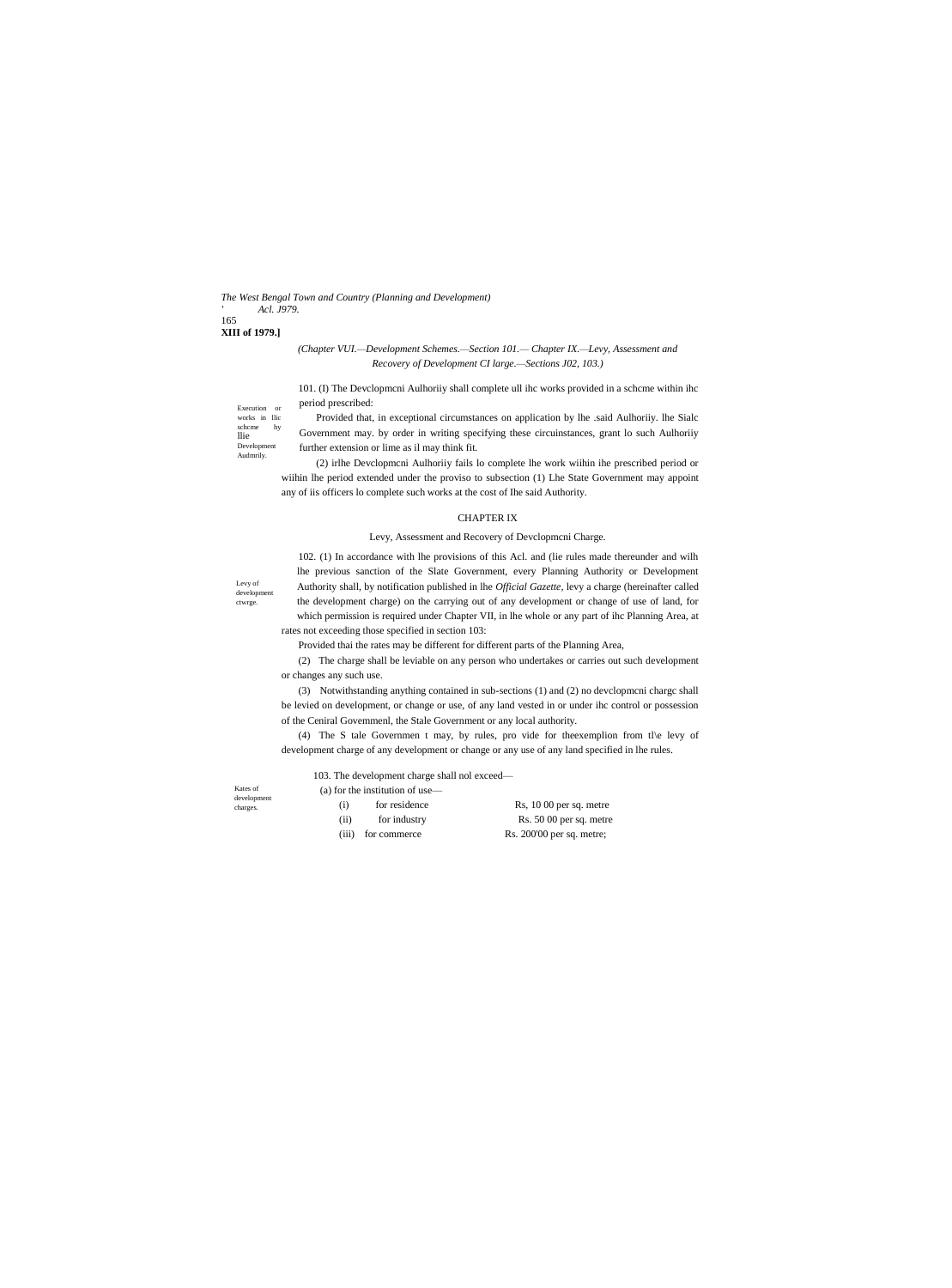- 7 *he West tie it gal Town ami Coimtiy (Planning and Development)*
- *Act. 1979.* 166
- **XIII or 1979.]**

*(Chapter IX.—Levy. Assessment and Recovery of Development Charge.—Section 104.)* RN. 55 00 per sq. metre

- (b) for change of use—
	- (i) from agriculture to residence
	- (ii) from agriculture to industry

# (iii) from agriculture Lo

- commerce
- (iv) from residence lo industry
- (v) from residence to commerce
- (vi) from industry Lo residence
- (vii) from industry to commerce
- (e) for carrying out development by erection or re-erection of any
	- building or works
- Rs. 15'00 per sq. metre
- Rs. 205'00 per sq. metre Rs, 40 00 per sq. metre Rs. 190 00 per sq. metre Rs.
- 40 00 per sq. metre Rs. 150 00 per sq, metre; Rs, 5 per cubic metre of the eontcntof such building or works.

**A ■- S'.'vwnrii:** of deve [opin ii i charge

11)4. (I) Any person who intends lo carry out any development or lo change any use of any land for which permission under Chapter VII is necessary, whether he has applied for such permission or not, or who has commenced ihecarryiug out of any such development or has carried out such developmeni or change of any such use, shall apply to the Planning Aulliorily or lhe Development Authorily for lhe assessment or developmeni charge payable in respect thereof,

(2) The said Authority shall, on such application being made or, if no such application is made, after serving a notice on the person liable for development charge, determine whether or nol, and if so, whai developmeni charge is leviable in respect of thai developmeni or use or changc in use.

(3) The said Aulliorily shall after giving a rcsonablc opportunity of hearing lo the person who has made an application under sub-seclion (1) or who has been served wilh noiice under sub-seclion (2) assess the amount of developmeni charge: Provided lhai—

- (a) where permission under Chapter VII has nnt been grained for canryingoutlhesaid development, the Planning Auihoriiy or the Developmeni Authority may postpone the assessment of tlie developmeni charge;
- (b) where the application relates lo the carrying out of any developmeni, the said Authority may refuse lo assess the developmeni charge payable in respect thereof unless il is satisfied lhat llie applicant has an interest in the laud sufficient lo enable him lo carry oui such developmeni, or thai the applicant is able to oblain such interest and that the applicant will carry oui the development within such period as lhe said Authority considers appropriate: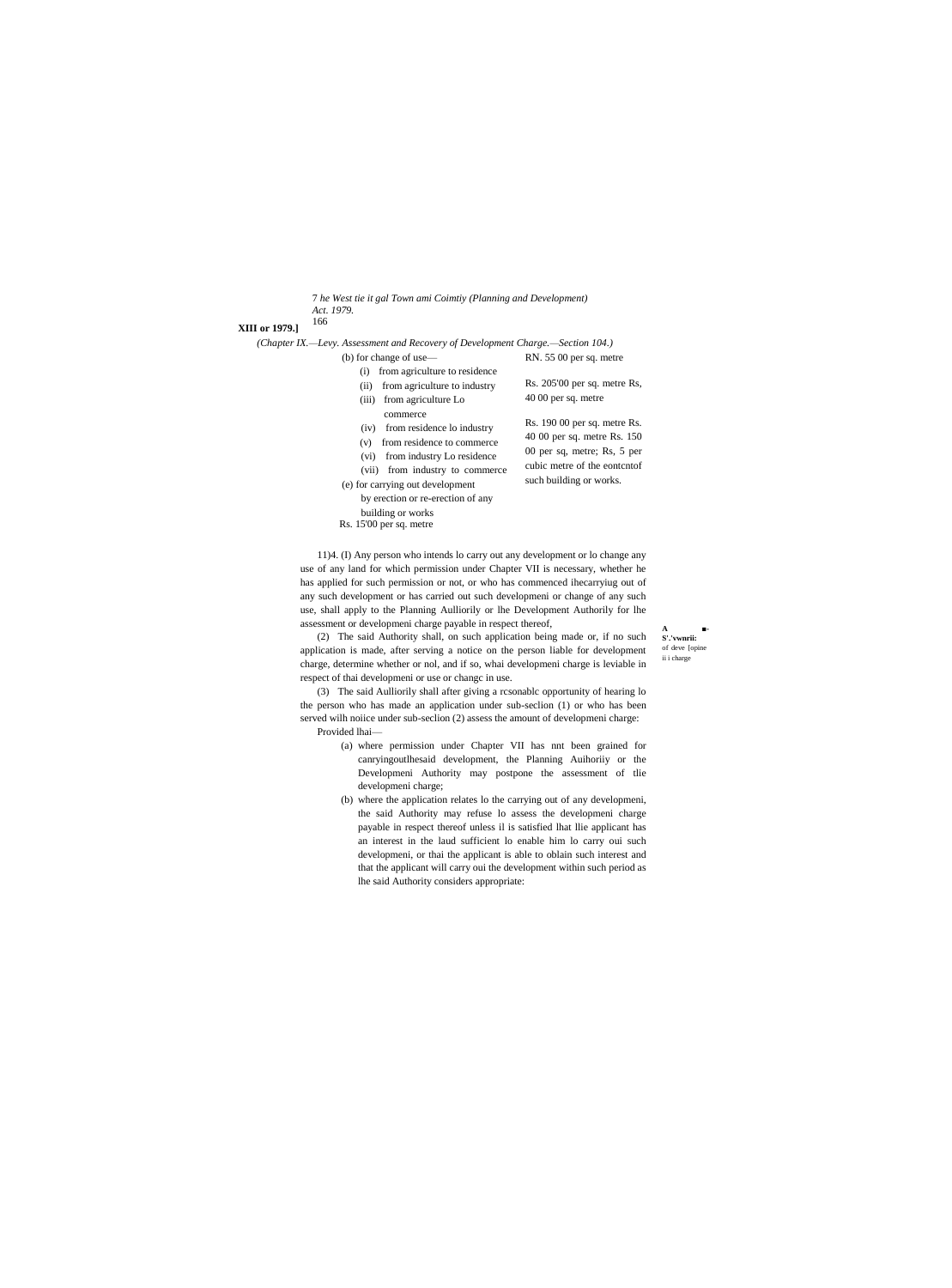# **XIII of 1979,1**

# [Wcsl Ben. Act

**167** *The West Bengal Town and Country ('Planning anil Development) (Chapter IX.—Levy, Assessment and Recoveiy of Development Charge.—Sections 105, 106.) Act, 1979.* '

- (c) where the application relates to the change of any use, the said Authority may refuse 10 assess the amount or development chargc in respect thereof unless iL is satisfied Ihat Ihe change of use will he effected within such period as the said Authority considers appropriate:
- (d) lhe Planning Authority or Lhe Developmenl Authority shall deliver or serve a copy of each order on Lhe applicant or (he person coitccmcd; and
- (e) such order or assessment, subject lo the provisions of scction 105 shall be final and shall not be questioned in any Court.

Appeals ngainsi nSBCSSlllC IlL

105. (I) Any person liable for such development charge dissatisfied with theorderofassessinent may wilhiinliirly days from the dntuofdte order appeal lo the StaLe Govemmenl.

(2) On ail appeal made tinder sub-section (1), an officer of the Slaie Government appoi nlert in this be ha I f shall, aftergi vi ng a reasonable opportunity of hearing to such person and the Planning Authority or Development Authority conccmed, pass such order as he deems III.

Devclopmcni chnrgc lo be charged on 1 arid and [o be icciivcmblc .1\* arrears of I nnd revenue.

106. (I) If any development or land is commenced or carried out or any use is changed without payment of Lhe amount of the development chargc, such development charge shall, subject lo prior payment of the land revenue, if any, be a first charge upon Lhe land involved and also in any oLhcr land in which such person lias any interest.

(2) The development chargc shall be recoverable as arrears of land revenue.

Levy of civic mil unity c hinge.

'IfKiA. U) Notwithstanding anything contained in the foregoing provisioiisoftliiscliaplcr, every Planning Authority or Development Authority may, in accordance with lhe provisions of this Act and the niles made thereunder and wilh the previous sanction of the Stale Govemmenl, by notificaiion levy a charge (hereinafter called the civic amenity charge) for extending such civic amenity to ihc whole or any pari of die Planning Area and at such rale as may be prescribed.

(2) The civic amenity charge shall be recoverable as arrears of land revenue.

*Explanation.*—For the purposes of thi.s section, "civic amenity" shall have lhe same meaning as in the West Bengal Government Townships (Extension of Civic Amenilies) Acl, 1975. 1975.

'Scciion tOGA was inserted by 5.2 of itic Wesi Bengal Town nnd Country (Planning and Development) (Amendment) Acl. 1991 < WVM Ben. Acl VI] of 1993).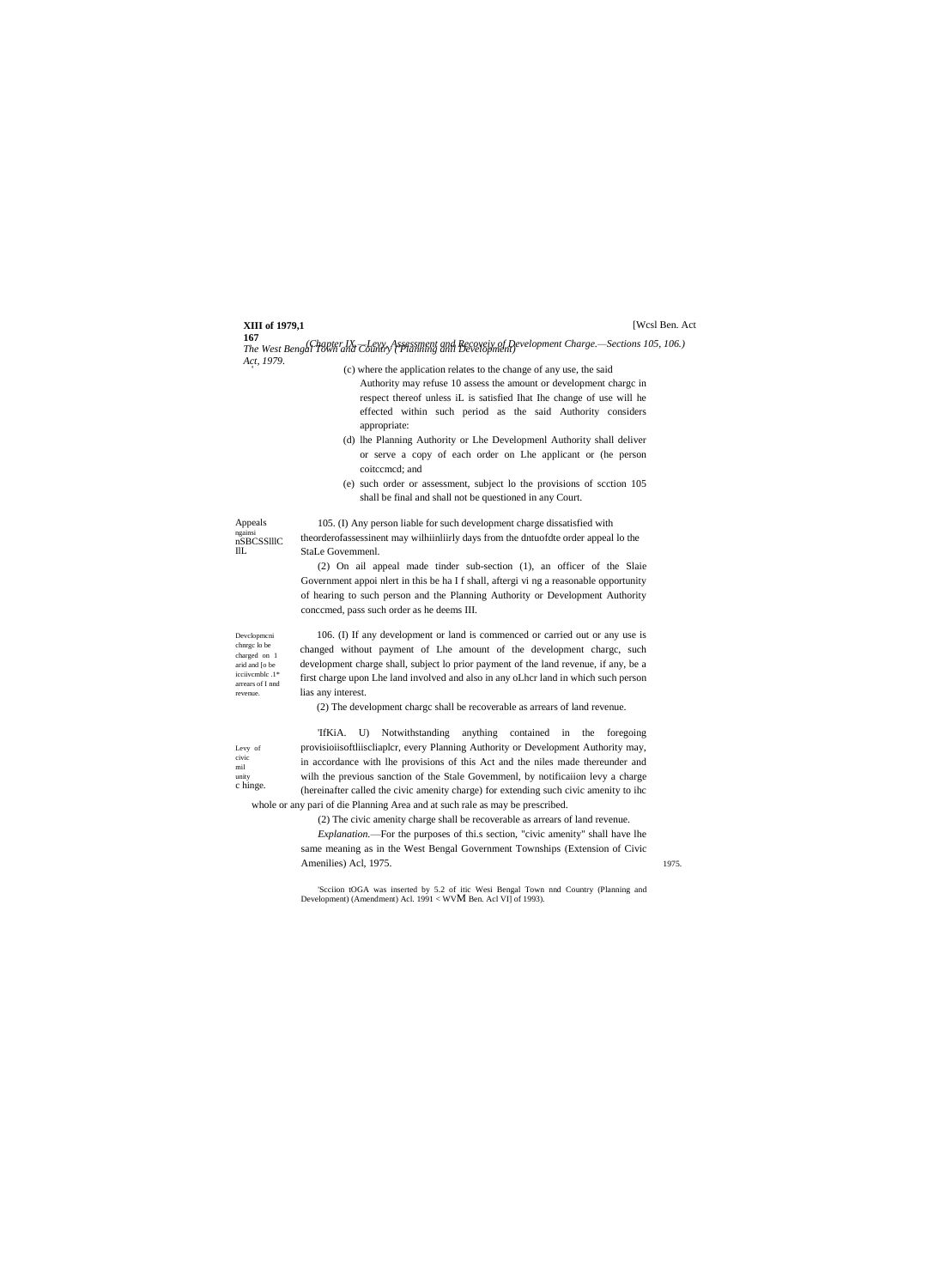$14fi$ Act, 1979.

# The YJu.il Bengal Town and Countiy (Planning and Development)<br>(Chapter X.—Finance, Accounts and Audit.- Sections 107-109.)

### CHAPTER X Finance, Accounts and Audit.

107. (I) Evely Planning Auihoriiy or Developmeni Authority (other lhuii the '[Kolkala] Meiropoliian Developmeni Aulliorily) shall have and maintain ils own fund [o which shall he credited-

- (a) all moneys received by the said Aulliorily from ihe Slale Government by way of grants, loans, advances or otherwise;
- (b) al I develop me it l charges orothercliarges or fees rece i ved by llie said Authority under this Acl or rules or regulations made thereunder: and

(e) all moneys received by ihe said Aulliorily from any other source.

(2) Every sticii Auhority may keep in current account in any branch of the Slale Bank of India, or any olher Bank approved hy Ilie State Government in this hehalf, such portion of ils fund as may be prescribed and any money in excess of lhe said sum shall be invested in such manner as may be approved by lhe Stale Government.

(1) There shall be a fund for the '[Kolkaia] 108. Development Aulliorily lo which shall be credited-

- (a) such moneys as may be paid lo il by lhc Slale Gove nun cm under lhe Taxes on Entry orGoods in lo<sup>4</sup> [ Kolkala] Melropol i lan Area Acl. 1972:
- (b) all moneys borrowed by it;
- (c) such other moneys as may be received by il from the State Government or from any olher aulliorily or source.

(2) The'[Kolkala! Metropolitan Development Authority shall maintain a sinking fund for the repayment of money borrowed by il, and shall every year deposit inio llie said fund such moneys as may be paid lo it by the Slate Government under iheTaxes on Entry of Goods into '[Kolkala] Metropolitan Area Acl, 1972.

(3) The money paid inio Ihe sinking fund shall be invested in such manner and in such securities as may be prescribed.

 $(4)$  The sinking fund or any part thereof shall he applied in, or lo wards, the discharge of the loan or part thereof For whiuh such fund was created, and Linlil such loan or part thereof is wholly discharged, the money standing lo the credil of tlie fund shall be applied for no other purpose.

109. TiieSiaicGuvernmenlmay make such grants, advances and loans lo any Planning Authority or Development Auihoriiy (including the '[Kolkalul Meiropoliian Developmeni Aulliorily) as iL may deem necessary Tor lhe performance of the functions under Ihis Acl and all such granls, loans and advances made shall be on such lemis and conditions as lhe Slate Go venuiteni may deiermine. Meiropolitan

advances by Slale Gove mine in

and

Grams

Rind of Ilic Planning Aulliorily ur Development Aulliorily.

Fund or Tin;  $\vert$ Kolku[^|

Meiropoliian

Developmeni

Authority.

Wesi Tien Acl V of 1972.

<sup>&</sup>lt;sup>4</sup>Ser font-Time I on page 110, mire.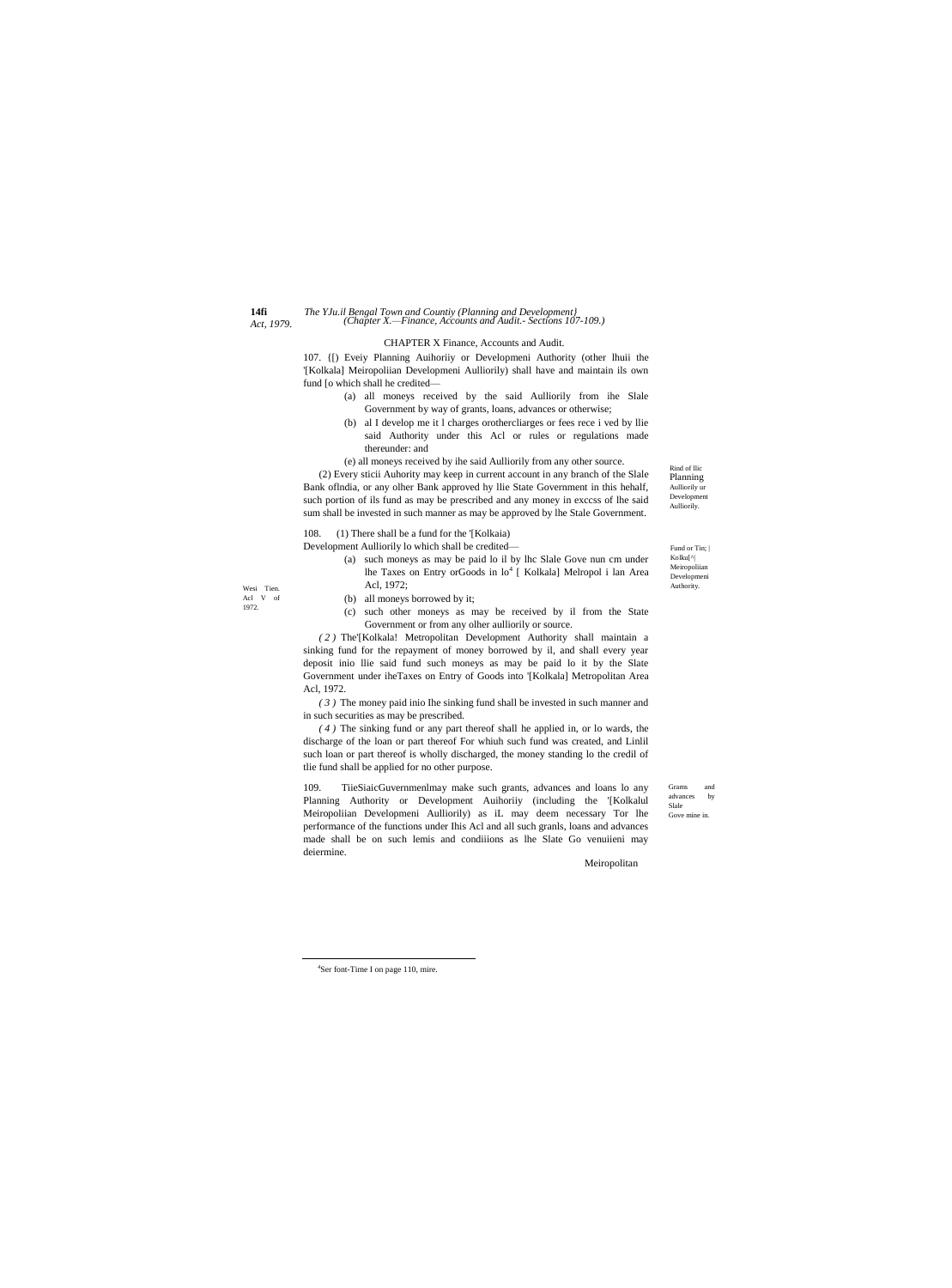'.Ye ftioi-iiolc 1 on p.iye 110. tunc. <sup>7</sup>. Ye ftioi-iiolc 1 on p.iye 110. *tunc.*<br> **169**<br> *The West Bengal Town and Country ('Planning anil Development)*<br> *Act, 1979.*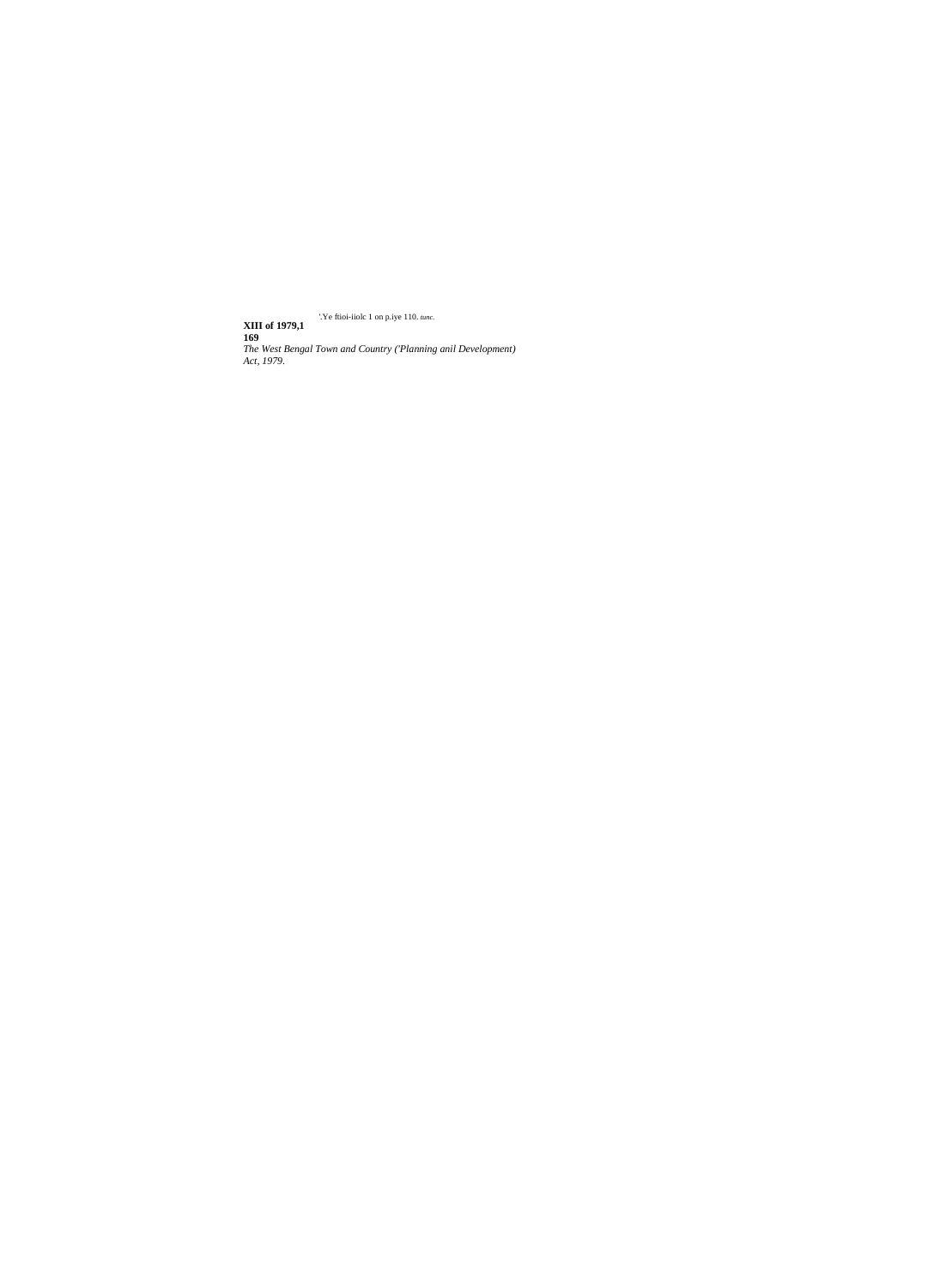The UT/rr Bengal Town and Country (Planning and Development) [West Ben. Act<sup>11</sup> Aci. 1979. 170

# (CIt a pier X.-Financc, Accounts and Audit.-! 10- $IN.$

Budget (if Budget (11<br>ihu P].inning<br>Aulliorily or Development Aulliorily.

110. livery Planning Aulliorily or Development Aulliorily shall prepare every year, in such form and wilhin such lime us may be approved by lhe Slale Government, a budge! in respect of lhe next financial year, showing the esiimaicd receipts and expenditure of such Auihroiy.

Accounts mill<br>AucJil.

UK {1} Every Planning Authorily or Development Authority shall maintain proper accounts and other relevant records and prepare an annual statement of accounts including [lie balance slieet in such form as may be approved by the State Government.

(2) The and if of the account I softhe PI mining Authority or Development Authorily shall be made by such person as may be appointed hy the State Government,

(3) The audit shall be made in such manner as may be prescribed.

(4) The auditor shall submit his report to the couccrued Authority and shall forward a copy thereof lo lhe Stale Government.

Annua  $1$  repor $K$  112. As soon as may be after the closc of a year, the Planning Authorily or the Development Authority shall prepare a report of its activities during lhc preceding year and submit it to the Slate Go vein me nt in such form and on or before such dale as may be prescribed.

 $\operatorname{CoflSlillLlliotl}$ pmviikm of fund.

> 113. (I) Every Planning Authority or Developmeni Aulliorily shall constitute, for the benefit of ils whole-time paid members, officers and other employees, in such manner and subject to such conditions as may be prescribed, such provident funds as it may deem fit.

(2) Where any such provident fund has been constituted, the State Government may declare that the provisions of the Provident funds Acl, 1925, shall apply lo such fund as if it were a Government Provident Fund.

19 of 1925

114. An Authority constituted or deemed lo have been constituted under this Acl, may. from time to Lime, borrow uL such rate of interest and for such period andupon such terms, as the Slate Government may approved, any sum of money

 ${\small \textsc{Power}}$ of the Planning Authority. Development Aulliorily  $\begin{array}{ll} \quad \text{inrl}\ \text{he} \\ \quad \blacksquare \text{IKiikaial} \end{array}$ Metropolitan Development Auihoriiy lo borrow monty.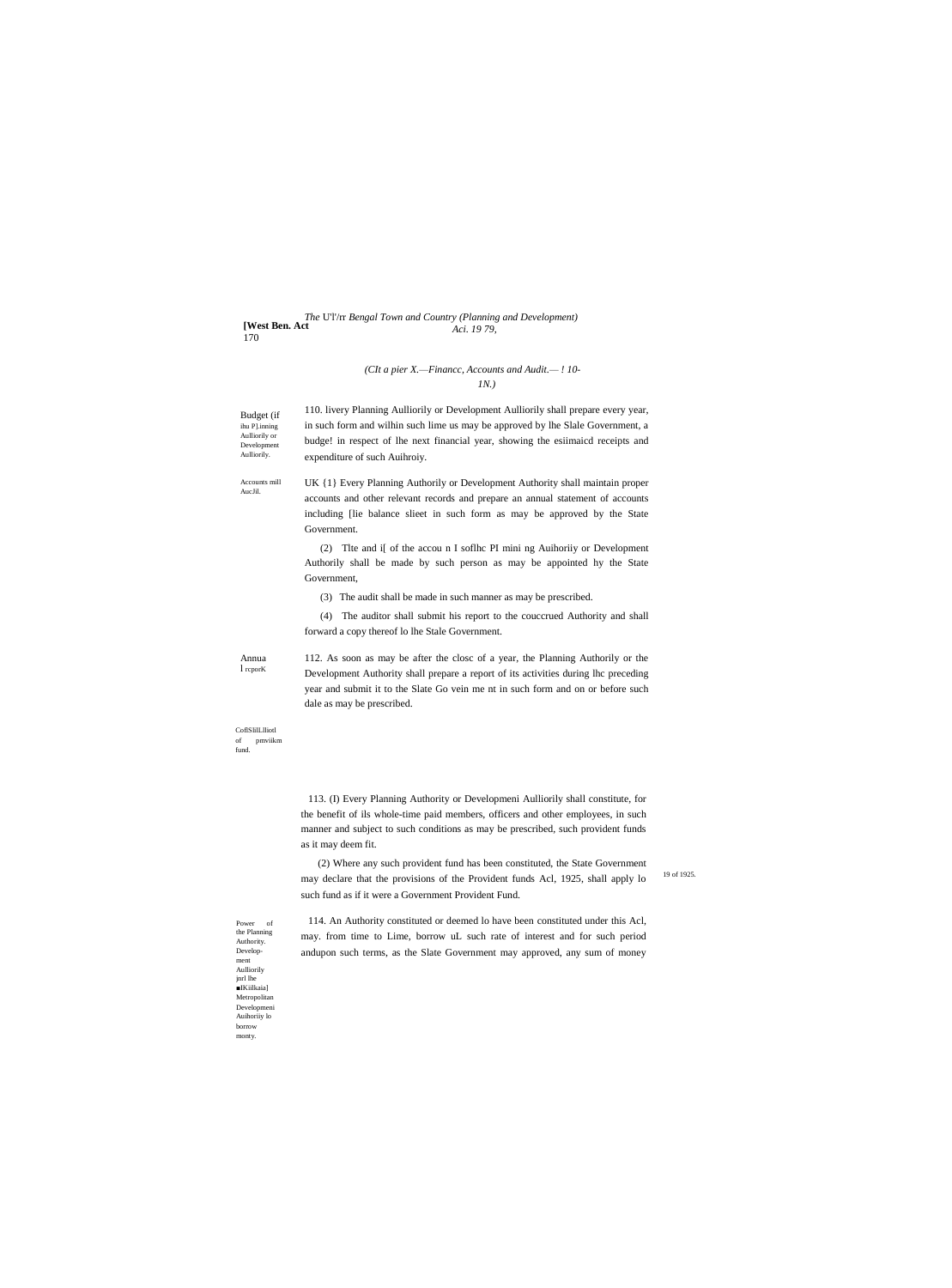required for carrying out the purposes of this Act or servicing any loan obtained by  $\mathrm{il.}$ 

The Wesi Bont; ai Town and Country (Planning and Development)<br>Act, 1979. 171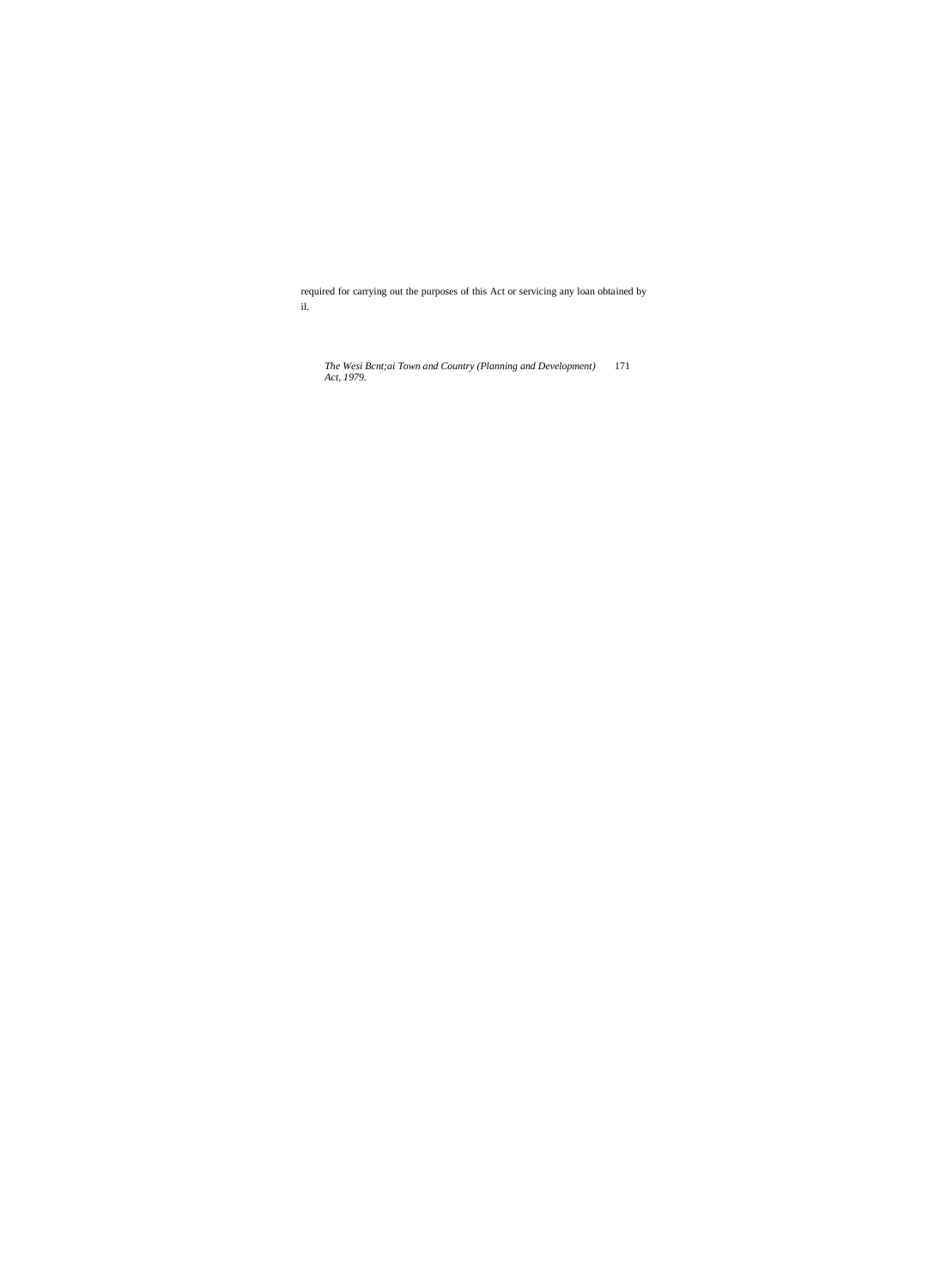**[Wesl Bun. Acl** *The IVcj/ Bengal Town and Country (Planning and Development) Act, 1979.* 172

## X1U or 1979.]

### *(Chapter XL—SiipplemetiUtl and Miscellaneous Provisions.— Section 115.)*

CHAPTER XI Supplemental and Miscellaneous Provisions.

115. (1) Any officer ol' lhe Planning Aulhoriiy or the Development Tower of An ihori ly authorised in th is behnlTmay enter itilo or upon any land or building wilh or without assistance or workmen Tor llic purpose or—

- (a) making ;iny enquiry, inspection. measurement or survey or taking levels of such land or building;
- (b) selling out boundaries and intended lines of works;
- (c) specifying sucli levels, boundaries and lines by placing marks and culling trenches;
- (d) examining worksunderconslriiclionandascertainiiiglhecourse of sewers and drains;
- (e) digging or boring into the sub-soil;
- (f) ascertaining wl lelherany land is being or h:is been developed in coniravemionofany provision of this Act or rules or regulations made [hereunder; and
- (g) doing any other tiling ncccssary lor ihc efficient administration or this Act:

Provided lhal-

- (i) in tliccaseofany building used as a dwelling house, or upon any enclosed pari or garden attached to such a building, no such entry shall be made without giving the occupier at least twenty-four hours' notice in writing of ihc intention to enter,
- unless such occupier agrees; (ii) sufficient opportunity shall be given lo enable women (if any) to wilhdniw from such land or building;
- (iii) due regard shall always be had, so far as may be compatible with the exigencies of ihe purpose for entry, lo the social and religious usages of lhe occupants of the land or building.

(2) The powcrof the officer under sub-see Lion (L) shal I extend only lo ihe Planning Ai eaor the concerned Authority and such olher area which ihcSiale Govemmenl may have directed to be included in ihe developmenl plan.

(3) Any person who obstructs the entry of a person empowered or authorised under this seciion to enter into or upon any land or building or molests such person after such enlry shall be punishable with imprisonment for a term which may extend lo six months or with fine which may extend lo one thousand rupees, or with boih.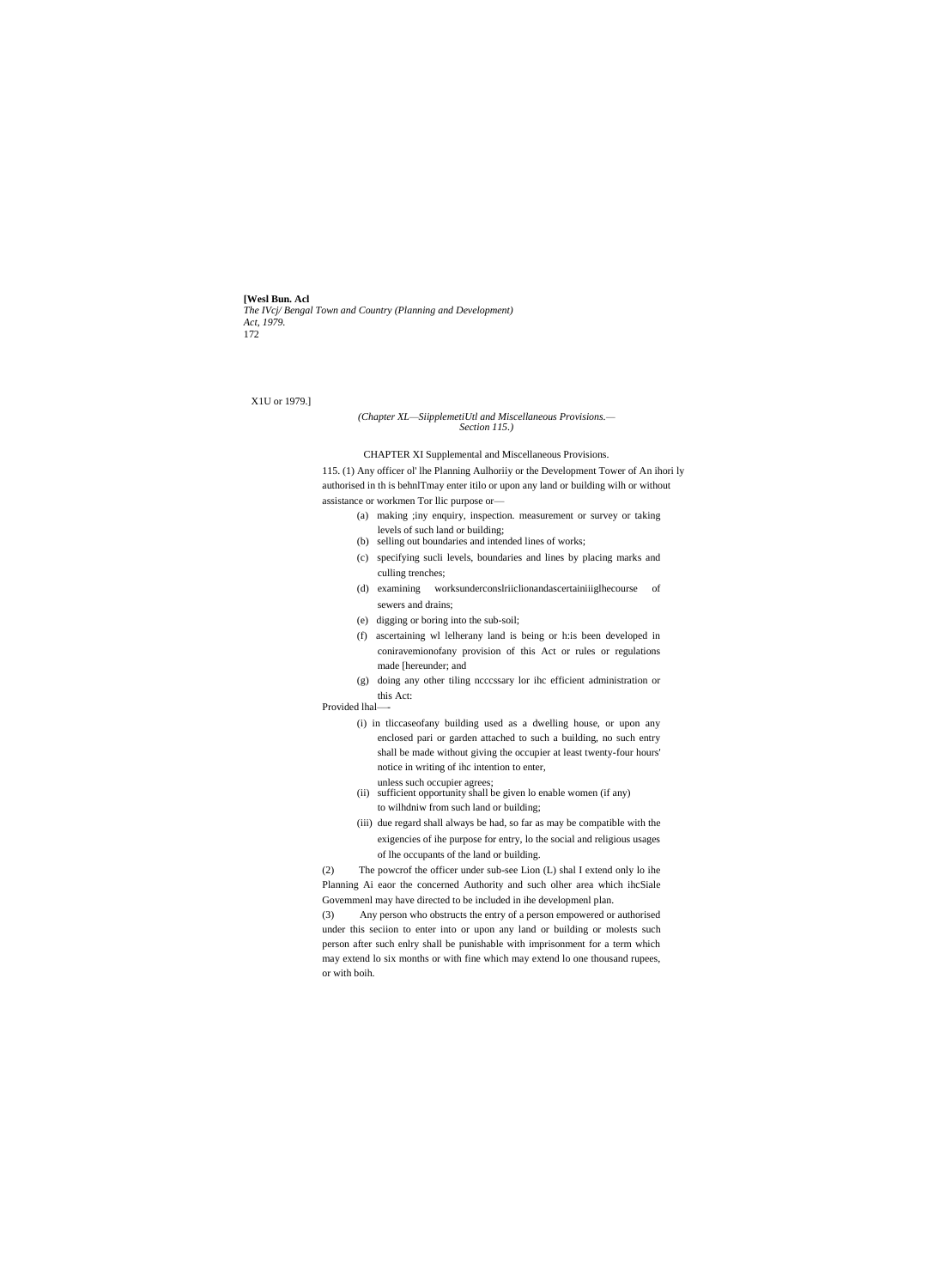IChapter XL-Supplemental and Miscellaneous; Provisions.- Sections } 16-120.) The Wesi Bcnt; ai Town and Country (Planning and Development) 173

116. All, doctoments including bills, notices and orders required by this Aci or any rule or regulation made (hereunder to be served upon or issued or presented to any person shall, save as otherwise provided in this Acl or rule or regulation, be effected-

- (a) by giving or tendering the said document to sucli person: or
- (b) if such person is not found, by leaving such document at his last known place oT abode or by giving or tendering the same lo some adult member or servant of his family; or
- (e) i This address else where is known, by forwarding.such document to him by registered post under a cover bearing the same address: or
- (d) i f none  $\langle$  if the means as a foresaid is avail able, by causing a copy of such document to be affixed on some conspicuous part of the land or building, if any, to which the document relates.

117. livery public noticegiven under this Act or rules orregulations made thereunder shall be in writing over the signature of such officer who may be authorised in this behalf by any Planning Authorily or Development Authority and shall be widely made known in the locality to be affected thereby, by affixing copies thereof in conspicuous public places within the said locality, or by proclaiming the same by beat of drum or by advertisement in a local newspaper and by such other means which the concerned authority thinks fit.

Noi<br/>ice\*. Lie.. $l\!\!u$ 118. Where any notice, orderorothierdocument issued or made under this Act or any rule or regulation made thereunder, requires anything to be done for the doing of reasonable lime which no lime is fixed, Lhe notice, order or oilier document shall specify a reasonable time far doing the same.

> 119. Al I perm i ssions. order, deeisions, notices and olher documen Lsofi he Planning Auihoriiy or lhc Development Authority shall be authenticated, by tlie signature of the Secretary of the concerned authorily or such other officer as may beuihoriscd by the Planning Authority or the Development Authorily in this behalf.

120. A copy of any receipt, application, plan, notice, order, entry in a register, or other document in the possession of any Planning Authority or Development Authorily, if duly authenticated by the person authorised by the concerned Authority, shall be received and admitted as evidence of Lhc mutters and transactions therein recorded lo llie same extent, as the original enlry or document would, if produced, have been admissible to prove such matters.

Scrvici: of unltcc.s.

Puhlic noiice

made known

how io be

 $fi\backslash$ 

Authentication of orders and

documents of the

Planning or  $\label{eq:bevelo} \textbf{Development}$ 

Mode of proor of records of lhe Planning

Aulliorily  $i>j$ Development<br>Authority.

Auihoriiy.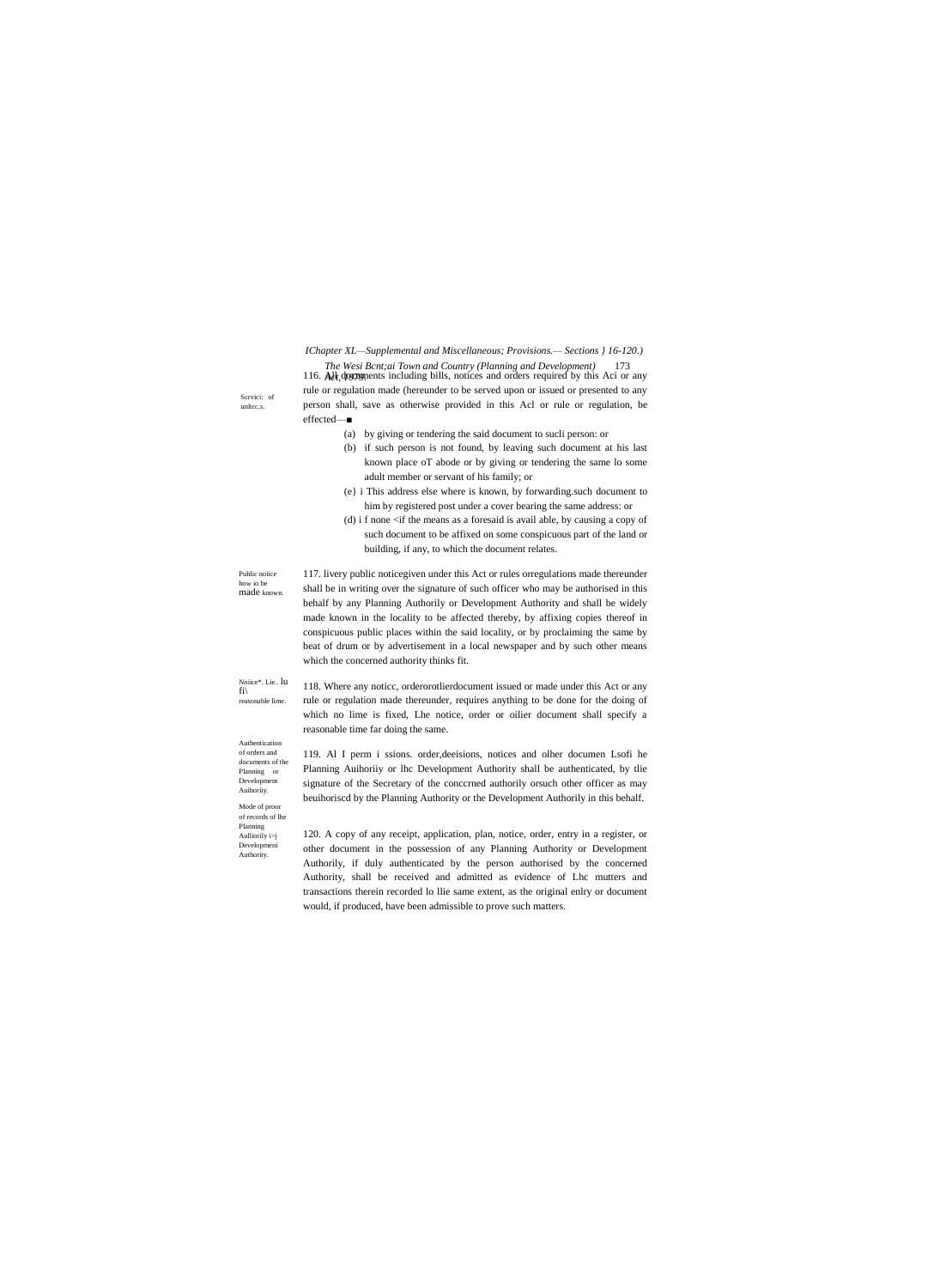**Xin of 1979.]** *The Wesi Bengal Town and Country (Planning and Development) Act, 1979.* 174

*(Chapter XI.—Supplemental and Miscellaneous Provisions.— Sections 121-123.)*

121. No officcr or employee of any Planning Authority or Devclopmcni Aulhoriiy shall, in any legal proceedings to which such Aulhoriiy is not a parly, be required lo produce any regisler or document Iheconlenls of which can be proved under the preceding section by a certified copy, or to appear as witness to prove the mailers and transactions recorded therein, uulcss by order of lhe Court made for special cause.

122. (L) If die person committing an offence under diis Act is a company, every person, who, at (he time the offence was committed, was in charge of. and was responsible to, the company for lhe conduct of its business as well as the company, shall bedeemed to be guilty of theoffencc and shall be liable to be proceeded against and punished accordingly:

Provided lhal nothing contained in this sub-section shall render any such person liable lo any punishment provided in this Act, if he proves that the offence was committed without his knowledge or that he exercised all due diligence to prevent its commission,

(2) Notwithstanding anything contained in sub-section (1) where an offence under this Act has been commit ted by a company and il is proved that the offencc has been committed wilh the consent or connivance of, or is attributable to any neglcct on the part of any director, manager, secrelary or oilier officer of the company, such director, manager, secrelary or other officers shall be liable to be proceeded against and punished accordingly.

Explanation.—For the purpose of this section—

- (a) "company" means a body corporaleaudincludesa firm or oilier association of individuals; and
- (b) "director" in relation to a firm means a partner in the firm.

## 123. I f any pers on—

- (a) obstructs, or molests any person engaged or employed by any Planning Aulhoriiy or Development Aulhoriiy, or any person with whom any such Authority hu.s entered into a contract, in the performance or execution by such person of his duty or of anything which he is empowered or required lo do under this Act, or
- (b) removes any mark set up for lhe purpose of indicating any level or direction necessary lo lhe execution of works authorised under this Act,

he shall be punishable with fine which may extend to two hundred rupees or with imprisonment for a term which may extend to two months.

Penally for (lhslniclion or removing mark.

Res Irk lion on llic summonin g of officers and employees of lilt: Planning AulhoriLy or Hovel opine nt Aulhoriiy.

Offcnccs by companies.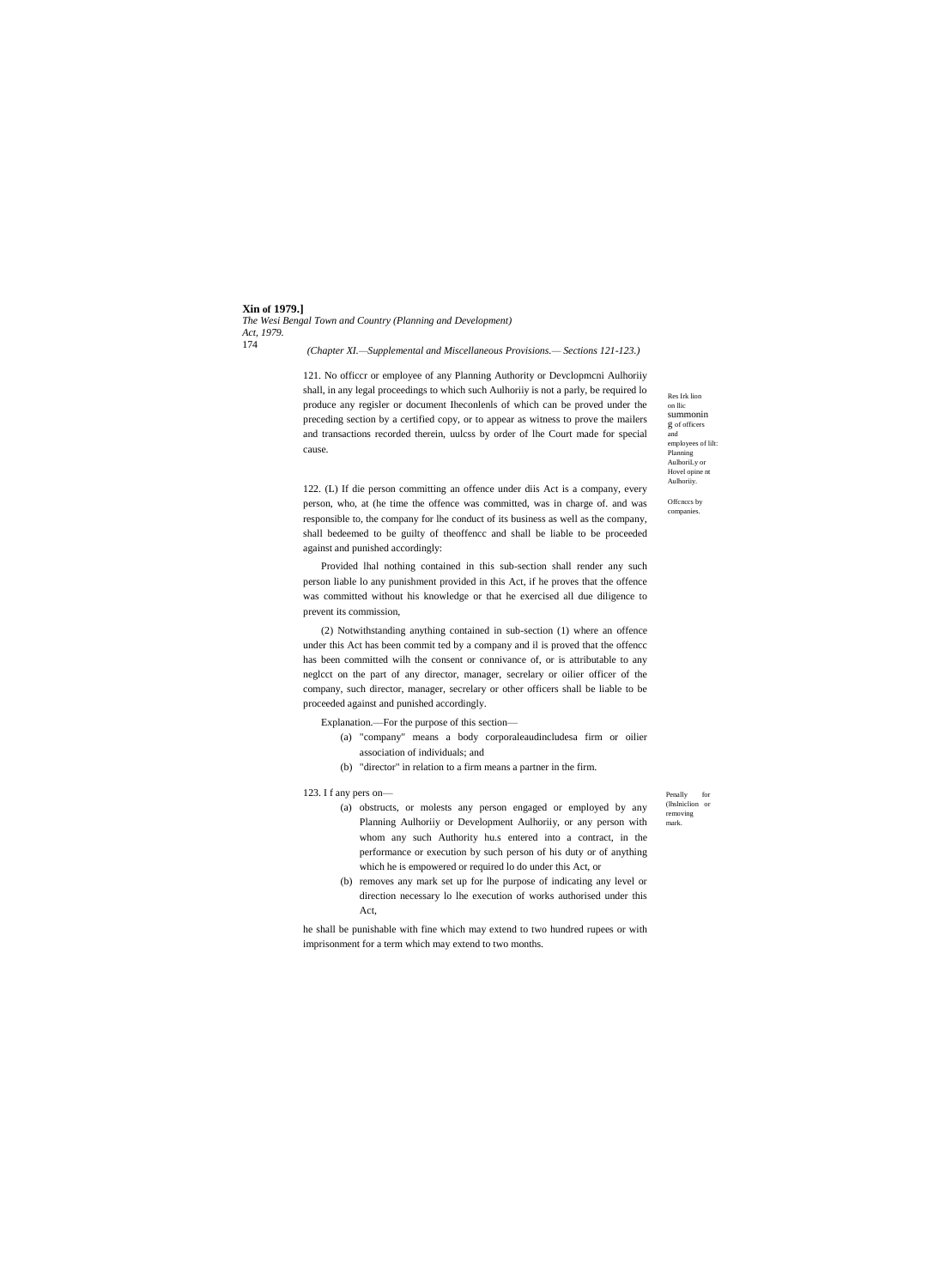| The IVc.sY Bengal Town and Countiy (Planning and Development)<br>Act, 1979.                                                    |                                                                                                                                                                                                                                                                                                                                                                                                                                                                                                                        |                              |
|--------------------------------------------------------------------------------------------------------------------------------|------------------------------------------------------------------------------------------------------------------------------------------------------------------------------------------------------------------------------------------------------------------------------------------------------------------------------------------------------------------------------------------------------------------------------------------------------------------------------------------------------------------------|------------------------------|
| 175<br>XIII of 1979.]                                                                                                          | (Chapter XI.—Supplemental and Miscellaneous Provisions.—<br>Scakms 124-132.)                                                                                                                                                                                                                                                                                                                                                                                                                                           | [West Ben. Acl               |
| Sanction<br>of<br>prosL-culion                                                                                                 | 12-J. No prosecution lor any offence punishable under ihis Acl shall be instituted<br>except wilh lhe previous sanction of the Planning Aulliorily or lhc De ve I op 111<br>en 1A u 1 h ori ly $c < I$ i I ee rned o r a n y o 11 ice r a u i h o riscd by s uc 11 au ll l<br>o ri 1 y in this behalf.                                                                                                                                                                                                                 |                              |
| OimpuNilio<br>n Ii: nl.Yji, vv                                                                                                 | 125.<br>(1) TliePhimiing AuihoriiyortlieDevelopmeiiLAuthorityconcerned or any<br>authorised<br>behalf may.<br>in this<br>either before<br>after<br><b>or</b><br>llie<br>person<br>inslilutioiioftiieproceedings. cimipoundauyol fence made pmmluihle by or under<br>this Act.<br>(2) The composition of an oHence under sub-section (1) shall have the effect<br>oT an order of acquittal.                                                                                                                             |                              |
| Itiplll<br>lo<br>:ippe:ir hy<br>rccognisctl<br>agent.<br>Power lo<br>compel<br>mendante<br>OT willK'SS,<br>etc.                | 126.<br>Every party loany proceeding before ilieTrihunal constituted under this<br>Aci, shall be entitled to appear cither in person or by his agent authorised in writing<br>in ilial behair.                                                                                                                                                                                                                                                                                                                         |                              |
|                                                                                                                                | 127.<br>For Ihe purpose of ihis Act. any Authority or an officer appointed under<br>Ilie provisions of this Act lo discharge the function of the Aulliorily or Ilic Tribunal<br>may summon and cnforce lhe al lend a nee of witnesses including lhe parties<br>interested or any of lliem and compel them to give evidence and compel the<br>produciion of documents by the same means and as far as possible in the same<br>manner as is provided in the ease of Civil Court by the Code of Civil Procedure.<br>1908. |                              |
|                                                                                                                                | 128.<br>No court inferior lo lhat of a Metropolitan Magistrate or a Judicial<br>Magistrate of the first class shall try an offence punishable under this Act.                                                                                                                                                                                                                                                                                                                                                          | 5 uf 1908,                   |
| Jurisdiction of<br>courts.                                                                                                     | 129.<br>All fines realised in connection wilh prosecution under this Acl shall be<br>paid to lhe Planning Authority or die Developmeni Authority concerned.                                                                                                                                                                                                                                                                                                                                                            |                              |
| 1-1110<br>when<br>realised lo<br>$\ln$ ; $\ln$ <sup>'</sup> !<br>to Planning<br>Auihiuily or<br>Develop-<br>ment<br>Aulliorily | 130.<br>Every member and every officer or olher employee of a Planning<br>Authority or Developmeni Authorily shall be deemed lo be a public servant wilhin<br>lhe meaning of section 21 of lhe Indian Penal Code.                                                                                                                                                                                                                                                                                                      | $^{\prime}$ 15 Lif $_{1560}$ |
| Members,<br>officers and<br>employees lo he<br>pulilic<br>I'V. IIIK                                                            | 131.<br>No suit, prosecution or oilier legal proceeding shall lie against any person<br>lor anything which is in good faith done or intended lobe dune under litis Acl or<br>any rule or regulation made thereunder.                                                                                                                                                                                                                                                                                                   |                              |
| Prow L I'm<br>Finality of :tclion<br>order <sup>*</sup><br>laken in good<br>Hulll.                                             | 132.<br>Save as otherwise expressly provided in this Acl, every order passed or<br>direction issued by the Stale Government or order passed or notice issued by any<br>Planning Authority or Development Authority .shall be final and shall nol be<br>questioned in any Miil or olher legal proceeding.                                                                                                                                                                                                               |                              |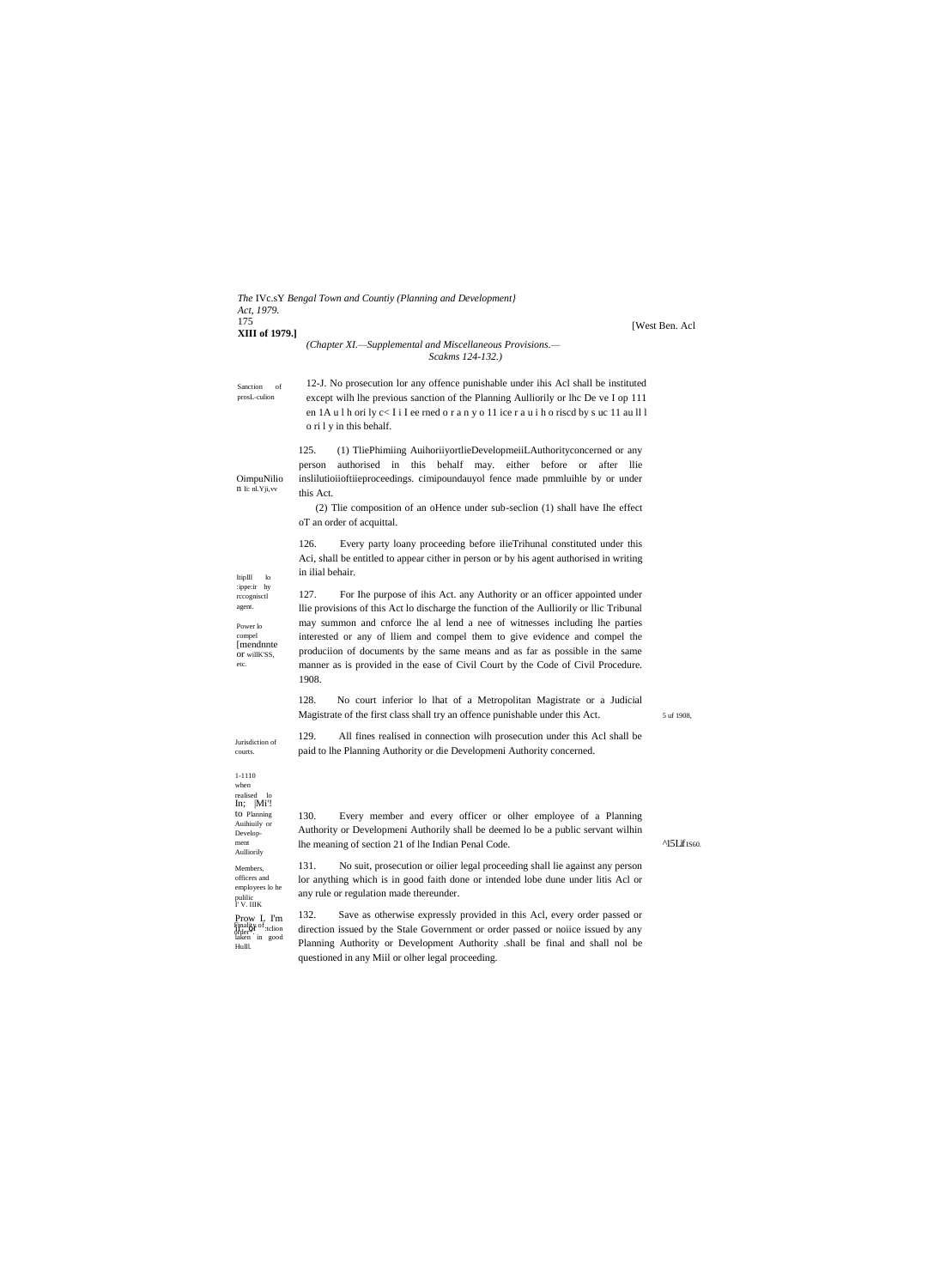*The Wcsl Bengal Town and Country (/} ku>niiig and Developmeni) Aci, 1979.* 176

*(Chapter XI.—Supplemental and Miscellaneous Provisions.— Sections 133-137.)*

133. (1) No acl done or proceeding taken under this Acl sliall be questioned on lhe ground merely of—

- (a) lhe existence of any vacancy, initial or subsequent, in or any defect in llie constitution of any Planning Authority or Developmenl Aulhority;
- (b) any person having ceased lo be a member;
- (c) lhe Tail tire lo serve a nolice on any person, where no substantial injustice lin.s resulted from sueh failure: or
- (d) any omission, defect or irregularity nol affecting lhe men is or the case.

(2) Every meeting of any Planning Authority or Development Authority shall be presumed to have been duly convened and lobe Tree from all defects and irregularities.

134. Any Planning Aulhoriiy orDevelopmeni Aulhoriiy may, by resolution, direct thai any power exercisable by ii under lliis ACL or rules or regulations made (hereunder '[(excepl the power to make regulaiions)] may also be exercised by any local aulhoriiy or any officcr of the Slate Government wilh previous consent of ihe State Govemmenl, or any officer of lhe Planning Authority, Development Aulhoriiy or local authority as may be mentioned therein, in such eases and subject to such conditions, if any. us may be specified therein.

135. (1) Every Planning Aulhority or Developmenl Aulhority shall carry out such directions as may be issued from lime to lime by the Stale Govemmenl for lhe efficienl administration of lliis Acl.

(2) Ifin. or in connection wilh, lhe exercise of iis powers and discharge of its functions by any Planning Aulhority or Developmenl Aulhoriiy, any dispute arises between lhe Planning Aulhority, Developmenl Authority, the local aulhoriiy and iheSluleGovemmeni, ihc decision of lhe Stale Government on such dispute shall be final.

136. Every Planning Authority orDevelopmeni AulhoriLy shall furnish Lo lhe Slate Government such reports, returns and olher information as the Govemmenl may from lime lo lime require.

137. (1) The provisions of Lhis Acl and the rules and regulations made tlierundcr shall have cffcct notwithstanding anything inconsistent therewith contained in any other law.

'Tlic words Lind brackets wiihin llic square bnckcls were subslilulcd Tor I lie words and brackets "(excepl ihe power lo prepare any development plan or development scheme or lo m;ikc rcjiulnlions)"by vjol I.I.: WV.s: Town in::. Co.IUIT v<sub>1</sub>'Pl.ini:'. **r.** U and Development} (Ameiidiiienl'l Acl. 1993 (Wcsl Ucn. Acl VII of 1991). '

Power lo delegate.

Validation of LICIS mid jM'.KVi'.ili: uv

Returns and informal! on.

Control by lhe Siale Goven

Overriding cffccl.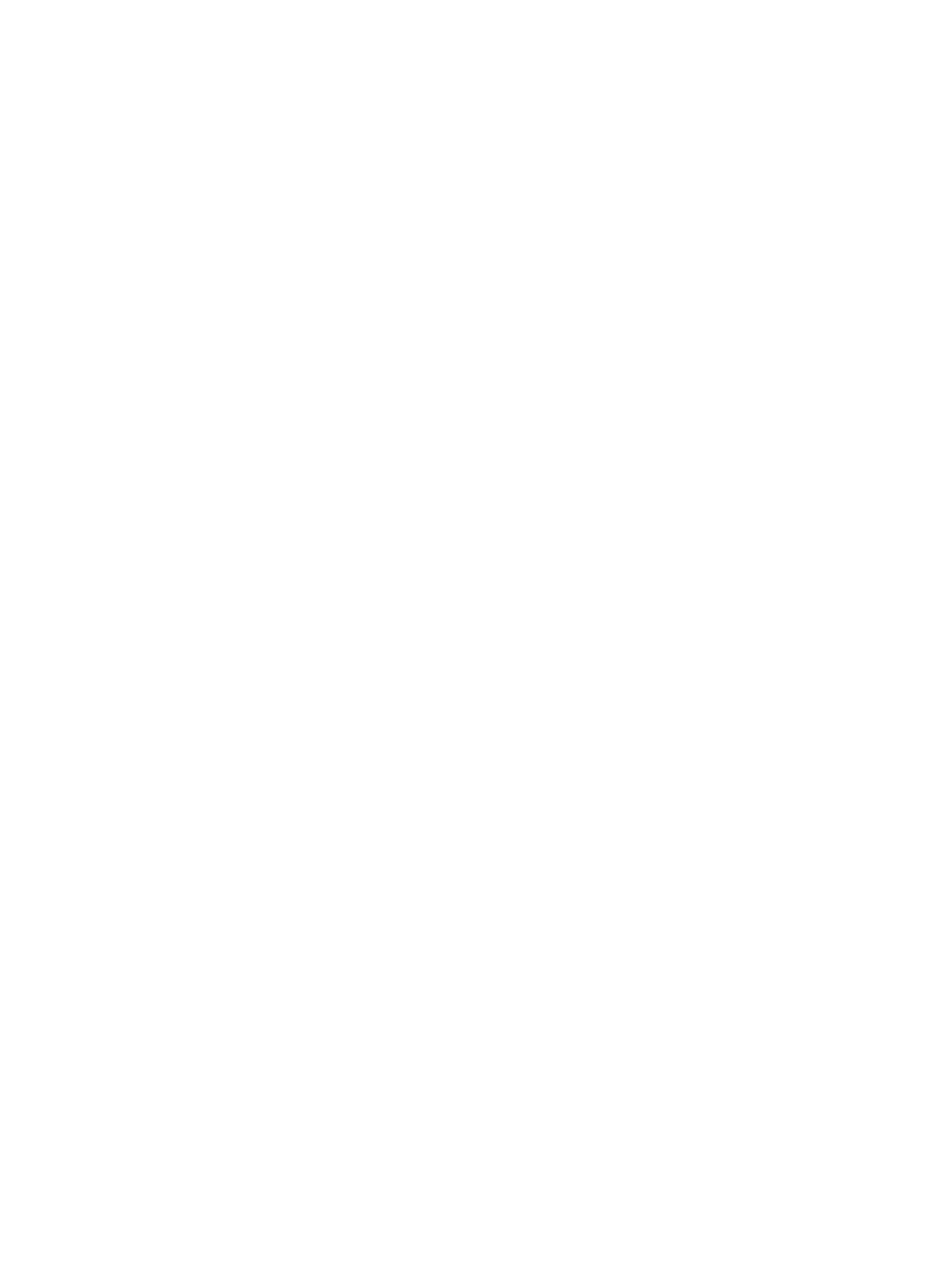*Act, 1979.*

**[74** *'The West Bengal Town and Country {Pin lining and Development}*

## **[West Ucn. Acl**

*(Chapter X!.—Supplemental and Miscellaneous Provision.';.— Section 138.)*

- (2) Notwithstanding anything contained in any oilier law—
	- (a) when permission for developmenl in respect any land has been obtained under [his AcL such development shall nol be deemed lo be unlawfully undertaken or carried oul by reason only or llic fact that permission, approval or sanction required under any oilier law lor such development has nol been obtained; this shall nol, however, be construed as exemption (o applied ton Tor permission and of payments ol'such fees and charges as required by such oilier law,
	- (b) when permission for such development has not been obtained under ihis Acl, such developmenl shall nol be deemed lo be lawfully undertaken or carried oul by reason only of the fact Ihat permission, approval or sanction required under such other law Tor such development has been obtained.

(3) Notwithstanding the provisions of sub-scctions (1) and (2), ihe provisions or the West Bengal Slum Areas {Improvement and Clearance) Wtsi Ben Act, 1972, if in conflict wilh lhe provisions of lliis Acl, shall prevail.

#### Act *x* or 1972.

nukcnjiL's 138. (I) The Stale Government may, by noiificalion, make rules for carrying out the purposes or this Act.

> (2) In particular and without prejudice lo the generality of the foregoing power, such rules may provide for all or any of lhe following mailers, namely;-

- (a) lhe functions nnd powers ol" lhe Planning Authority and Development Aulhority;
- (b) the lenn of office and conditions of service of lhe members of lhe Planning Authority and Development Aulhoriiy;
- (c) lhe qualifications and disqualifications Tor being chosen as, and Tor being, members of the Planning and Developmenl Aulhorilies;
- (d) lhe mailers in which and the purpose Tor which any Planning or Development Authority may associate with itself any person under the provisions or this Act;
- (c) the control restriction in rclatioiuo the appoimmeni of officers and oihcremployeesofPlanning and Development Authorities;
- (0 the form and contcni of the '[I^and Use and Development Control Plan)\* \* and lhe Development Scheme and the procedure to be followed in connection wilh the preparation, submission and approval or such plans, schemes and the form and the mannerof publication of thcnoiice relating lo such plan and scheme;

'The words within the squnrc br.ickcH were substituted for Ihe words "Outline Development Plan." by s. 13(a)(i)ofthc Wesi BcnjwITown anil Country (Plunninc and Development) (Amendment) Act. lyyj (West Ben Act XXVI or t'W-i). \* "tlic words " Detailed Development Plan" were omillrd by s, 13(a)(ii). *ib'i!.*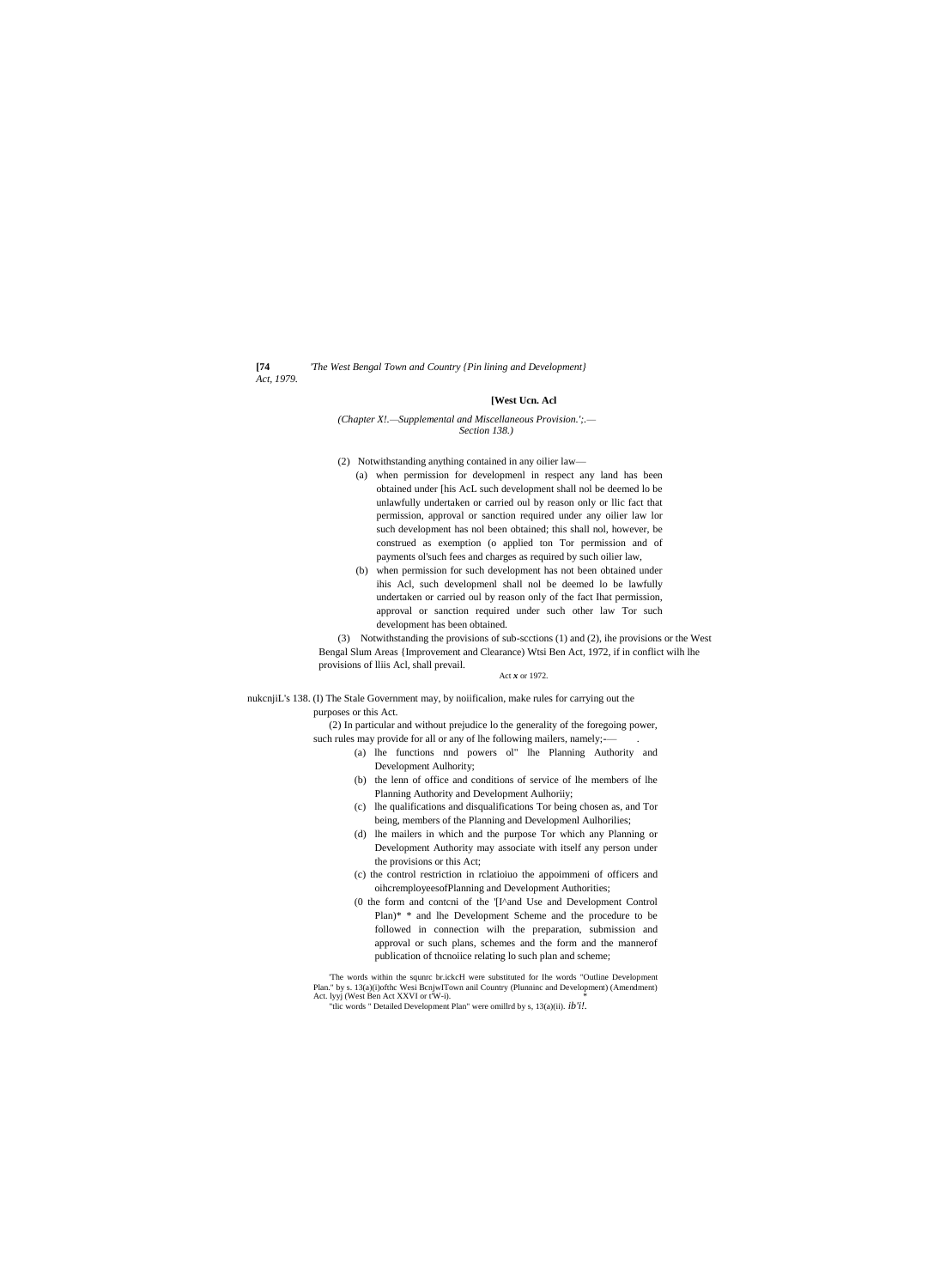# **175**

*The IVejf Bengal Town and Country iPlanning and Development) Ac:, 1979.*

XIII or 1979.]

## *(Chapter XI.—Supplemental and Miscellaneous Provisions.— Section 139.)*

- (g) the periodical amendment of '[Land Use and Development Control Plans,] tlie period on lhe expiration of which such an amendment may be taken up, procedure (o be followed in making such amedinetii;
- (h) the form in which any application for permission for developmeni shall be made, the particulars lobe furnished in such application and documents and plans which shall accompany such application;
- (i) the form of registration of application and lhe particulars to be contained in such register;
- **(j) Lhc mannerof filing, and ihefees to be paid forand iheprocedure** lo be followed in, appeals;
- (k) lhe manner in which an acquisition noiice is lo be served, and claim for compensation is lo be made, the lime wilhin which such claim is to be made and lhe procedure to be followed for assessment of compensation;
- (I) procedure for lhe levy of developmeni chargcs and exemption from il on any development or change of any use or any land;
- **(m) lhe manner, in which applieaLion for lhe assessment of**
- developmeni charge is to be made;
- (n) the sum of money thai may be kepi in current account; (o)
- llieformofihcbudgeLofPlaniiingand Development Authorities,
	- the dale on or before which il shall be prepared, the manner of preparing it and lhc number of copies lhat have LO be sent to the State Govemmcnl;
- (p) lhe form of lhe annual statement of accounts and balance sheet;
- (q) the form of the annual report of the Planning and Development Authorities and date on or before which it shall be submitted to lhe Slate Government;
- (r) lhe manner and the constitution of **providenL** funds for llie wholelime paid members and officers and **olher** employees of Planningand Development Authorities and lhe conditions subjeel lo which such funds may be constituted;
- (s) lhc documents of which copies may be granted and the fees for such copies; and (t) any other matter which has lo be or may be prescribed by rules.

139, Any Planning Aulliorily or Development Auihoriiy may, wilh the Power to previous approval of Ihe State Government, made regulations consistent  $111:1 \text{ A}$ . wilh litis Aci and the rules made thereunder, lo carry out the purposes or this <sup>rcEntilmins</sup> Act and withoui prejudice to the generality of this power such regulations may provide for,—

(a) the lime and place or holding and procedure to be followed in meetings of the Planning Authority, Developmeni Auihoriiy and Advisory Commiliee, and the number of members necessary to form a quorum therein;

'The words within ihe squjrc brackets were substituted Tor the words "dcvclopnienl plans." by s. 13(b) of lhc Wcsl Bengal Town und Country (Planning and Development) (Amendment) Act, 199-1 (West Den. Ad XXVI of 1594).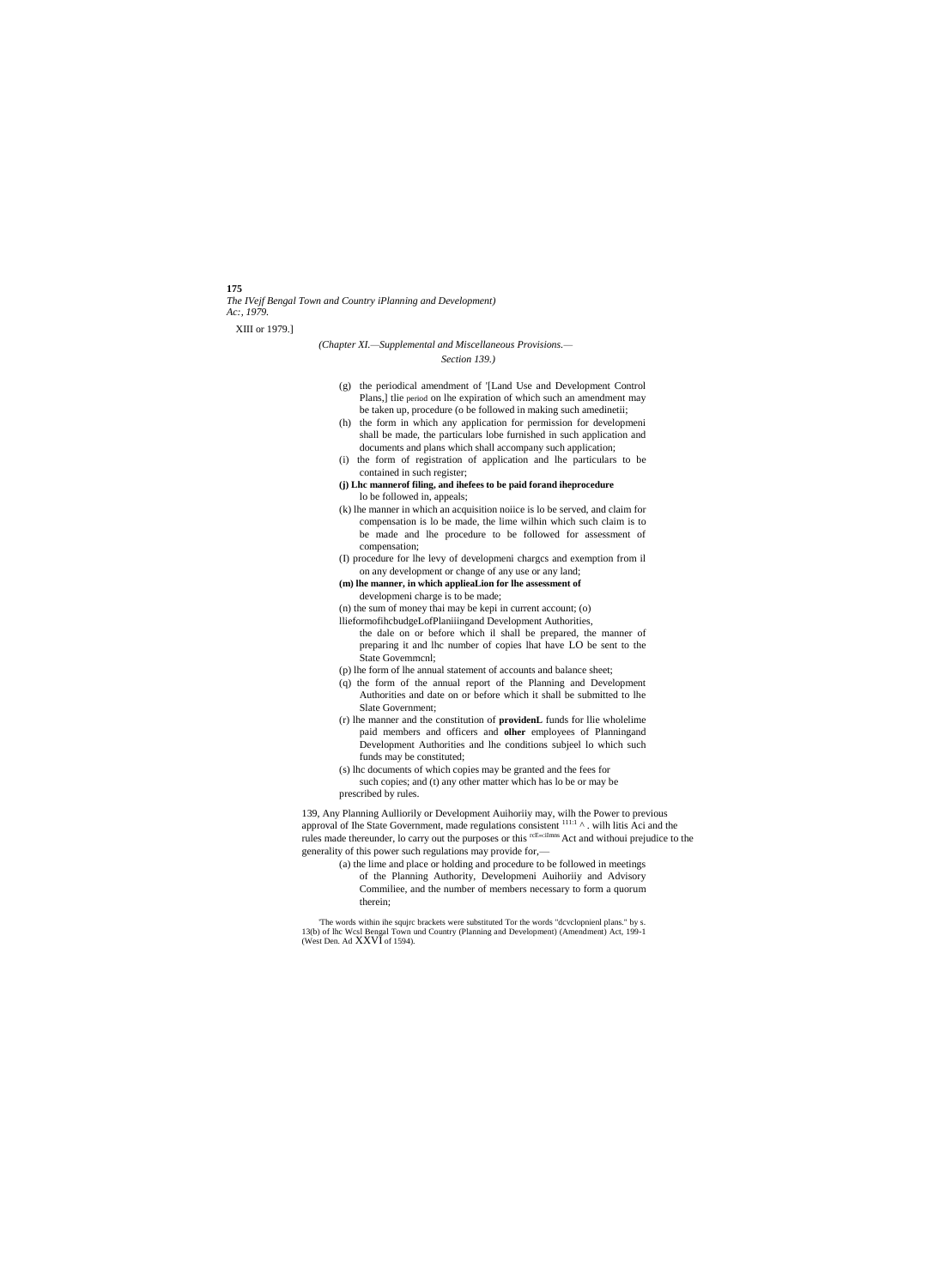176

### The West Bengal Town and Country (Planning and Development) Aa. J979.

I Wesi Ben. Acl

(Chapter XI.-Supplemental and Miscellaneous Provisions,-Sections 140-142.)

- (b) [he powers arid duties of Lhe officers ; md employees ol" ihe Planning Authority and [Development Authority;
- (c) the salaries, allowances and conditions of service of its officer and employees;
- (d) (he terms and conditions lor the continuance of use of any land used otherwise than in conformity wilh a development plan; and
- (e) any other mailer which has lo he or may lie prescribed by rules.

140. All rules made under ihis Act shall he laid for not less lhan ihirty days, before the Slate Legislature, as soon as may be, after they are made and shall be subject to such modifications as tlic Legislature may make during lhe session in which Ihcy are so laid or the session immediately following.

Laying of nilcs b- $KI$ :\' Slate Legislature.

 $1)$  'ion of Planni  $\frac{d}{dx}$ Develo A .illioi il i is

(1) Where ihe Stale Government is satisfied dial lhe purposes for which  $141.$ any Planning Aulhority or Development Aulhority was established under Iliis Acl have been substantially achieved so as Lo render the continued existence of such authority unnecessary, it may. by notification, declare Ihanlte authority in question shall lie dissolved with c fleet from such dale as may be specified in ihe nolificalion. and ihe concerned aulhority shall slaiid dissolved accordingly. (2) Wilh cffccl from ihe date specified iti sub-seeiion  $(1)$  –

- (a) all properties, funds and dues which are vested in. or realisable by, the Planning or lhe Development Aulhority shall vesl in or be realisable by ihc Stale Government;
- (b) all liabilities which are enforceable against the concerned aulhority shall be en forceableagainsl the Siale Government; and
- (c) for lhe purpose of realising properties, funds and dues referred lo in clause (a), Ihc functions of lhe Planning or Development Aulhority shall be discharged by Ihc Stale Government.

142. (I) The'[KolkataJ Metropolitan Development Authority Acl, 1972, and the '[Kolkala] Metropolitan Planning Area (Use and Developmenl of Land) Control Acl, 1965 shall stand repealed wilh effect from Lhe date on which lhe '[KolkataJ Metropolitan Planning Area as referred to in section 16 of ihis Acl is declared lo be a Planning Area under sub-section  $(1)$  of section  $\leq J$  of this Acl.

Ilcpcnl nrtl Savings.

(2) The Durgapur (Development and Control or Building Operations) Act, 1<sup>'</sup>J58 shall stand repealed with effect from the date on which the Dnrgapur area as defined in that Act is declared to be a Planning Area under suh-seclion (1) of scciion 9 of Ihis Act.

Ww fieri. Acl XI of 1972. Wesi Ben. Act XIV of 1965.

(3) Notwithstanding repeal or Lhe Acis referred ID in sub-sections {I) and (2). anything done or any action taken under lhe provisions of lhe said Acis or rules or regulations made thereunder, shall be deemed to have been doneortukeu underilie provisions of this Act; and all such rules orregLilations shall, if not inconsistent wilh lhe provisions of Iliis Acl, continue in force till rules or regulations arc made under this Act.

West Ren. An XXVII of 1958.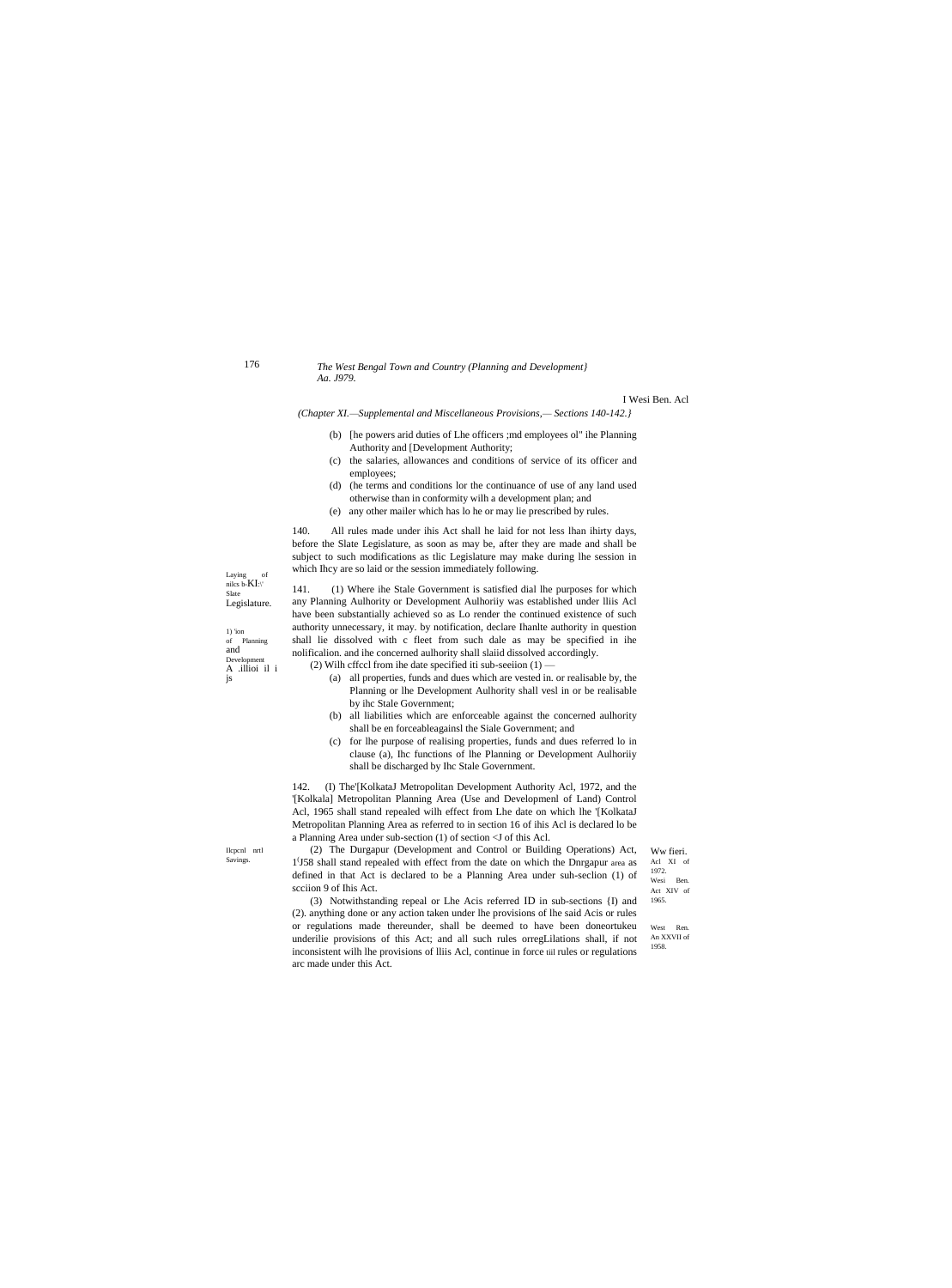XIII of 1979.]

#### *The IVwr Bengal Town tind Country (/'lalining and Developmeni) Act, 1979.* 177 *(First Schedule.)*

# FIRST SCHEDULE

### (See see I ion 16.)

"'[Kolkala] McirapoliUin Planning Area" comprises the areas included williin (lie boundaries of die "| Kolkala] Metropolitan Area specified below except that it does not comprise any area included in a cantonmcnt declared 2 uf 192-J. as such under scction 3 of the Cantonments Aci, J 924.

# **'[Kolkala] Meiropoliian Area**

Tlie '[Kolkataj Metropolitan Area is die area comprised of land situated on the west and east banks of'the river Hooghly, lhe respective boundaries of which are as follows, namely:—

# **A. Wcsl-bank or llie river Hooghly**

1. Norlliern boundary

In District Hooghly:

A Imeslaningli'Dimlie point where a straight line drawn cast ward along lhc northern bound a 17 of jnouza Jatrasudi (J, L. No. 30) meets the eastern boundary-line of the Hooghly District in the river Hooghly and proceeding westward along the northern boundaries of mcui/as Jatrasudi (J.L, No. 30). Rcfaitpur (J.L. No. 29). Banipur (J.L. No. 34), north-western boundary of mouza Tri ben i Baikuiilhnpur (J. L.No. 36). and iiortliern boundary or mouza Amodghata (J.L, No. 40) within P.S. Magra.

2. YVeslern boundary hi District Hooghly:

The aforesaid line then bends southward and runs along the western boundaries of the said mouzn Ajnoilghata(J.L. No, 40) and mou/\_a Aiikhoja (J.L, No. 43) wilhin P.S, Magra,

Thereafter il follows the western boundary of mouza H 05 an a bad (J.L. No. 14&), north-western of mouzaJhanpafJ.L. No, 150), western of mo **Lizas,** Tarabihari (J.L, No. 151), Nandipur (J.L, No. 155). Paiicharakhi (J.L. No. 154), Amarpur (J.L, No. 176), south-western of mouza MahespurfJ.L. No. 178), and western of mouza Bliushanara (J.L, No. 192) within P.S. Polba;

Thereafter the same line follows the western boundaries or niot)7.as Khalishani (J.L. No. 1), Belkuli (J.L, No. 2), Bcjra(J.L. No. 4), northern and western of mouza Garzi (J.L. No. 6), western and southern or mouz.a B i glint i (J.L. No, 14) within P.S. Bhndreswar;

Then the said line follows the western boundary of Baidyabati Municipality: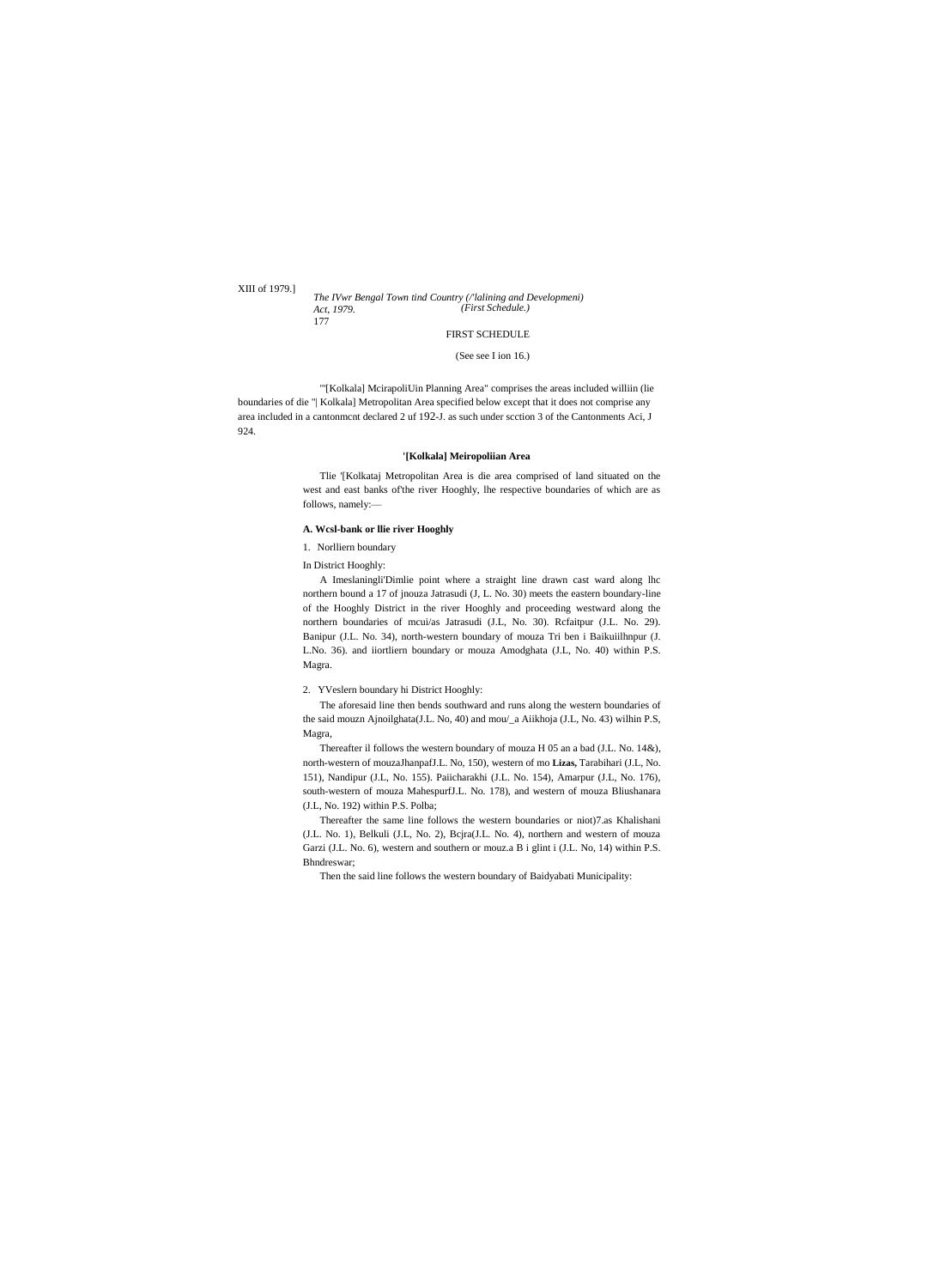#### *The* lVt.s/ *Bengal Town (tml Country (Planning and Developmeni) Act. 1979.* 17S *(First Schedule.)*

[West Ben. Acl

H llicn follows [lie western boundaries or mouza!; Pimapur (J.L. No, 7), Belli mi Iki (J.L, No. 11), Madpur (J.L. No. 20), Bimgihali (J.L. No. 21), Jagannaihpnr (J,L. No. 26), Bamunar)' {J.L. No. 25). and liortli-wc.slcm boundary of mon/.u Bliadua (J.L. No. 23) wilhin P.S. Serampur;

Then lhc line follows die uorth-wcsiem boundary of mouza Chakundi (J.L. No. 94), north-western and western boundaries of mouza Daukuni [J.L. No. 93), western of mouza Mono harp  $LT$  (J.L.  $N_0$ . 98), and we si em and southern of mouza Mrigala (J.L. No. 102) up [o lhe poiiil wlicrc il msets (he norliicni boundary line of District Howra wilhin RS. Chanditaln;

## In District Howmh:

The same line [hen follows lhc norlliern and western boundary-line of mouzjj Baigachhi (J.L. No. 1), western and southern of Jngtlishpur (J.L. No. 2) and western of Chumrail (J.L. No. 5) within P.S. Bully;

Then it runs south-wesl ward along ihe norlh-western boundary of mourn Pakuria (J.L. No. 54), north-western and western of mouzas Teniulkuli (J.L. No. 53), Kantlia (J.L. No. 50) and Ankurhnli (J.L. No. 30) and eastern, northern and western boundaries of mcw.a Ripra Naopara (J.L. No. 27) within P.S. Domjur;

Then il inns along the northern boundary of mouza Jangalpur (J.L. No. 22} and Argari (J.L. No. 27) wilhin P.S, Sankrail;

Then il runs along the northern boundary of mouza Sankharidaha (J.L.

No. 28) and Argari (J.L. No. 27) within P.S. Sankrail:

Thereafter it follows lhc northern and western boundaries of inauza Aniara (J.L. No, 28) and western of mouzas -Salgliaria (J.L. No. 27) and Belkulia (J.L. No, 31) within P.S. Panchla;

Il then follows the northern, western and soulh-wesiem boundaries oT mouza Raghudcbpur (J.L. No. 99), western of mouzas Balarampcua (J.L.

No. 103) and Decbliaga (J.L. No. 104), north-western of motizis Chengail (J.L. No. 105), northern and western of mouza Jngalpur (J.L. No. 95), western of mouzas Koialghatu (J.L.No. 167),Fuleswar(J.L.No. 108), Lalibpur (J.L. No. 106) and BahirGangarampur (J.L. No. 85) within P.S. Uhiberiu.

## **3, Southern boundary**

In District Howrah:

Tlie aforesaid line then takes a sharp bend towards the east following the southern boundaries of the said mouza BahirGangarampur (J.L, No. 85) and mouza Uluberia (J.L. No. 109) within P.S. Uluberia: and thereafter it proceeds further eastward in a straight line and meets lhe eastern boundary- line of Howrah District in the river Hooghy.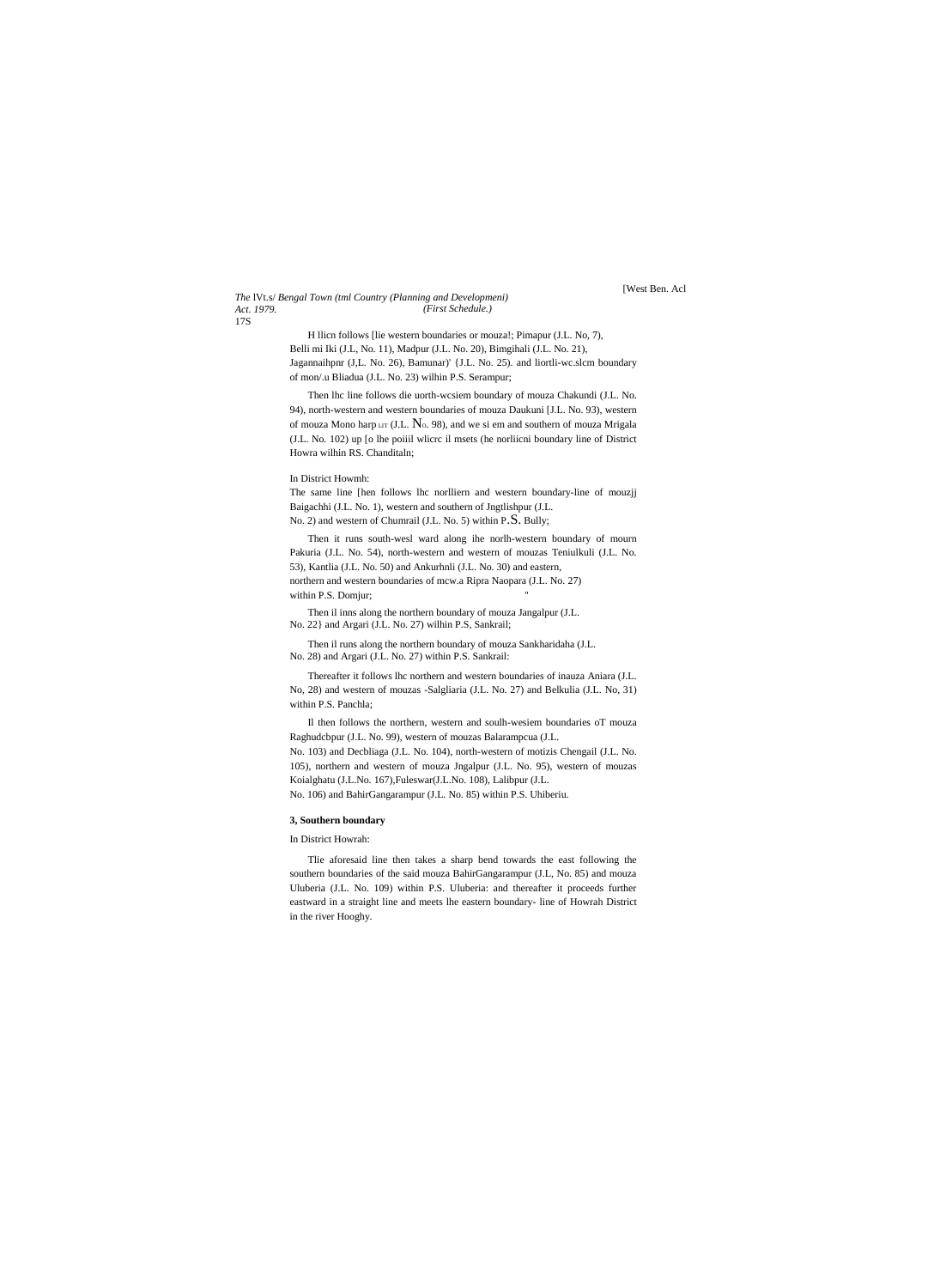## XIII or 1979.]

#### *The West Bengal Town and Country (Planning and Develapnidtn) Acs, 1979. (First Schedule.}*

# *4.* **Eastern boundary;**

Thereafter lhe same line proceeds northward following lhe eastern boundary-line or Disiriui Howrali and Hooghly in lhe river Hooghly and meeis lhe starling poinl of the northern boundary.

# B. East-bank of Ihc river Hoogltly

## 1. Northern boundary In Dislrici Nadia:

A line sinning from the poinl where a straight line drawn westward along lhe northern boundary of mouza Mnjher Char (J.L, No, 54) m eels lhe western boundaryline of lhe Nadia Dislrici in lhe river Hooghly and proceeding eastward along lhe northern boundaries of mouzas Majher Char (J.L. No. 54), Gusiia (J.L. No, 61), Jailabhaii (J.L. No. 65), Chak Manikkanda (J.L. No. 66), northern and n ortli-eastern of mo Liza M a LliLiiabaij (J.L. No. 68), northern of mouza Dakshiu Bhabauipur (J.L. No. 69), northern and northeastern o f mou za Go pal p u r (J. L. No. 7 5), wes tc n I , 11 o rt he rn a n d no rth -easie rn of mouza Raghunaihpur(J.L. No. 82), north-western "and northern of mouza Degachhia (J.L. No. 88) within P.S. Chakdaha;

## 2. Eastern boundary In Dislrici Nadia:

Thesaid line ihen bends southward and runs along theeaslcrn boundaries of the said mouza Degachhia (J.L. No. 88) and mouza Gayespur (J.L, No. 87), sauih-caslcni boundary of mouza Kanpur (J.L. No. 86) and southern boundaries of mouzas Gokulpur (J.L. No, 73) and Satrapara (J.L. No. 72) wiihin P.S. Chakdaha;

# In District 24-Parganas:

Thereafter the snme lincfollows ihesouth-eastern and southern boundaries of mou/ji Palladaha(J.L. No. 5); then it sharply bends sou ill ward following lhe eastern boundary line of the Kauchrapara Municipality and then ii runs along lhe northern, eastern and southern boundaries ofmouza Sroiribaii (J.L. No. 20), eastern and southern of mouza Chandua (J.L. No. 18), soul hem of mouza Jetia (J.L. No. 16). soulh eastern of mouza Manna (J.L. No. 15) and casiem of mouza Jadunaihbaii (J.L. No. !2) witlrin P.S. Bijpur;

Then the same line proceeds along lhe eastern and southern boundaries of mouza Rajendnipur (J.L. No. 10), sou live astern of mouza Naihaii (J.L. No. 3) and eastern of mouza Dculpara (J.L. No. 5) wiihin P.S. Naihaii;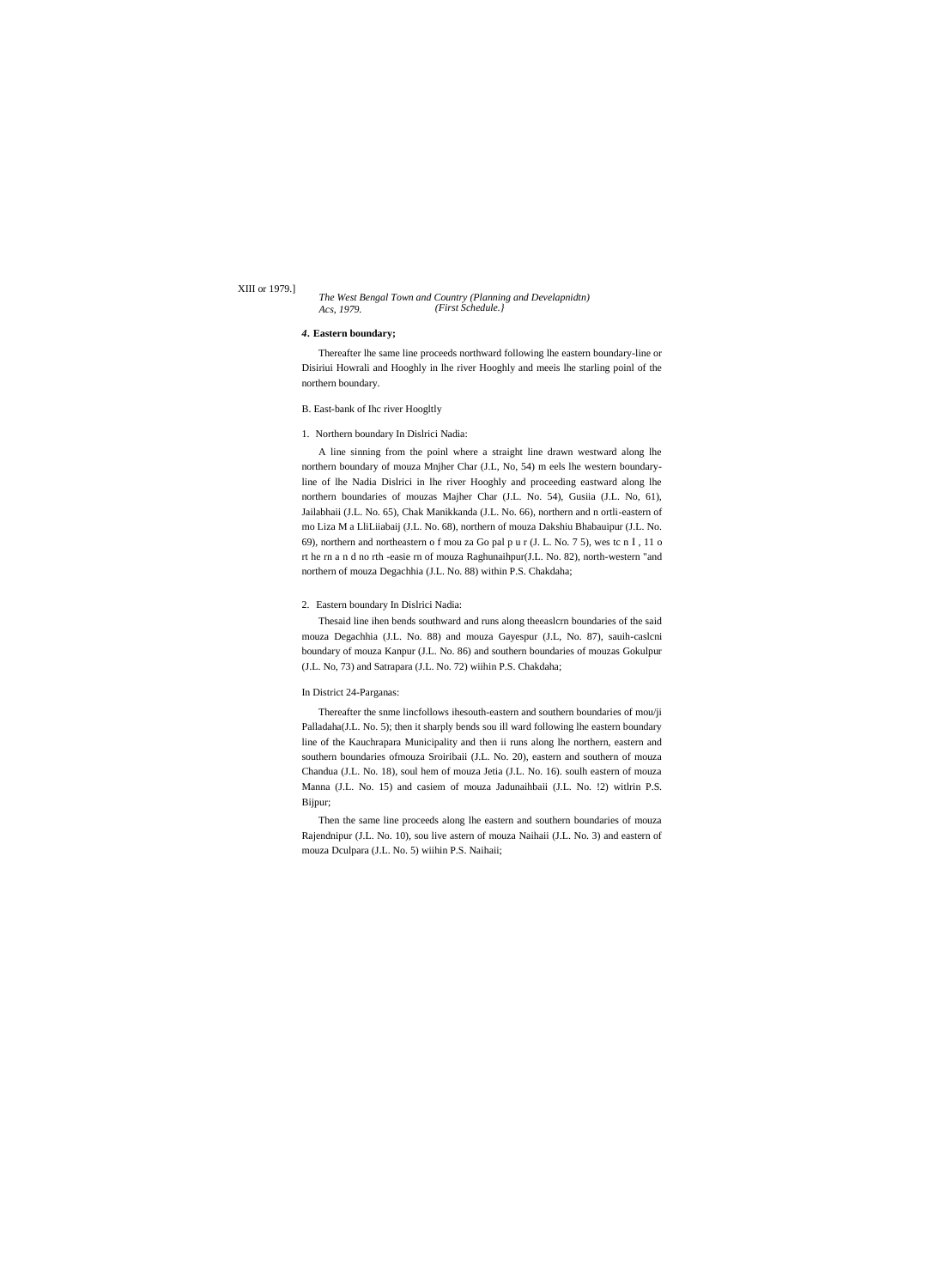#### *The West Bengal Tomt and Country (Planning and Development) AC L 1979.* ISO *(First Schedule.)*

Thereafler il follows llic eastern and south-eastern boundaries or mouza Madrail {J.L. No. 2), enslem boundariesof mouzas Narayanpur (J.L. No.4). Mu nd a I pad a {J.L. No. JO), Vidyadlmrpur (J.I.. No. 17), south-eastern and

.southern of mouza Rnhula (J.L. No. 22), eastern of mouza Muljor (J.L. No. 17), north-eastern, eastern and southern boundaries of mouza Gurdaha (J.L. No. 21) and eastern of mouza Gurdaha (J.L. No. 21) and eastern of mouza Pahapara (J.L. No, 25) within P.S, Jagaddal;

Then it runs along the eastern boundary of mouza Bnbanpur (J.L, No, 1) and then proceeds eastward along the northern boundaries of mouzas Jafarpur (J.L. No. 9), Mohan pur {J.L. No. 3) and Tulinipara {J.L. No. 10)

and again bends southward along llie eastern boundary of the said mouza Tolinipara (J.L. No. 10) and north-eastern of mouza Nilganja (J.L. No. 13)

wilhin P.S. Ti lag aril:

Thereafter (lie same line proceeds further eastward along tlie northern boundaries of mouzas Salurhat (J.L. No. 13), Rangapur (J.L. No. 12), Kokapur (J.L. No. 11), Baibaria (J.L. No. 8).Chaturia {J.L. No, 34). Napam (J.L. No. S3), Palpakuria (J.L. No. 82), Naliakiir {J.L. No, 100). Mumli (J.L. No, 99), Wandalgauti (J.L No. 98). then it bends southward following Ihe eastern boundaries oTmouzas Sikdespukhiiria (J.L. No. 95). Bara (J.L, No, 113), Sarbaria (J.L. No. 112), Kubcipur {J.L. No. 108), Chamligari (J.L. No. 109), Kayeniba (J.L, No. 171), Dag band Saibaria (J.L. No. 172) and south-eastern of mouza KrishnapurMadanpur {J.L. No. 18), then it sharply bends north-wesiwai'd followingthesouihem and northern western boundaries of the said mouza Krisluiapur Madanpur (J.L. No. 181), .southern of mouza Bagberia (J.L, No. 68), eastern of mouza Knchuz (J.L. No. 66), eastern southern and western of mouza Siugliapara (J.L. No. 65). western of the said mou/.a Kaoclius (J.L. No. 68). south-eastern and southern boundaries of inouai Digberia (J.L. No. 74). southern boundary uf mouza Abtlalpnr (J.L.

No. 53), I lien the line again bends southward along the south-eastern boundary of mouza Chaudnagar (J.L. No. 44), casleru and south-eastern of mouza Deharia (J.L. No. 45), sou 111-eastern of mouza Gonnaear (J.L. No, 49), north-eastern of mou/.a Donnagar (J.L. No. 48) wilhin P.S. Garasat;

Then it follows the eastern boundary of mouza Ganii {J.L. No. I), eastern, south-caslcrn and southern of mouza Gopalpur (J.L. No, 2), south-eastern of mouzas Aighara (J.L. No. 10), and Teghari (J.L. No, 16), eastern of mouzas Krishnnpur (J.L. No. 17), and Mahishbalhan (J.L. No. IS) wilhin P.S. Rajarhat;

Then it follows the north-eastern and eastern boundaries of mouza Dhapa ManpLir (J.L. No. I) within P.S. Bhangur;

# [Wesl Bun. Act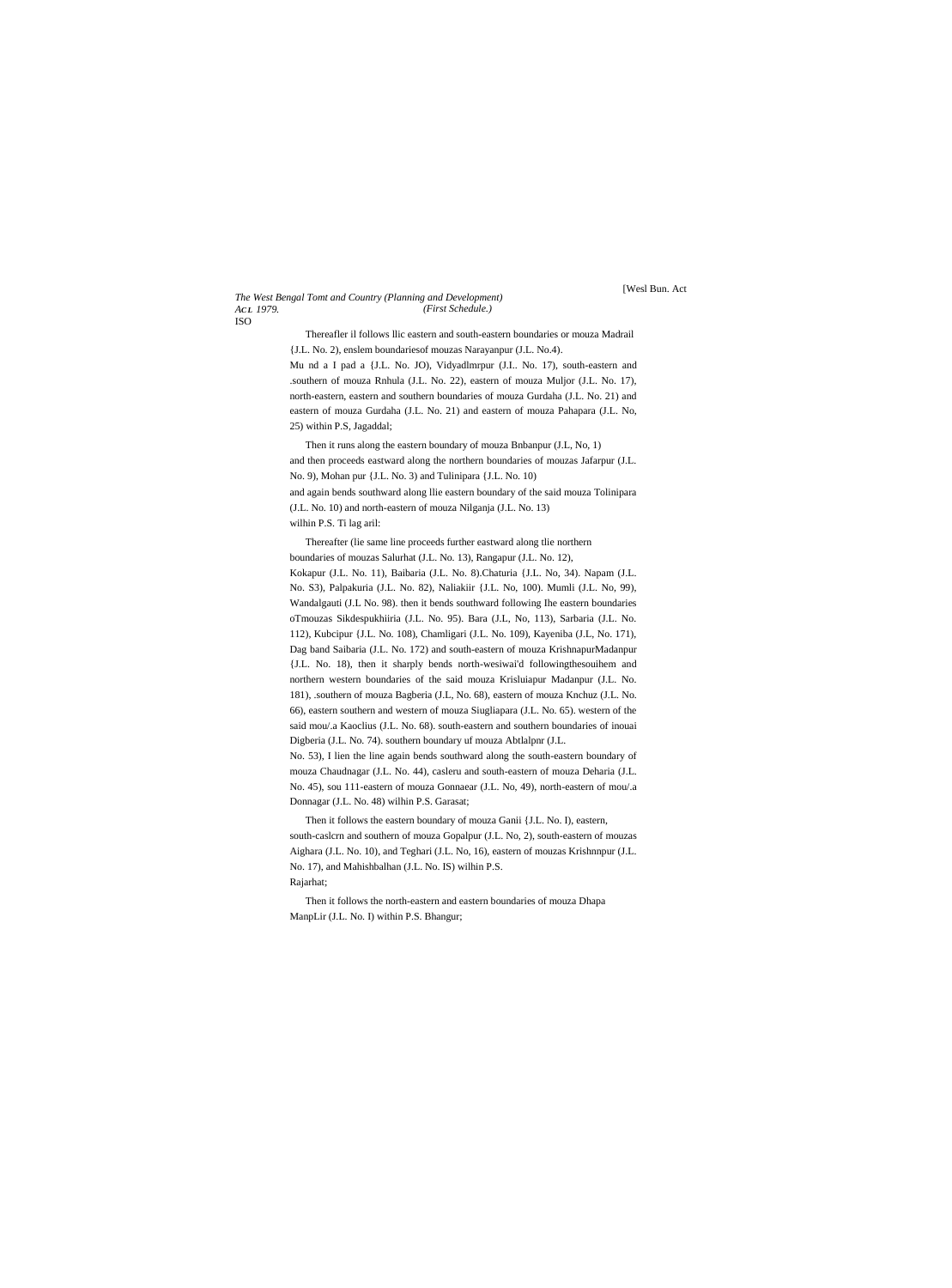# **XIII or 1979.]**

1S1

The IVt'j/ Bengal Town and Cloinsty Schkowling and Developmenl) *Act. 1979.*

Thereafter [lie same line runs along [lie southern boundmies of mouzas Dhapa{J.L. No. 2) and Choubaga(J, l., No. 3), eastern boundaries of mouzas Nonadanga (J.L. No. 10), Madurdalia{J.L. No. 12). Kalikapur(J.L. No. 20), B a ra k h o 1 a (J. L. N o. 21), no rt h - e as ic rn an d e astern o f mo LI za C h a G a n i agachh i (J.L. No. 24) and casLeni of mouza Cliak Garia (J.L. No. 26) wiihin P.S. Tollygunge;

Then il runs along the northern and eastern boundaries of mouza Dlielua (J.L. No. 43), north-eastern of mouza Tentulbaria (J.L. No. 44), northern and eastern of mouza Kamrabad (J.L. No. 41) eastern of mouza Gorkltara (J.L. No. 22), eastern and southern of mouza Sonarpur (J.L. No. 3<sup>(J</sup>), thereafter il proceeds southward along the eastern boundary-line of Rajpur Municipality, and then along Lhe eastern boundaries of mouzas Cliak I-Iarinabhi (J.L. No. 33) and Bangiadharpur (J.L. No. 34) within P.S. Sonarpur;

Then it proceeds souihwrd along llie eastern boundary-line of Rajpur Municipality and thereafter it follows the eastern boundaries of mouzas Mallikpur (J.L. No. 10), Gancspur (J.L. No. 12), Sultanpur (J.L. No. 16), B alalia (J.L. No. 17), Kapindapur (J.L. No. IS). B ami pur (J.L. No. 31) and Bcliaghaia (J.L. No. 67) within P.S. Baruipur;

## **3. Southern boundary**

# In **disLrieL** 24-Parganas:

The aforesaid line then **Lakes a Lurn** towards lhe west following the southern boundary of Lhesaid west mouza Bcliaghaia(J.L. No. 67), southern boundaries ormouzasSasan (J.L. No. 66), PasuhimMadhabpur (J.L. No. 51), Sanpukuria (J.L. No. 50), southern and western of mouza Nihata (J.L. No. 49). western of mouza Madhya Kalyanptir(J.L. No. 42), south-western of mouza Dhopagachhi (J.L. No. 43) within P.S. Baruipur;

Th e n i t fol I o ws **Lhe** so utliem an d wes ic rn bou n d ari e s o f mo u za B aragac h **h** i a (J.L. No. 86), then it runs northward following the western boundaries of mouzas Srikrishnapur (J.L. No. 85). Baragachhia (J.L. No. 84), Bamli (J.L. No. 83), Raghuitatlipur(J.L. No. 68), then it lakes alum towards the west and follows lhe southern boundary of mouza Jayanpur (J.L. No. 66). eastern, southern and western of mouza Hogalkuria (J.L. No. 67), south-western of mouzas Ban Hugli (J.L. No. 65) and Danga (J.L. No. 64) within P.S. Sonarpur;

Thereafter Ihe line follows the southern boundaries of mouzas Magurkhali (J.L. No. 35), Ramjibanpur(J.L. No. 34), Sajnaberia (J.L.No. 33), Gopalnagar (J.L. No. 32), Kalua (J.L, No. 22), Hanspukuria (J.L. No. 20) wiihin P.S. Behala;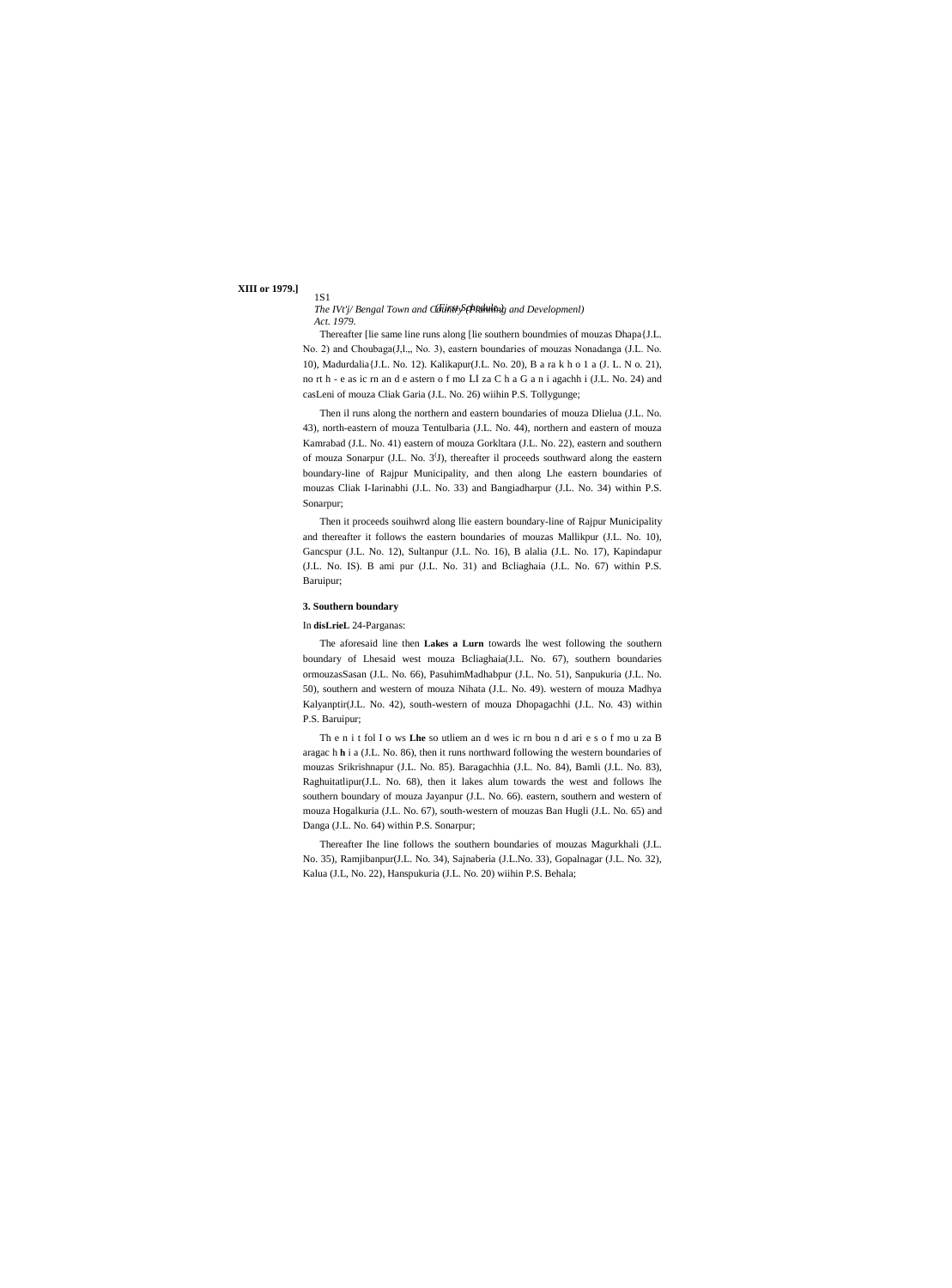**[West Ben. Act**

*The We.w Bengal Town and Country (Planning and Development) (Second Schedule.) Act, 1979.*

182 IL then proceeds along lhe southern boundaries of mouzas Kalagachhia (J.L. No. 40), Senkhacipota (J.L. No, 36), Naoabad (J.L. No. 35), Klianbcria (J.L. No. 32), Chandig:ir(J.L. No. 31 ),Sibhugli (J.L. No. 2I)and Rameswarpur (J.L. No. 20) williin P.S. Mahestola;

Thereafter lhe same line follows the southern boundaries of mouzas Betuabaii Rajarampur (J.L. No. 26), Sanloshpur (J.L. No. 25), (JLiar Raipur (J.L. No. 15), Benjan Saria Charial (J.L. No. 13), eastern and southern of mouza Nischiiitapur (J,L. No. 35) and southern of mouzas Uttar Ramchandrapnr (J.L. No. 37), Ragliunathpur (J.L. No. 40), Rajarampur (J.L. No. 41), Achhiptir (J,L, No. 44) within P.S. Budge Budge: and then iv proceeds further **wesLward** in a straight line and meets (lie western boundary-line of District 24-Parganas in tlie river Hooghly. **4. Western boundary**

Thereafter the same line proceeds northward following the western boundaryline of District 24-Pnrgauas. '[Kolkataj, District—24 Parganas and Nadia in ihe river Hooghly and meels the starting point of the northern boundary.

*Explanation.*—The expression "'[Kolkala]" means the area comprised within the local limits for the lime being of the ordinary original civil jurisdiction of the High Court at '[Kolkaia].

# SECOND SCHEDULE *(iSee* section 27.)

# **A. Amendments to (he '[Kolkuta] Improvement Acl, 1911 (Ben. Act Vol" 1911).**

1. In sub-section (2) of seciion 17, for clause (a), the following clause shall be substituted, namely;—

"(a) (he Chairman—such period not exceeding three years as may be fixed by the State Government:

> Provided that lhe Slate Government may, if it thinks fit, extend or reduce the period from lime to lime.".

2. For section 177, (he following sections shall be substituted, namely:—

"Power oil Sinie 177. (1) If in lhc opinion of the Slate Government il is wpcSTliii;<sup>10</sup> necessary so lo do with a view lo belter co-ordination and speedier execution of developmeni work and maintenance thereof lhe State Government may, by an order published in the *Official Gazelle* arid mentioning therein the reason for Iheorder, supersede lhe Board for such period as may be specified in (he order.

**'.SW'fonl-nnlc I nnpagu 110. ami'.**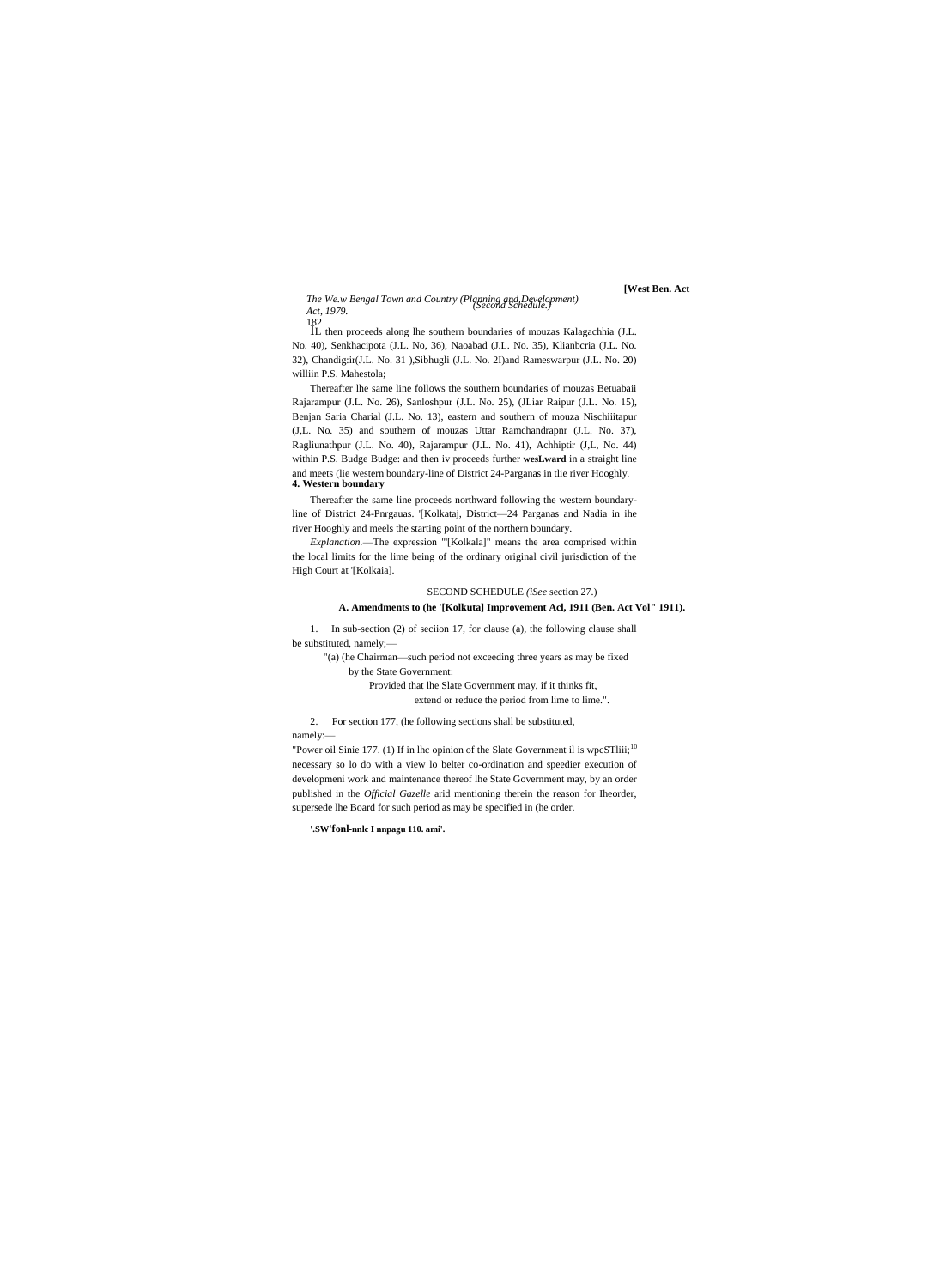### *The Weil Bengal Town and Country (Planning and Development)* 1S3 *Act. 1979. (Second Schedule.)* **xin or 1979.]**

(2) For Lhe removal of doubls il is hereby declared dial no notice ' whatsoever is required to be given to Ihc Board for submission of any

representation before making any such order of supersession under sub- seclion (I).

(3) The State Govemmenl may, if it considers necessary so lo do, by order, extend or modify from lime lo lime lhe period or supersession.

Consequences of 177A. (1) When an order of supersession has been superscssion. niade under section 177, then wilh effaci from lhe dale of lhe order—

- (a] all Trustees of the Board and all members or olher persons constituting committees shall vacate their respective offices;
- (bj all properties, funds and dues which are vested in or realisable by the B oard an d the C h ai rm a n, respcc i i ve 1 y \_ s h al I vesci u a nd be realisable by the '[Kolkala] Metropolian Developmenl Aulhority;
- (c) all coniracis and liabilities which are enforceable by or againsi the Board shall be enforceable by or againsi ihc '[Kolkala]
- Metropolitan Development AulhoriLy; " (d) all the powers and duties which may, under the provisions of this or any oilier Act or any rule, regulalion, bye-law, order or notification made thereunder, be exercised or performed by the Board, committee or lhe Chairman shall be exercised or performed by lhe '[Kolkala] Metropolian Developmenl Aulhority;
- (e) all legal proceedings instituted by or againsi lhe Board may be continued or en forced by or against lhe '[Kolkala] Metropolitan Developmenl Authority;
- (0 all officers and other employees or the Board continuing in office immediately before the date of the order shall be deemed lo be employed by ihe '[Kolkata] Metropolitan Developmenl Authority on such terms and conditions not being less advantageous than what ihey were entitled to immediately before the said dale.

(2) The Slate Government shall, before the expiration of the period of supersession, reconstitute Lhe Board in accordance wilh (he provisions of this Acl.

(3) The Slate Government may make such incidental or consequential orders as may appear to it to be necessary forgiving effect lo ihc order made under sub-seclion (1) or (3) of seciion 177 or under sub-seclion  $(2)$  or ihis section.".

'See fool-noic 1 on yugc 110, *ante.*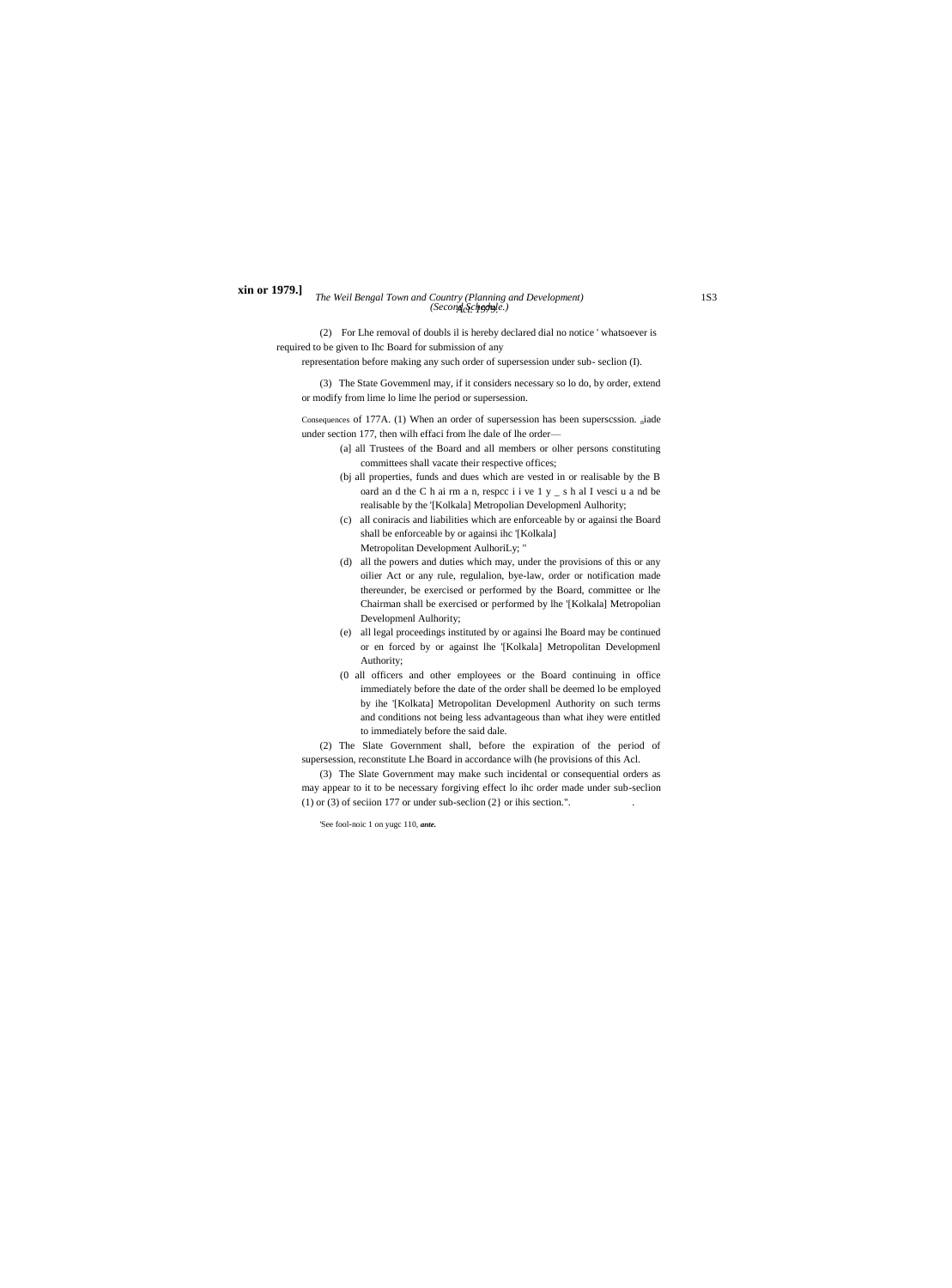### TIip West Bengal Town and Country (Planning and Development) Act, 1979.

[West Hen. Act

## (Second Schedule.)

IJ. Amendment lo the How rati Improvement Acl, 1956 (West Den. Act XIV of 1556).

Fo: seciion 184, llie following sections shall be SLibsiiiwcd, namely:—- "Power or Sine 1R4. (1) 1 f

in Ilic opijlioilof (he Slate Government il is

#### GcL'emmeui lo  $, \ldots, \ldots,$ SUPCRWITLI; ilic necessary NO to do Willi a view to better coord million and speedier execution of development work and maintenance n card.

thereof lhe Stale Government .nay, by an order published in the Official Gfiitv/eiind mentioning therein ilic reason Tor lhe order, supersede Lhe Board for such period ns may he specified in lhc order.

(2) For the removal of doubls il is hereby declared thai no noiice whatsoever is required to be given to die Board ror submission of any rc presenilation before making any .such order of supersession under sub- sec Lion (I).

(3) Tlie Slate Government ttuy, if it consi Jer^ neeessniy so lo do, by order, extend or modify Tram lime to time the period of supersession.

(.oiuirquenus 1\$4A. (I) When an order of .supersession has bi;en of supersession. <sub>ma</sub> $j_c$  under section 184, .he ii with effect from Ihe date of lhc

order-

- (a) ;i(I Trustees uf the Board and all members or oilier persons constituting committees slia. Il vacate their respective offices;
- (b) all properties, funds and dues which are vested in or realisable by the Board and the Chaimian.respec lively, sluill vest iu and be realisable by the '[Kolk.'ila] Metropolitan Development Auihoriiy:
- (r) nil contracts and liabilities which are enforceable by or against lhe Board shrill be enforceable by or againsl the '[Kolkataj Meiropoliian Development Auihoriiy;
- (d) all the powers awl duties which may, under the provisions of this or nny othci Acl or any rule, regulation, bye-law. order or notification made thereunder, be exercised or performed by the Board, committee or ihe Chairman sltnll be exercjscd or pciforined by (he '[Kolkala! Meiropoliian Development Aulliorily;
- (e) all legal proceedings insliluted by or against the Board may be continued orcnforced by oragiiinsi llie '[Kolkatu] Metropolian Developmeni Aulliorily;
- (0 all officers and olher employees or the Board combining in office immediately before lhc dale or ihe order shall be deemed to be employed by the-<sup>1</sup>j Kolkala] Metropolitan Developmeni Authority on sudi terms and conditions, not bein<sup>^</sup> less advantageous than what they were entitled to immediately herorc the said date.

 $U(v$  Iboi-nolc I un p.ni; c 11 U, muc

184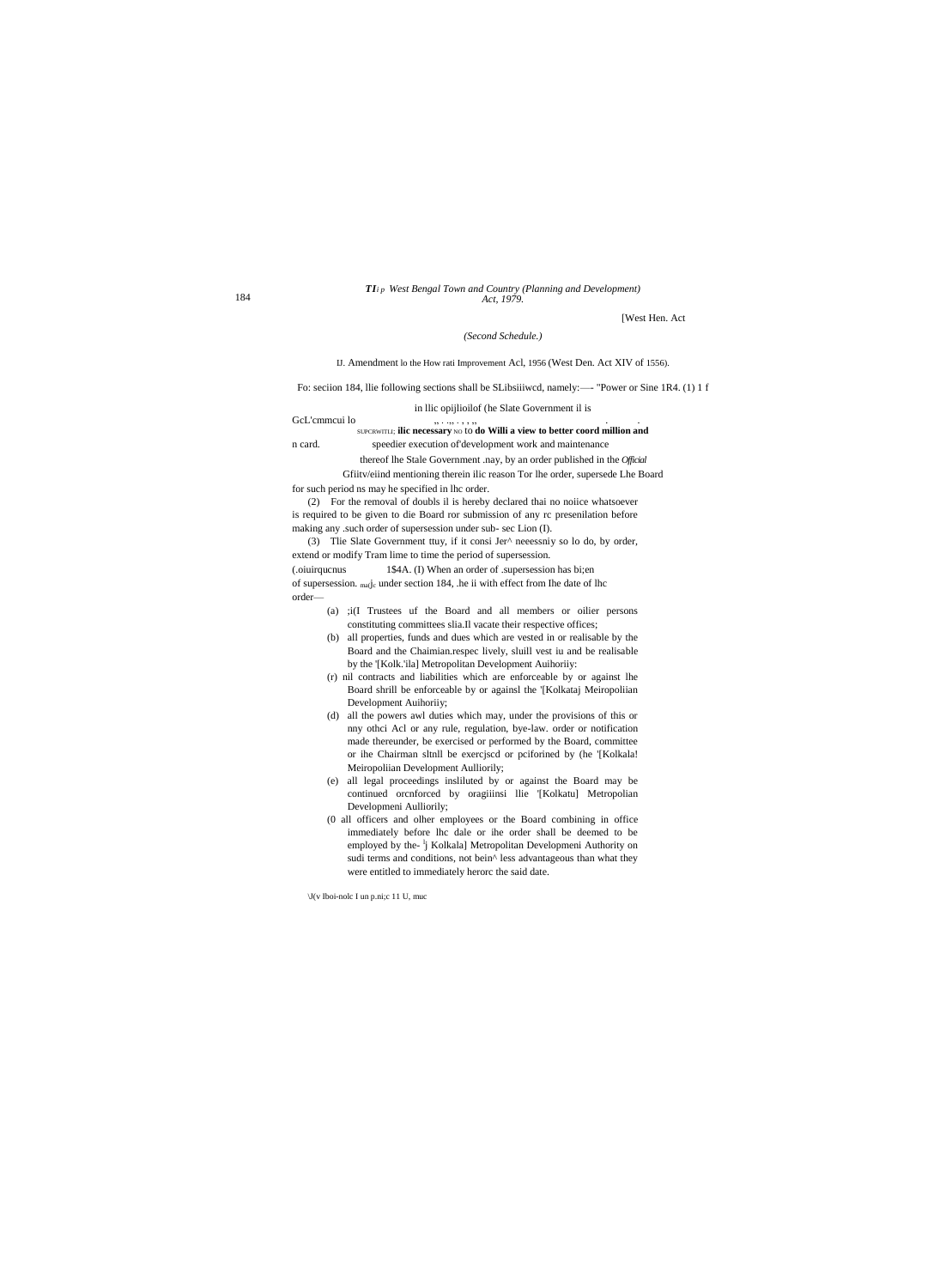# **XIII** ol 1979.]

185

The U'e.vr Bengal Town and *Canond Schkduling* and Developmenl) Acs, 1979.

(2) The Siale Government shall, before the expiration of lhe period of supersession, recoiisLilule lhe Board in accordance wilh lhe provisions of Iliis Aet.

(3) The Slate Government may make stieh incidental or consequential orders as may appear Lo it to be necessary for giving effect to I lie order made under sub-section  $(1)$  or  $(3)$  of section 184 or under sub-section  $(2)$  of Iliis section.",

# C. Amendment lo the '[Kolkala] Metropolitan Water and Sanitation AulhoriLy Acl, 1966 (Wesl lien. Act XIII of 1966).

Aflcr scciion 190, ihc following sections shall be inserted, namely:-

"Power of Staic 90A, (I) If iii the opinion of lhe State Government il superscde"uic " K  $\frac{1}{2}$  are sets ary so **Lo** do wiLh a view **Lo** beller co-ordination and Amlioriiy. speed i er exec li lion a f d e vc lo p m e n t work and m a i n lenu nee

1 hereof ihc Stale Government may, by an order published in the Official Gazette and mentioning therein lhe reason for ihe order, supersede the Authority for such period as may be specified in the order,

(2) For lhe removal of doubts il is hereby declared LliaL no nolice whatsoever is required to be given lo lhe Aulhoriiy Tor submission of any representation before making any such order of supersession under sub-seclion (I).

(3) The Stale Government may, if il considers necessary so to do, by order, ex lend or modify from time lo time the period of supersession.

90B. (1) When an order or supersession has been Consequences

or supersession. ma(le unt[er section 90A, then with effect from tiie date or the order—

- (a) all Directors and members of the Authority shall vacate their offices;
- (b) all properties, funds and dues which are vested in or realisable by lhe Aulhoriiy shall vest in and be realisable by the '[Kolkala] Metropolitan Development Authority;
- (c) all contracts and liabilities which are enforceable by or against the Board shall be enforceable by or againsi the '[Kolkala] Metropolitan Developmeni Aulhoriiy;
- (d) all Lhe powers and duLies which may, under the provisions of Ihis or any olher AcL or any rule, regulalion, bye-law, order or notification made thereunder, be exercised or performed by the AulhoriLy shall be exercised or per formed by the '[Kolkala] Metropolitan Development Authority;

iVt-Tool-nolu 1 on page 11U. wire.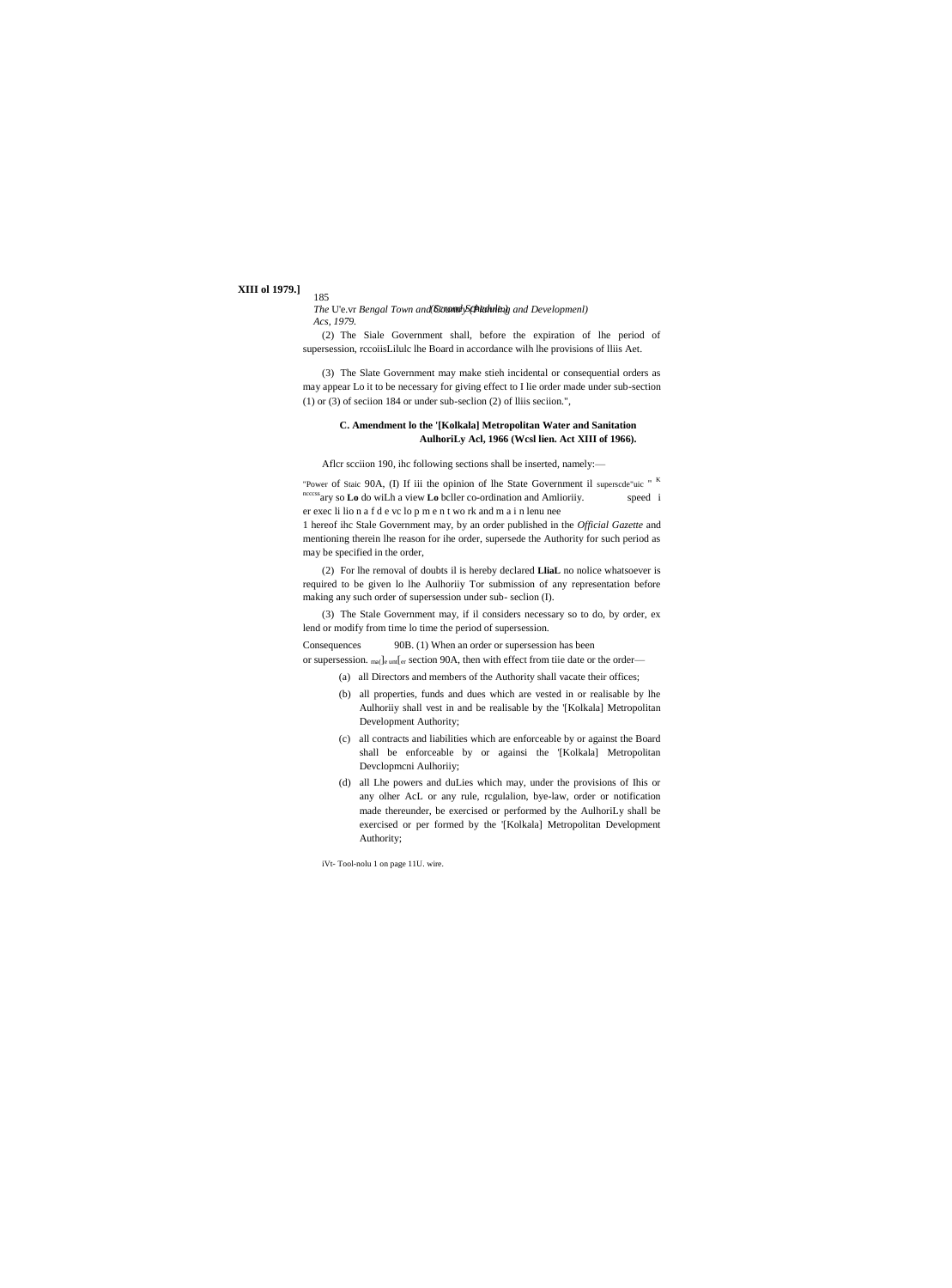#### *The Wc.u Bengal Town and Country (Planning eind Development) ' Act, 1979.* **[West Ben. Act XIII of 1979.]** *- (Second Schedule.)*

- (c) ail legal proceedings instituted by or against the Aulhoriiy may be continued or enforced by or againsi tlic 'IKolkata] Metropolitan Developmenl Aulhority;
- (1) all officers and oilier employees of lhe Authority continuing in office immediately before lhe date of the order shall be deemed to be employed by the 'JKalkatal Metropolitan Development Aulhority on such terms and conditions not being less advantageous lhan what iliey were entitled to immediately before lhe said date.

(2) The Slate Government shall, before the expiration of the period of supersession, re-establish the Authority in accordance with lhe provisions of ihis Acl.

(3) The Stale Govemmenl may make such incidental or consequential orders as may appear to il lo be neccssary for giving effect lo the order made under subseclion (L) or (3) of section 90A or under sub-seclion (2) of this section.".

*'See* fool-Hutu 1 on page 110,

(3) The State Government may amalgamate two or more Planning Areas into one Planning Area, sub divide a Manning Area into different Planning Areas and include such sub-divided areas in any other Planning Area.

(4) The Slate Government may, by notification, direct thai all or any of the rules, regulations, orders, directions and powers made, issued,